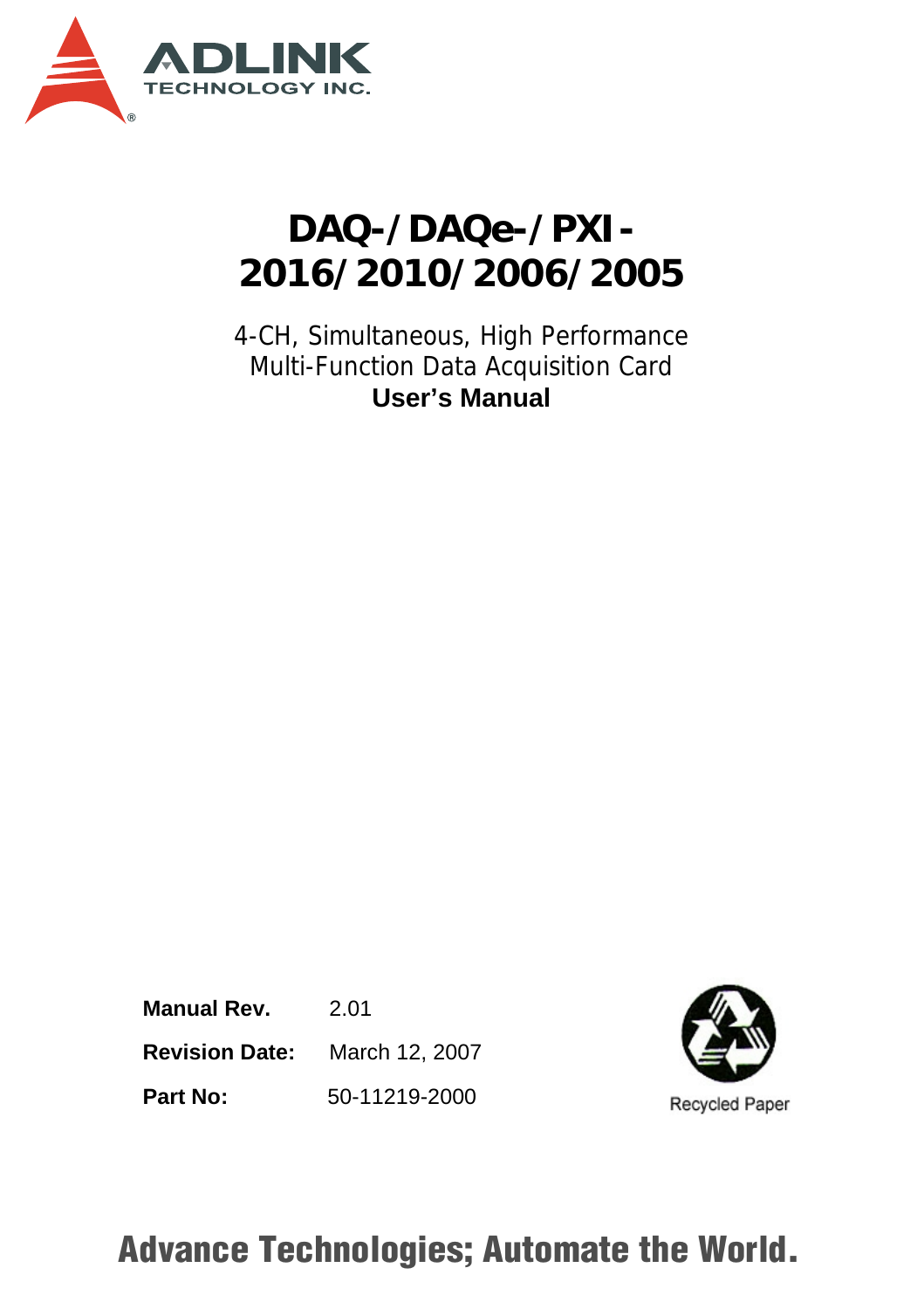

Copyright 2007 ADLINK TECHNOLOGY INC.

All Rights Reserved.

The information in this document is subject to change without prior notice in order to improve reliability, design, and function and does not represent a commitment on the part of the manufacturer.

In no event will the manufacturer be liable for direct, indirect, special, incidental, or consequential damages arising out of the use or inability to use the product or documentation, even if advised of the possibility of such damages.

This document contains proprietary information protected by copyright. All rights are reserved. No part of this manual may be reproduced by any mechanical, electronic, or other means in any form without prior written permission of the manufacturer.

#### **Trademarks**

Product names mentioned herein are used for identification purposes only and may be trademarks and/or registered trademarks of their respective companies.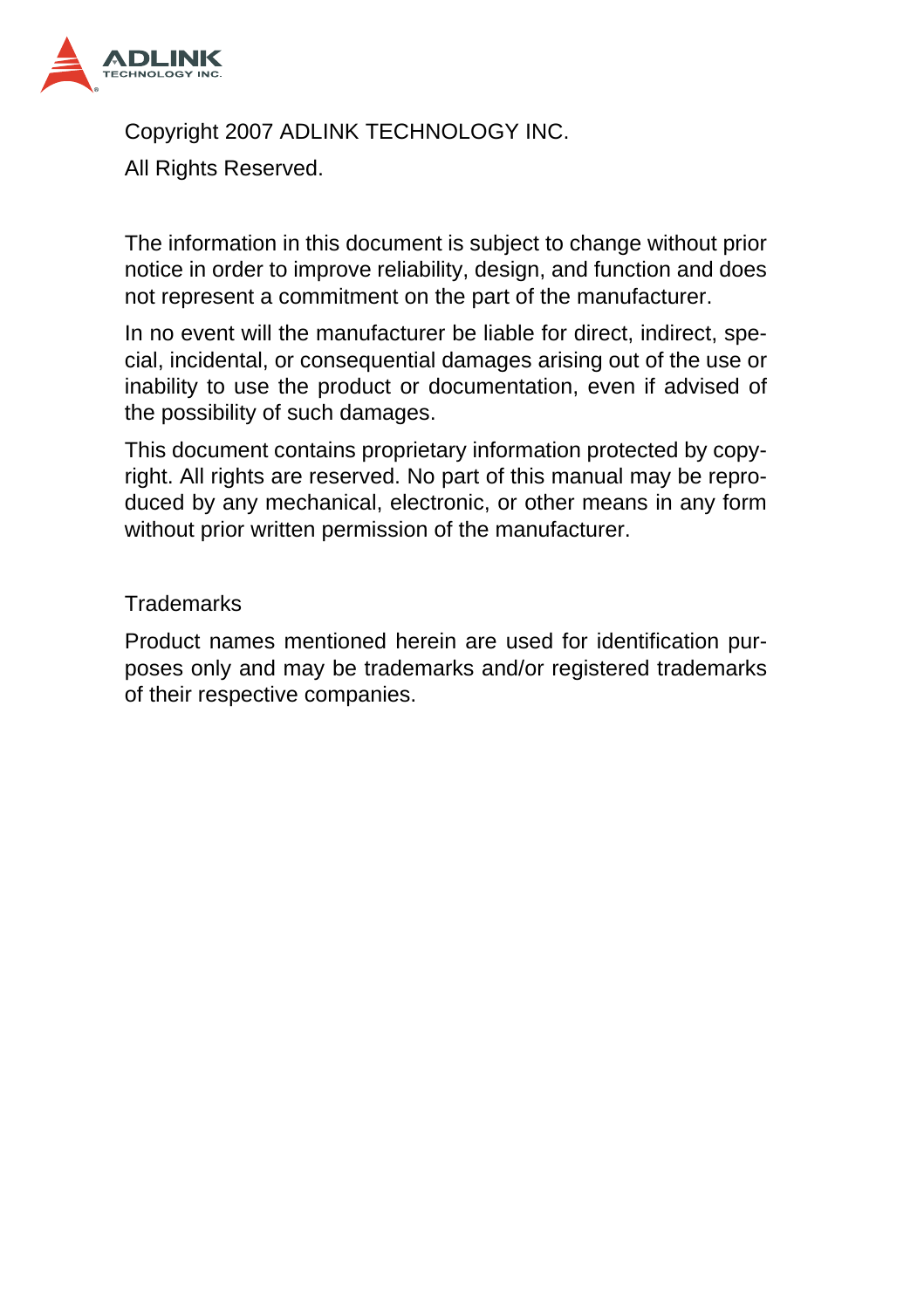

# **Getting service**

Customer satisfaction is our top priority. Contact us should you require any service or assistance.

#### **ADLINK TECHNOLOGY INC.**

| Web Site               | http://www.adlinktech.com              |
|------------------------|----------------------------------------|
| Sales & Service        | service@adlinktech.com                 |
| Telephone No.          | +886-2-8226-5877                       |
| Fax No.                | +886-2-8226-5717                       |
| <b>Mailing Address</b> | 9F No. 166 Jian Yi Road, Chungho City, |
|                        | Taipei Hsien 235, Taiwan, ROC          |

#### **ADLINK TECHNOLOGY AMERICA, INC.**

| Sales & Service        | info@adlinktech.com                           |
|------------------------|-----------------------------------------------|
| Toll-Free              | +1-866-4-ADLINK (235465)                      |
| Fax No.                | +1-949-727-2099                               |
| <b>Mailing Address</b> | 8900 Research Drive, Irvine,<br>CA 92618, USA |

#### **ADLINK TECHNOLOGY EUROPEAN SALES OFFICE**

| Sales & Service | emea@adlinktech.com                      |
|-----------------|------------------------------------------|
| Toll-Free       | +49-211-4955552                          |
| Fax No.         | +49-211-4955557                          |
| Mailing Address | Nord Carree 3, 40477 Düsseldorf, Germany |

### **ADLINK TECHNOLOGY SINGAPORE PTE LTD**

| Sales & Service | singapore@adlinktech.com                 |
|-----------------|------------------------------------------|
| Telephone No.   | +65-6844-2261                            |
| Fax No.         | +65-6844-2263                            |
| Mailing Address | 84 Genting Lane #07-02A,                 |
|                 | Cityneon Design Center, Singapore 349584 |

#### **ADLINK TECHNOLOGY INDIA LIAISON OFFICE**

| Sales & Service | india@adlinktech.com               |
|-----------------|------------------------------------|
| Telephone No.   | +91-80-57605817                    |
| Fax No.         | +91-80-26671806                    |
| Mailing Address | No. 1357, Ground Floor, "Anupama", |
|                 | Aurobindo Marg JP Nagar (Ph-1)     |
|                 | Bangalore - 560078                 |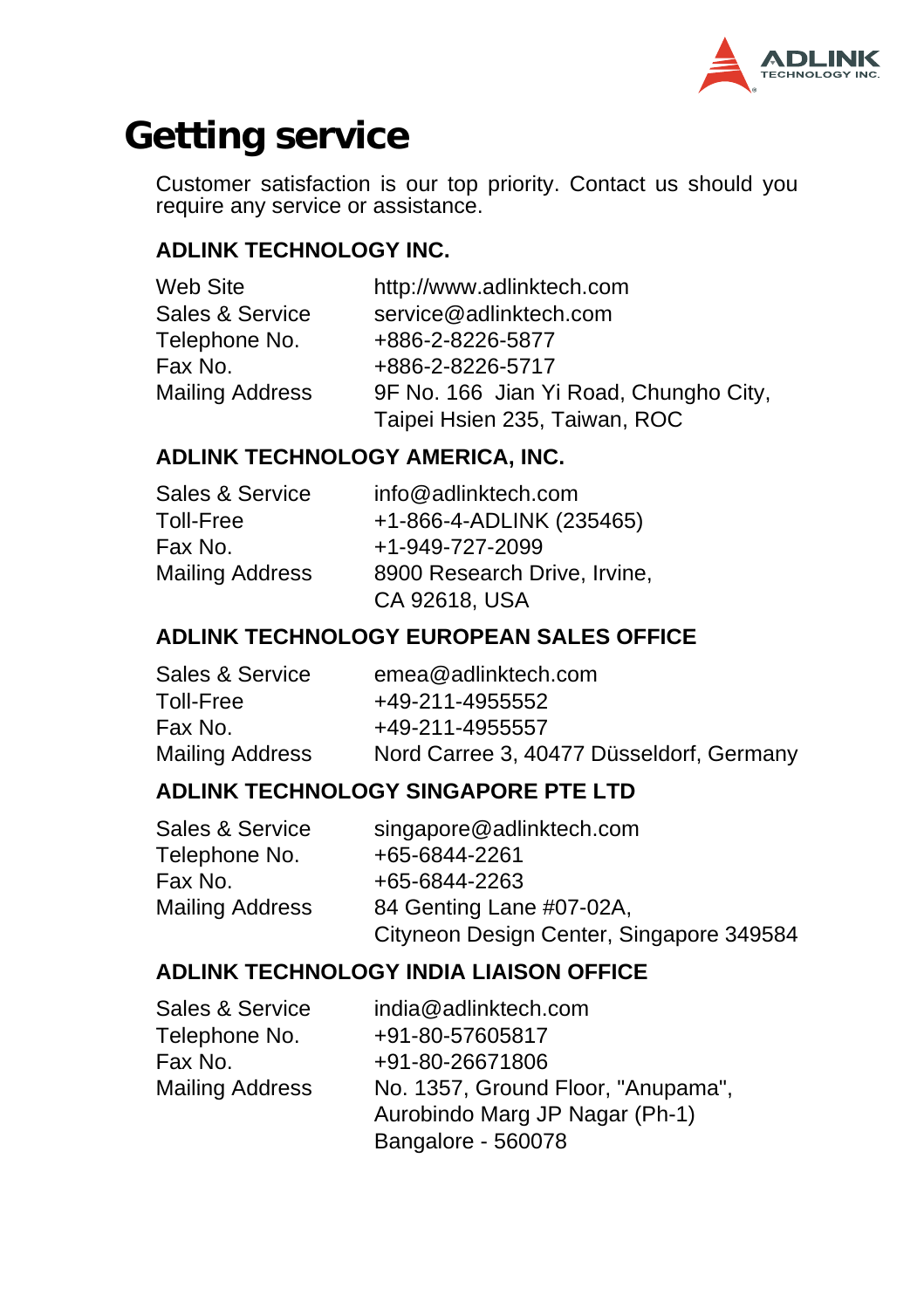

#### **ADLINK TECHNOLOGY BEIJING**

[Sales & Service market@adlinkchina.com.cn](mailto:market@adlinkchina.com.cn) Telephone No. +82-2-20570565 Fax No. +82-2-20570563 Mailing Address 4F, Kostech Building, 262-2, Yangjae-Dong, Seocho-Gu, Seoul, 137-130, South Korea

#### **ADLINK TECHNOLOGY BEIJING**

[Sales & Service market@adlinkchina.com.cn](mailto:market@adlinkchina.com.cn) Telephone No. +86-10-5885-8666 Fax No.  $+86-10-5885-8625$ Mailing Address Room 801, Building E, Yingchuangdongli Plaza, No.1 Shangdidonglu, Haidian District, Beijing, China

#### **ADLINK TECHNOLOGY SHANGHAI**

| Sales & Service | market@adlinkchina.com.cn                                                                             |
|-----------------|-------------------------------------------------------------------------------------------------------|
| Telephone No.   | +86-21-6495-5210                                                                                      |
| Fax No.         | +86-21-5450-0414                                                                                      |
| Mailing Address | Floor 4, Bldg. 39, Caoheting Science and<br>Technology Park, No.333 Qinjiang Road,<br>Shanghai, China |

#### **ADLINK TECHNOLOGY SHENZHEN**

| Sales & Service        | market@adlinkchina.com.cn         |
|------------------------|-----------------------------------|
| Telephone No.          | +86-755-2643-4858                 |
| Fax No.                | +86-755-2664-6353                 |
| <b>Mailing Address</b> | C Block, 2nd Floor, Building A1,  |
|                        | Cyber-tech Zone, Gaoxin Ave. 7.S, |
|                        | High-tech Industrial Park S.,     |
|                        | Nanshan District, Shenzhen,       |
|                        | Guangdong Province, China         |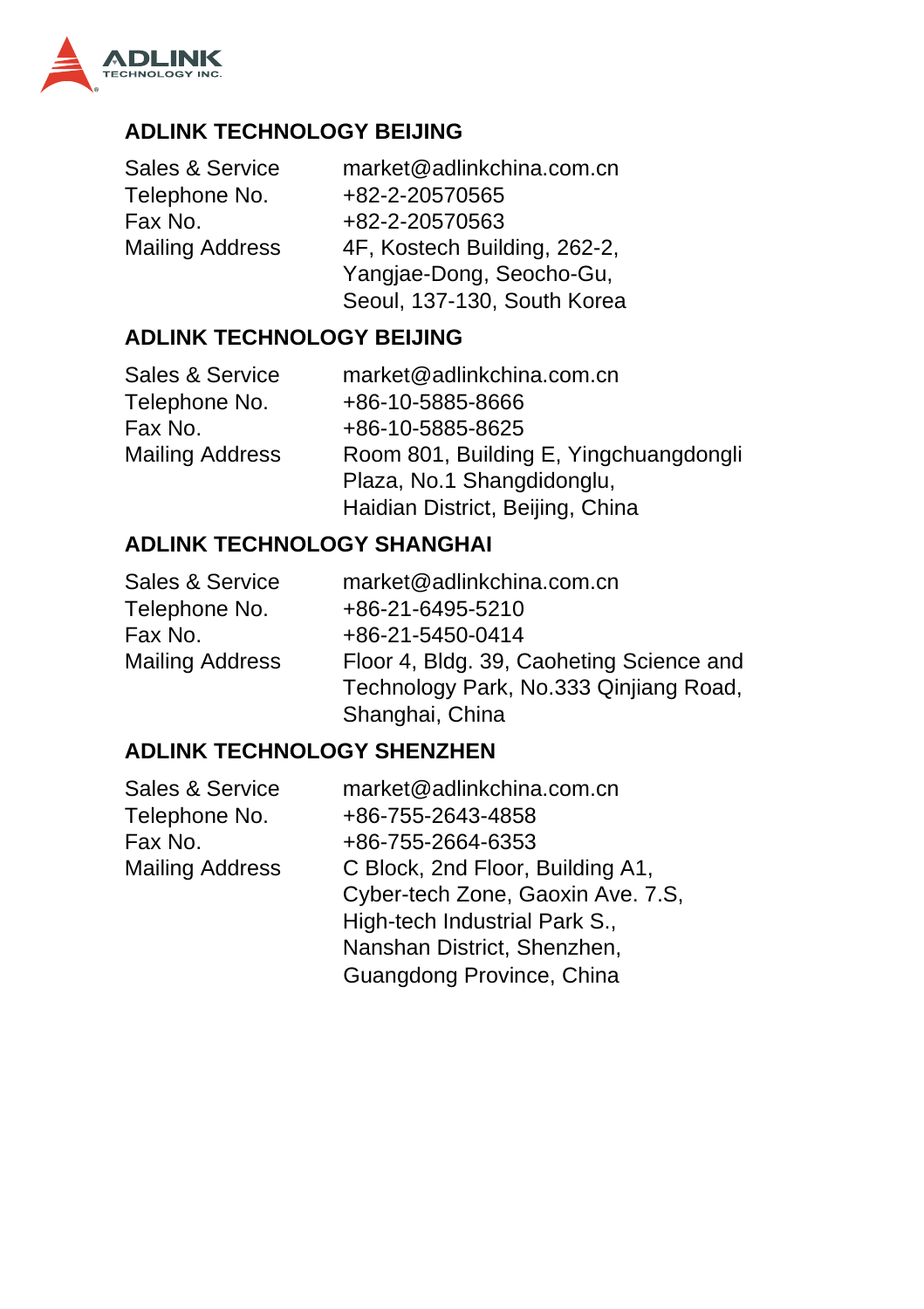

# **Using this manual**

## **1.1 Audience and scope**

This manual guides you when using ADLINK multi-function DAQ-/ DAQe-/PXI-2016/2010/2006/2005 card. The card's hardware, signal connections, and calibration information are provided for faster application building. This manual is intended for computer programmers and hardware engineers with advanced knowledge of data acquisition and high-level programming.

## **1.2 How this manual is organized**

This manual is organized as follows:

**Chapter 1 Introduction**: This chapter intoduces the DAQ-/ DAQe-/PXI-2016/2010/2006/2005 card including its features, specifications and software support information.

**Chapter 2 Installation**: This chapter presents the card's layout, package contents, and installation.

**Chapter 3 Signal Connections**: This part describes the DAQ- /DAQe-/PXI-2016/2010/2006/2005 card signal connections.

**Chapter 4 Operation Theory**: The operation theory of the DAQ-/DAQe-/PXI-2016/2010/2006/2005 card functions including A/D conversion, D/A conversion, and programmable function I/O are discussed in this chapter.

**Chapter 5 Calibration**: The chapter offers information on how to calibrate the DAQ-/DAQe-/PXI-2016/2010/2006/2005 card for accurate data acquisition and output.

**Warranty Policy**: This presents the ADLINK Warranty Policy terms and coverages.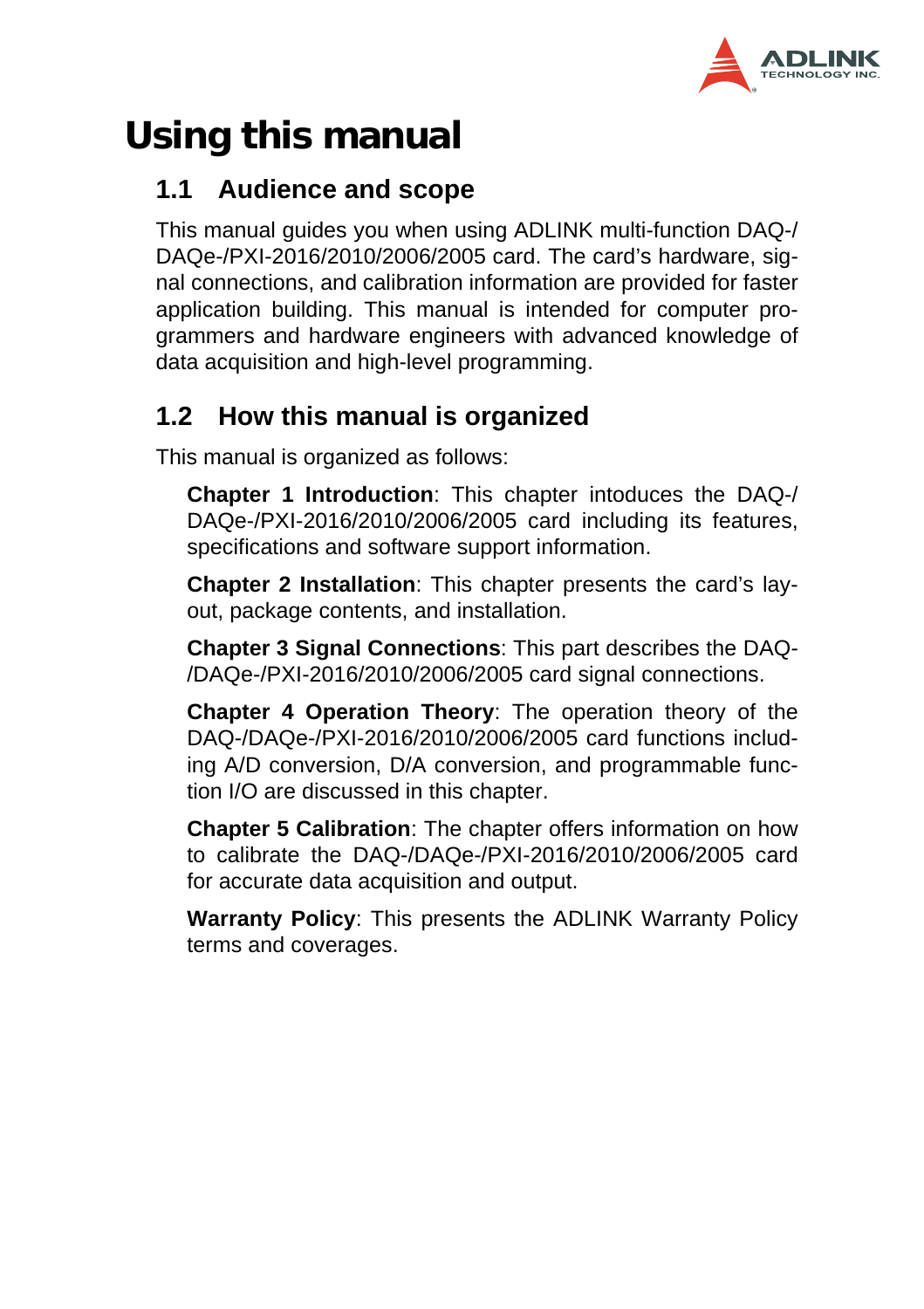

## **1.3 Conventions**

Take note of the following conventions used throughout the manual to make sure that you perform certain tasks and instructions properly.

| <b>NOTE</b> | Additional information, aids, and tips that help you per-<br>form particular tasks.                                                               |
|-------------|---------------------------------------------------------------------------------------------------------------------------------------------------|
|             | <b>IMPORTANT</b> Critical information and instructions that you MUST perform to<br>complete a task.                                               |
| WARNING     | Information that prevents physical injury, data loss, mod-<br>ule damage, program corruption etc. when trying to com-<br>plete a particular task. |
|             |                                                                                                                                                   |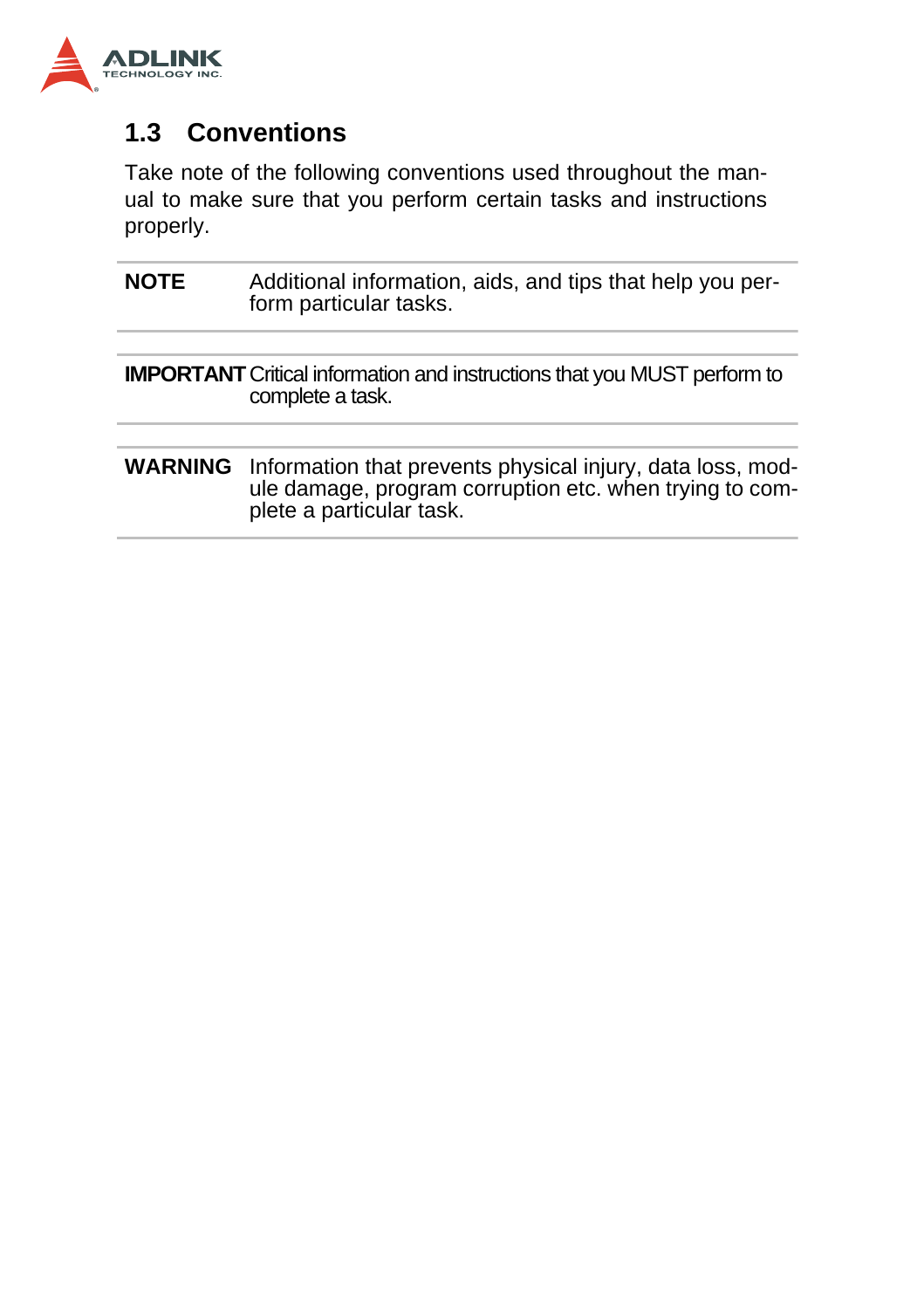

# **Table of Contents**

<span id="page-6-0"></span>

| 1            | $\mathbf 1$ |                                   |  |  |  |
|--------------|-------------|-----------------------------------|--|--|--|
|              | 1.1         |                                   |  |  |  |
|              | 1.2         |                                   |  |  |  |
|              | 1.3         |                                   |  |  |  |
|              | 1.4         |                                   |  |  |  |
|              |             |                                   |  |  |  |
|              |             | DAQ-LVIEW PnP: LabVIEW Driver  14 |  |  |  |
|              |             |                                   |  |  |  |
| $\mathbf{2}$ |             |                                   |  |  |  |
|              | 2.1         |                                   |  |  |  |
|              | 2.2         | 15                                |  |  |  |
|              | 2.3         | 17                                |  |  |  |
|              |             |                                   |  |  |  |
|              |             |                                   |  |  |  |
|              |             |                                   |  |  |  |
|              | 24          |                                   |  |  |  |
|              |             |                                   |  |  |  |
|              |             |                                   |  |  |  |
|              |             |                                   |  |  |  |
| 3            |             |                                   |  |  |  |
|              | 3.1         |                                   |  |  |  |
|              |             |                                   |  |  |  |
|              |             |                                   |  |  |  |
|              | 3.2         |                                   |  |  |  |
|              |             |                                   |  |  |  |
|              |             |                                   |  |  |  |
|              |             |                                   |  |  |  |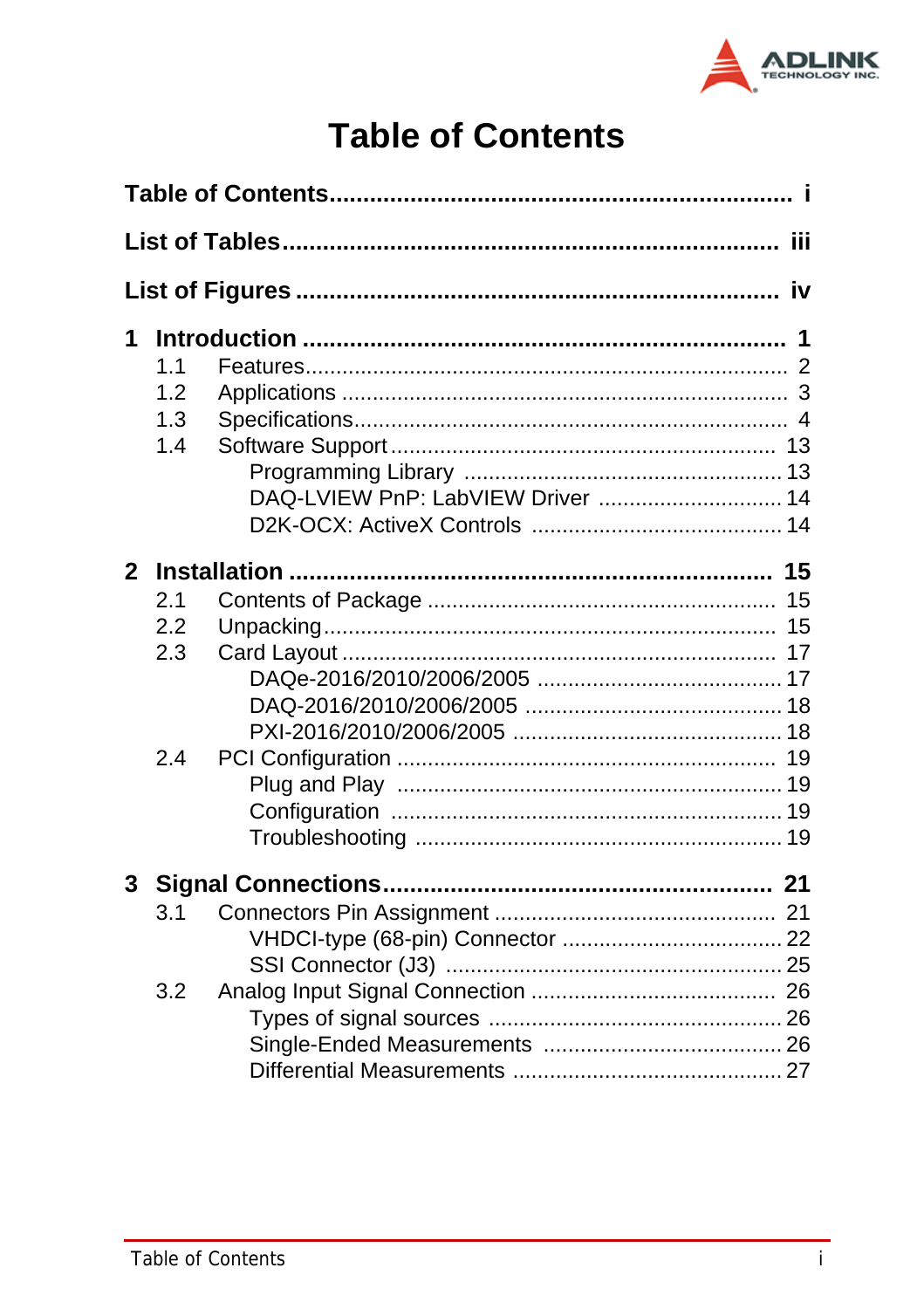

|   | 41  |                                                             |  |  |  |
|---|-----|-------------------------------------------------------------|--|--|--|
|   |     | DAQ-/DAQe-/PXI-2010 AI Data Format  30                      |  |  |  |
|   |     | DAQ/DAQe/PXI-2005/2006/2016 AI Data Format  33              |  |  |  |
|   |     | Software Conversion with Polling Data Transfer Acqui-sition |  |  |  |
|   |     |                                                             |  |  |  |
|   |     | Programmable Scan Acquisition Mode  35                      |  |  |  |
|   |     |                                                             |  |  |  |
|   | 4.2 |                                                             |  |  |  |
|   |     |                                                             |  |  |  |
|   |     |                                                             |  |  |  |
|   |     |                                                             |  |  |  |
|   | 4.3 |                                                             |  |  |  |
|   | 4.4 | General Purpose Timer/Counter Operation 57                  |  |  |  |
|   |     |                                                             |  |  |  |
|   |     | General Purpose Timer/Counter modes 58                      |  |  |  |
|   | 4.5 |                                                             |  |  |  |
|   |     |                                                             |  |  |  |
|   |     |                                                             |  |  |  |
|   | 4.6 |                                                             |  |  |  |
|   |     |                                                             |  |  |  |
|   |     |                                                             |  |  |  |
|   |     |                                                             |  |  |  |
|   |     |                                                             |  |  |  |
| 5 |     |                                                             |  |  |  |
|   | 5.1 |                                                             |  |  |  |
|   | 5.2 |                                                             |  |  |  |
|   | 5.3 |                                                             |  |  |  |
|   |     |                                                             |  |  |  |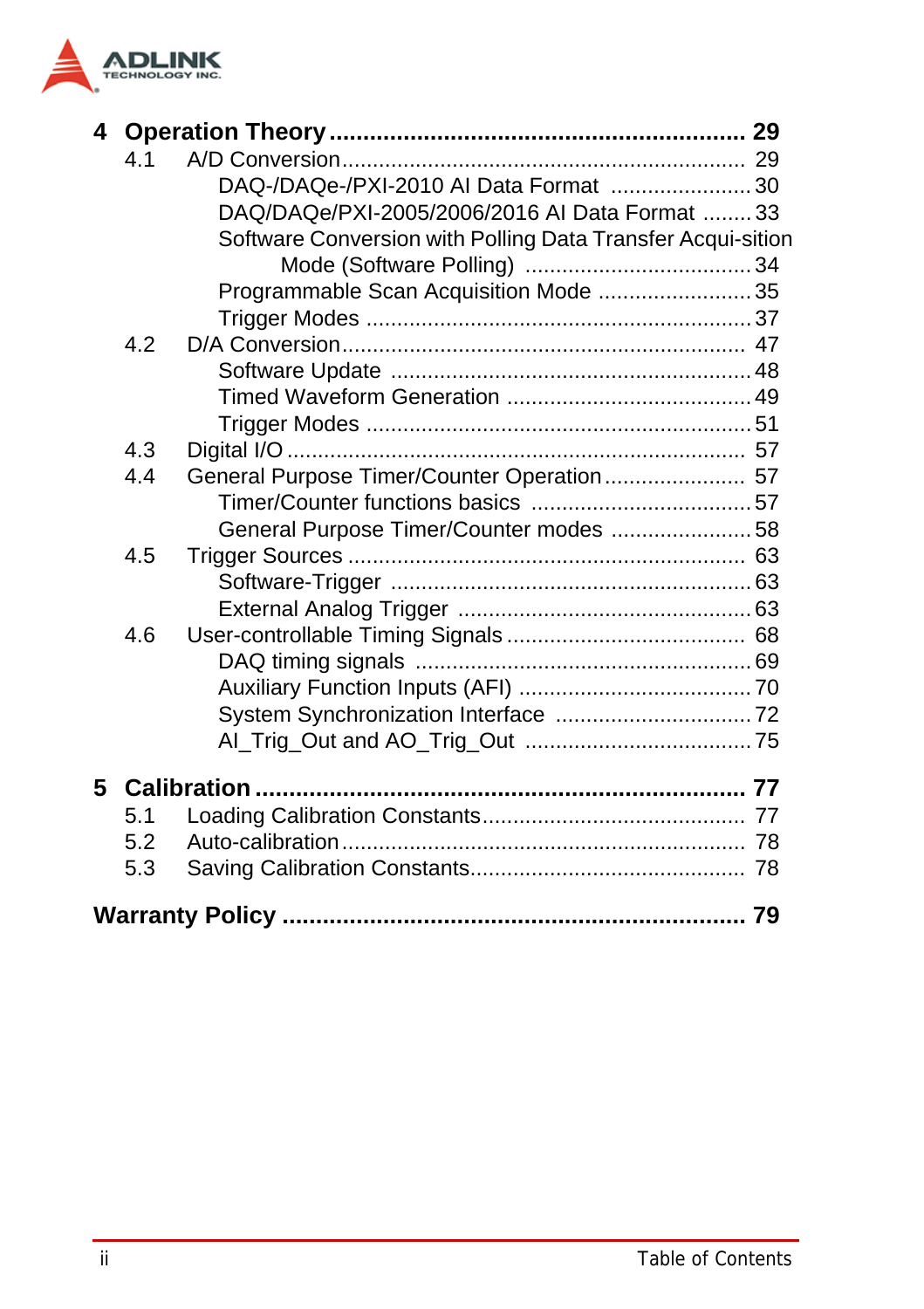

# **List of Tables**

<span id="page-8-0"></span>

| Table $1-1$ : |                                                    |    |
|---------------|----------------------------------------------------|----|
| Table $1-2$ : |                                                    |    |
| Table $1-3$ : |                                                    |    |
| Table $3-1$ : | VHDCI-type (68-pin) Connector Pin Assignment  22   |    |
| Table 3-2:    | VHDCI-type (68-pin) Connector Legend  23           |    |
| Table $3-3$ : | SSI Connector (JP3) Pin Assignment for             |    |
|               |                                                    |    |
| Table $3-4$ : |                                                    |    |
| Table 4-1:    | Bipolar Analog Input Range and                     |    |
|               | Output Digital Code on DAQ/DAQe/PXI-2010  31       |    |
| Table 4-2:    | Unipolar Analog Input Range and                    |    |
|               | Output Digital Code on DAQ/DAQe/PXI-2010  32       |    |
| Table 4-3:    | Bipolar Analog Input Range and                     |    |
|               | Output Digital Code for                            |    |
|               |                                                    |    |
| Table 4-4:    | Unipolar Analog Input Range and                    |    |
|               | Output Digital Code for                            |    |
|               |                                                    |    |
| Table $4-5$ : |                                                    |    |
| Table $4-6$ : |                                                    |    |
| Table $4-7$ : | Analog Trigger SRC1 (EXTATRIG)                     |    |
|               |                                                    |    |
| Table $4-8$ : | User-controllable Timing Signals and               |    |
|               | Functionalities                                    | 69 |
| Table 4-9:    | Auxiliary Function Input Signals and               |    |
|               | Functionalities                                    |    |
|               | Table 4-10: SSI Timing Signals Functionalities  73 |    |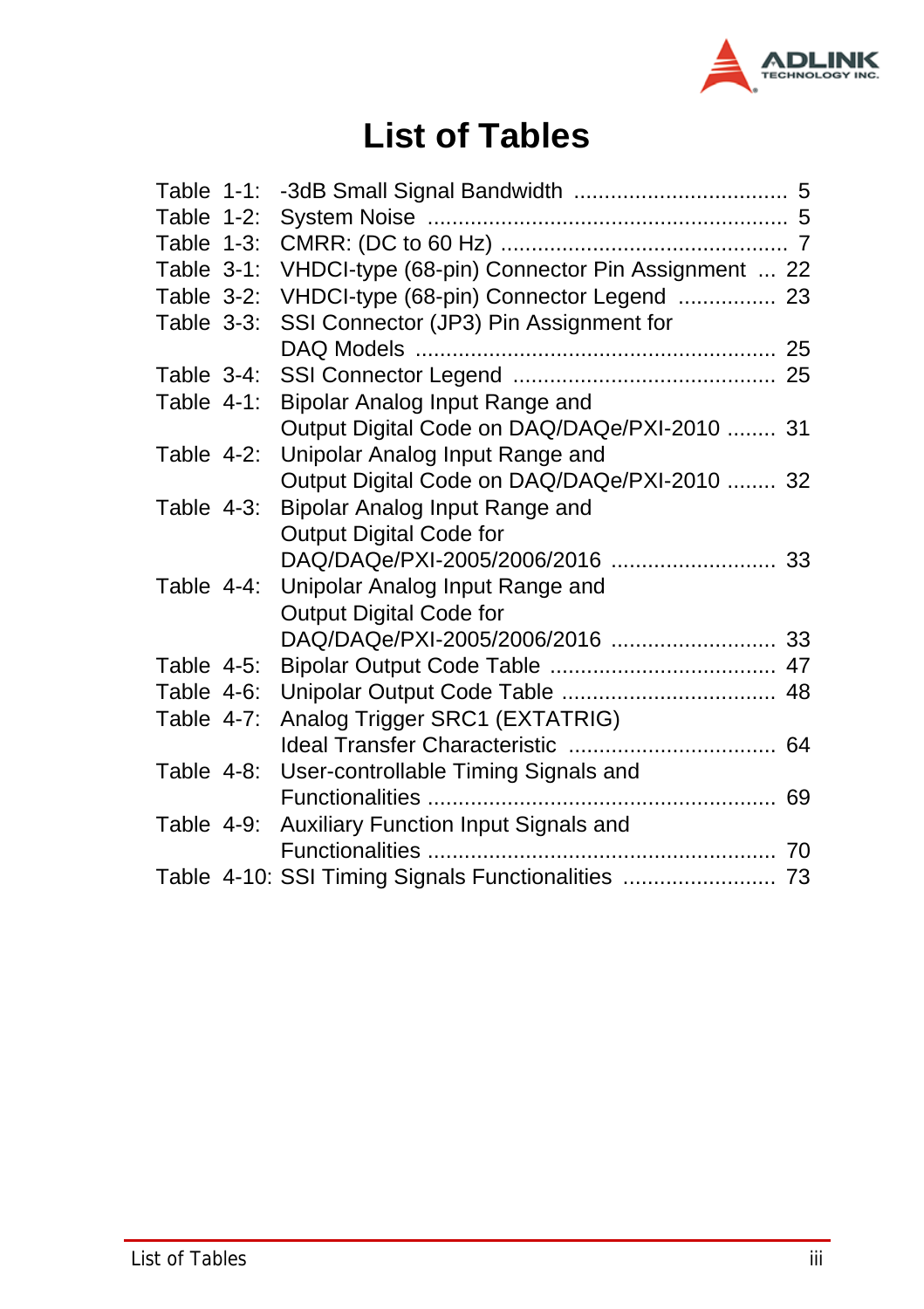

# **List of Figures**

<span id="page-9-0"></span>

| Figure 2-1: | DAQe-2016/2010/2006/2005 Card Layout                       | 17 |
|-------------|------------------------------------------------------------|----|
| Figure 2-2: | DAQ-2016/2010/2006/2005 Card Layout                        | 18 |
| Figure 2-3: | PXI-2016/2010/2006/2005 Card Layout                        | 18 |
| Figure 3-1: |                                                            | 27 |
| Figure 3-2: | Ground-referenced Source and Differential Input 27         |    |
| Figure 3-3: | Floating Source and Differential Input                     | 28 |
| Figure 4-1: | Synchronous Digital Inputs Block Diagram 30                |    |
| Figure 4-2: | Synchronous Digital Inputs Timing 30                       |    |
| Figure 4-3: |                                                            |    |
| Figure 4-4: |                                                            |    |
| Figure 4-5: |                                                            |    |
| Figure 4-6: |                                                            |    |
| Figure 4-7: |                                                            |    |
| Figure 4-8: | Middle-Trigger with M_enable = 1  41                       |    |
| Figure 4-9: |                                                            |    |
|             |                                                            |    |
|             |                                                            |    |
|             |                                                            |    |
|             | Figure 4-13: Scatter/gather DMA for data transfer 46       |    |
|             | Figure 4-14: Typical D/A Timing of Waveform Generation  50 |    |
|             | Figure 4-15: Post Trigger Waveform Generation 51           |    |
|             | Figure 4-16: Delay Trigger Waveform Generation 52          |    |
|             | Figure 4-17: Re-triggered Waveform Generation 52           |    |
|             | Figure 4-18: Finite Iterative Waveform Generation with     |    |
|             |                                                            | 53 |
|             | Figure 4-19: Infinite Iterative Waveform Generation with   |    |
|             | Post-trigger and DLY2_Counter = 0  54                      |    |
|             |                                                            |    |
|             |                                                            |    |
|             |                                                            |    |
|             |                                                            |    |
|             |                                                            |    |
|             |                                                            |    |
|             |                                                            |    |
|             |                                                            |    |
|             |                                                            |    |
|             |                                                            |    |
|             |                                                            |    |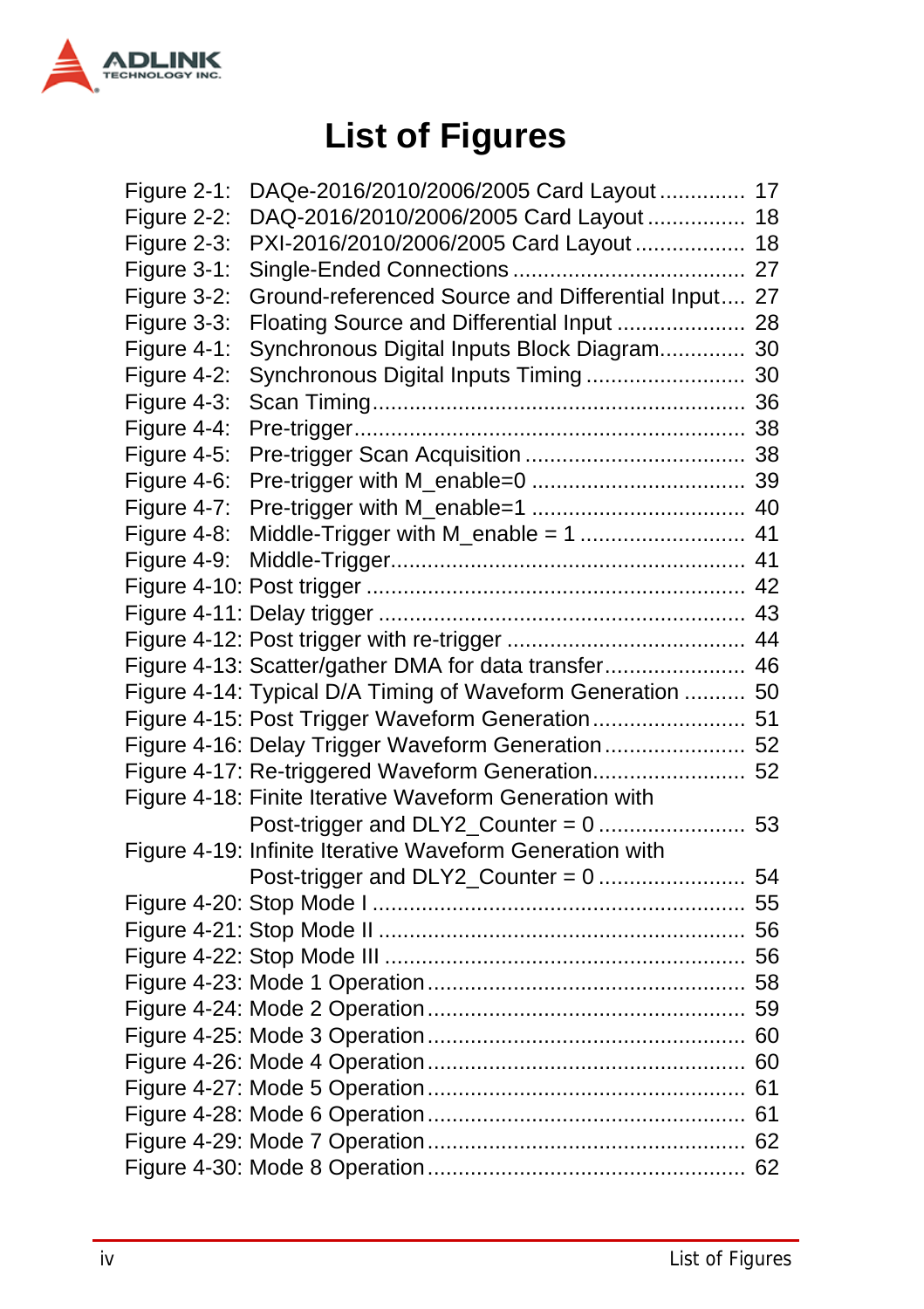

| Figure 4-32: Below-Low Analog Trigger Condition  65       |  |
|-----------------------------------------------------------|--|
|                                                           |  |
| Figure 4-34: Inside-Region Analog Trigger Condition 66    |  |
| Figure 4-35: High-Hysteresis Analog Trigger Condition  66 |  |
| Figure 4-36: Low-Hysteresis Analog Trigger Condition  67  |  |
|                                                           |  |
|                                                           |  |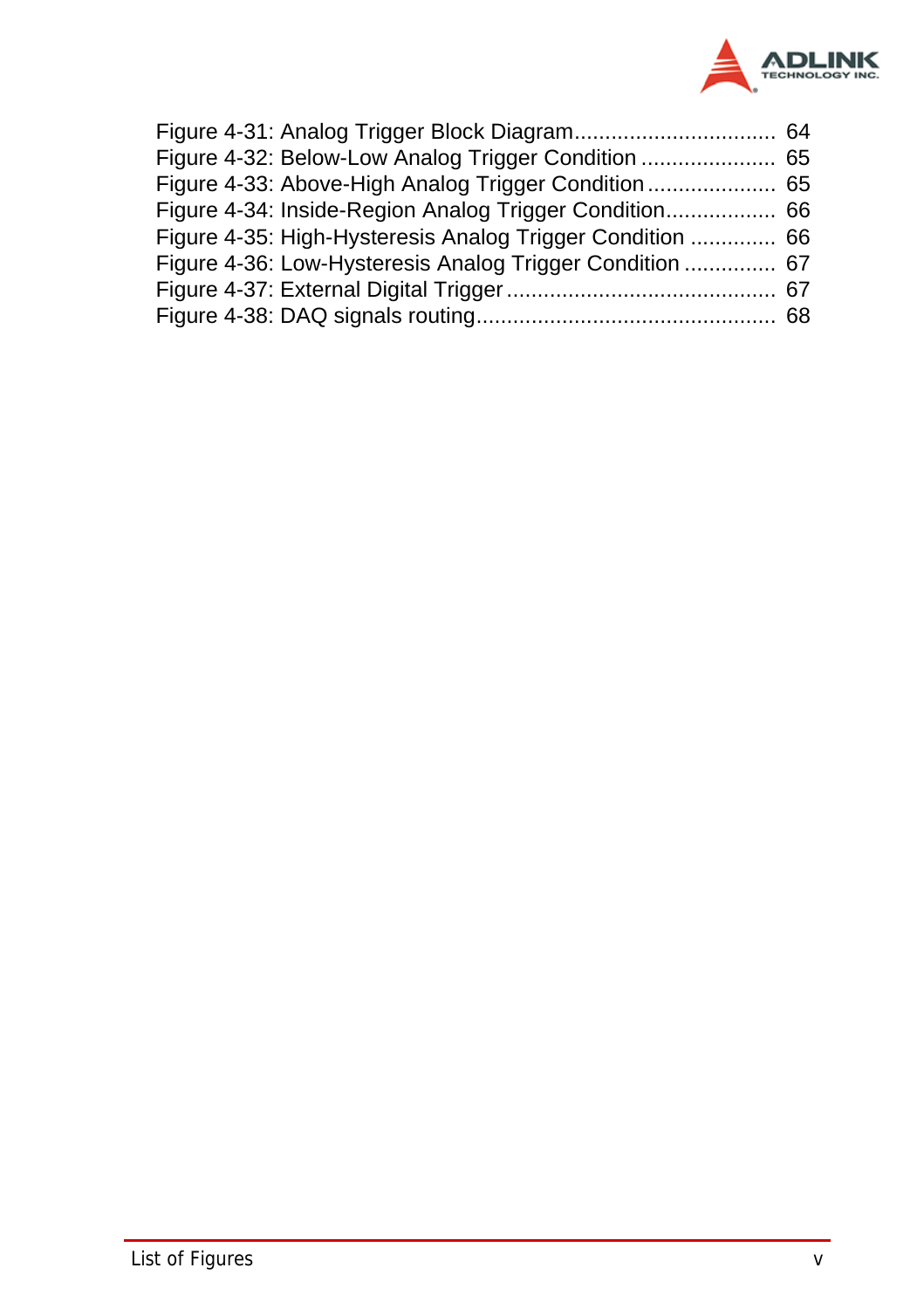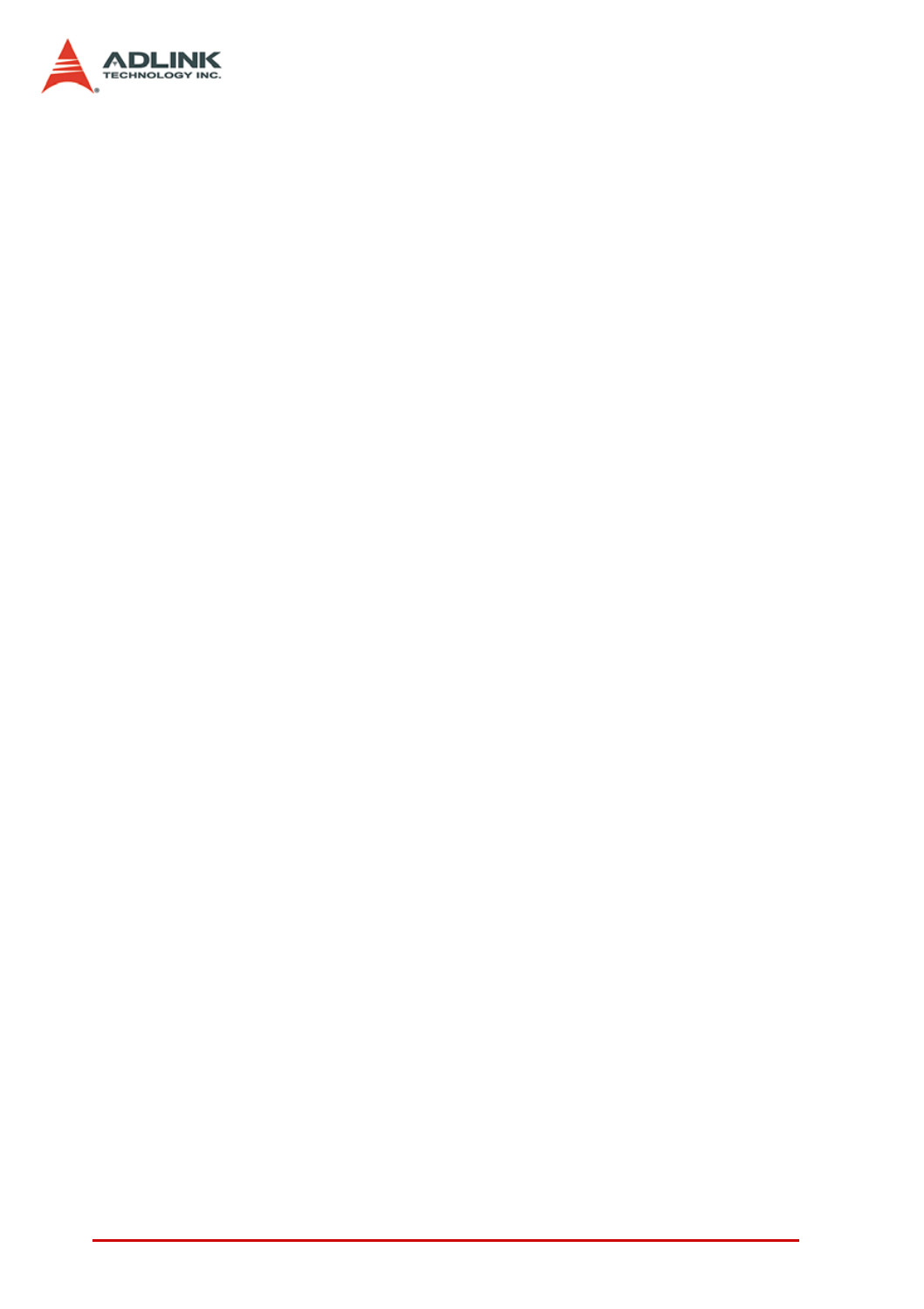

# <span id="page-12-0"></span>**1 Introduction**

The DAQ-/DAQe-/PXI-2016/2010/2006/2005 card is an advanced data acquisition card based on the 32-bit PCI or PCI Express® architecture. High performance designs and state-of-the-art technology make these cards ideal for data logging and signal analysis applications in medical, process control, etc.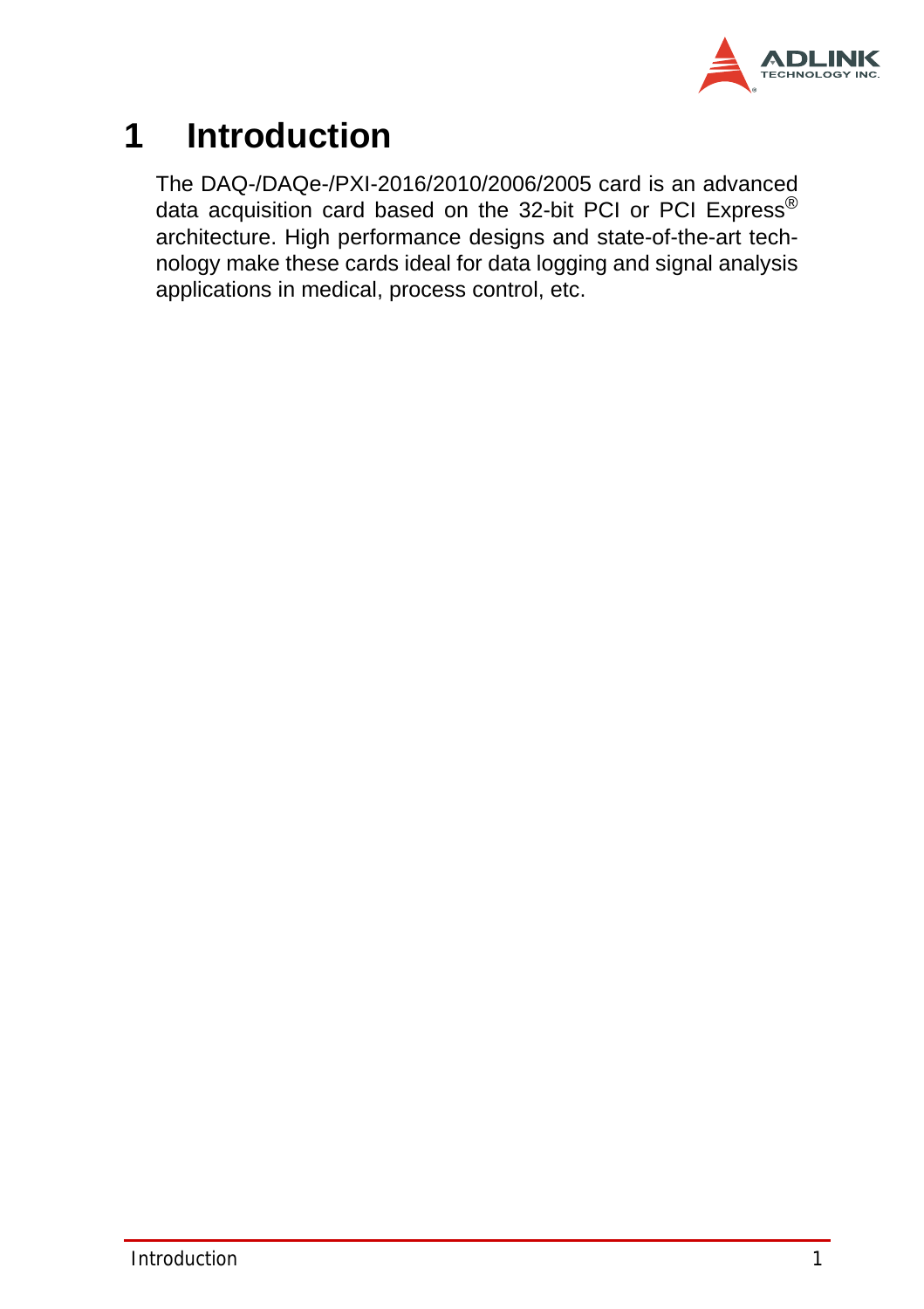

## <span id="page-13-0"></span>**1.1 Features**

The DAQ-/DAQe-/PXI-2016/2010/2006/2005 advanced data acquisition card has the following features:

- ▶ 32-bit PCI bus (DAQ/PXI models) or PCI Express (DAQe model), plug and play
- $\blacktriangleright$  4-channel simultaneous differential analog input:
	- $\triangleright$  DAQ-/DAQe-/PXI-2010: 14-bit Analog input resolution with sampling rate up to 2 MS/s
	- $\triangleright$  DAQ-/DAQe-/PXI-2005: 16-bit Analog input resolution with sampling rate up to 500 KS/s
	- $\triangleright$  DAQ-/DAQe-/PXI-2006: 16-bit Analog input resolution with sampling rate up to 250 KS/s
	- $\triangleright$  DAQ-/DAQe-/PXI-2016: 16-bit Analog input resolution with sampling rate up to 800 kS/s
- $\blacktriangleright$  Programmable bipolar/unipolar analog input
- $\triangleright$  Programmable gain (x1, x2, x4, x8 for all DAQ-20XX)
- $\blacktriangleright$  A/D FIFO
	- $\triangleright$  DAQ-/DAQe-/PXI-2010: Total 8 K samples
	- $\triangleright$  DAQ-/DAQe-/PXI-2005/2006/2016: Total 512 samples
- $\triangleright$  Versatile trigger sources: software trigger, external digital trigger, analog trigger and trigger from System Synchronization Interface (SSI).
- ▶ A/D Data transfer: software polling & bus-mastering DMA with Scatter/Gather functionality
- ▶ Four A/D trigger modes: post-trigger, delay-trigger, pre-trigger and middle-trigger
- $\triangleright$  Two-channel DA outputs with waveform generation capability
- $\triangleright$  2 K samples output data FIFO for DA channels
- ▶ DA Data transfer: software update and bus-mastering DMA with Scatter/Gather functionality
- ▶ System Synchronization Interface (SSI)
- $\blacktriangleright$  Full A/D/DA auto-calibration
- $\triangleright$  Completely jumper-less and software-configurable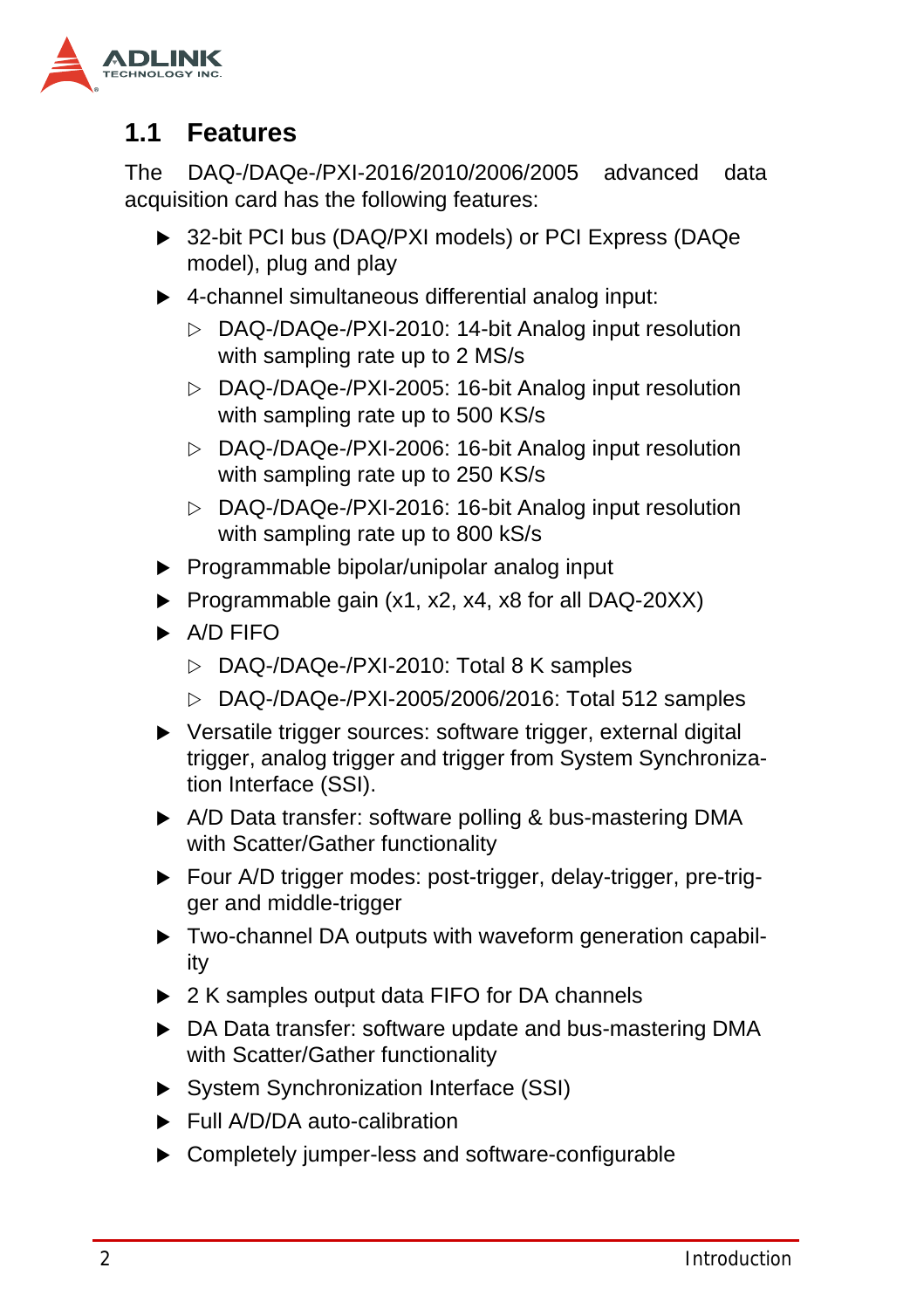

## <span id="page-14-0"></span>**1.2 Applications**

- $\blacktriangleright$  Automotive Testing
- $\blacktriangleright$  Cable Testing
- $\blacktriangleright$  Transient signal measurement
- $\blacktriangleright$  ATE
- $\blacktriangleright$  Laboratory Automation
- $\blacktriangleright$  Biotech measurement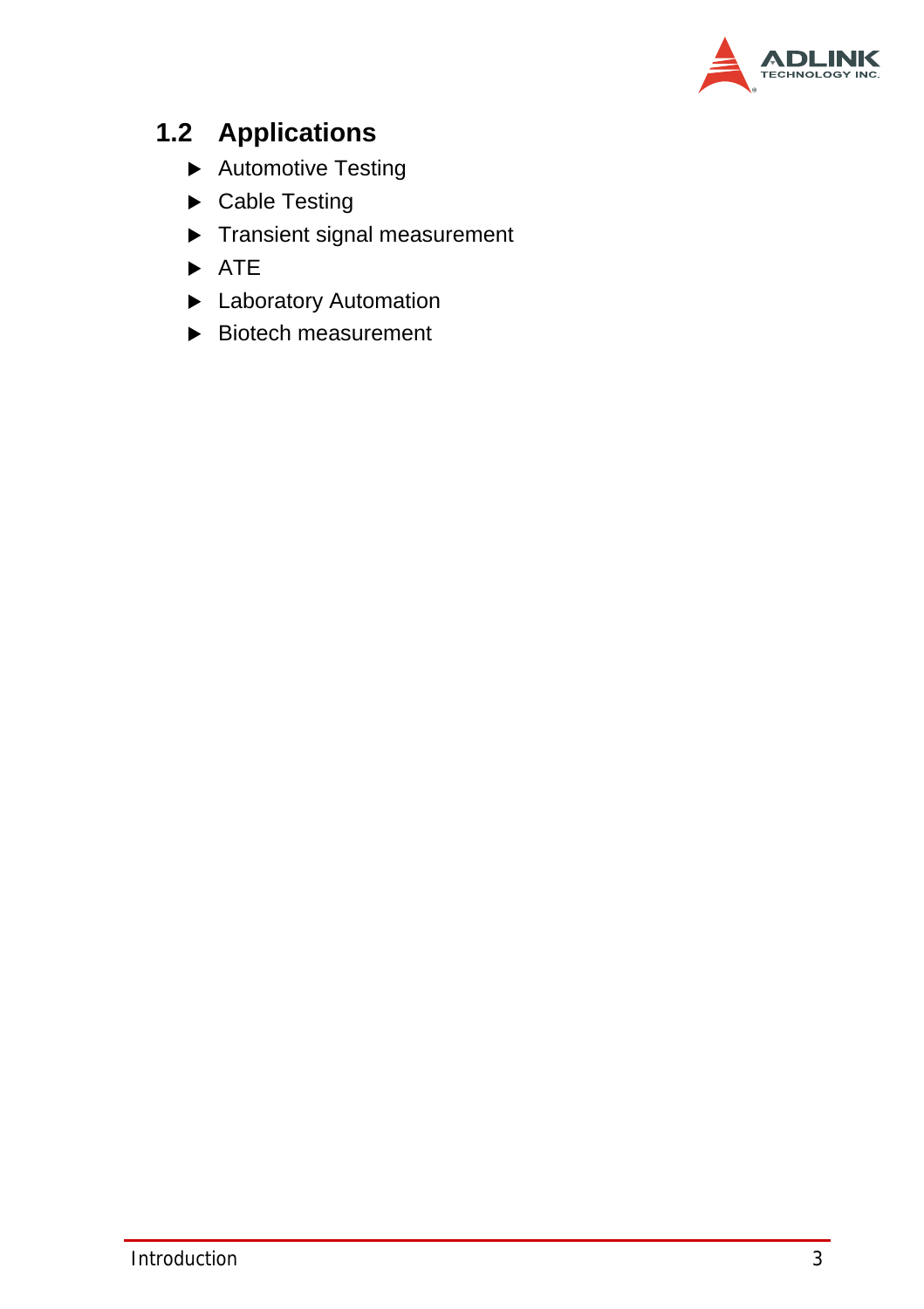

## <span id="page-15-0"></span>**1.3 Specifications**

### **Analog Input (AI)**

- $\blacktriangleright$  Number of channels: 4 differential
- $\blacktriangleright$  A/D converter:
	- $\triangleright$  DAQ-/DAQe-/PXI-2010: LTC1414 or equivalent
	- $\triangleright$  DAQ-/DAQe-/PXI-2005: A/D7665 or equivalent
	- $\triangleright$  DAQ-/DAQe-/PXI-2006: A/D7663 or equivalent
	- $\triangleright$  DAQ-/DAQe-/PXI-2016: A/D7671 or equivalent
- $\blacktriangleright$  Max sampling rate:
	- $D$  DAQ-/DAQe-/PXI-2010: 2MS/s
	- $D$  DAQ-/DAQe-/PXI-2016: 800kS/s
	- $\triangleright$  DAQ-/DAQe-/PXI-2005: 500kS/s
	- $D$  DAQ-/DAQe-/PXI-2006: 250kS/s
- $\blacktriangleright$  Resolution:
	- $\triangleright$  DAQ-/DAQe-/PXI-2010: 14 bits, no missing code
	- $\triangleright$  DAQ-/DAQe-/PXI-2005/2006/2016: 16 bits, no missing code
- $\blacktriangleright$  FIFO buffer size:
	- $\triangleright$  DAQ-/DAQe-/PXI-2010: 8K samples
	- $\triangleright$  DAQ-/DAQe-/PXI-2005/2006/2016: 512 samples
- $\blacktriangleright$  Programmable input range:
	- $\triangleright$  Bipolar:  $\pm 10V$ ,  $\pm 5V$ ,  $\pm 2.5V$ ,  $\pm 1.25V$
	- $\triangleright$  Unipolar: 0~10V, 0~5V, 0~2.5V, 0~1.25V
- $\triangleright$  Operational common mode voltage range:  $\pm 11V$
- $\triangleright$  Overvoltage protection:
	- $\triangleright$  Power on: continuous  $\pm 30V$
	- $\triangleright$  Power off: continuous  $\pm$ 15V
- $\blacktriangleright$  Input impedance: 1G $\Omega$ /100pF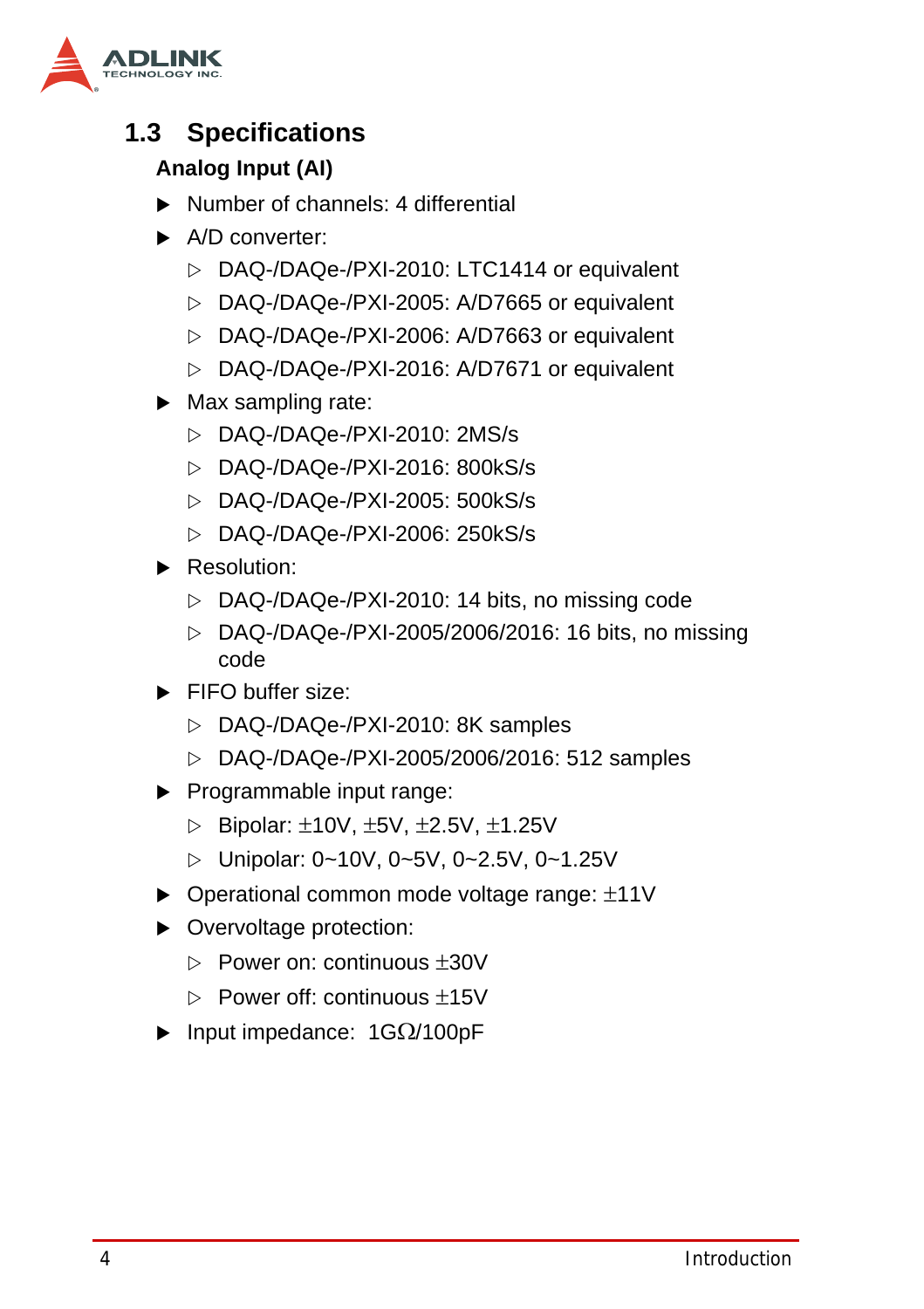

| <b>Device</b> | <b>Input Range</b> | Bandwidth (-3dB) | <b>Input Range</b> | Bandwidth (-3dB) |
|---------------|--------------------|------------------|--------------------|------------------|
|               | ±10V               | 1170 kHz         | $0 - 10V$          | 1090 kHz         |
| 2010          | ±5V                | 1050 kHz         | $0 - 5V$           | 1020 kHz         |
|               | ±2.5V              | 800 kHz          | $0 - 2.5V$         | 790 kHz          |
|               | ±1.25V             | 530 kHz          | $0 - 1.25V$        | 530 kHz          |
|               | ±10V               | 1160 kHz         | $0 - 10V$          | 1210 kHz         |
| 2005          | ±5V                | 1050 kHz         | $0 - 5V$           | 1050 kHz         |
|               | ±2.5V              | 780 kHz          | $0 - 2.5V$         | 770 kHz          |
|               | ±1.25V             | 520 kHz          | $0 - 1.25V$        | 530 kHz          |
|               | ±10V               | 630 kHz          | $0 - 10V$          | 640 kHz          |
| 2006          | ±5V                | 620 kHz          | $0 - 5V$           | 620 kHz          |
|               | ±2.5V              | 540 kHz          | $0 - 2.5V$         | 540 kHz          |
|               | ±1.25V             | 410 kHz          | $0 - 1.25V$        | 420 kHz          |
| 2016          | ±10V               | 840kHz           | $0 - 10V$          | 900kHz           |
|               | ±5V                | 825kHz           | $0 - 5V$           | 800kHz           |
|               | ±2.5V              | 710kHz           | $0 - 2.5V$         | 690kHz           |
|               | ±1.25V             | 530kHz           | $0 - 1.25V$        | 530kHz           |

 $\blacktriangleright$  -3dB small signal bandwidth: (Typical, 25 $^{\circ}$ C)

**Table 1-1: -3dB Small Signal Bandwidth**

- <span id="page-16-0"></span>▶ Large signal bandwidth (1% THD): 300 kHz
- System Noise: (Typical)

| <b>Device</b> | <b>Input Range</b> | <b>System noise</b> | <b>Input Range</b> | <b>System noise</b> |
|---------------|--------------------|---------------------|--------------------|---------------------|
|               | ±10V               | 0.6 LSBrms          | $0 - 10V$          | 0.8 LSBrms          |
| 2010          | ±5V                | 0.6 LSBrms          | $0 - 5V$           | 0.8 LSBrms          |
|               | ±2.5V              | 0.6 LSBrms          | $0 - 2.5V$         | 0.9 LSBrms          |
|               | ±1.25V             | 0.6 LSBrms          | $0 - 1.25V$        | 0.9 LSBrms          |
| 2005          | ±10V               | 1.2 LSBrms          | $0 - 10V$          | 1.9 LSBrms          |
|               | ±5V                | 1.2 LSBrms          | $0 - 5V$           | 2.0 LSBrms          |
|               | ±2.5V              | 1.3 LSBrms          | $0 - 2.5V$         | 2.1 LSBrms          |
|               | ±1.25V             | 1.3 LSBrms          | $0 - 1.25V$        | 2.2 LSBrms          |

<span id="page-16-1"></span>**Table 1-2: System Noise**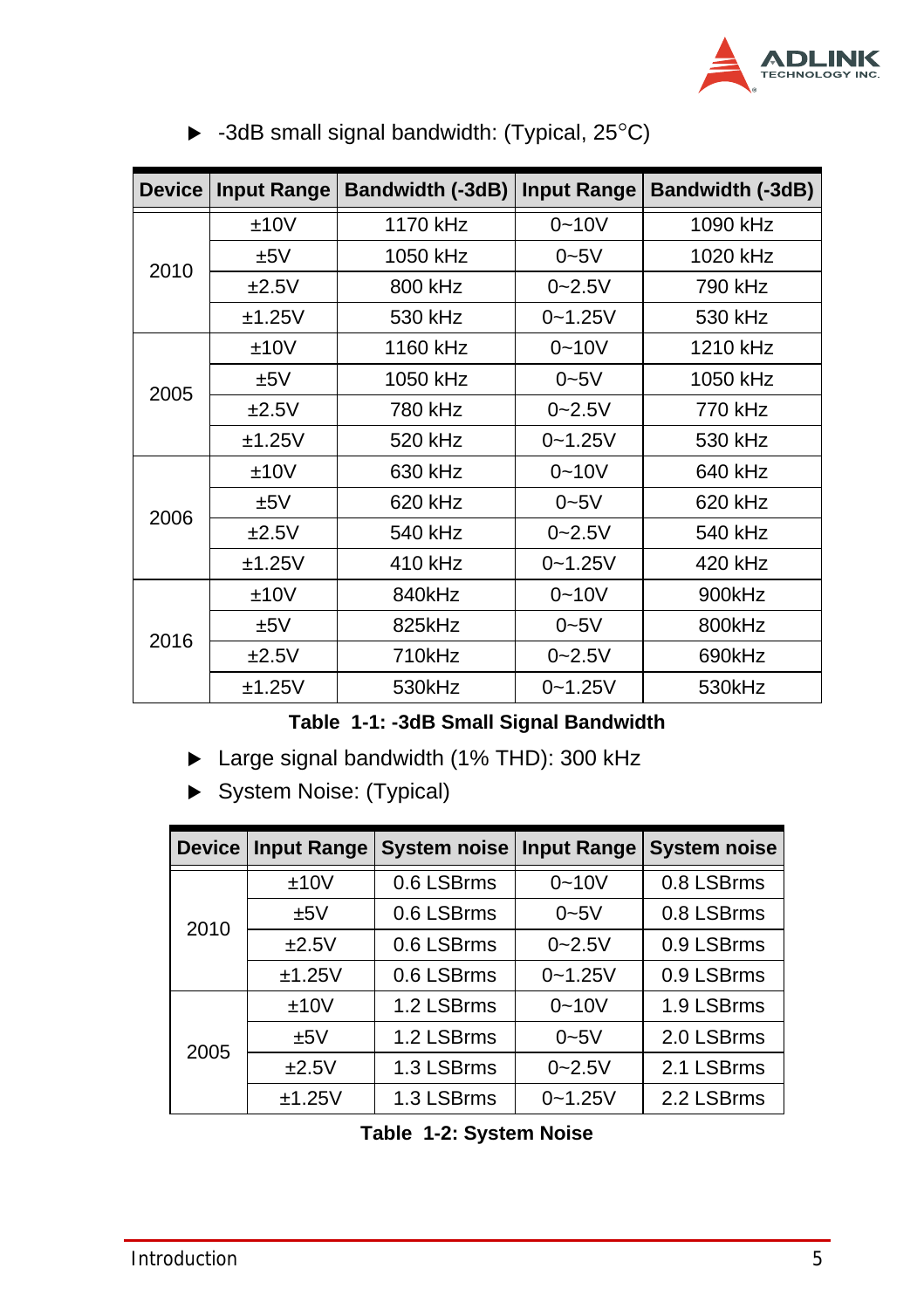

| <b>Device</b> | <b>Input Range</b> | <b>System noise</b> | <b>Input Range</b> | <b>System noise</b> |
|---------------|--------------------|---------------------|--------------------|---------------------|
|               | ±10V               | 1.0 LSBrms          | $0 - 10V$          | 1.5 LSBrms          |
| 2006          | ±5V                | 1.0 LSBrms          | $0 - 5V$           | 1.6 LSBrms          |
|               | ±2.5V              | 1.1 LSBrms          | $0 - 2.5V$         | 1.7 LSBrms          |
|               | ±1.25V             | 1.1 LSBrms          | $0 - 1.25V$        | 1.8 LSBrms          |
| 2016          | ±10V               | 1.6 LSBrms          | $0 - 10V$          | 2.9 LSBrms          |
|               | ±5V                | 1.8 LSBrms          | $0 - 5V$           | 3.2 LSBrms          |
|               | ±2.5V              | 1.8 LSBrms          | $0 - 2.5V$         | 3.2 LSBrms          |
|               | ±1.25V             | 1.9 LSBrms          | $0 - 1.25V$        | 3.4 LSBrms          |

**Table 1-2: System Noise**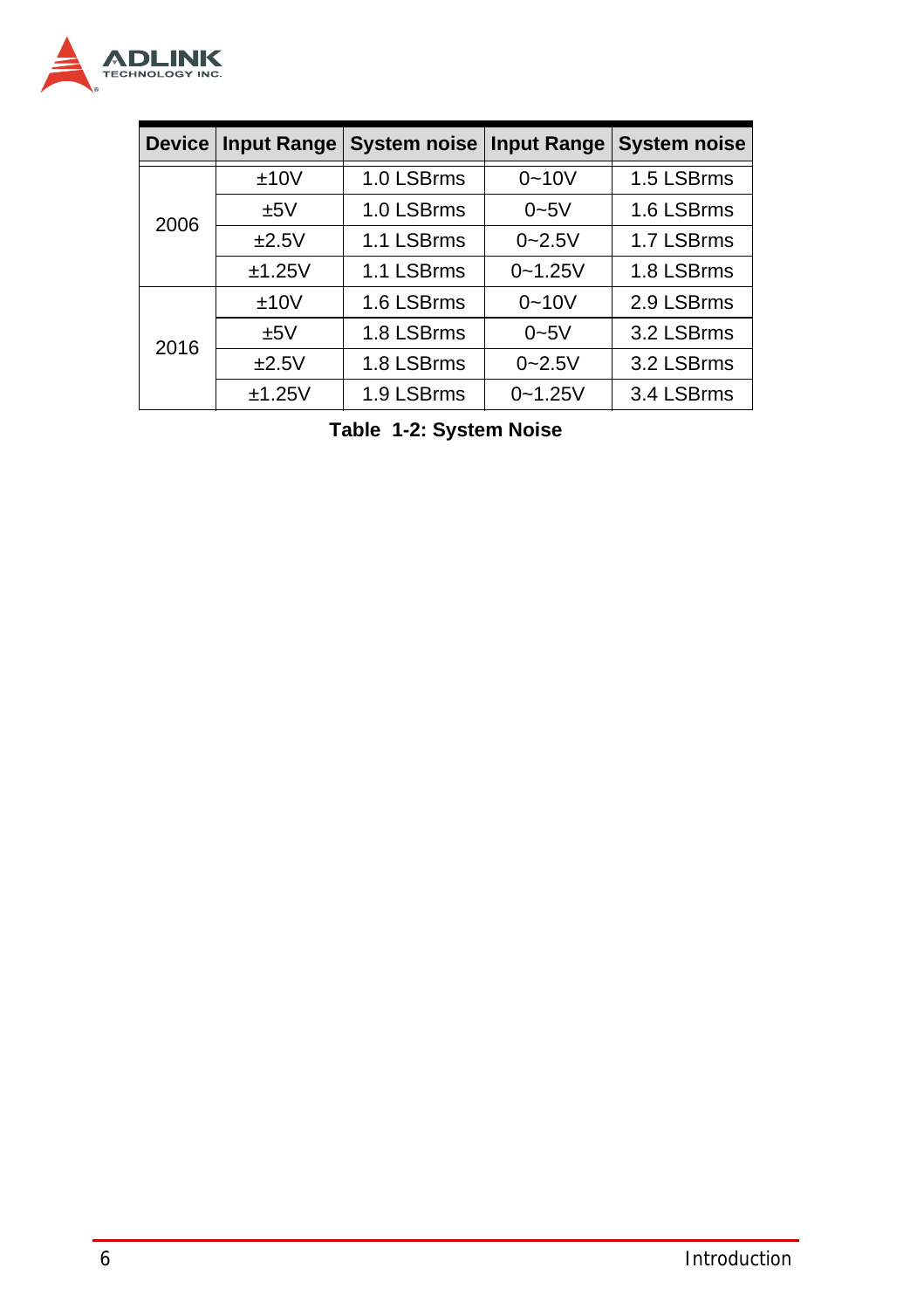

|  | • CMRR: (DC to 60 Hz, Typical) |  |  |  |
|--|--------------------------------|--|--|--|
|--|--------------------------------|--|--|--|

| <b>Device</b> | <b>Input Range</b> | <b>CMRR</b> | <b>Input Range</b> | <b>CMRR</b> |
|---------------|--------------------|-------------|--------------------|-------------|
|               | ±10V               | 90 dB       | $0 - 10V$          | 89 dB       |
| 2010          | ±5V                | 92 dB       | $0 - 5V$           | 92 dB       |
|               | ±2.5V              | 95 dB       | $0 - 2.5V$         | 94 dB       |
|               | ±1.25V             | 97 dB       | $0 - 1.25V$        | 97 dB       |
|               | ±10V               | 86 dB       | $0 - 10V$          | 85 dB       |
| 2005          | ±5V                | 88 dB       | $0 - 5V$           | 88 dB       |
|               | ±2.5V              | 91 dB       | $0 - 2.5V$         | 90 dB       |
|               | ±1.25V             | 93 dB       | $0 - 1.25V$        | 93 dB       |
|               | ±10V               | 87 dB       | $0 - 10V$          | 86 dB       |
| 2006          | ±5V                | 89 dB       | $0 - 5V$           | 88 dB       |
|               | ±2.5V              | 91 dB       | $0 - 2.5V$         | 91 dB       |
|               | ±1.25V             | 93 dB       | $0 - 1.25V$        | 93 dB       |
|               | ±10V               | 85dB        | $0 - 10V$          | 86dB        |
| 2016          | ±5V                | 88dB        | $0 - 5V$           | 88dB        |
|               | ±2.5V              | 91dB        | $0 - 2.5V$         | 92dB        |
|               | ±1.25V             | 95dB        | 0~1.25V            | 95dB        |

**Table 1-3: CMRR: (DC to 60 Hz)**

- <span id="page-18-0"></span> $\blacktriangleright$  Time-base source:
	- $\triangleright$  Internal 40MHz or External clock Input (fmax: 40 MHz, fmin: 1 MHz, 50% duty cycle)
- $\blacktriangleright$  Trigger modes:
	- $\triangleright$  Post-trigger, Delay-trigger, Pre-trigger and Middle-trigger
- $\blacktriangleright$  Data transfers:
	- $\triangleright$  Programmed I/O, and bus-mastering DMA with scatter/ gather
- $\blacktriangleright$  Input coupling: DC
- $\triangleright$  Offset error:
	- $\triangleright$  Before calibration:  $\pm 60$ mV max
	- $\triangleright$  After calibration:  $+1$ mV max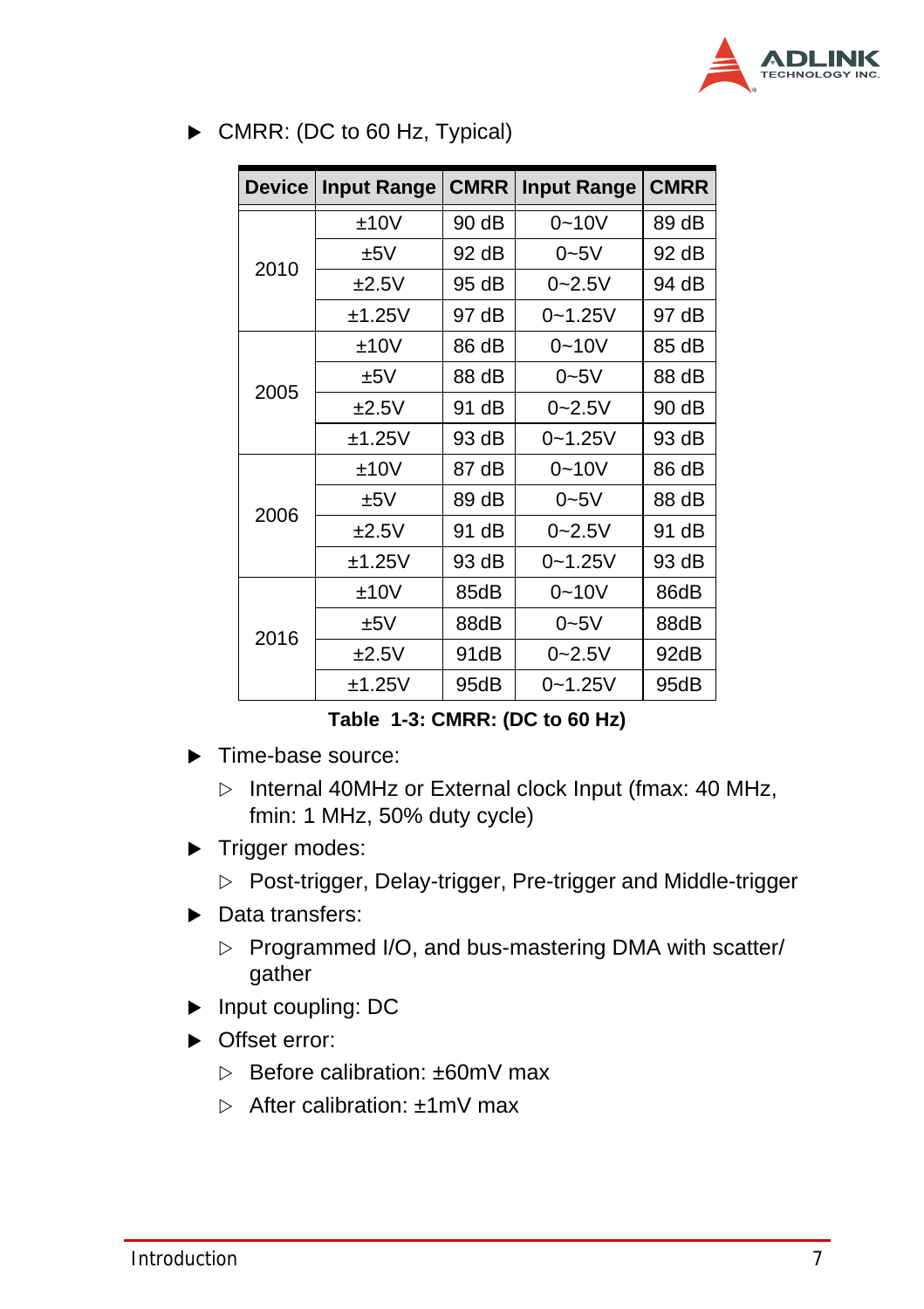

- $\blacktriangleright$  Gain error:
	- $\triangleright$  Before calibration: ±0.6% of output max
	- $\triangleright$  After calibration: ±0.1% of output max for DAQ-/DAQe-/ PXI-2010, ±0.03% of output max for DAQ-/DAQe-/PXI-2005/2006/2016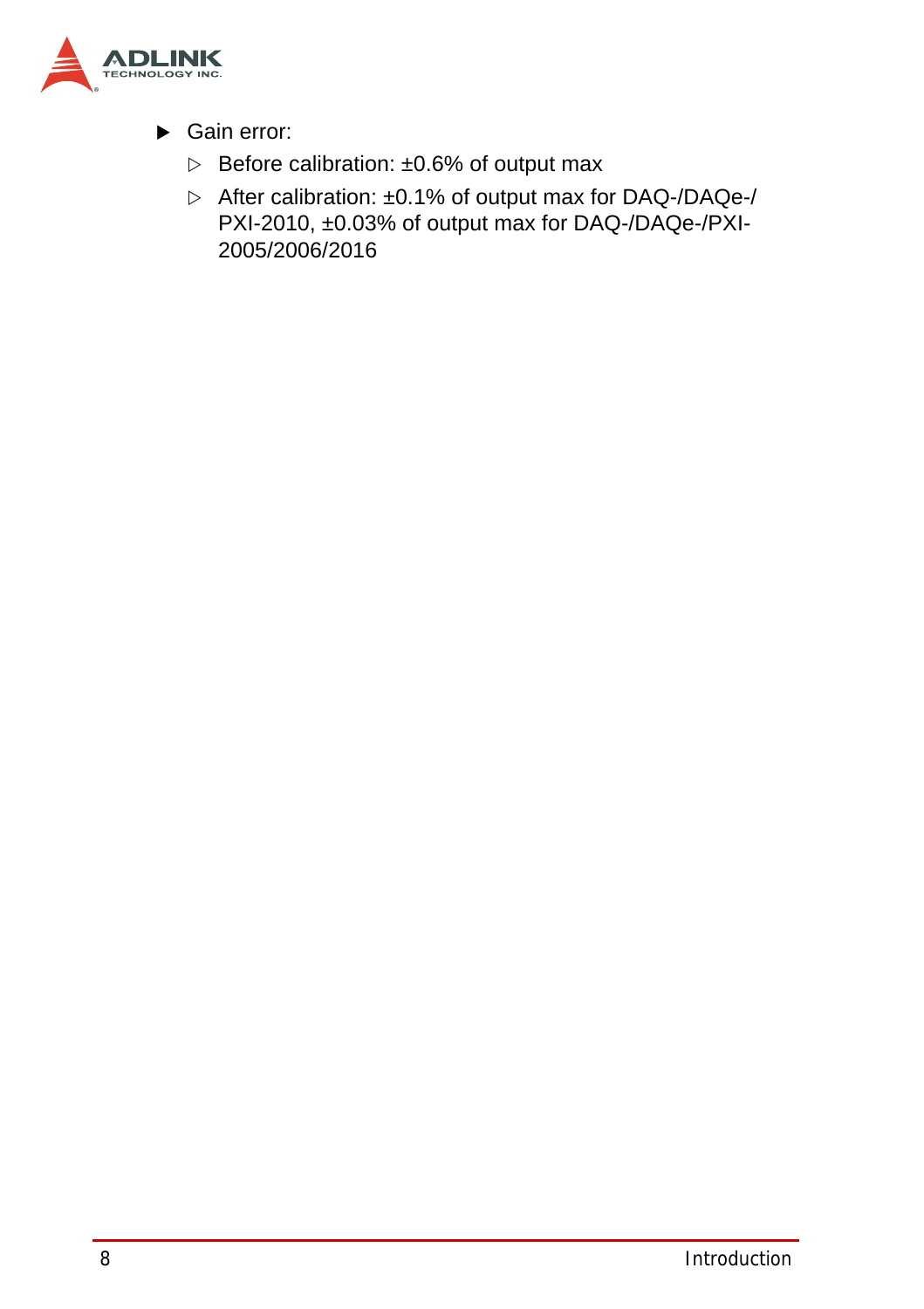

#### **Analog Output (AO)**

- $\blacktriangleright$  Number of channels: Two-channel voltage output
- ▶ DA converter: LTC7545 or equivalent
- $\blacktriangleright$  Max update rate: 1 MS/s
- $\blacktriangleright$  Resolution: 12 bits
- $\blacktriangleright$  FIFO buffer size:
	- $\triangleright$  1k samples per channel when both channels are enabled for timed DA output
	- $\triangleright$  2k samples when only one channel is used for timed DA output
- $\blacktriangleright$  Data transfers:
	- $\triangleright$  Programmed I/O
	- $\triangleright$  Bus-mastering DMA with scatter/gather
- $\blacktriangleright$  Output range:
	- $\triangleright$  Bipolar:  $\pm$ 10V or  $\pm$ AOEXTREF
	- $\triangleright$  Unipolar: 0~10V or 0~AOEXTREF
- $\triangleright$  Settling time: 3µS to 0.5 LSB accuracy
- $\triangleright$  Slew rate: 20V/ $\mu$ S
- $\triangleright$  Output coupling: DC
- $\blacktriangleright$  Protection: Short-circuit to ground
- $\triangleright$  Output impedance: 0.3 $\Omega$  typical
- $\triangleright$  Output driving current:  $\pm$ 5mA max.
- $\triangleright$  Stability: Any passive load, up to 1500pF
- $\blacktriangleright$  Power-on state: 0V steady-state
- $\triangleright$  Power-on glitch:  $\pm$ 1.5V/500uS
- $\blacktriangleright$  Relative accuracy:
	- $\triangleright$  ±0.5 LSB typical, ±1 LSB max
- $\triangleright$  DNL:
	- $\triangleright$   $\pm$ 0.5 LSB typical,  $\pm$ 1.2 LSB max
- $\triangleright$  Offset error:
	- $\triangleright$  Before calibration:  $\pm 80$ mV max
	- $\triangleright$  After calibration:  $\pm 1$ mV max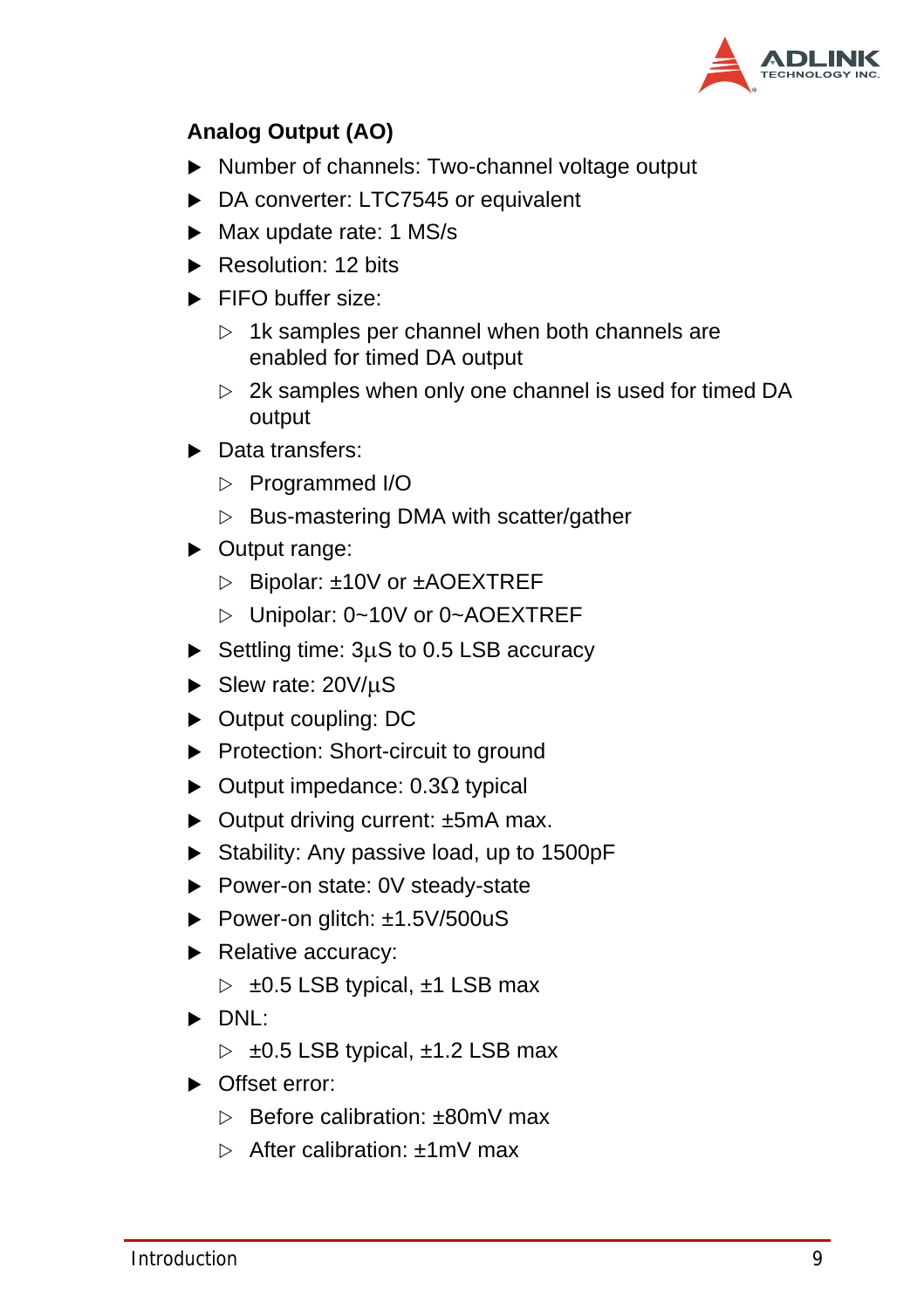

- $\blacktriangleright$  Gain error:
	- $\triangleright$  Before calibration:  $\pm 0.8\%$  of output max
	- $\triangleright$  After calibration:  $\pm 0.02\%$  of output max
- General Purpose Digital I/O (G.P. DIO, 82C55A)
- $\triangleright$  Number of channels: 24 programmable input/output
- $\triangleright$  Compatibility: TTL/CMOS
- $\blacktriangleright$  Input voltage:
	- $\triangleright$  Logic Low: VIL=0.8V max; IIL=0.2mA max
	- $\triangleright$  High: VIH=2.0V max; IIH=0.02mA max
- $\blacktriangleright$  Output voltage:
	- $\triangleright$  Low: VOL=0.5V max; IOL=8mA max
	- $\triangleright$  High: VOH=2.7V min; IOH=400 μA
- ▶ Synchronous Digital Inputs (SDI, for DAQ-/DAQe-/PXI-2010 only)
- $\triangleright$  Number of channels: 8 digital inputs sampled simultaneously with the analog signal input
- Compatibility: TTL/CMOS
- $\blacktriangleright$  Input voltage:
	- $\triangleright$  Logic Low: VIL=0.8V max; IIL=0.2mA max
	- $\triangleright$  Logic High: VIH=2.7V min; IIL=0.02mA max

#### **General Purpose Timer/Counter (GPTC)**

- $\triangleright$  Number of channel: 2 up/down timer/counters
- Resolution: 16 bits
- $\triangleright$  Compatibility: TTL
- $\triangleright$  Clock source: Internal or external
- $\blacktriangleright$  Max source frequency: 10 MHz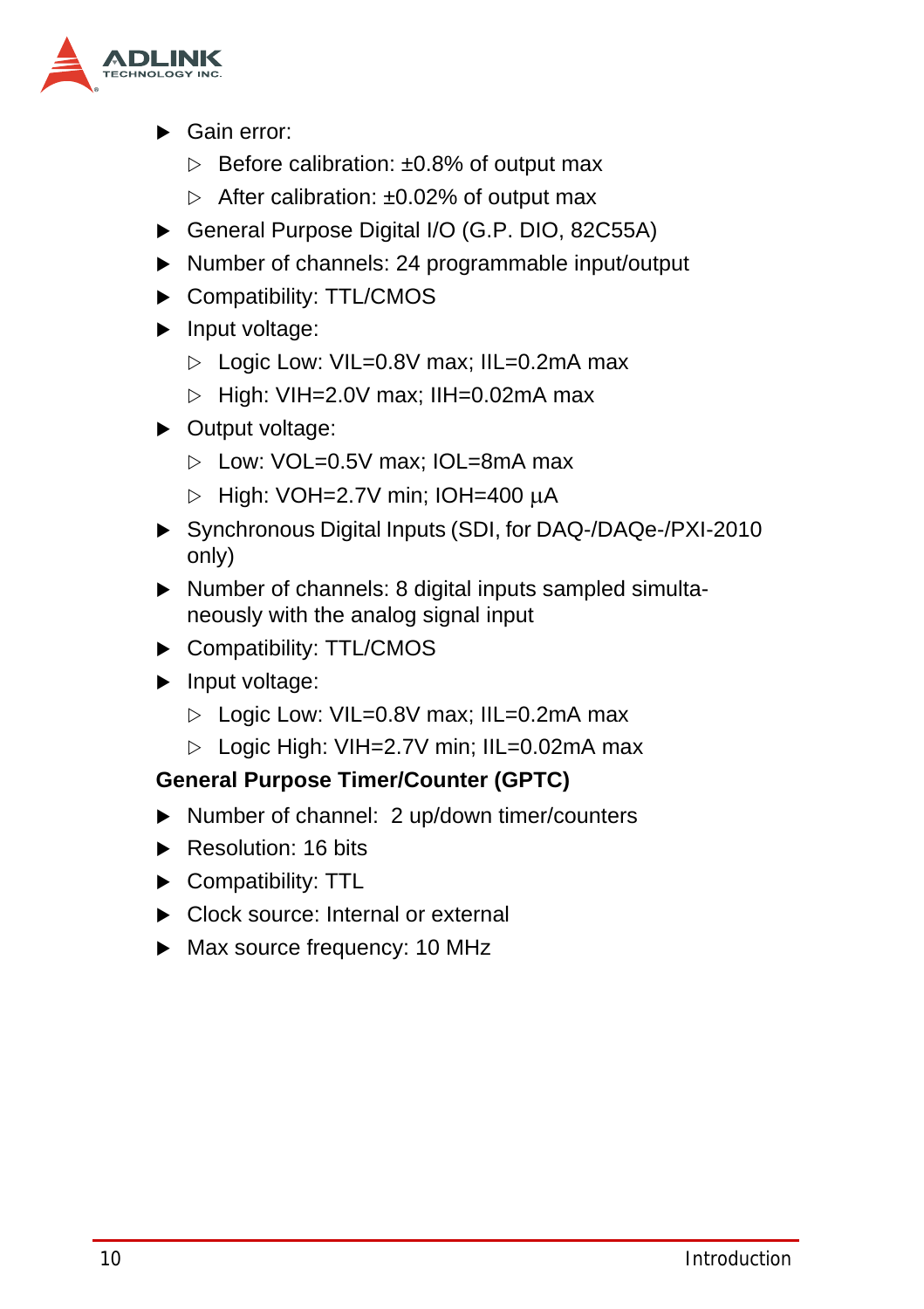

#### **Analog Trigger (A.Trig)**

- $\blacktriangleright$  Source:
	- $\triangleright$  All analog input channels
	- $\triangleright$  External analog trigger (EXTATRIG)
- Eevel:  $\pm$ Full-scale, internal;  $\pm$ 10 V external
- $\blacktriangleright$  Resolution: 8 bits
- $\triangleright$  Slope: Positive or negative (software-selectable)
- $\blacktriangleright$  Hysteresis: Programmable
- $\blacktriangleright$  Bandwidth: 400 kHz

### **External Analog Trigger Input (EXTATRIG)**

- $\blacktriangleright$  Input Impedance:
	- $\triangleright$  40 k $\Omega$  for DAQ-/DAQe-/PXI-2010
	- $\triangleright$  2 kΩ for DAQ-/DAQe-/PXI-2005/2006/2016
- $\blacktriangleright$  Coupling: DC
- $\triangleright$  Protection: Continuous  $\pm 35$  V maximum

#### **Digital Trigger (D.Trig)**

- $\triangleright$  Compatibility: TTL/CMOS
- $\blacktriangleright$  Response: Rising or falling edge
- $\blacktriangleright$  Pulse Width: 10 ns min

#### **System Synchronous Interface (SSI)**

 $\blacktriangleright$  Trigger lines: 7

#### **Stability**

- $\triangleright$  Recommended warm-up time: 15 minutes
- $\triangleright$  On-board calibration reference:
	- $\triangleright$  Level: 5.000 V
	- $\triangleright$  Temperature coefficient: ±2 ppm/°C
	- $\triangleright$  Long-term stability: 6 ppm/1000 Hr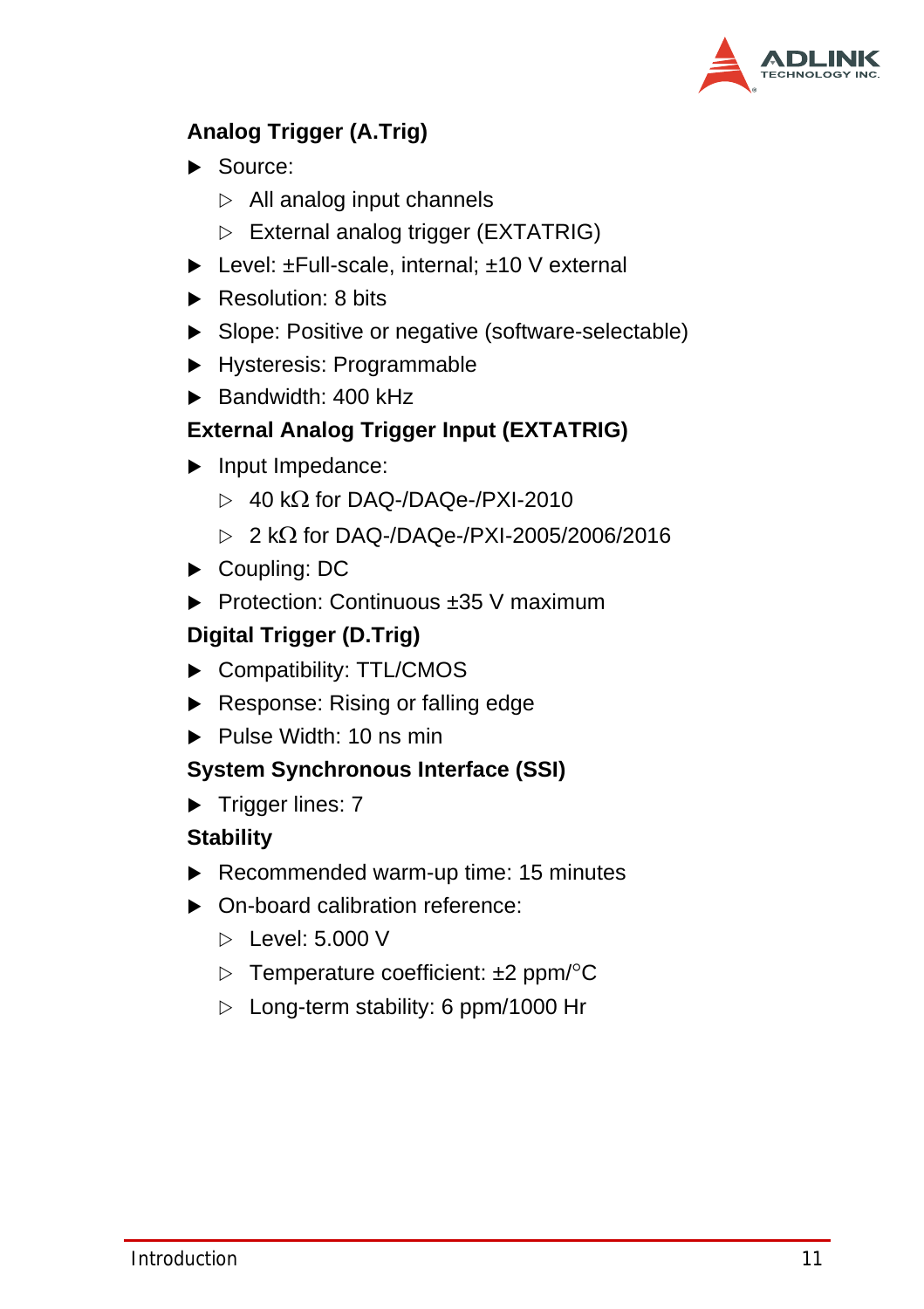

#### **Physical**

- $\triangleright$  Dimensions:
	- $\triangleright$  175mm by 107mm for DAQ-/DAQe-2010/2000
	- $\triangleright$  Standard CompactPCI form factor for PXI-2010/2000
- ▶ I/O connector: 68-pin female VHDCI type (e.g. AMP-787254-1)

### **Power Requirement (typical)**

- $\blacktriangleright$  +5VDC
	- $\triangleright$  1.82 A for DAQ-/PXI-2010
	- $\triangleright$  2.04 A for DAQ-/PXI-2005
	- $> 1.82$  A for DAQ-/PXI-2006
	- $\triangleright$  2.52 A for DAQ-/PXI-2016
- $\blacktriangleright$  +12 VDC
	- $\triangleright$  550 mA for DAQe-2005
	- $\geq 460$  mA for DAQe-2006
	- $\geq 448$  mA for DAQe-2010
	- $>$  569 mA for DAQe-2016
- $\blacktriangleright$  +3.3 VDC
	- $\triangleright$  1.02 A for DAQe-2005
	- $\triangleright$  1.02 A for DAQe-2005
	- $> 1.25$  A for DAQ2-2010

#### **Operating Environment**

- Ambient temperature:  $0^{\circ}$ C to 55 $^{\circ}$ C
- $\blacktriangleright$  Relative humidity: 10% to 90% non-condensing

#### **Storage Environment**

- Ambient temperature: -20 $^{\circ}$ C to 80 $^{\circ}$ C
- $\blacktriangleright$  Relative humidity: 5% to 95% non-condensing

#### **Interface Connector**

 $\triangleright$  68-pin AMP-787254-1 or equivalent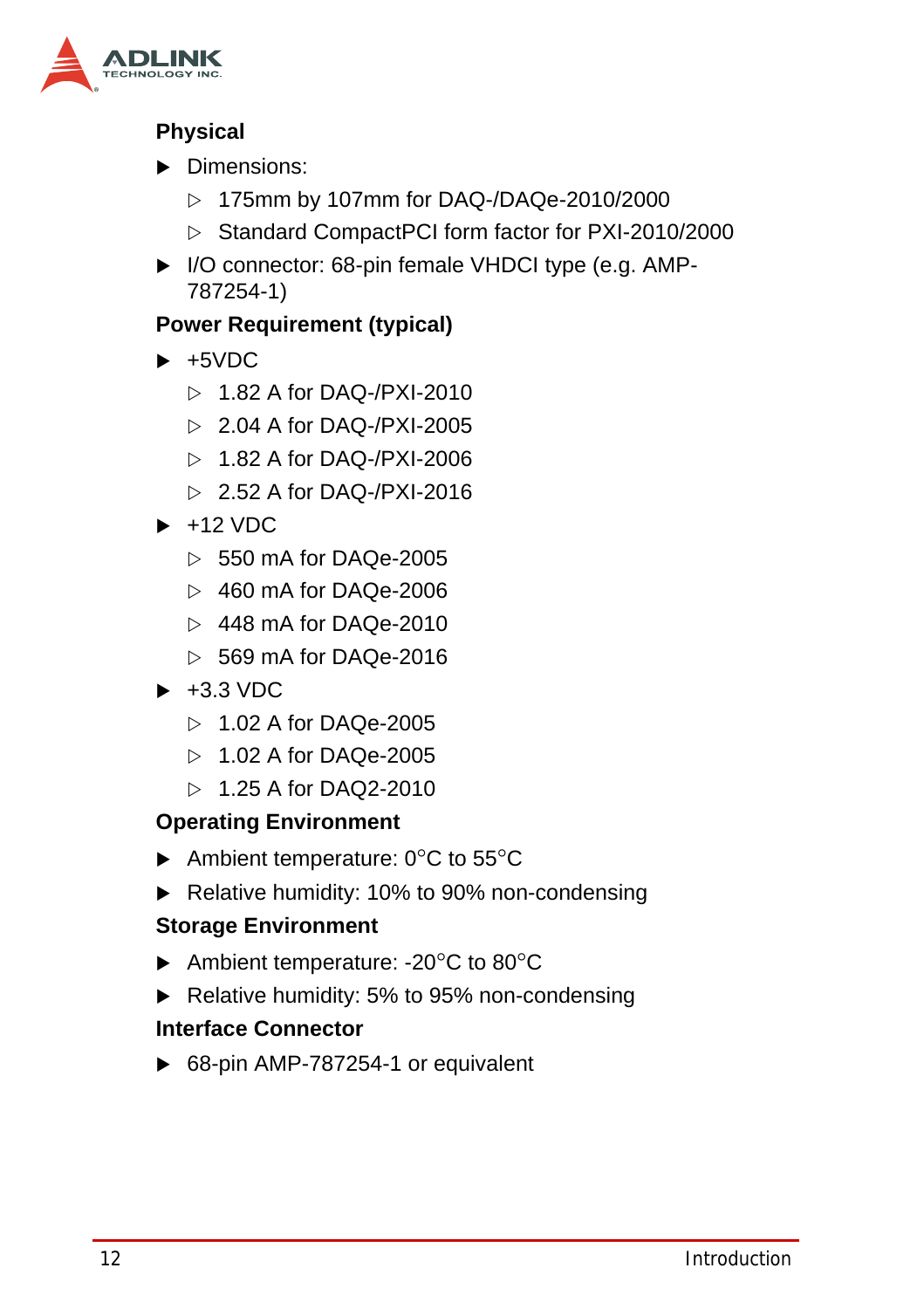

## <span id="page-24-0"></span>**1.4 Software Support**

ADLINK provides versatile software drivers and packages for users' different approach to building up a system. ADLINK not only provides pro-gramming libraries such as DLL for most Windowsbased systems, but also provide drivers for other software packages such as LabVIEW®.

All software options are included in the ADLINK CD. Non-free software drivers are protected with licensing codes. Without the software code, you can install and run the demo version for two hours for trial/demonstration purposes. Please contact ADLINK dealers to purchase the formal license.

## <span id="page-24-1"></span>**Programming Library**

For customers who are writing their own programs, we provide function libraries for many different operating systems, including:

- $\triangleright$  D2K-DASK: Include device drivers and DLL for Windows<sup>®</sup> 98/NT/2000/XP. DLL is binary compatible across Windows 98/NT/2000/XP. This means all applications developed with D2K-DASK are compatible across Windows 98/NT/2000/ XP. The developing environment can be VB, VC++, Delphi, BC5, or any Windows programming language that allows calls to a DLL. The user's guide and function reference manual of D2K-DASK are in the CD. (\\Manual\Software Package\D2K-DASK)
- $\triangleright$  D2K-DASK/X: Include device drivers and shared library for Linux. The developing environment can be Gnu C/C++ or any programming language that allows linking to a shared library. The user's guide and function reference manual of D2K-DASK/X are in the CD. (\\Manual\Software Package\D2K-DASK-X.)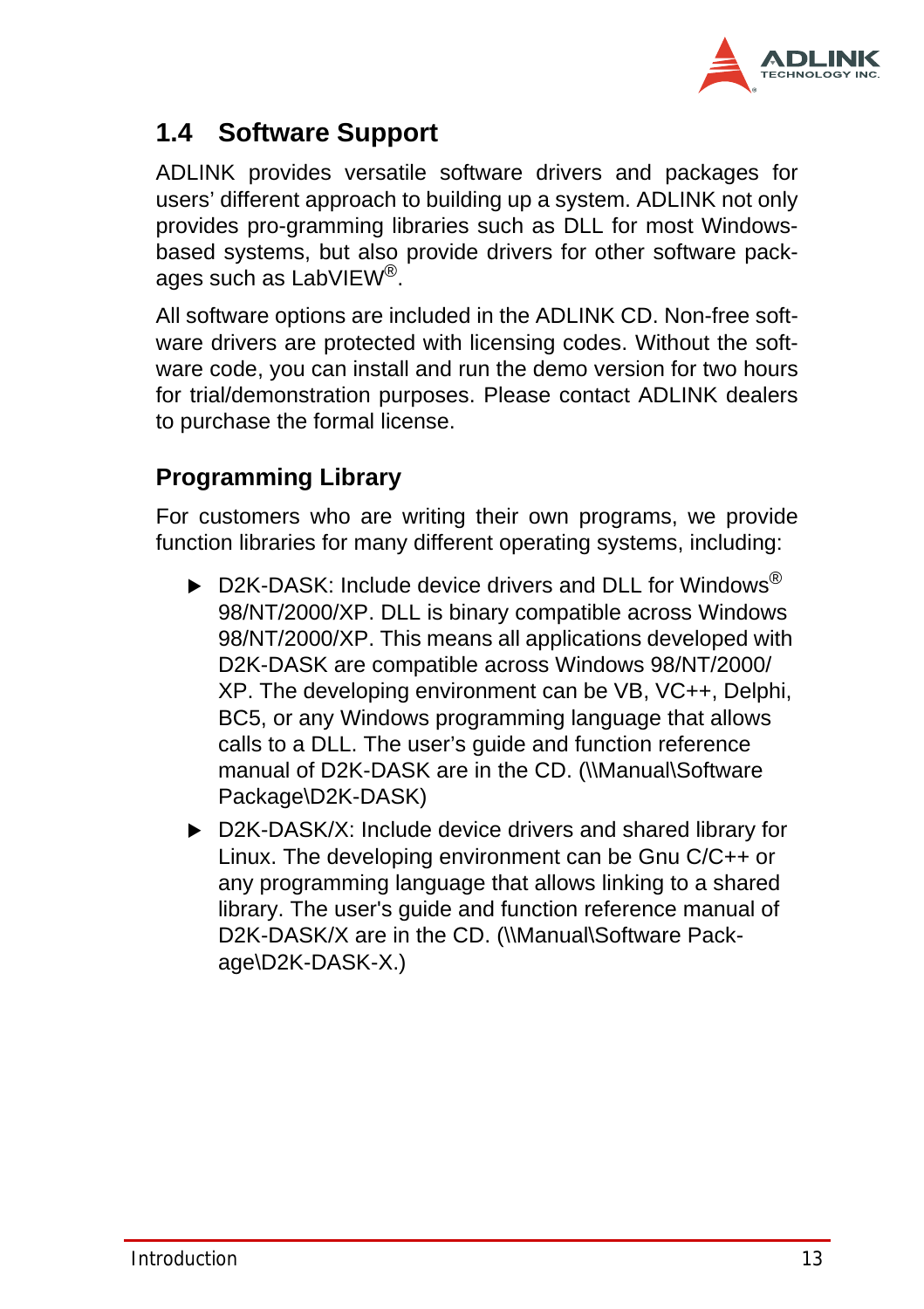

#### <span id="page-25-0"></span>**DAQ-LVIEW PnP: LabVIEW Driver**

DAQ-LVIEW PnP contains the VIs, which are used to interface with NI's LabVIEW software package. The DAQ-LVIEW PnP supports Windows 98/NT/2000/XP. The LabVIEW drivers is shipped free with the card. You can install and use them without a license. For detailed information about DAQ-LVIEW PnP, refer to the user's guide in the CD. (\\Manual\Software Package\DAQ-LVIEW PnP)

### <span id="page-25-1"></span>**D2K-OCX: ActiveX Controls**

Customers who are familiar with ActiveX controls and VB/VC++ programming are suggested to use D2K-OCX ActiveX control component libraries for developing applications. D2K-OCX is designed for Windows 98/NT/2000/XP. For more details on D2K-OCX, refer to the user's guide in the CD. (\\Manual\Software Package\D2K-OCX)

The above software drivers are shipped with the card. Refer to the Software Installation Guide in the package to install these drivers.

In addition, ADLINK supplies ActiveX control software DAQBench. DAQBench is a collection of ActiveX controls for measurement or automation applications. With DAQBench, you can easily develop custom user interfaces to display your data, analyze data you acquired or received from other sources, or integrate with popular applications or other data sources. For more detailed information about DAQBench, refer to the user's guide in the CD. (\\Manual\Software Package\DAQBench Evaluation)

You can also get a free 4-hour evaluation version of DAQBench from the CD. DAQBench is not free. Contact ADLINK or your dealer to purchase the software license.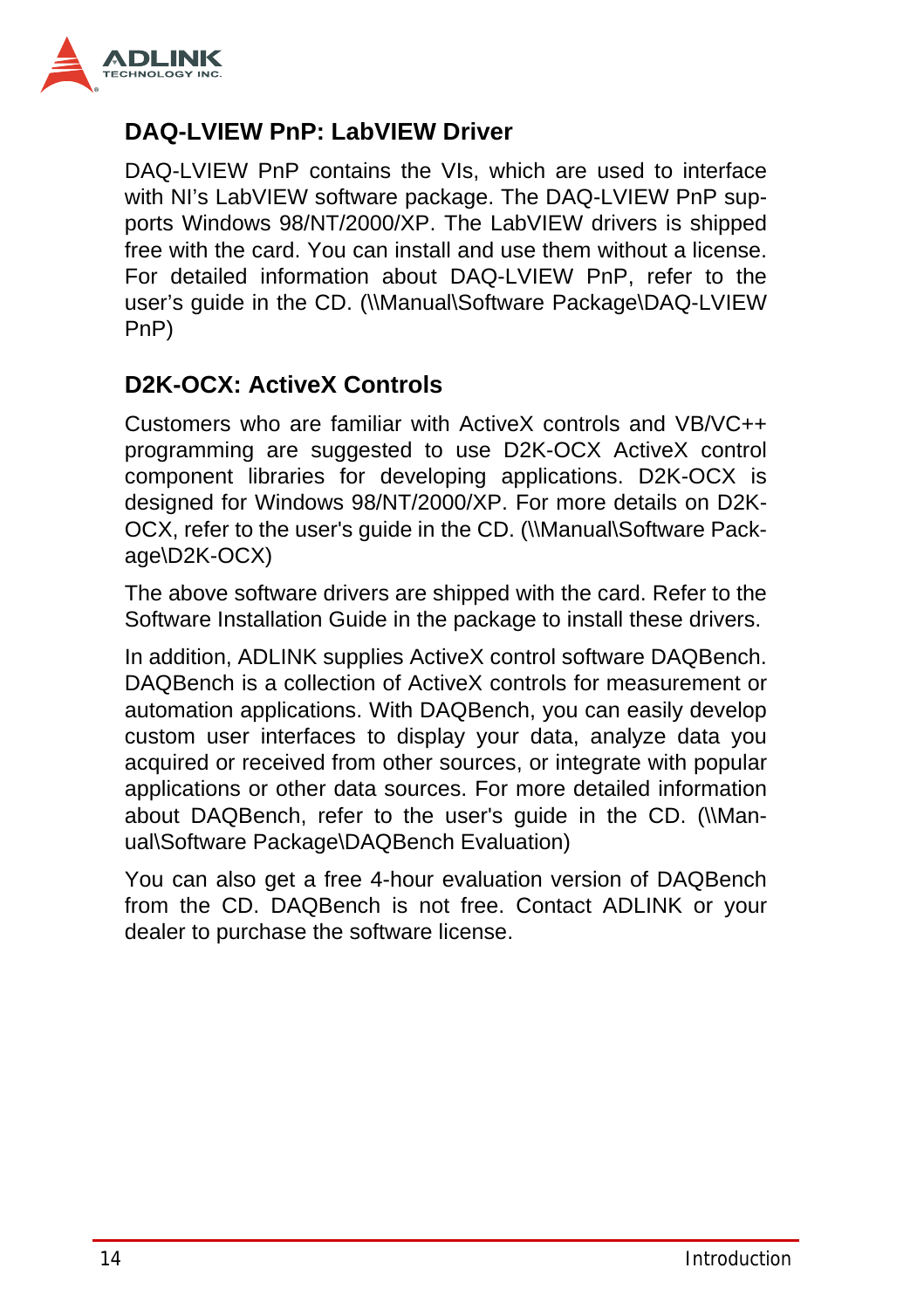

# <span id="page-26-0"></span>**2 Installation**

This chapter describes how to install the DAQ-/DAQe-/PXI-2016/ 2010/2006/2005 card. The contents of the package and unpacking information that you should be aware of are outlined first.

The DAQ-/DAQe-/PXI-2016/2010/2006/2005 card performs an automatic configuration of the IRQ and port address. You can use the PCI SCAN software utility to read the system configuration.

## <span id="page-26-1"></span>**2.1 Contents of Package**

In addition to this User's Manual, the package includes the following items:

- $\triangleright$  DAQ-/DAQe-/PXI-2016/2010/2006/2005 multi-function data acquisition card
- $\blacktriangleright$  ADLINK All-in-one CD
- $\triangleright$  Software Installation Guide

If any of these items are missing or damaged, contact the dealer from whom you purchased the product. Save the shipping materials and carton in case you want to ship or store the product in the future.

## <span id="page-26-2"></span>**2.2 Unpacking**

Your DAQ-/DAQe-/PXI-2016/2010/2006/2005 card contains electro-static sensitive components that can be easily be damaged by static electricity.

Therefore, the card should be handled on a grounded anti-static mat. The operator should be wearing an anti-static wristband, grounded at the same point as the anti-static mat.

Inspect the card package for obvious damages. Shipping and handling may cause damage to the card. Be sure there are no shipping and handling damages on the modules carton before continuing.

After opening the card module carton, extract the system module and place it only on a grounded anti-static surface with component side up.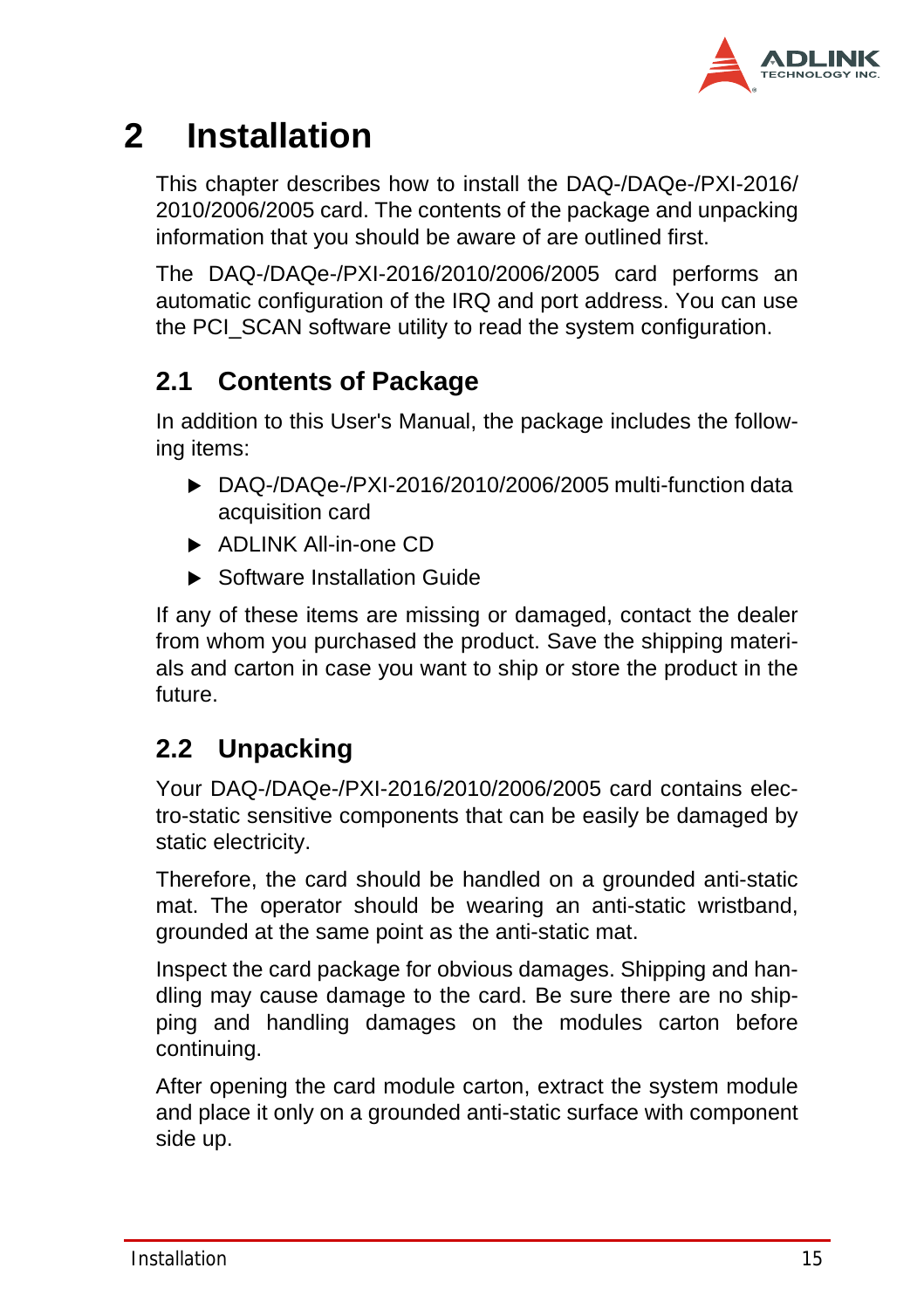

Again, inspect the module for damages. Press down on all the socketed IC's to make sure that they are properly seated. Do this only with the module place on a firm flat surface.

You are now ready to install your DAQ-/DAQe-/PXI-2016/2010/ 2006/2005 card.

**NOTE** DO NOT APPLY POWER TO THE CARD IF IT HAS BEEN DAMAGED.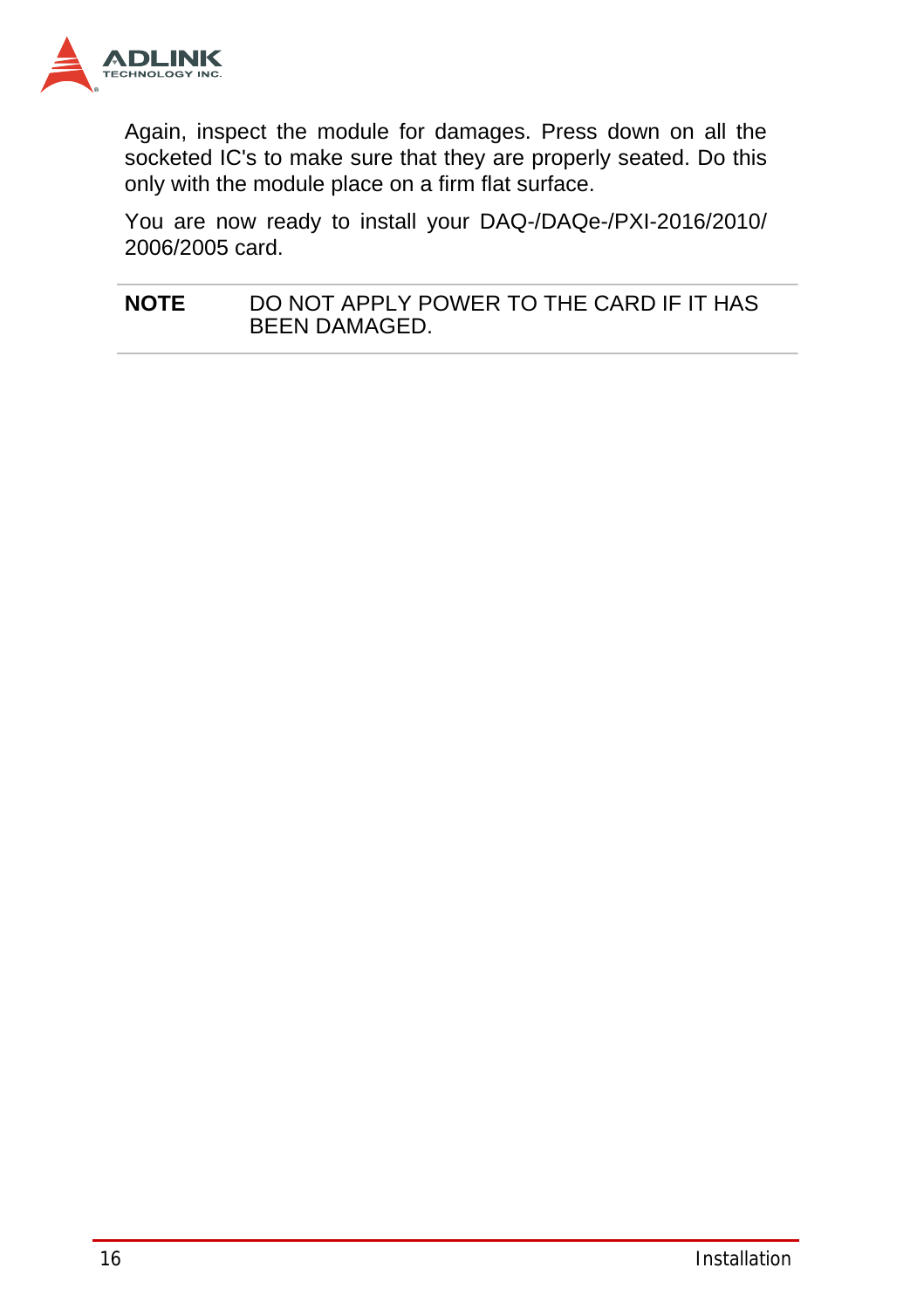

## <span id="page-28-0"></span>**2.3 Card Layout**

### <span id="page-28-1"></span>**DAQe-2016/2010/2006/2005**



<span id="page-28-2"></span>**Figure 2-1: DAQe-2016/2010/2006/2005 Card Layout**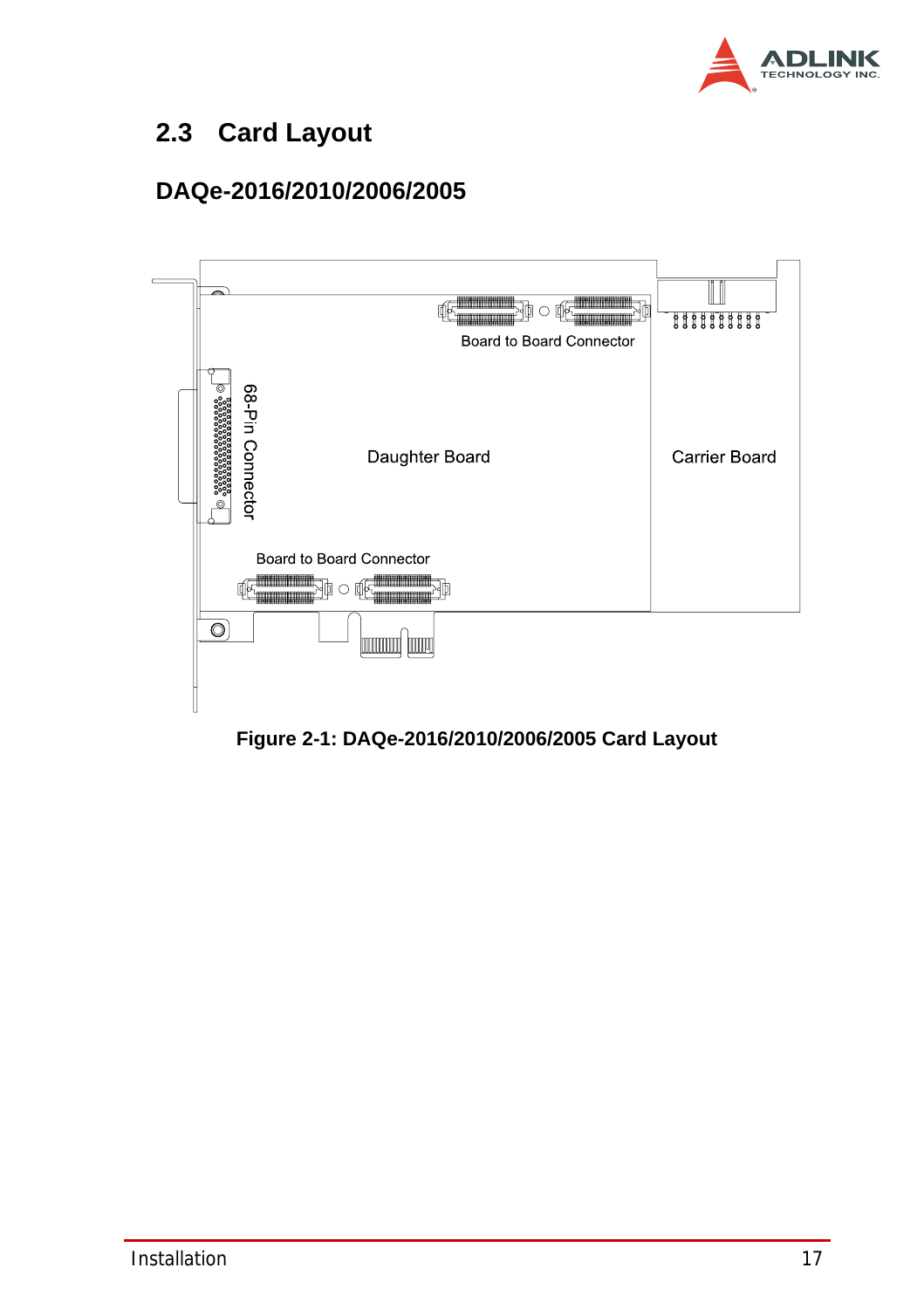

## <span id="page-29-0"></span>**DAQ-2016/2010/2006/2005**



**Figure 2-2: DAQ-2016/2010/2006/2005 Card Layout**

## <span id="page-29-2"></span><span id="page-29-1"></span>**PXI-2016/2010/2006/2005**



<span id="page-29-3"></span>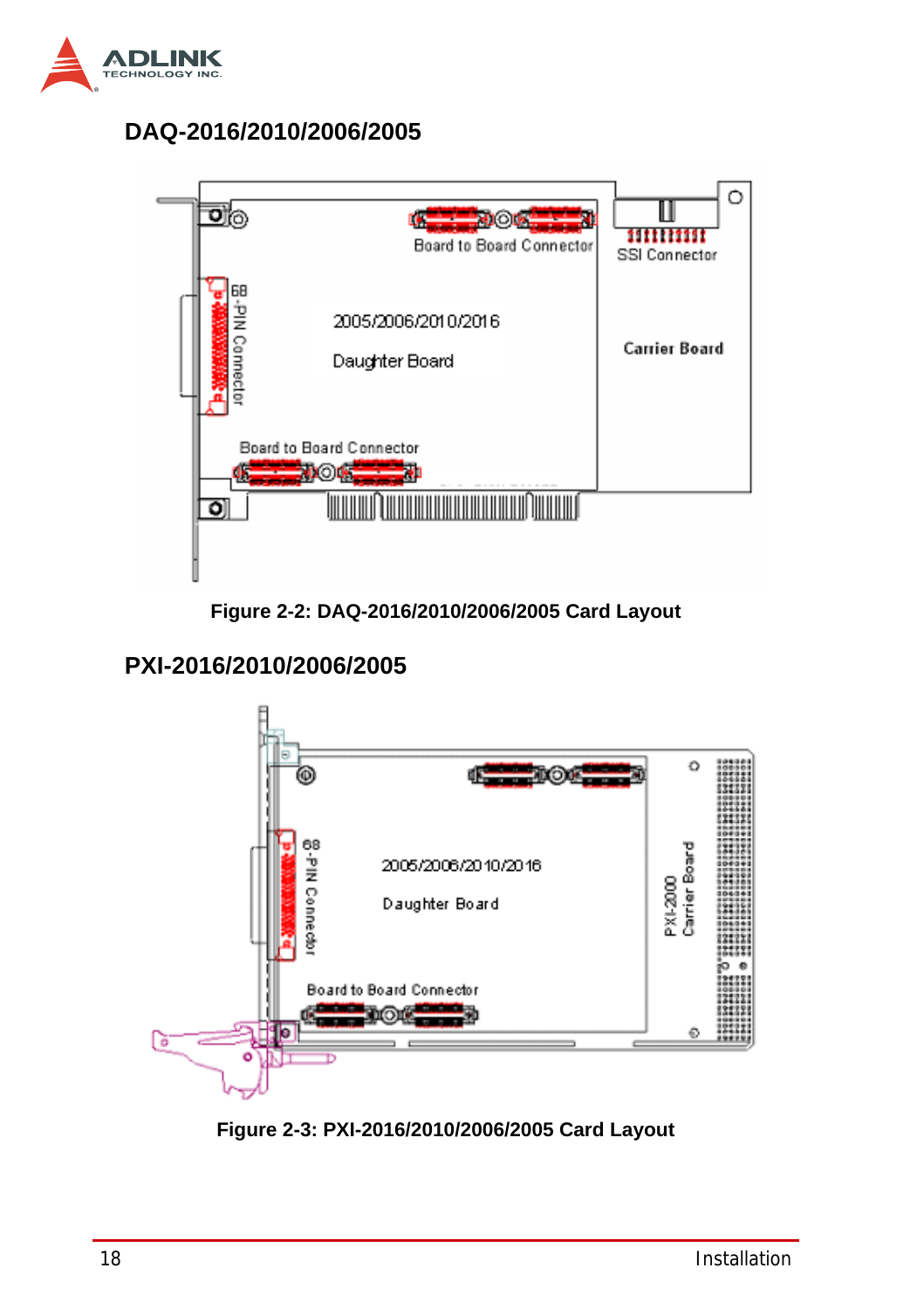

## <span id="page-30-0"></span>**2.4 PCI Configuration**

### <span id="page-30-1"></span>**Plug and Play**

With support for plug and play, the card requests an interrupt number via its PCI controller. The system BIOS responds with an interrupt assignment based on the card information and on known system parameters. These system parameters are determined by the installed drivers and the hardware load seen by the system.

### <span id="page-30-2"></span>**Configuration**

The board configuration is done on a board-by-board basis for all PCI boards in the system. Because configuration is controlled by the system and software, there is no jumper setting required for base address, DMA, and interrupt IRQ.

The configuration is subject to change with every boot of the system as new boards are added or removed.

### <span id="page-30-3"></span>**Troubleshooting**

If your system doesn't boot or if you experience erratic operation with your PCI board in place, it is likely caused by an interrupt conflict. The BIOS Setup may be incorrectly configured. Consult the BIOS documentation that comes with your system to solve this problem.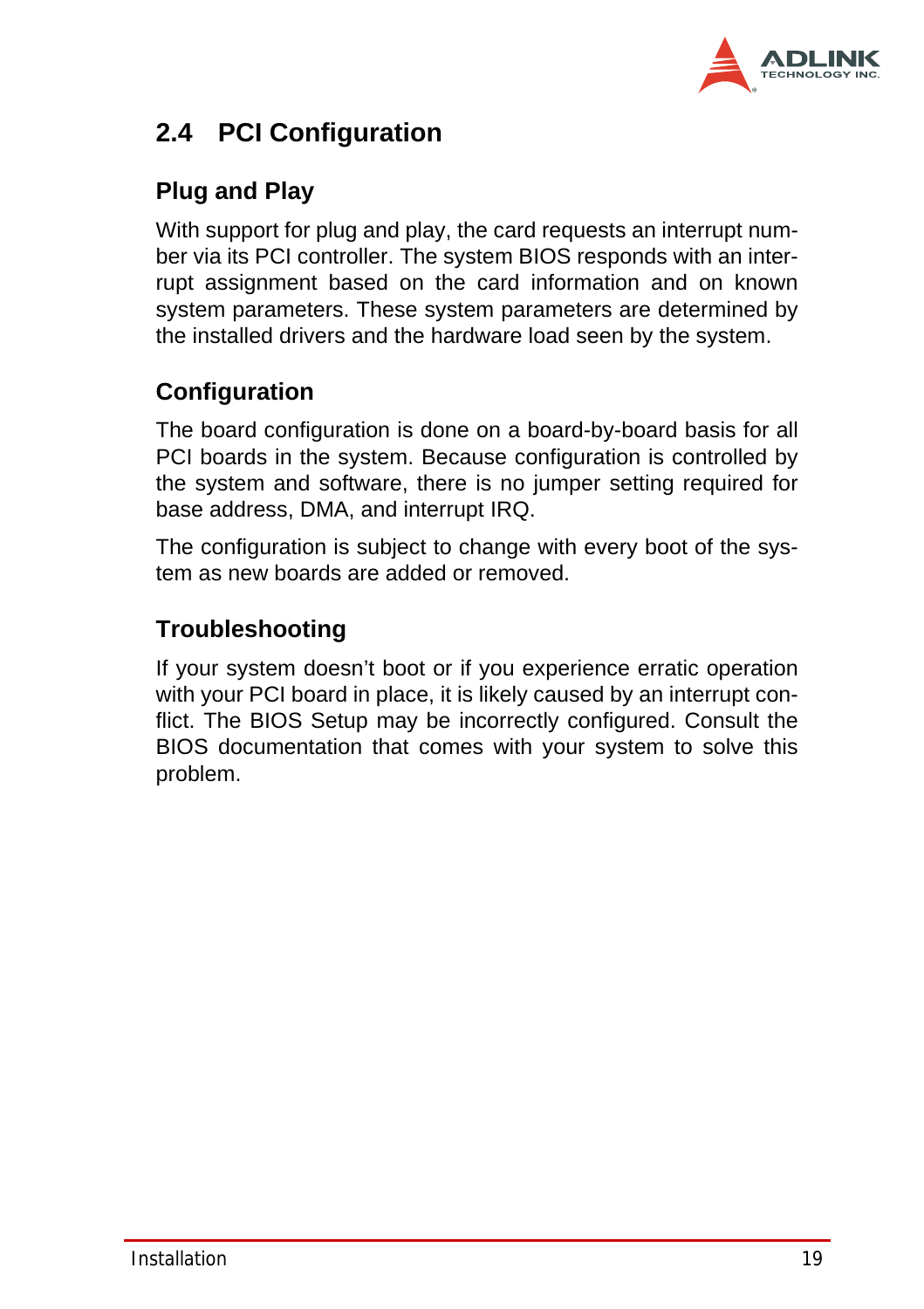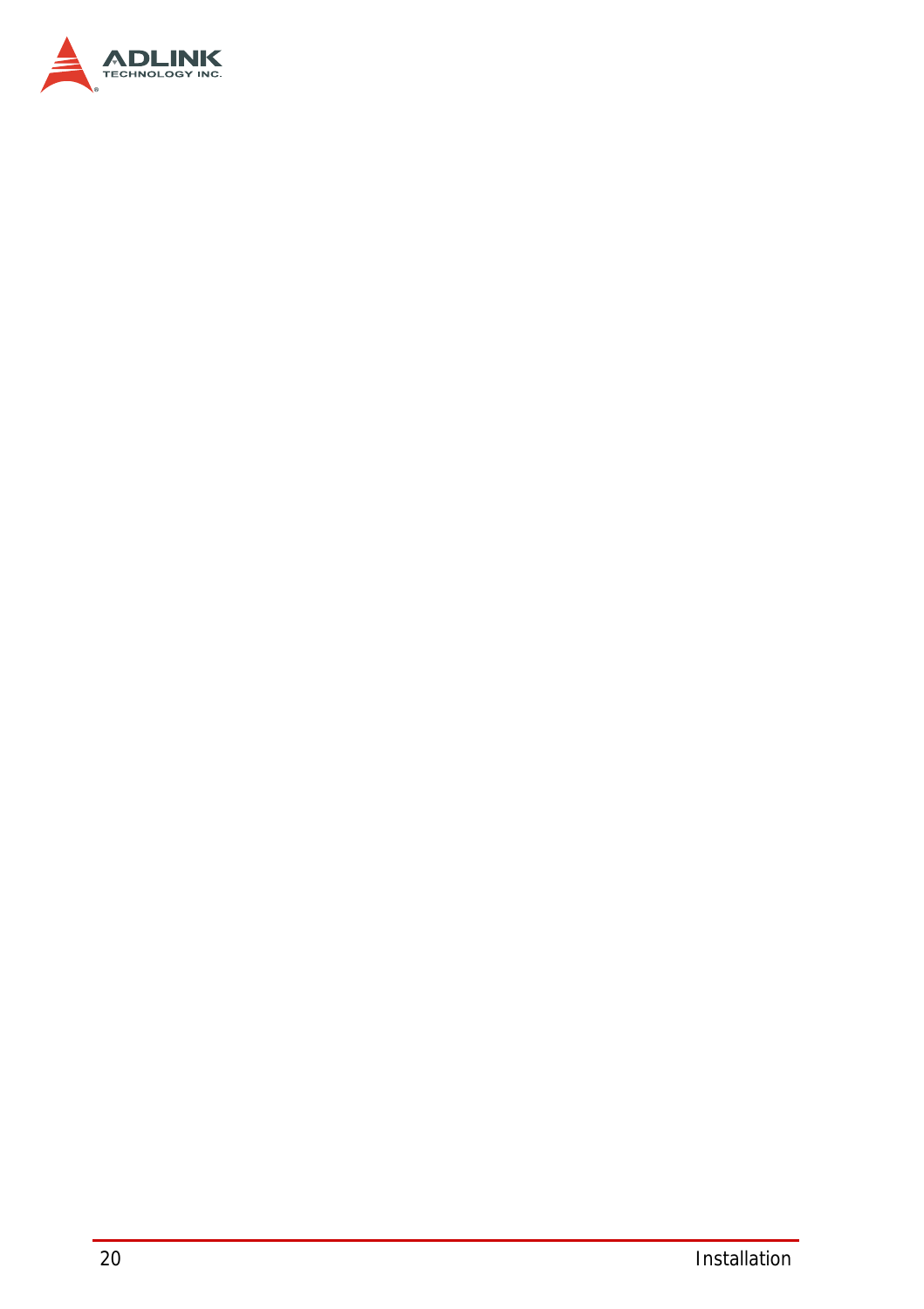

# <span id="page-32-0"></span>**3 Signal Connections**

This chapter describes DAQ-/DAQe-/PXI-2016/2010/2006/2005 card connectors and the signal connection between the DAQ-/ DAQe-/PXI-2016/2010/2006/2005 card and external devices.

## <span id="page-32-1"></span>**3.1 Connectors Pin Assignment**

The DAQe-/PXI-2016/2010/2006/2005 card is equipped with one 68-pin VHDCI-type connector (AMP-787254-1). It is used for digital input/output, analog input/output, timer/counter signals, etc. One 20-pin ribbon male connector is used for SSI (System Synchronous Interface) in DAQ-2016/2010/2006/2005 card. The pin assignments of the connectors are defined in [Table 3-1](#page-33-1) and [Table 3-2](#page-34-0).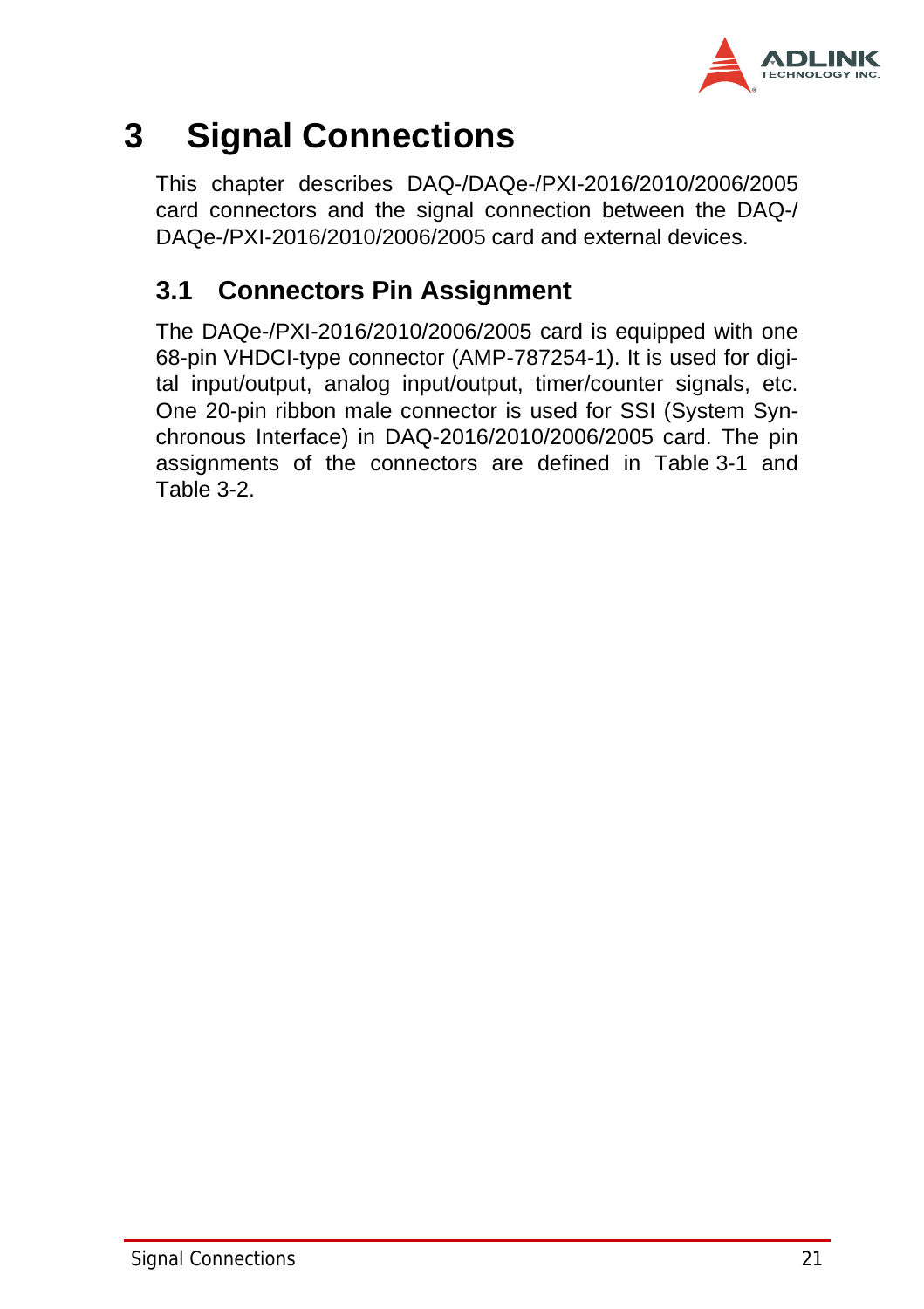

## <span id="page-33-0"></span>**VHDCI-type (68-pin) Connector**

| CH <sub>0+</sub>   | 1               | 35    | CH <sub>0</sub> - |  |
|--------------------|-----------------|-------|-------------------|--|
| $CH1+$             | 2               | 36    | CH <sub>1</sub> - |  |
| $CH2+$             | 3               | 37    | CH <sub>2</sub> - |  |
| $CH3+$             | 4               | 38    | CH <sub>3</sub> - |  |
| <b>EXTATRIG</b>    | 5               | 39    | <b>AIGND</b>      |  |
| DA1OUT             | 6               | 40    | <b>AOGND</b>      |  |
| DA0OUT             | 7               | 41    | AOGND             |  |
| <b>AOEXTREF</b>    | 8               | 42    | <b>AOGND</b>      |  |
| SDI3 1 / NC*       | 9               | 43    | SDI3 0/NC*        |  |
| SDI2 1 / NC*       | 10              | 44    | SDI2_0 / NC*      |  |
| SDI1_1 / NC*       | 11              | 45    | SDI1_0 / NC*      |  |
| SDI0_1 / NC*       | 12              | 46    | SDI0_0 / NC*      |  |
| AO_TRIG_OUT        | 13              | 47    | <b>EXTWFTRG</b>   |  |
| AI_TRIG_OUT        | 14              | 48    | <b>EXTDTRIG</b>   |  |
| GPTC1_SRC          | 15              | 49    | <b>DGND</b>       |  |
| GPTC0_SRC          | 16              | 50    | <b>DGND</b>       |  |
| GPTC0 GATE         | 17 <sup>1</sup> | 51    | GPTC1_GATE        |  |
| GPTC0_OUT          | 18 <sup>1</sup> | 52    | GPTC1_OUT         |  |
| GPTC0_UPDOWN       |                 | 19 53 | GPTC1_UPDOWN      |  |
| <b>EXTTIMEBASE</b> | 20 <sub>1</sub> | 54    | <b>DGND</b>       |  |
|                    |                 |       |                   |  |
| AF <sub>11</sub>   |                 | 21 55 | AFI0              |  |
| PB7 22 56          |                 |       | PB6               |  |
| PB5 23 57          |                 |       | PB <sub>4</sub>   |  |
| PB <sub>3</sub>    | 24 58           |       | PB <sub>2</sub>   |  |
| PB1                | 25              | 59    | PB <sub>0</sub>   |  |
| PC7                | 26              | 60    | PC <sub>6</sub>   |  |
| PC <sub>5</sub>    | 27 <sub>l</sub> | 61    | PC4               |  |
| DGND               | 28              | 62    | <b>DGND</b>       |  |
| PC3                | 29              | 63    | PC <sub>2</sub>   |  |
| PC1                | 30 <sub>1</sub> | 64    | PC <sub>0</sub>   |  |
| PA7                | 31              | 65    | PA <sub>6</sub>   |  |
| PA5                | 32              | 66    | PA4               |  |
| PA3                | 33              | 67    | PA <sub>2</sub>   |  |
| PA <sub>1</sub>    | 34              | 68    | PA <sub>0</sub>   |  |

<span id="page-33-1"></span>\*SDI for DAQ/DAQe/PXI-2010 only. NC for DAQ/DAQe/PXI-2005/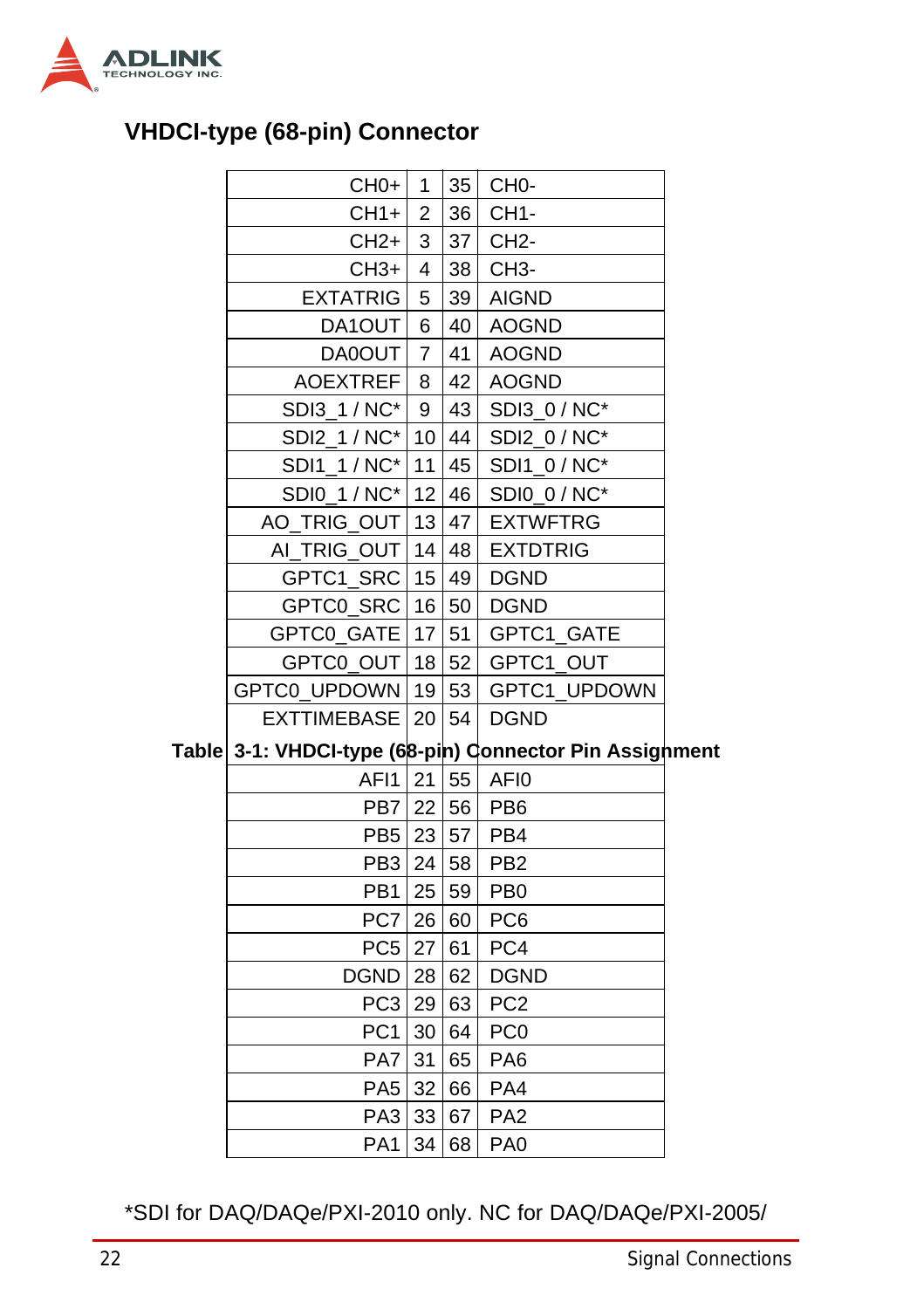

## Legend:

| Pin#                            | <b>Signal Name</b>                      | <b>Reference</b> | <b>Direction</b> | <b>Description</b>                                     |
|---------------------------------|-----------------------------------------|------------------|------------------|--------------------------------------------------------|
| $1 - 4$                         | $CH < 0.3$ $\rightarrow$ +              | CH0<03>-         | Input            | Differential positive<br>input for AI channel<br>< 03> |
| 5                               | EXTATRIG                                | <b>AIGND</b>     | Input            | External AI analog<br>trigger                          |
| 6                               | <b>DA0OUT</b>                           | <b>AOGND</b>     | Output           | AO channel 0                                           |
| $\overline{7}$                  | DA1OUT                                  | <b>AOGND</b>     | Output           | AO channel 1                                           |
| 8                               | <b>AOEXTREF</b>                         | <b>AOGND</b>     | Input            | External reference for<br>AO channels                  |
| $9 - 12$                        | SDI<30>_1 (2010)<br>NC (2005/2006/2016) | <b>DGND</b>      | Input            | Synchronous digital<br>inputs                          |
| 13                              | AO_TRIG_OUT                             | <b>DGND</b>      | Output           | AO trigger signal                                      |
| 14                              | AI_TRIG_OUT                             | <b>DGND</b>      | Output           | Al trigger signal                                      |
| 15,16                           | GPTC<0,1> SRC                           | <b>DGND</b>      | Input            | Source of<br>GPTC<0,1>                                 |
| 17,51                           | GPTC<0,1> GATE                          | <b>DGND</b>      | Input            | Gate of GPTC<0,1>                                      |
| 18,52                           | GPTC<0,1>_OUT                           | <b>DGND</b>      | Input            | Output of<br>GPTC<0,1>                                 |
| 19,53                           | GPTC<0,1>_UPDOWN                        | <b>DGND</b>      | Input            | Up/Down of<br>GPTC<0,1>                                |
| 20                              | <b>EXTTIMEBASE</b>                      | <b>DGND</b>      | Input            | <b>External TIMEBASE</b>                               |
| 21,28,49,<br>50,54,62           | <b>DGND</b>                             |                  |                  | Digital ground                                         |
| 22,56,23,<br>57,24,58,<br>25,59 | PB<7,0>                                 | <b>DGND</b>      | PIO <sup>*</sup> | Programmable DIO<br>pins of 8255 Port B                |
| 26,60,27,<br>61,29,63,<br>30,64 | PC < 7,0 >                              | <b>DGND</b>      | PIO <sup>*</sup> | Programmable DIO<br>pins of 8255 Port C                |
| 31,65,32,<br>66,33,67,<br>34,68 | PA < 7,0 >                              | <b>DGND</b>      | PIO*             | Programmable DIO<br>pins of 8255 Port A                |

### <span id="page-34-0"></span>**Table 3-2: VHDCI-type (68-pin) Connector Legend**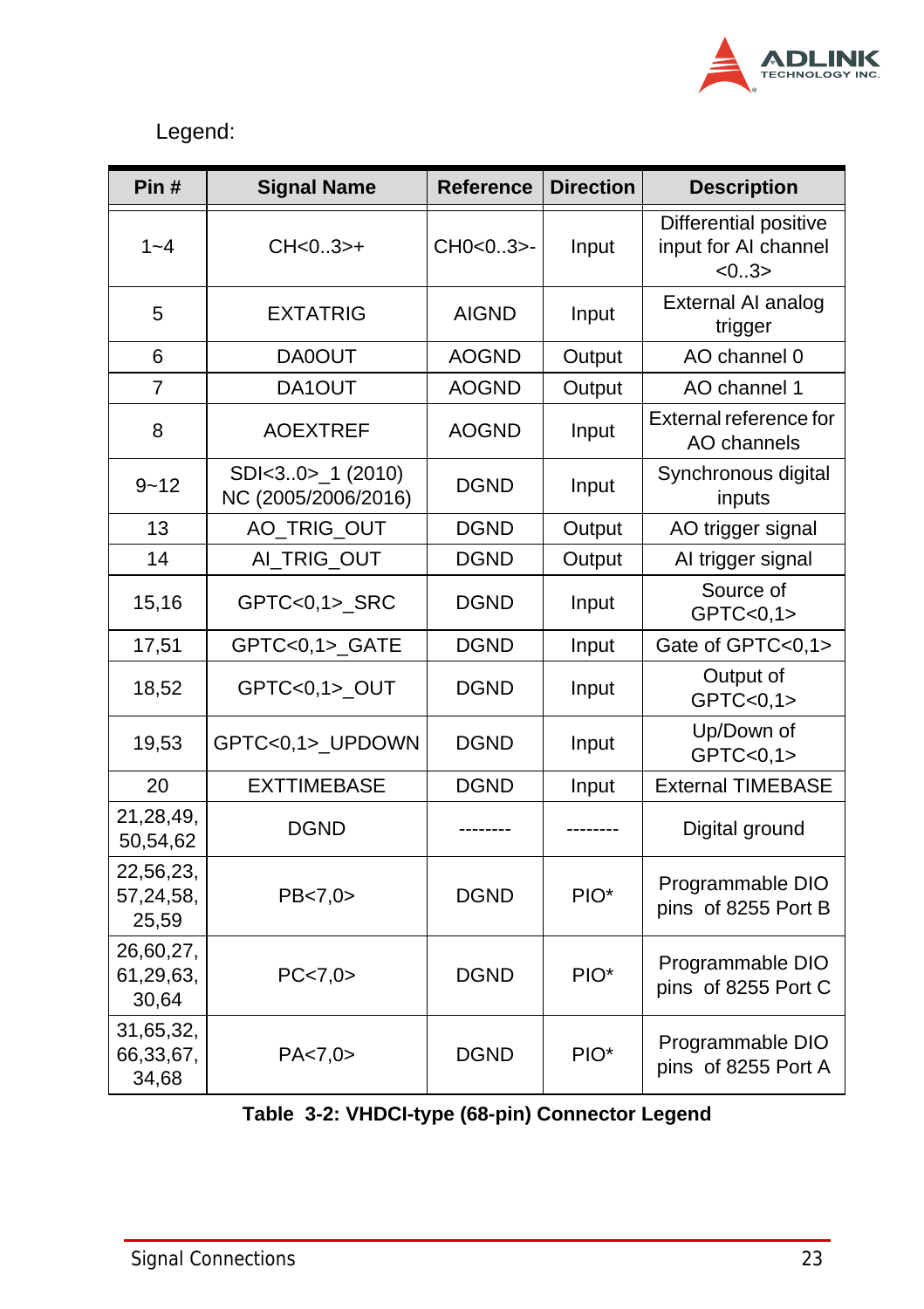

| Pin#      | <b>Signal Name</b>                      | <b>Reference</b> | <b>Direction</b> | <b>Description</b>                                         |
|-----------|-----------------------------------------|------------------|------------------|------------------------------------------------------------|
| $35 - 38$ | CH < 0.3                                |                  | Input            | Differential negative<br>input for AI channel<br>< 0.3>    |
| 39        | <b>AIGND</b>                            |                  |                  | Analog ground for Al                                       |
| $40 - 42$ | <b>AOGND</b>                            |                  |                  | Analog ground for AO                                       |
| $43 - 46$ | SDI<30>_0 (2010)<br>NC (2005/2006/2016) | <b>DGND</b>      | Input            | Synchronous digital<br>inputs                              |
| 47        | <b>EXTWFTRIG</b>                        | <b>DGND</b>      | Input            | External AO wave-<br>form                                  |
| trigger   |                                         |                  |                  |                                                            |
| 48        | <b>EXTDTRIG</b>                         | <b>DGND</b>      | Input            | External AI digital<br>trigger                             |
| 55        | AFI0                                    | <b>DGND</b>      | Input            | <b>Auxiliary Function</b><br>Input 0 (ADCONV,<br>AD START) |
| 21        | AF <sub>11</sub>                        | <b>DGND</b>      | Input            | <b>Auxiliary Function</b><br>Input 1 (DAWR,<br>DA START)   |

**Table 3-2: VHDCI-type (68-pin) Connector Legend**

\*PIO means programmable I/O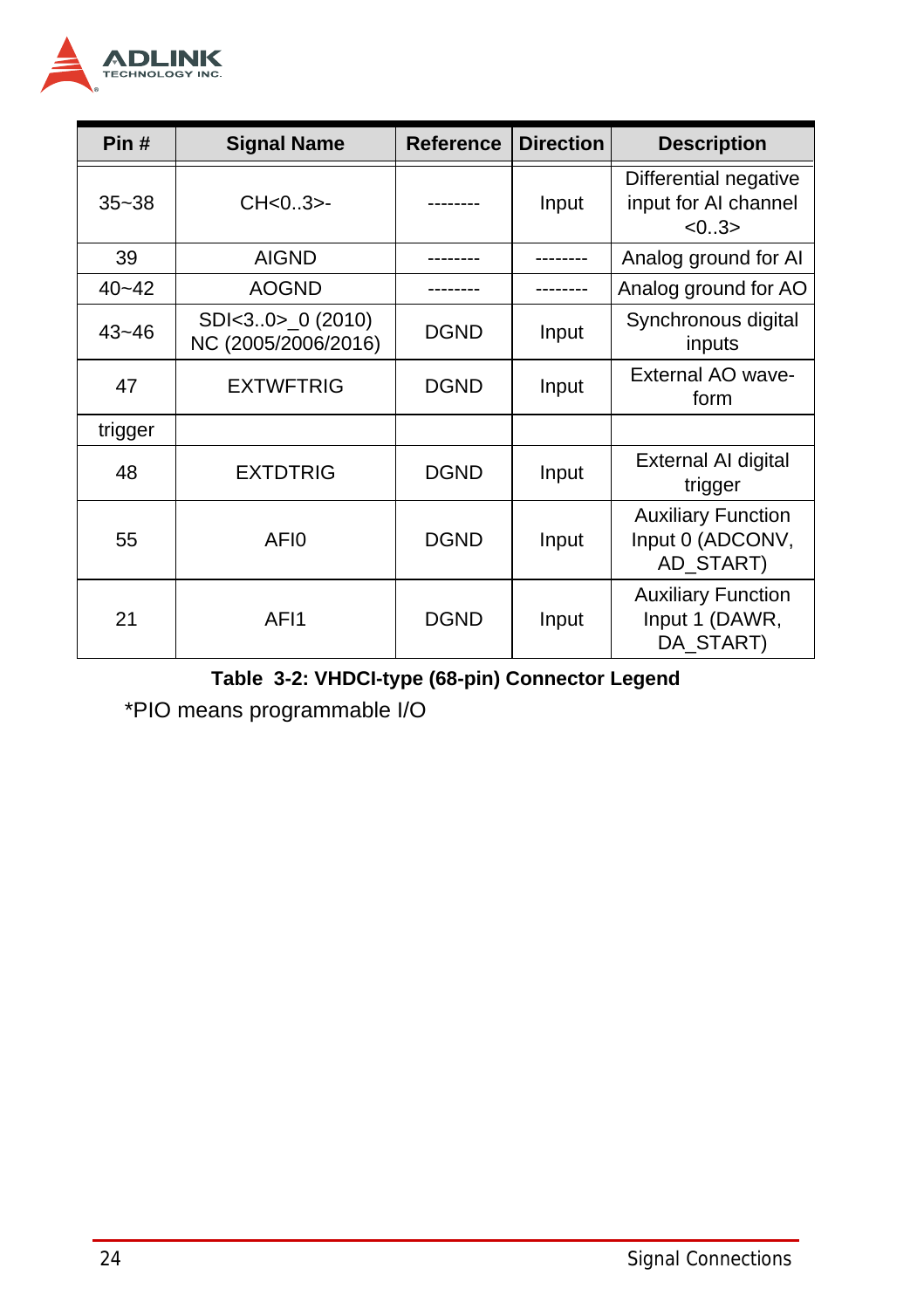

# **SSI Connector (J3)**

| <b>SSI_TIMEBASE</b> | 1  | 2                 | <b>DGND</b> |
|---------------------|----|-------------------|-------------|
| <b>SSI ADCONV</b>   | 3  | 4                 | <b>DGND</b> |
| <b>SSI DAWR</b>     | 5  | 6                 | <b>DGND</b> |
| SSI_SCAN_START      | 7  | 8                 | <b>DGND</b> |
| <b>RESERVED</b>     | 9  | 10                | <b>DGND</b> |
| SSI_AD_TRIG         | 11 | $12 \overline{ }$ | <b>DGND</b> |
| SSI_DA_TRIG         |    | 13 14             | <b>DGND</b> |
| <b>RESERVED</b>     | 15 | 16                | <b>DGND</b> |
| <b>RESERVED</b>     | 17 | 18                | <b>DGND</b> |
| <b>RESERVED</b>     | 19 | 20                | DGND        |

**Table 3-3: SSI Connector (JP3) Pin Assignment for DAQ Models**

Legend:

| <b>SSI timing signal</b> | <b>Functionality</b>                                                                                                      |
|--------------------------|---------------------------------------------------------------------------------------------------------------------------|
| <b>SSI TIMEBASE</b>      | SSI master: send the TIMEBASE out<br>SSI slave: accept the SSI_TIMEBASE to<br>replace the internal TIMEBASE signal.       |
| <b>SSI ADCONV</b>        | SSI master: send the ADCONV out<br>SSI slave: accept the SSI_ADCONV to<br>replace the internal ADCONV signal.             |
| SSI_SCAN_START           | SSI master: send the SCAN_START out<br>SSI slave: accept the SSI_SCAN_START to<br>replace the internal SCAN_START signal. |
| SSI_AD_TRIG              | SSI master: send the internal AD TRIG out<br>SSI slave: accept the SSI_AD_TRIG as the<br>digital trigger signal.          |
| <b>SSI DAWR</b>          | SSI master: send the DAWR out.<br>SSI slave: accept the SSI_DAWR to replace<br>the internal DAWR signal.                  |
| SSI DA TRIG              | SSI master: send the DA TRIG out.<br>SSI slave: accept the SSI_DA_TRIG as the<br>digital trigger signal.                  |

# **Table 3-4: SSI Connector Legend**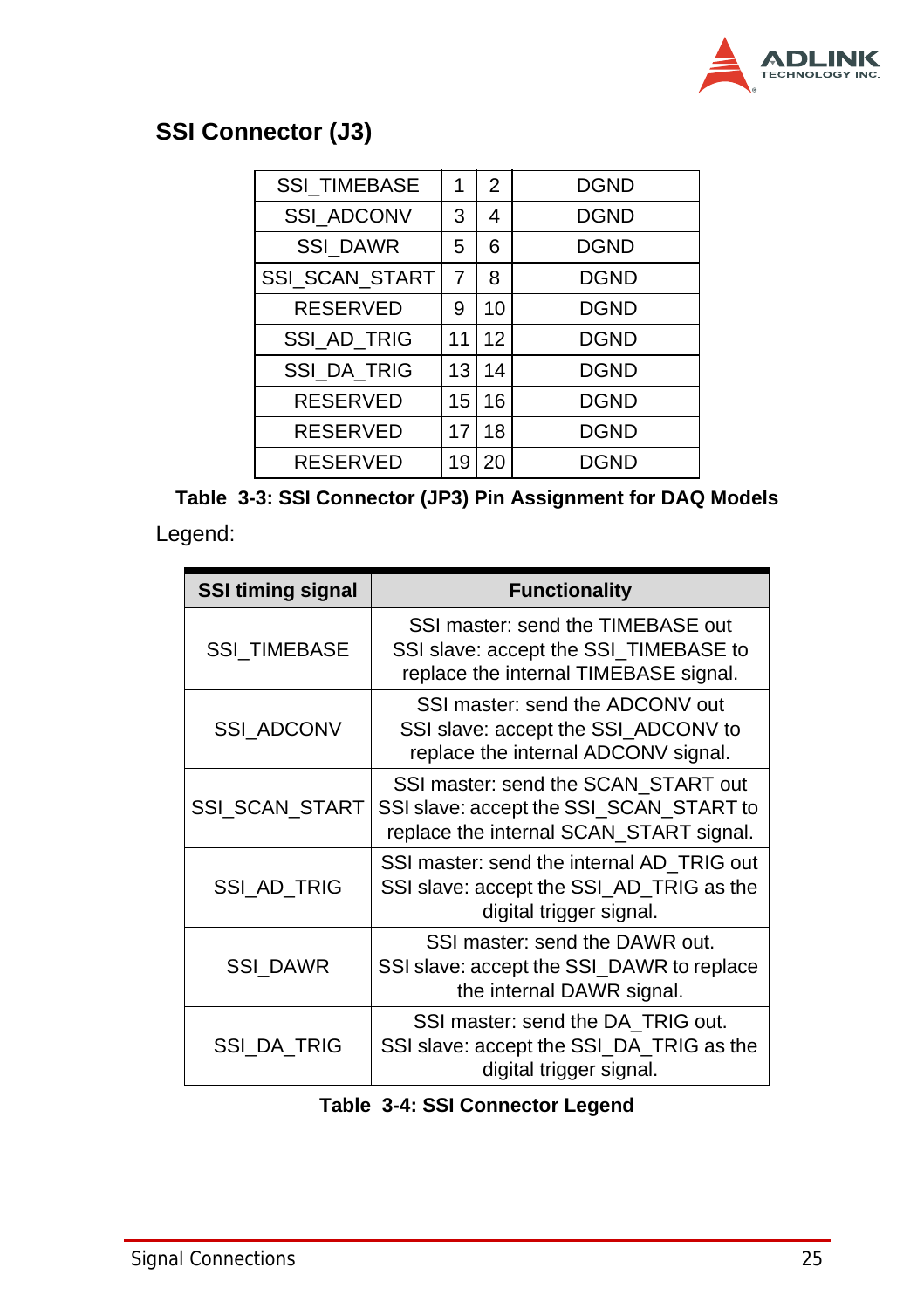

# **3.2 Analog Input Signal Connection**

The DAQ-/DAQe-/PXI-2016/2010/2006/2005 card provides 4 differential analog input channels. The analog signal can be converted to digital values by the A/D converter. To avoid ground loops and get more accurate measurements from the A/D conversion, it is quite important to understand the signal source type and how to connect the analog input signals.

### **Types of signal sources Ground-Referenced Signal Sources**

A ground-referenced signal means it is connected in some way to the building system. That is, the signal source is already connected to a common ground point with respect to the DAQ- /DAQe-/PXI-2016/2010/2006/2005 card, assuming that the computer is plugged into the same power system. Non-isolated out-puts of instruments and devices that plug into the buildings power system are ground-referenced signal sources.

## **Floating Signal Sources**

A floating signal source means it is not connected in any way to the buildings ground system. A device with an isolated output is a floating signal source, such as optical isolator outputs, transformer outputs, and thermocouples.

# **Single-Ended Measurements**

For single-ended connection, the analog input signal is referenced to the common ground of the system. In this case, all the negative ends of analog input channels should be connected to the AIGND on the connector in-stead of floating. Refer to [Figure 3-1](#page-38-0).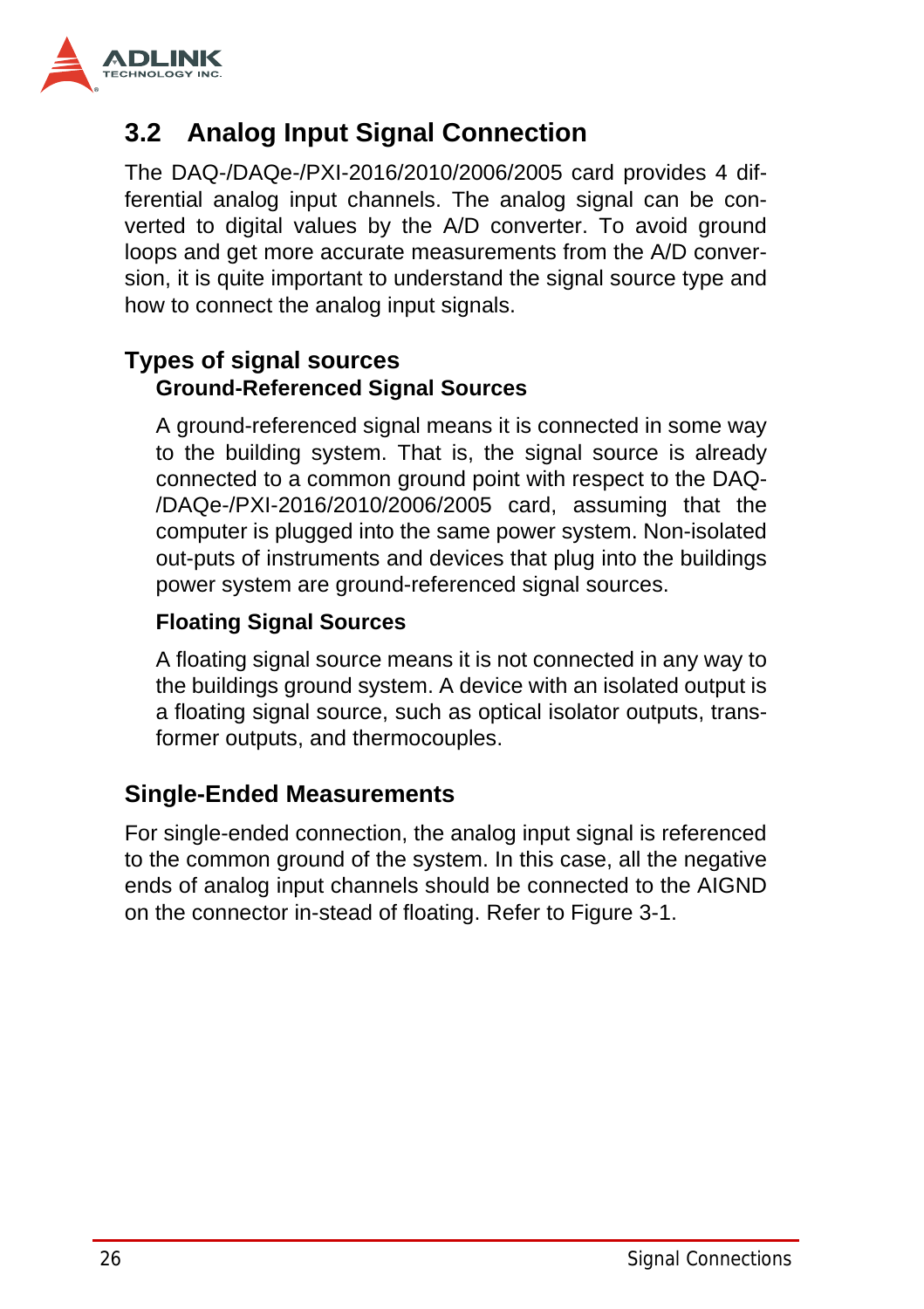



**Figure 3-1: Single-Ended Connections**

<span id="page-38-0"></span>In single-ended configurations, more electrostatic and magnetic noise couples into the single connections than in differential configurations. Therefore, the single-ended connection is not recommended unless minimal wire connections are necessary.

#### **Differential Measurements**

#### **Differential Connection for Grounded-Reference Signal Sources**

The differential analog input provides two inputs that respond to the signal voltage difference between them. If the signal source is ground-referenced, the differential mode can be used for the common-mode noise rejection. [Figure 3-2](#page-38-1) shows the connection of ground-referenced signal sources under the differential input mode.



<span id="page-38-1"></span>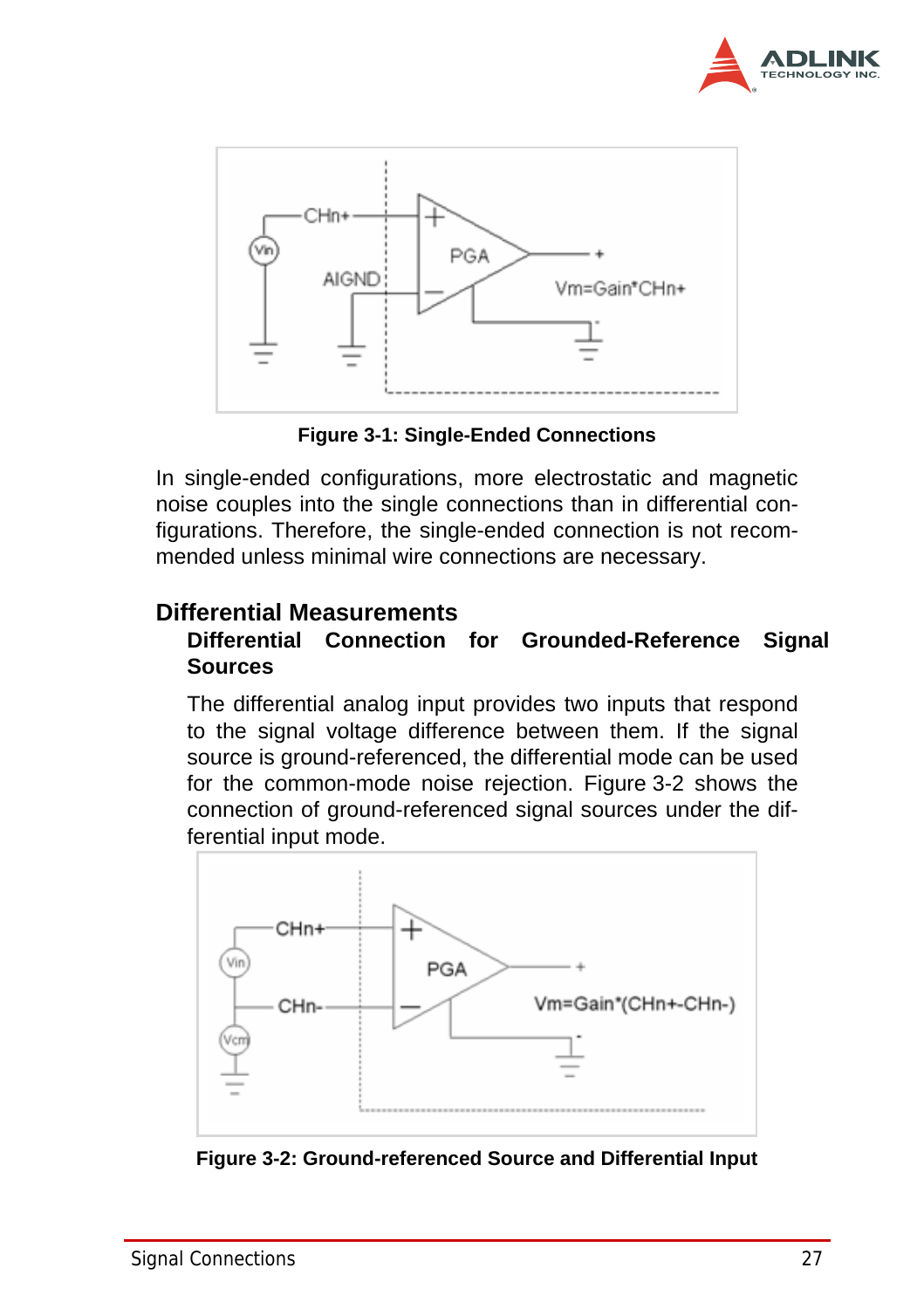

#### **Differential Connection for Floating Signal Sources**

[Figure 3-3](#page-39-0) shows how to connect a floating signal source to DAQ-/DAQe-/PXI-2016/2010/2006/2005 card in differential input mode. For floating signal sources, you need to add a resistor at each channel to provide a bias return path. The resistor value should be about 100 times the equivalent source impedance. If the source impedance is less than 100 ohms, you can simply connect the negative side of the signal to AGND as well as the negative input of the Instrumentation Amplifier, without any resistors at all. In differential input mode, less noise couples into the signal connections than in singleended mode.



<span id="page-39-0"></span>**Figure 3-3: Floating Source and Differential Input**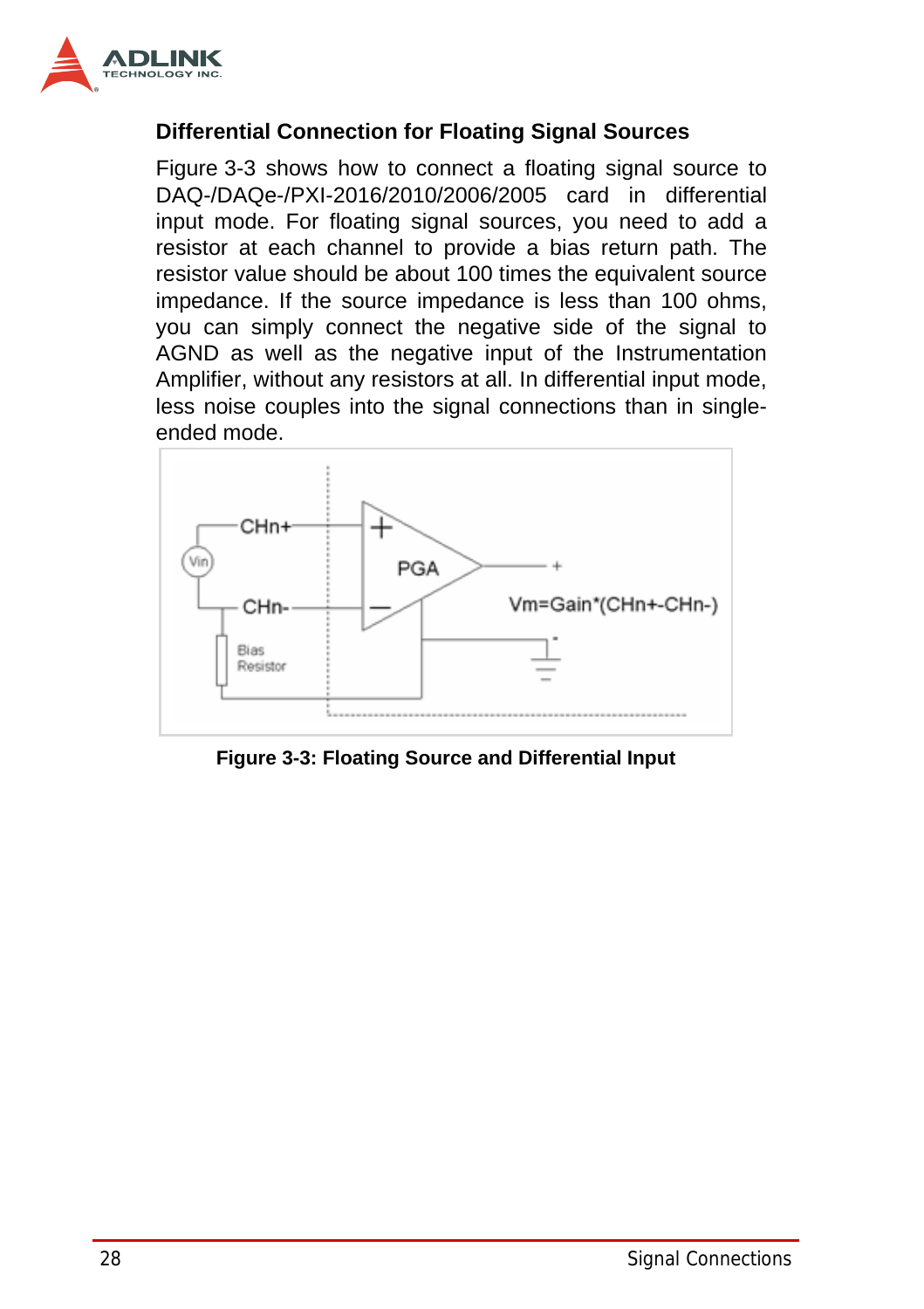

# **4 Operation Theory**

The operation theory of the DAQ-/DAQe-/PXI-2016/2010/2006/ 2005 card functions are described in this chapter. The functions include the A/D conversion, D/A conversion, digital I/O, and general purpose counter/timer. The operation theory can help you understand how to configure and program the DAQ-/DAQe-/PXI-2016/2010/2006/2005 card.

The whole DAQ/DAQe/PXI card series, including the DAQ-/DAQe- /PXI-2010/2000 Series, DAQ/DAQe/PXI-2200 Series, and DAQ/ DAQe/PXI-2500 Series, are designed based on the same logictiming template of DAQ/DAQe/PXI-22XX. In the DAQ/PXI-22XX cards, all the A/D related timings are for multiplexing A/D sampling based on scanning, so that DAQ-/DAQe-/PXI-2016/2010/2006/ 2005 card also adopts the same concept, except there is only one conversion signal in a scan which could generate up to four samples from the four different channels at the same time. In the following description, to conform to the original timing design, we still use **scan** as the unit of A/D data acquisition. All the DA and GPTC functions are the same in DAQ-/DAQe-/PXI-2016/2010/2006/2005 card and DAQ/DAQe/PXI-2200 Series, while DAQ/DAQe/PXI-2500 Series provides improved DA timing compared to the two earlier series.

# <span id="page-40-0"></span>**4.1 A/D Conversion**

When using an A/D converter, you must know about the properties of the signal to be measured. You may decide which channel to use and how to connect the signals to the card. Refer to section 3.4. In addition, users should define and control the A/D signal configurations, including channels, gains, and polarities (unipolar/ bipolar).

The A/D acquisition is initiated by a trigger source and you must decide how to trigger the A/D conversion. The data acquisition will start once a trigger condition is matched.

After the end of an A/D conversion, the A/D data is buffered in a Data FIFO. The A/D data can now be transferred into the system memory for further processing.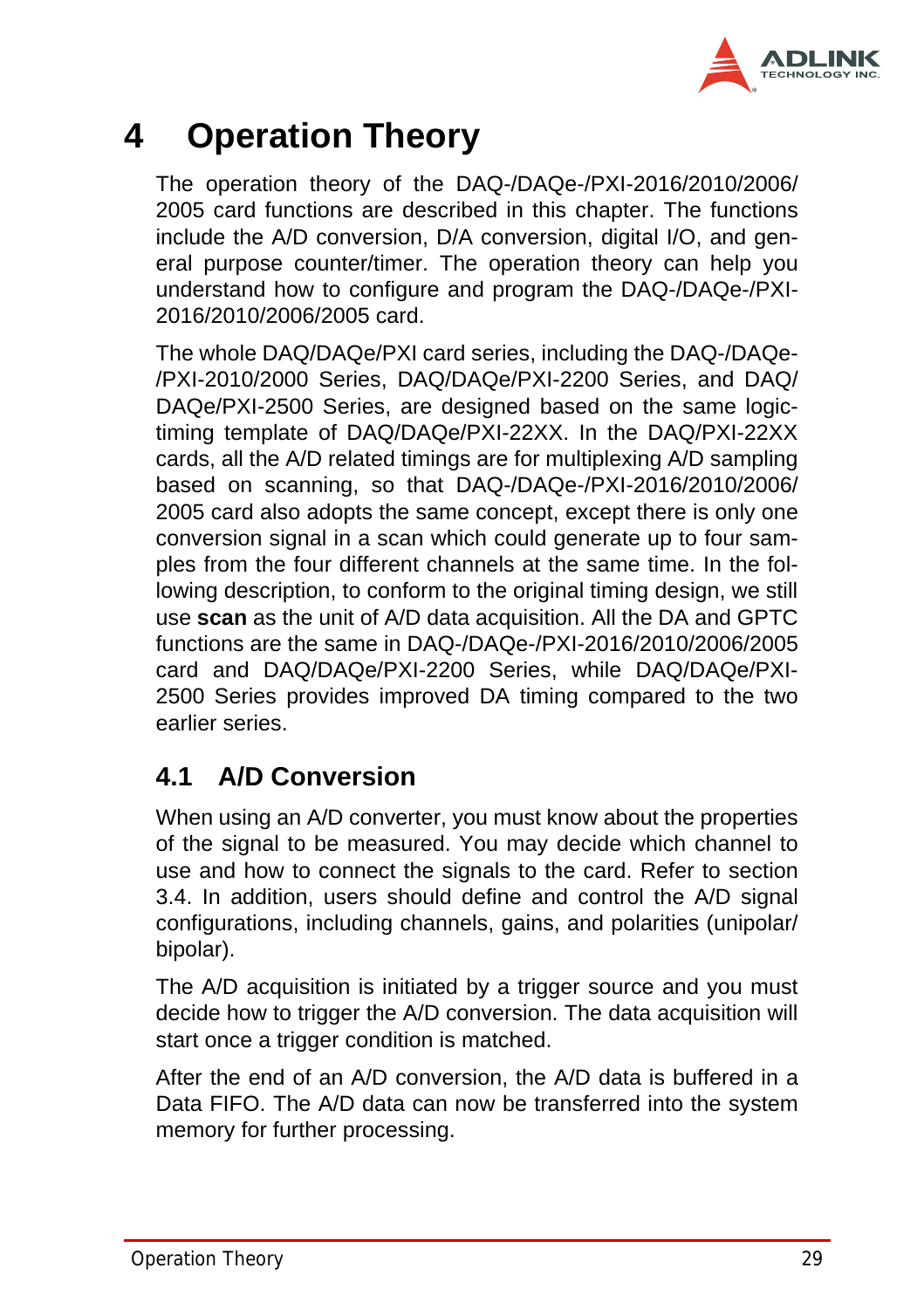

### **DAQ-/DAQe-/PXI-2010 AI Data Format Synchronous Digital Inputs (DAQ-/DAQe-/PXI-2010 only)**

When each A/D conversion is completed, the 14-bits converted digital data accompanied with 2 bits of SDI<1..0>\_X per channel from J5 will be latched into the 16-bit register and data FIFO as shown in [Figure 4-1](#page-41-0) and [Figure 4-2.](#page-41-1) Therefore, you can simultaneously sample one analog signal with four digital signals. The data format of every acquired 16-bit data is as follows:

D13, D12, D11 ....... D1, D0, b1, b0 Where D13, D12, D11 ....... D1, D0: 2's complement A/D 14-bit data b1, b0: Synchronous Digital Inputs SDI<1..0>



<span id="page-41-0"></span>**Figure 4-1: Synchronous Digital Inputs Block Diagram**



<span id="page-41-1"></span>**Figure 4-2: Synchronous Digital Inputs Timing**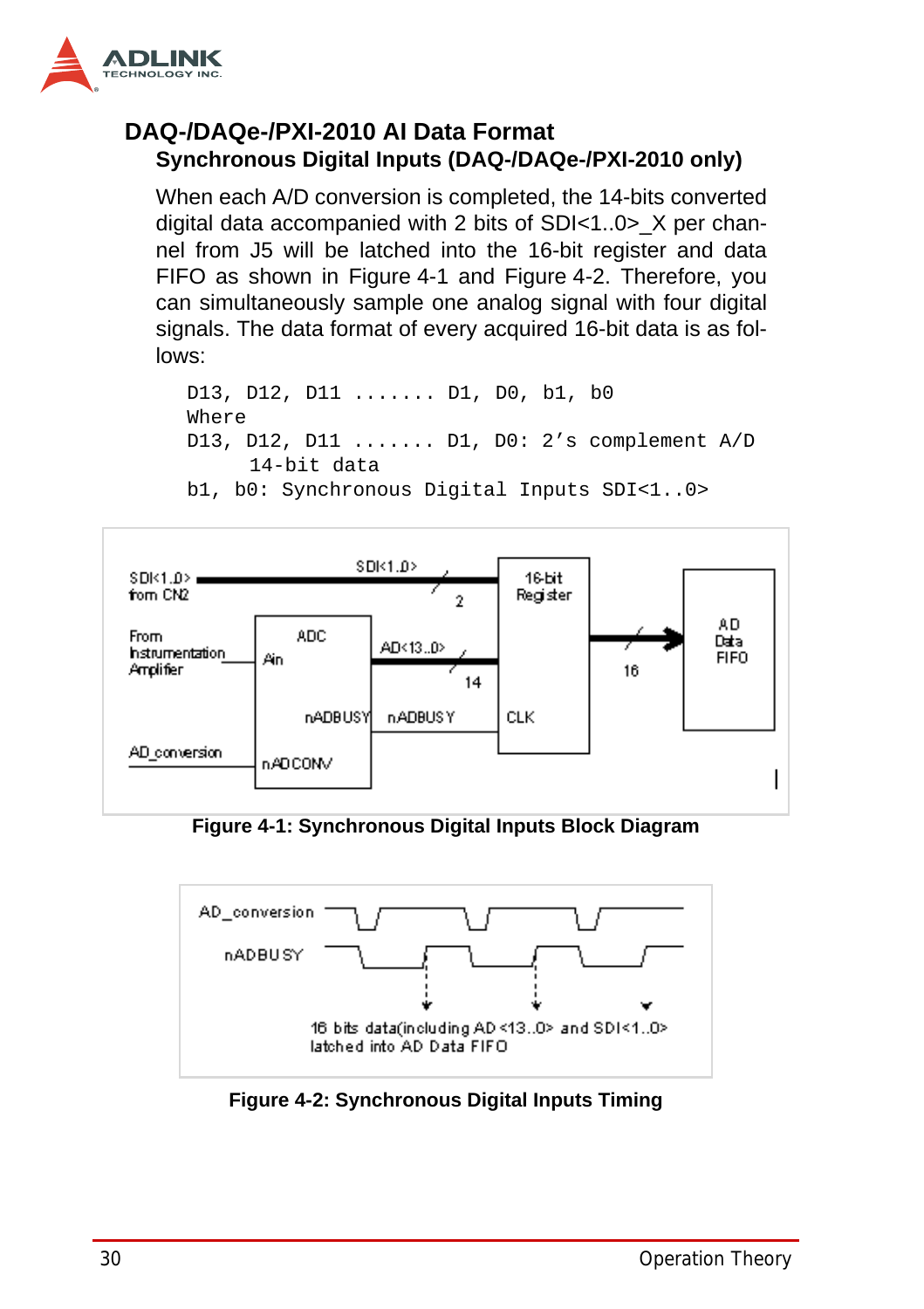

**NOTE** Since the analog signal is sampled when an A/D conversion starts (falling edge of A/D\_conversion signal), while SDI<1..0> are sam-pled right after an A/D conversion completes (rising edge of nADBUSY signal). Precisely SDI<1..0> are sampled within 220 to 400ns lag to the analog signal, due to the variation of the conversion time of the A/D converters.

[Table 4-1](#page-42-0)and [Table 4-2](#page-43-0) illustrate the ideal transfer characteristics of various input ranges of DAQ/DAQe/PXI-2000/2010 Series card. The converted digital codes for DAQ/DAQe/PXI-2010 are 14-bit and 2's complement, and here we present the codes as hexadecimal numbers. Note that the last 2 bits of the transferred data, which are the synchronous digital input (SDI), should be ignored when retrieving the analog data, and that the last two digital codes are SDI<1..0>)

| <b>Description</b>    | <b>Bipolar Analog Input Range</b> |               |            |            | <b>Digital code</b> |
|-----------------------|-----------------------------------|---------------|------------|------------|---------------------|
| Full-scale Range      | ±10V                              | ±5V           | ±2.5V      | ±1.25V     |                     |
| Least significant bit | 1.22mV                            | 0.61mV        | 0.305mV    | 0.153mV    |                     |
| FSR-1LSB              | 9.9988V                           | 4.9994V       | 2.4997V    | 1.2499V    | 1FFF                |
| Midscale +1LSB        | 1.22mV                            | 0.61mV        | 0.305mV    | 0.153mV    | 0001                |
| Midscale              | 0V                                | 0V            | 0V         | 0V         | 0000                |
| Midscale -1LSB        | $-1.22mV$                         | $-0.61$ m $V$ | $-0.305mV$ | $-0.153mV$ | 3FFF                |
| -FSR                  | $-10V$                            | $-5V$         | $-2.5V$    | $-1.25V$   | 2000                |

<span id="page-42-0"></span>**Table 4-1: Bipolar Analog Input Range and Output Digital Code on DAQ/ DAQe/PXI-2010**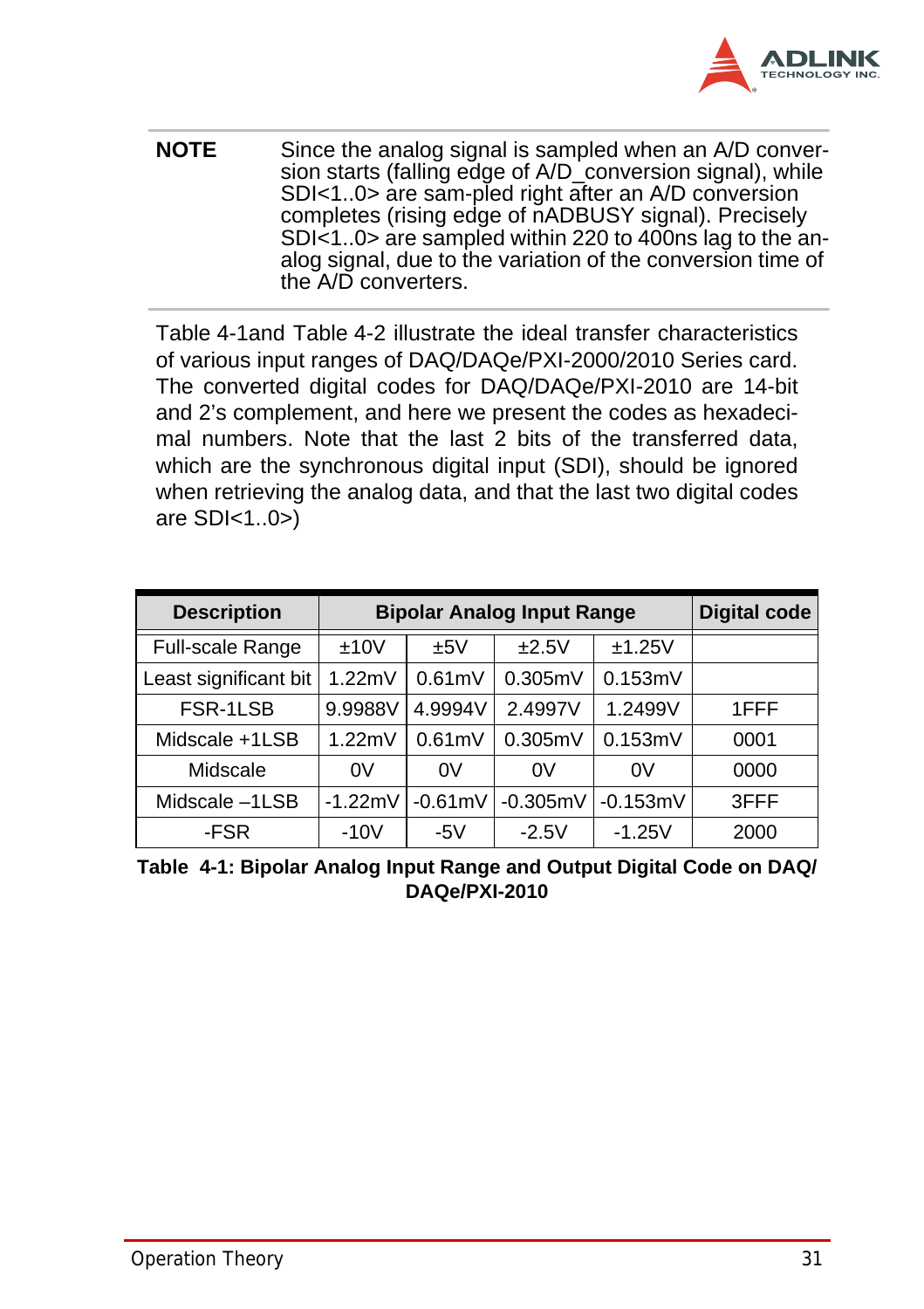

| <b>Description</b>    | <b>Unipolar Analog Input Range</b> |              |              |               | <b>Digital code</b> |
|-----------------------|------------------------------------|--------------|--------------|---------------|---------------------|
| Full-scale Range      | 0V to 10V                          | $0$ to $+5V$ | 0 to $+2.5V$ | 0 to $+1.25V$ |                     |
| Least significant bit | 0.61mV                             | 0.305mV      | 0.153mV      | 76.3uV        |                     |
| FSR-1LSB              | 9.9994V                            | 4.9997V      | 2.9999V      | 1.2499V       | 1FFF                |
| Midscale +1LSB        | 5.00061V                           | 2.50031V     | 1.25015V     | 625.08mV      | 0001                |
| Midscale              | 5V                                 | 2.5V         | 1.25V        | 625mV         | 0000                |
| Midscale -1LSB        | 4.99939V                           | 2.49970V     | 1.24985V     | 624.92mV      | 3FFF                |
| -FSR                  | 0V                                 | 0V           | 0V           | 0V            | 2000                |

<span id="page-43-0"></span>**Table 4-2: Unipolar Analog Input Range and Output Digital Code on DAQ/ DAQe/PXI-2010**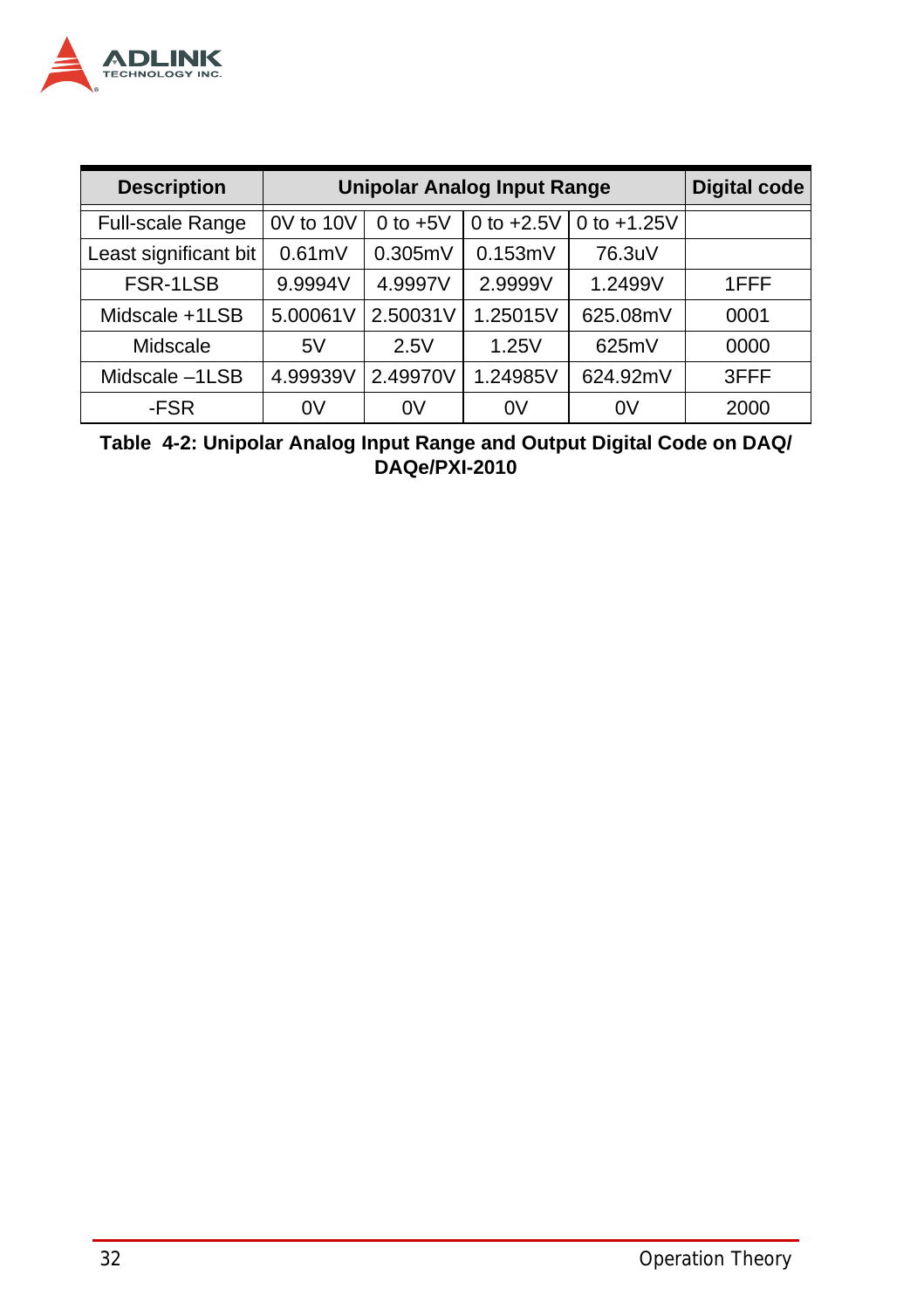

# **DAQ/DAQe/PXI-2005/2006/2016 AI Data Format**

The data format of the acquired 16-bit A/D data is **binary coding**. [Table 4-3](#page-44-0) and [Table 4-4](#page-44-1) illustrate the valid input ranges and the ideal transfer characteristics. The converted digital codes for DAQ/ DAQe/PXI-2005/2006/2016 are 16-bit and direct binary, and here the codes were presented as hexadecimal numbers.

| <b>Description</b>    | <b>Bipolar Analog Input Range</b> |             |           | <b>Digital code</b> |             |
|-----------------------|-----------------------------------|-------------|-----------|---------------------|-------------|
| Full-scale Range      | ±10V                              | ±5V         | ±2.5V     | ±1.25V              |             |
| Least significant bit | 305.2uV                           | 152.6uV     | 76.3uV    | 38.15uV             |             |
| FSR-1LSB              | 9.999695V                         | 4.999847V   | 2.499924V | 1.249962V           | <b>FFFF</b> |
| Midscale +1LSB        | 305.2uV                           | 152.6uV     | 76.3uV    | 38.15uV             | 8001        |
| Midscale              | 0V                                | 0V          | 0V        | 0V                  | 8000        |
| Midscale -1LSB        | $-305.2$ uV                       | $-152.6$ uV | $-76.3uV$ | $-38.15$ u $V$      | 7FFF        |
| -FSR                  | $-10V$                            | -5 $\vee$   | $-2.5V$   | $-1.25V$            | 0000        |

<span id="page-44-0"></span>

| Table 4-3: Bipolar Analog Input Range and Output Digital Code for DAQ/DAQe/ |
|-----------------------------------------------------------------------------|
| PXI-2005/2006/2016                                                          |

| <b>Description</b>     | <b>Unipolar Analog Input Range</b> |            |              | <b>Digital code</b> |             |
|------------------------|------------------------------------|------------|--------------|---------------------|-------------|
| Full-scale Range       | 0V to 10V                          | 0 to $+5V$ | 0 to $+2.5V$ | 0 to $+1.25V$       |             |
| Least signifi-cant bit | 152.6uV                            | 76.3uV     | 38.15uV      | 19.07uV             |             |
| FSR-1LSB               | 9.999847V                          | 4.999924V  | 2.499962V    | 1.249981V           | <b>FFFF</b> |
| Midscale +1LSB         | 5.000153V                          | 2.500076V  | 1.250038V    | 0.625019V           | 8001        |
| Midscale               | 5V                                 | 2.5V       | 1.25V        | 0.625V              | 8000        |
| Midscale -1LSB         | 4.999847V                          | 2.499924V  | 1.249962V    | 0.624981V           | 7FFF        |
| -FSR                   | 0V                                 | 0V         | 0V           | 0V                  | 0000        |

<span id="page-44-1"></span>

| Table 4-4: Unipolar Analog Input Range and Output Digital Code for DAQ/DAQe/ |
|------------------------------------------------------------------------------|
| PXI-2005/2006/2016                                                           |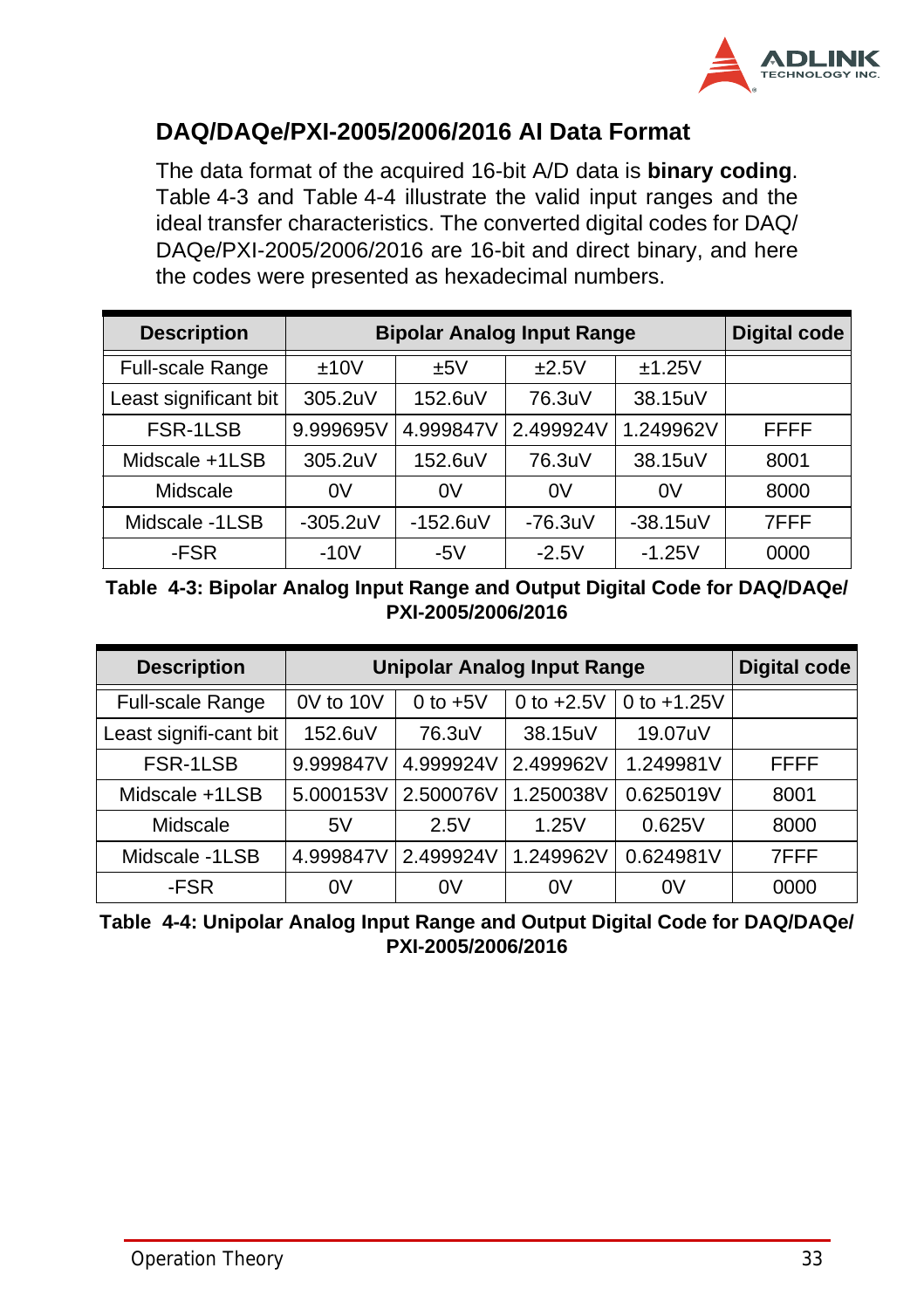

## **Software Conversion with Polling Data Transfer Acquisition Mode (Software Polling)**

This is the easiest way to acquire a single A/D data. The A/D converter starts one conversion whenever the dedicated software command is executed. Then the software would poll the conversion status and read the A/D data back when it is available.

This method is very suitable for applications that needs to process A/D data in real time. Under this mode, the timing of the A/D conversion is fully controlled by the software. However, it is difficult to control the A/D conversion rate.

### **Specifying Channel, Gain, and Polarity**

In both the Software Polling and programmable scan acquisition mode, the channel, gain, and polarity for each channel can be specified and selected. With this configuration, signal sources must be connected to the right connector as the specified settings.

When the specified channels have been sampled from the first to the last data, the settings applied to each channel would be the same until next change.

Example:

Typically you can set the input configuration for different channels:

```
Ch1 with unipolar ±10V
Ch2 with bipolar ±2.5V
Ch3 with no signal input (disabled)
Ch4 with bipolar ±1.25V
```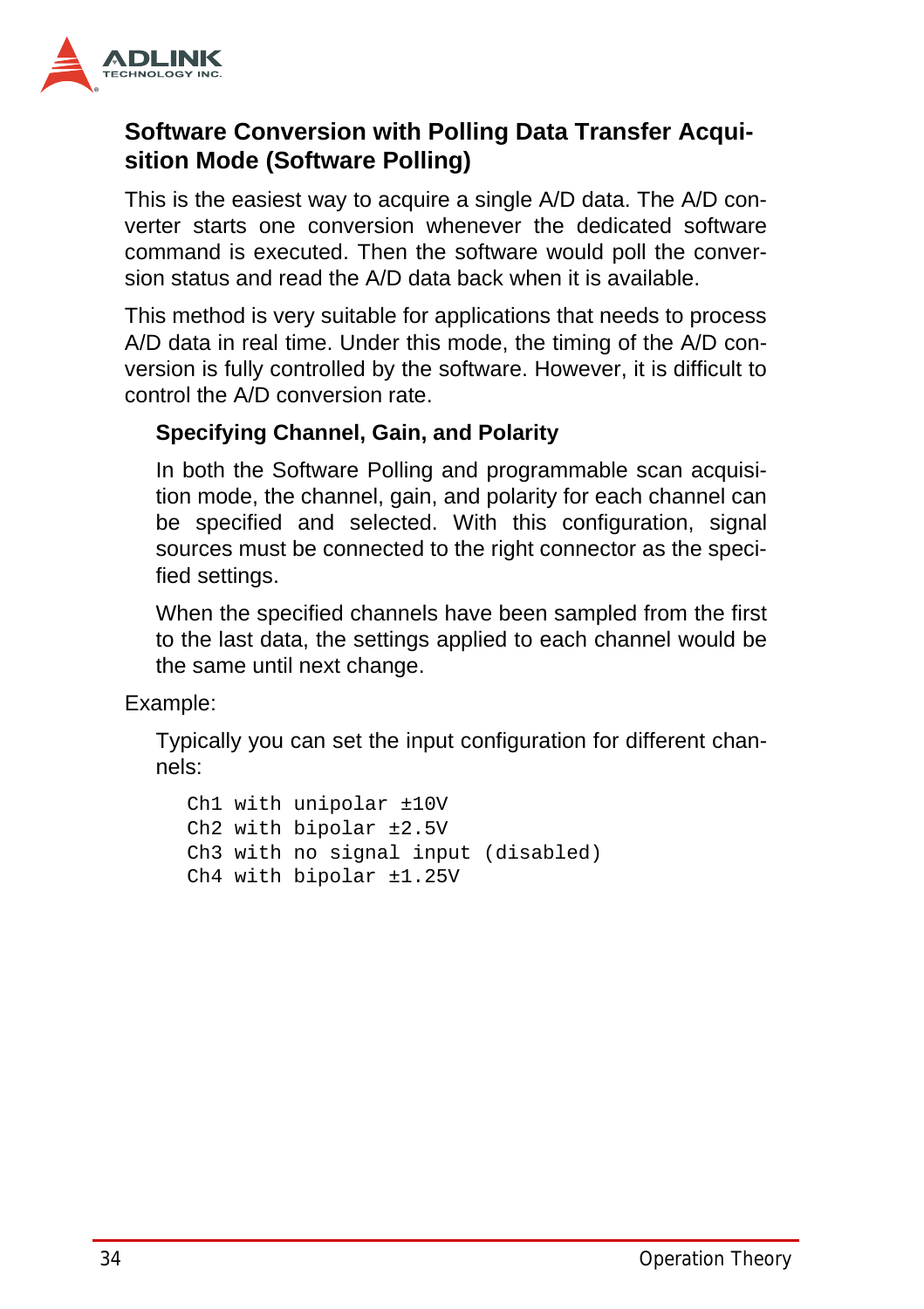

### **Programmable Scan Acquisition Mode Scan Timing and Procedure**

It's recommended that this mode be used if your applications need a fixed and precise A/D sampling rate. You can accurately program the period between conversions of individual channels. There are at least two counters which need to be specified:

```
SI counter (24 bit): Specify the Scan Interval =
     SI_counter / TIMEBASE 
PSC counter (24 bit): Specify Post Scan Counts,
     i.e. the total sample count after a trigger 
     event,
```
The acquisition timing and the meanings of the 2 counters are illustrated in [Figure 4-3.](#page-47-0) The SCAN\_START signal is derived from the SI counter, which will lead to the A/D conversion signal generation. Note that the DAQ-/DAQe-/PXI-2016/2010/ 2006/2005 card is a simultaneous sampling A/D card, so the **scan interval** equals the **sampling interval**.

Example: Post-trigger acquisition

```
Set 
     SI counter = 160
     PSC_counter = 30
     TIMEBASE = Internal clock source
Then
Scan Interval = 160/40M s = 4 us
Total acquisition time = 30 X 4 us = 120 us
```
## **TIMEBASE Clock Source**

In scan acquisition mode, all the A/D conversions start on the output of counters, which use TIMEBASE as the clock source. By software you can specify the TIMEBASE to be either an internal clock source (onboard 40 MHz clock) or an external clock input (EXTTIMEBASE) on J5 connector (68-pin VHDCI). The external TIMEBASE is useful when you want to acquire data at rates not available with the internal A/D sample clock. The external clock source should generate TTL-compatible continuous clocks and with a maximum frequency of 40 MHz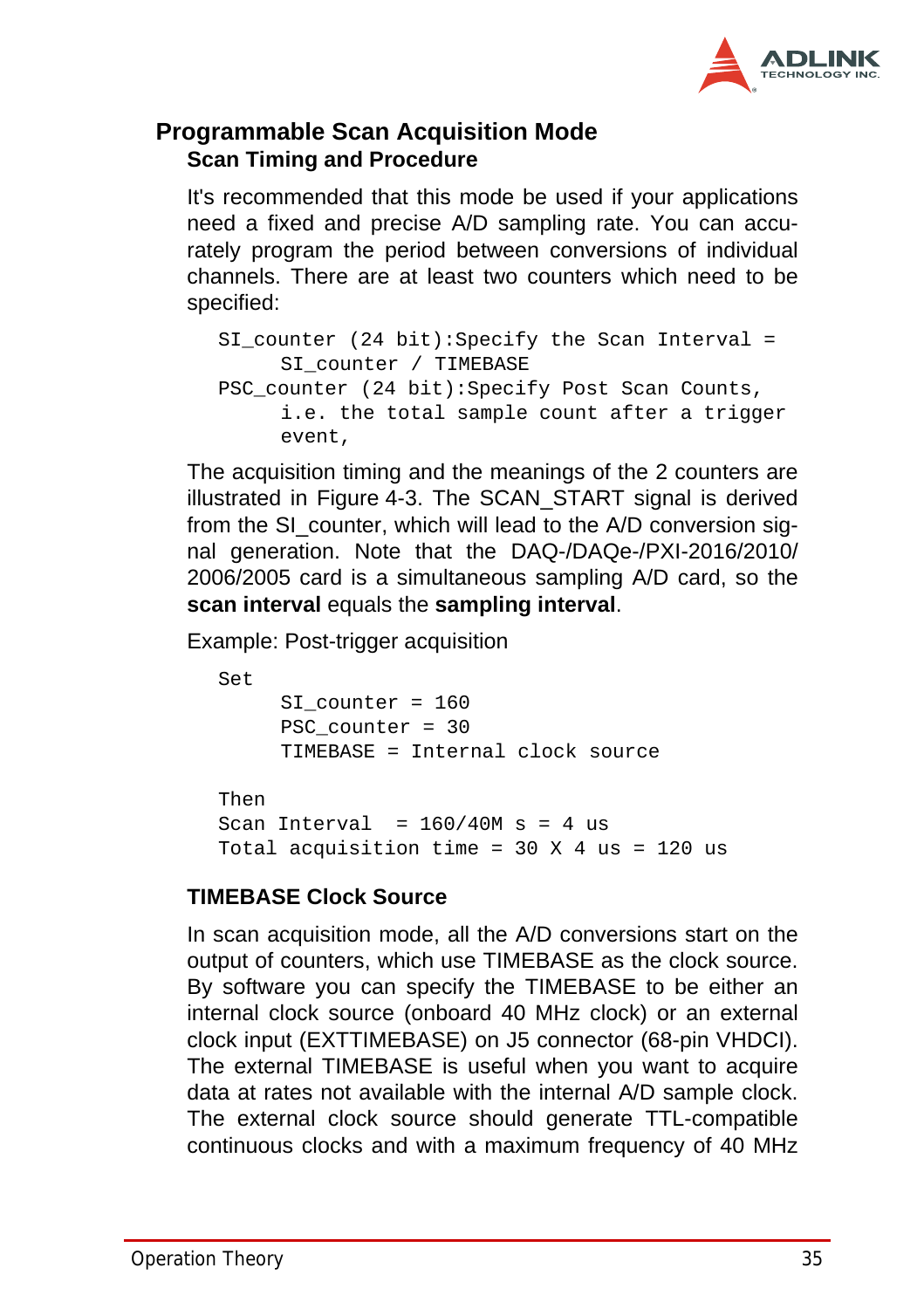

while the minimum should be 1 MHz. Refer to [section 4.6](#page-79-0) for information on user-controllable timing signals.



**Figure 4-3: Scan Timing**

<span id="page-47-0"></span>There are four trigger modes to start the scan acquisition. Refer to [section 4.1](#page-40-0) for details. The data transfer mode is discussed in the following section.

**NOTES** The maximum A/D sampling rate is 2 MHz for DAQ/ DAQe/PXI-2010, 500 kHz for DAQ/DAQe/PXI-2005, 250 kHz for DAQ/DAQe/PXI-2006 and 800 kHz for DAQ/ DAQe/PXI-2016. Therefore, the minimum setting of SI\_counter is 20 for DAQ/DAQe/PXI-2010, 80 for DAQ/ DAQe/PXI-2005, 160 for DAQ/DAQe/PXI-2006 and 50 for DAQ/DAQe/PXI-2016 while using the internal TIME-BASE.

> The SI counter is a 24-bit counter. Therefore, the maximum scan interval while using an internal  $TIMEBASE =$  $224/40$  Ms = 0.419 s.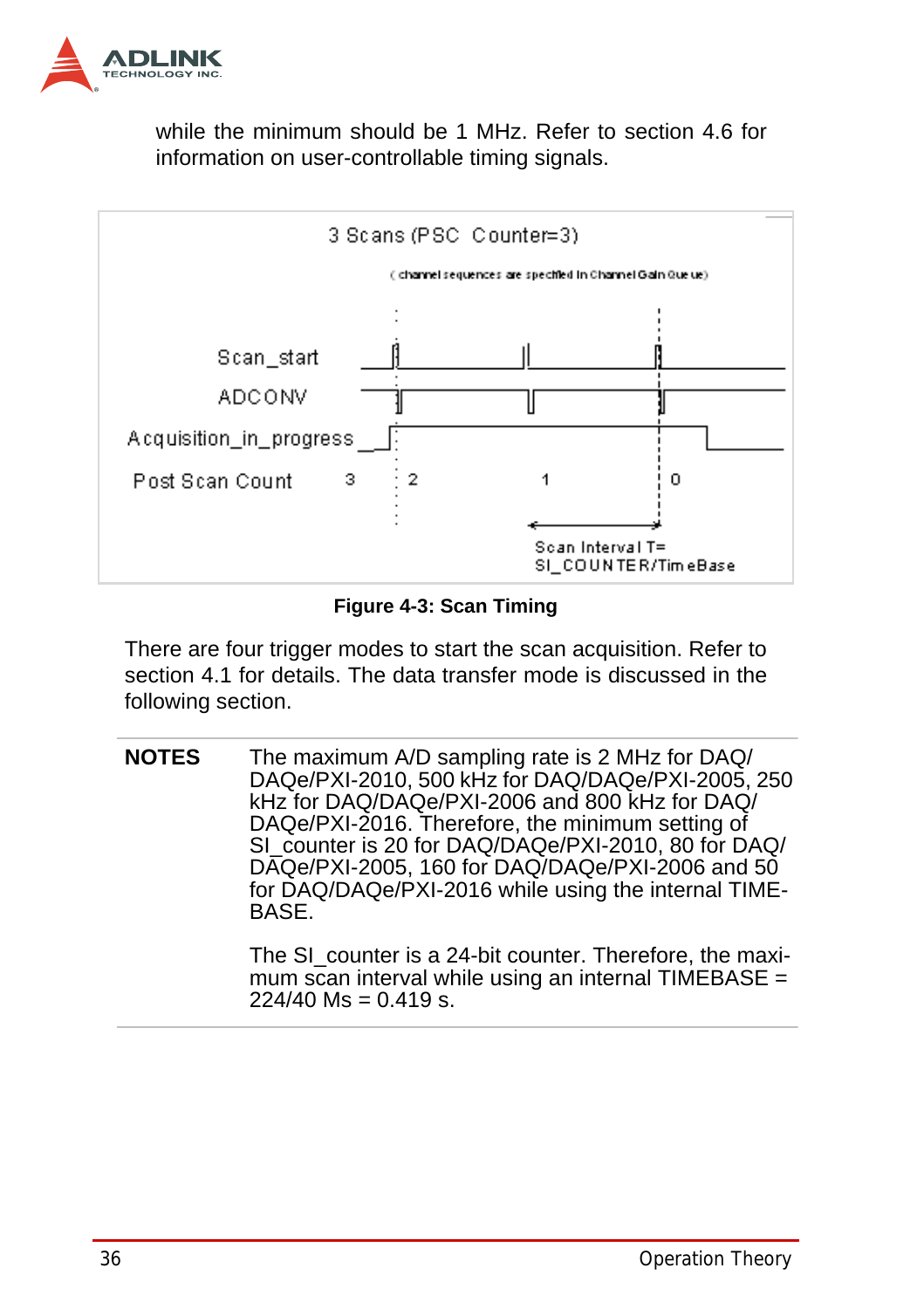

# **Trigger Modes**

The DAQ-/DAQe-/PXI-2016/2010/2006/2005 card provides four trigger sources (internal software trigger, external analog trigger, external digital trigger, and SSI trigger signals). You must select one of them as the source of the trigger event. A trigger event occurs when the specified condition is detected on the selected trigger source. For example, a rising edge on the external digital trigger input. Refer to [section 4.6](#page-79-0) for more information on SSI signals.

There are four trigger modes (pre-trigger, post-trigger, middle-trigger, and delay-trigger) working with the four trigger sources to initiate different scan data acquisition timing when a trigger event occurs. They are described in the following sections. For information on trigger sources, refer to [section 4.5](#page-74-0).

#### **Pre-Trigger Acquisition**

Use pre-trigger acquisition in applications where you want to collect data before a trigger event. The A/D starts to sample when you execute the specified function calls to begin the pretrigger operation, and it stops when the trigger event occurs. Users must program the value M in M\_counter (16 bits) to specify the amount of the stored scans before the trigger event. If an external trigger occurs, the program only stores the last M scans of data converted before the trigger event, as illustrated in Figure 4-4, where  $M_{\text{1}}$  counter =  $M$  =3, PSC\_counter = 0. The post scan count is 0 because there is no sampling after the trigger event in pre-trigger acquisition. The total stored amount of data = Number of enabled channels \* M\_counter.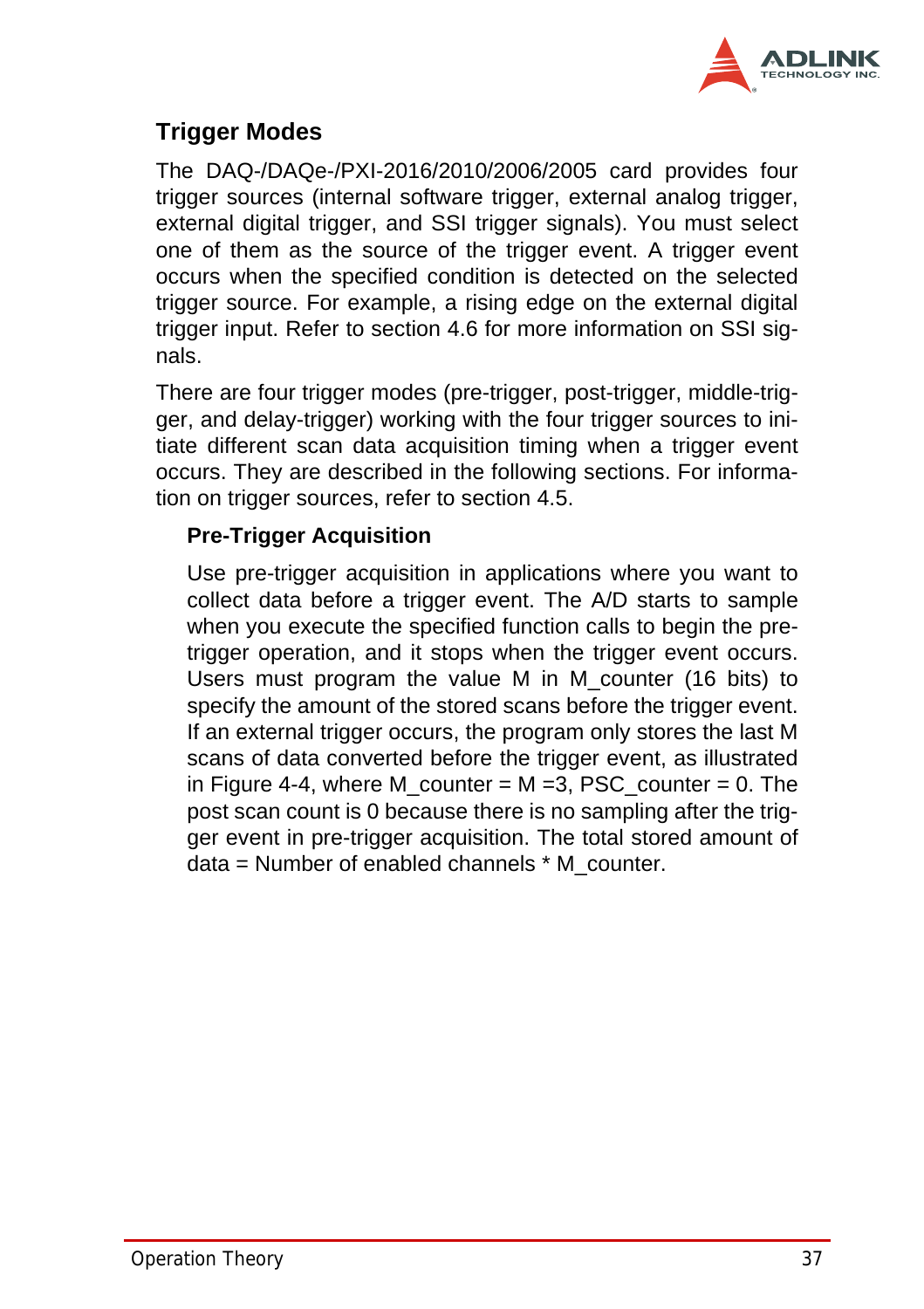



**Figure 4-4: Pre-trigger**

Note that If the trigger event occurs when a conversion is in progress, the data acquisition will not stop until this conversion is completed and the stored M scans of data include the last scan, as illustrated in Figure 4-5, where M counter =  $M = 3$ , PSC  $counter = 0$ .



**Figure 4-5: Pre-trigger Scan Acquisition**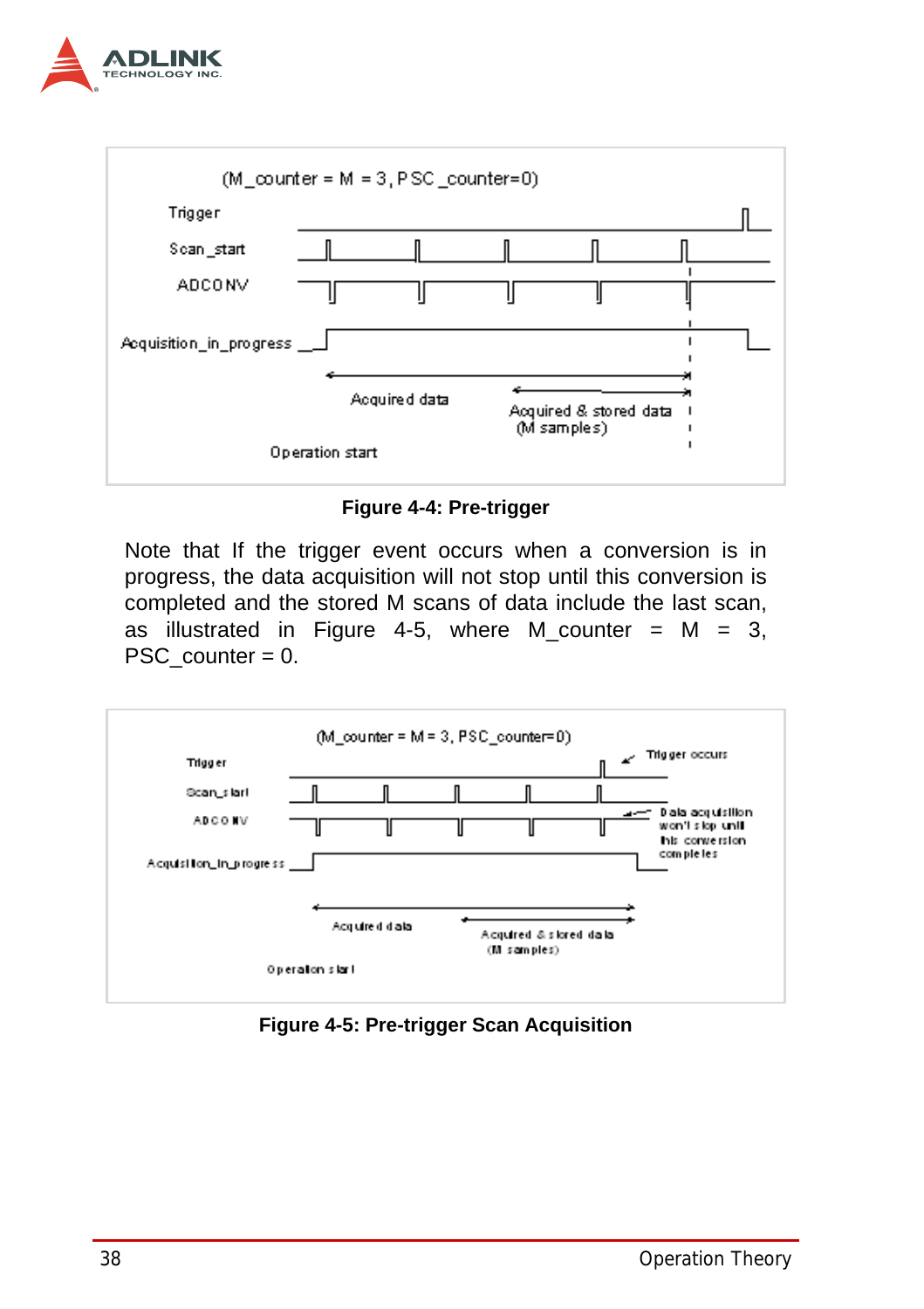

When the trigger signal occurs before the first M scans of data are converted, the amount of stored data could be fewer than the orig-inally specified amount M counter, as illustrated in [Figure 4-6](#page-50-0). This situation can be avoided by setting M\_enable. If M\_enable is set to 1, the trigger signal will be ignored until the first M scans of data are converted, and it assures the user M scans of data under pre-trigger mode, as illustrated in [Figure 4-7](#page-51-0). However, if M enable is set to 0, the trigger signal will be accepted any time, as shown in [Figure 4-6.](#page-50-0) Note that the total amount of stored data will always be equal to the number in the M counter because data acquisition does not stop until a scan is completed.



<span id="page-50-0"></span>**Figure 4-6: Pre-trigger with M\_enable=0**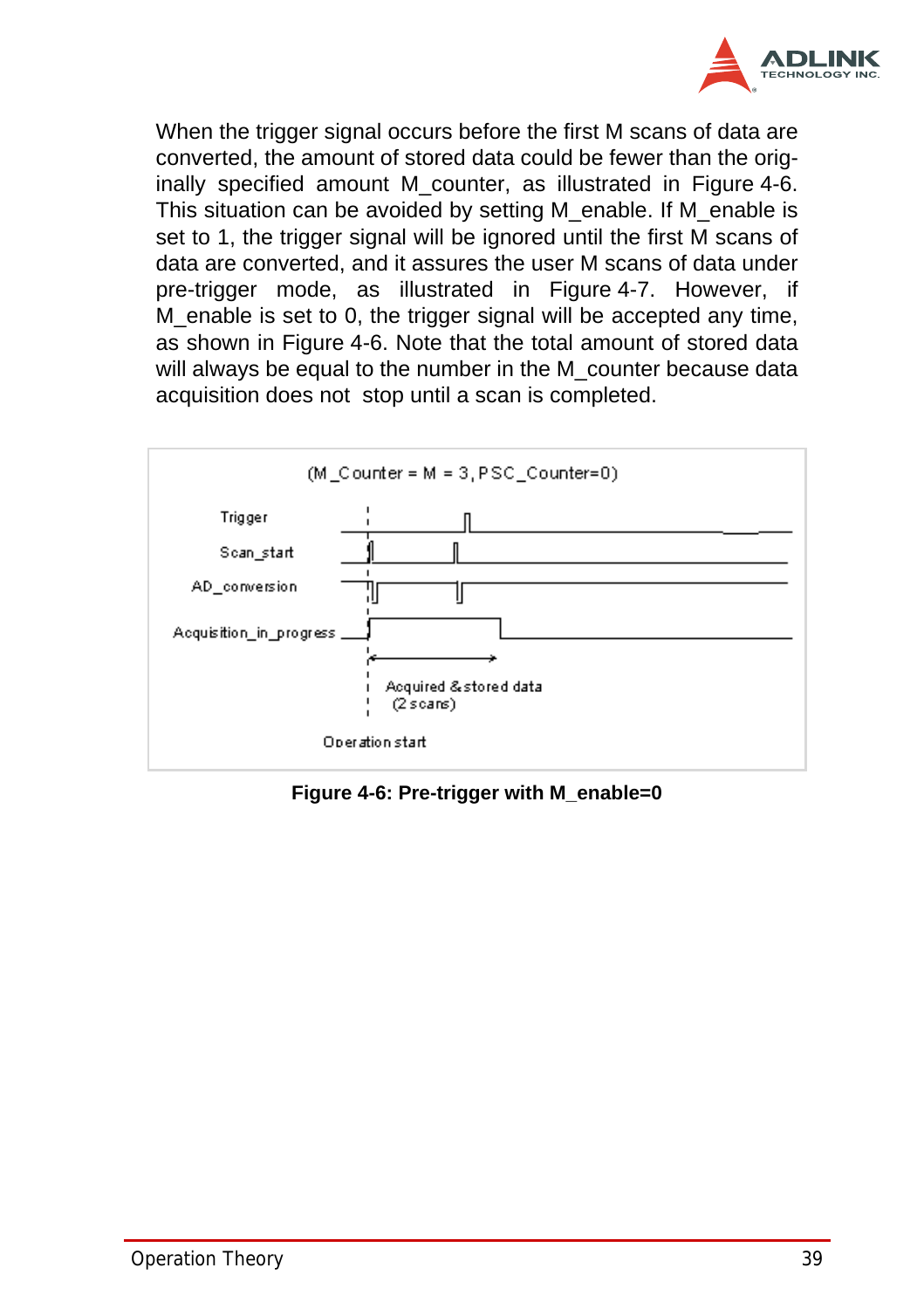



**Figure 4-7: Pre-trigger with M\_enable=1**

<span id="page-51-0"></span>**NOTE** The PSC counter is set to 0 in pre-trigger acquisition mode.

#### **Middle-Trigger Acquisition**

Use middle-trigger acquisition in applications where you want to collect data before and after a trigger event. The number of scans (M) stored before the trigger is specified in M\_counter, while the number of scans (N) after the trigger is specified in PSC\_counter.

Like pre-trigger mode, the number of stored data could be less than the specified amount of data  $(M+N)$ , if an external trigger occurs before M scans of data are converted. The M\_enable bit in middle-trigger mode takes the same effect as in pre-trigger mode. If M enable is set to 1, the trigger signal will be ignored until the first M scans of data are converted, and it assures the user with (M+N) scans of data under middle-trigger mode. However, if M enable is set to 0, the trigger signal will be accepted at any time. [Figure 4-8](#page-52-0) shows the acquisition timing with M\_enable=1.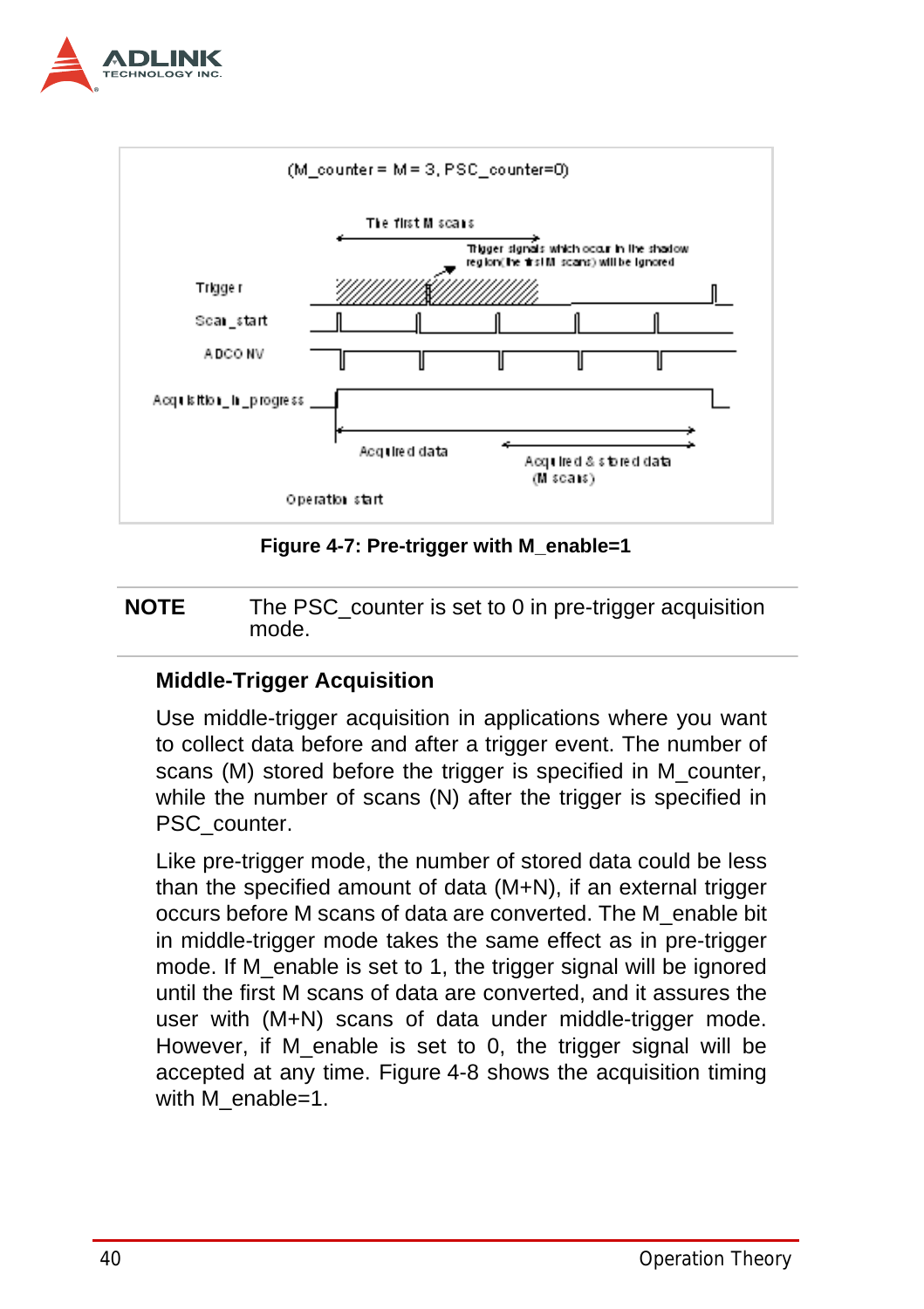



**Figure 4-8: Middle-Trigger with M\_enable = 1**

<span id="page-52-0"></span>If the trigger event occurs when a scan is in progress, the stored N scans of data would include this scan, as illustrated in [Figure 4-9](#page-52-1).



<span id="page-52-1"></span>**Figure 4-9: Middle-Trigger**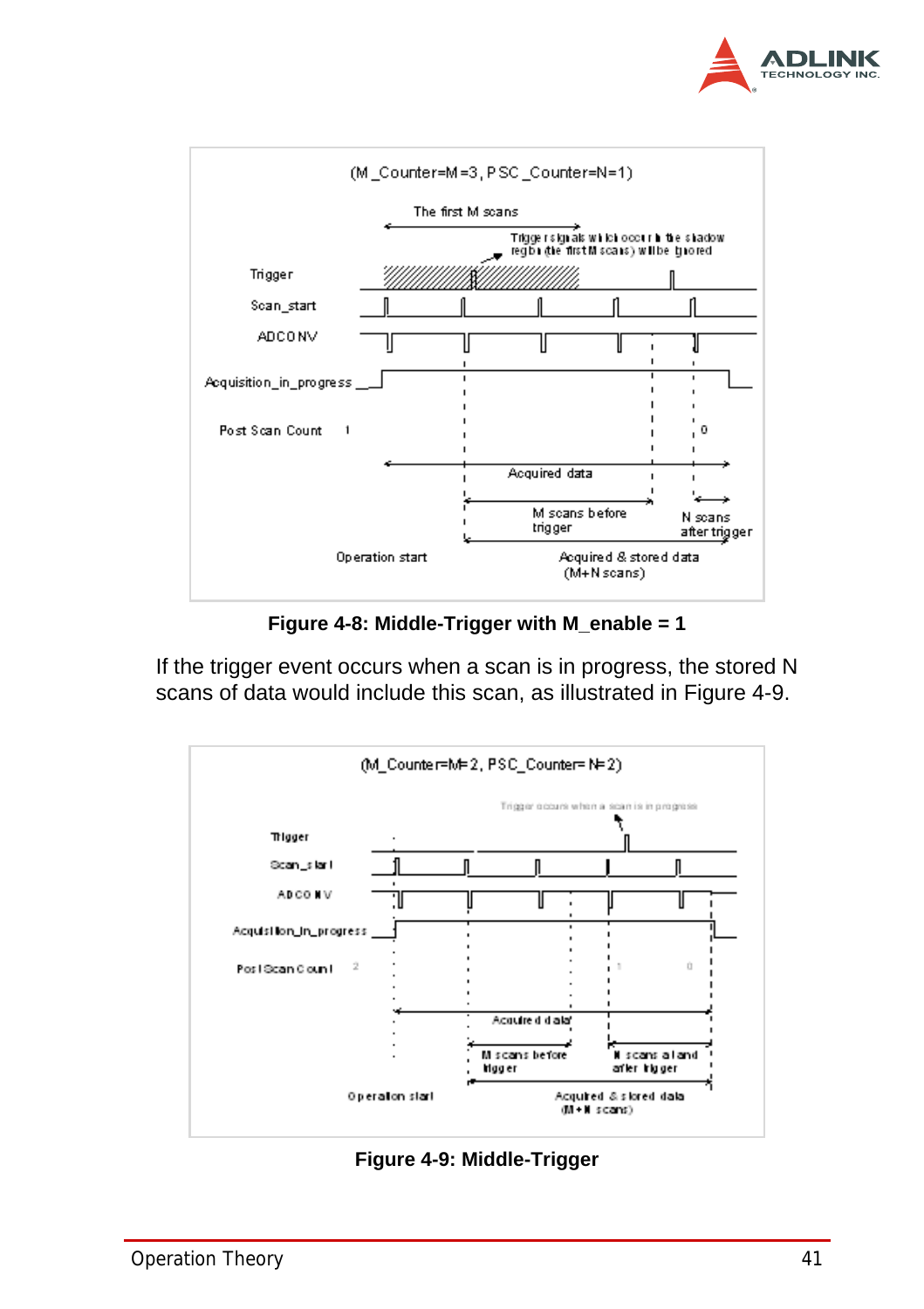

**NOTE** The M\_counter defined in Middle-Trigger is different from that of the Pre-Trigger. In Middle-Trigger, M\_Counter ends counting before the trigger event while in Pre-Trigger, M\_Counter ends counting right at or before trigger event. Refer to [Figure 4-6](#page-50-0) and [Figure 4-9.](#page-52-1)

#### Post-Trigger Acquisition

Use post-trigger acquisition in applications where you want to collect data after a trigger event. The number of scans after the trigger is specified in PSC\_counter, as illustrated in [Figure 4-10.](#page-53-0) The total acquired data length  $=$  number of enable-channel  $*$ PSC\_counter.



<span id="page-53-0"></span>**Figure 4-10: Post trigger**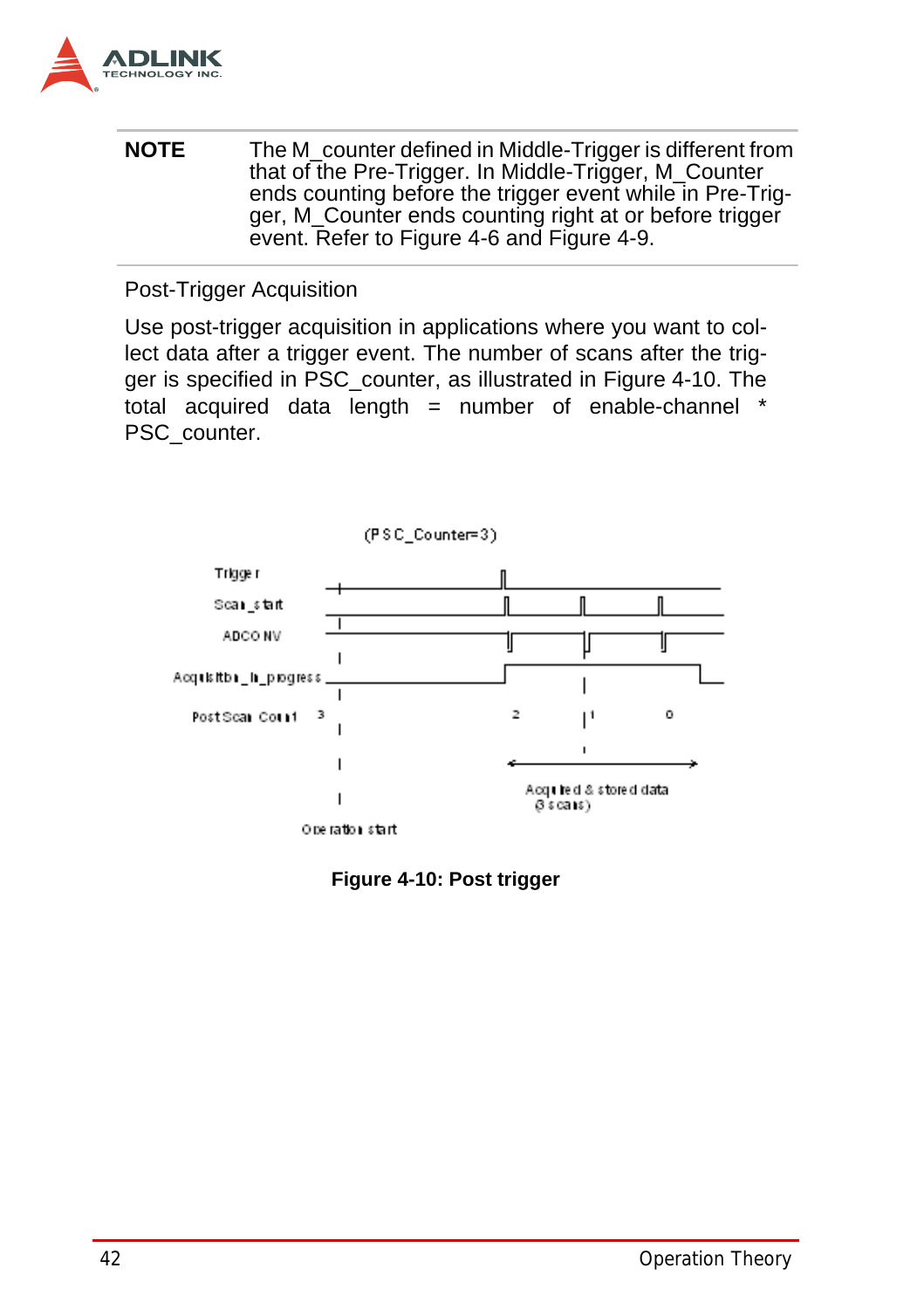

#### **Delay Trigger Acquisition**

Use delay trigger acquisition in applications where you want to delay the data collection after the occurrence of a specified trigger event. The delay time is controlled by the value, which is pre-loaded in the Delay counter (16-bit). The counter counts down on the rising edge of the Delay\_counter clock source after the trigger condition is met. The clock source can be software-programmed either by the TIMEBASE clock (40 MHz) or A/D sampling clock (TIMEBASE / SI\_counter). When the count reaches 0, the counter stops and the card starts to acquire data. The total acquired data length  $=$  number of enable-channel \* PSC\_counter.



**Figure 4-11: Delay trigger**

**NOTE** When the Delay\_counter clock source is set to TIME-BASE, the maximum delay time  $= 216/40M$  s  $= 1.638ms$ . and the source is set to A/D sampling clock, the maximum delay time may be higher than 216 \* SI counter / 40M.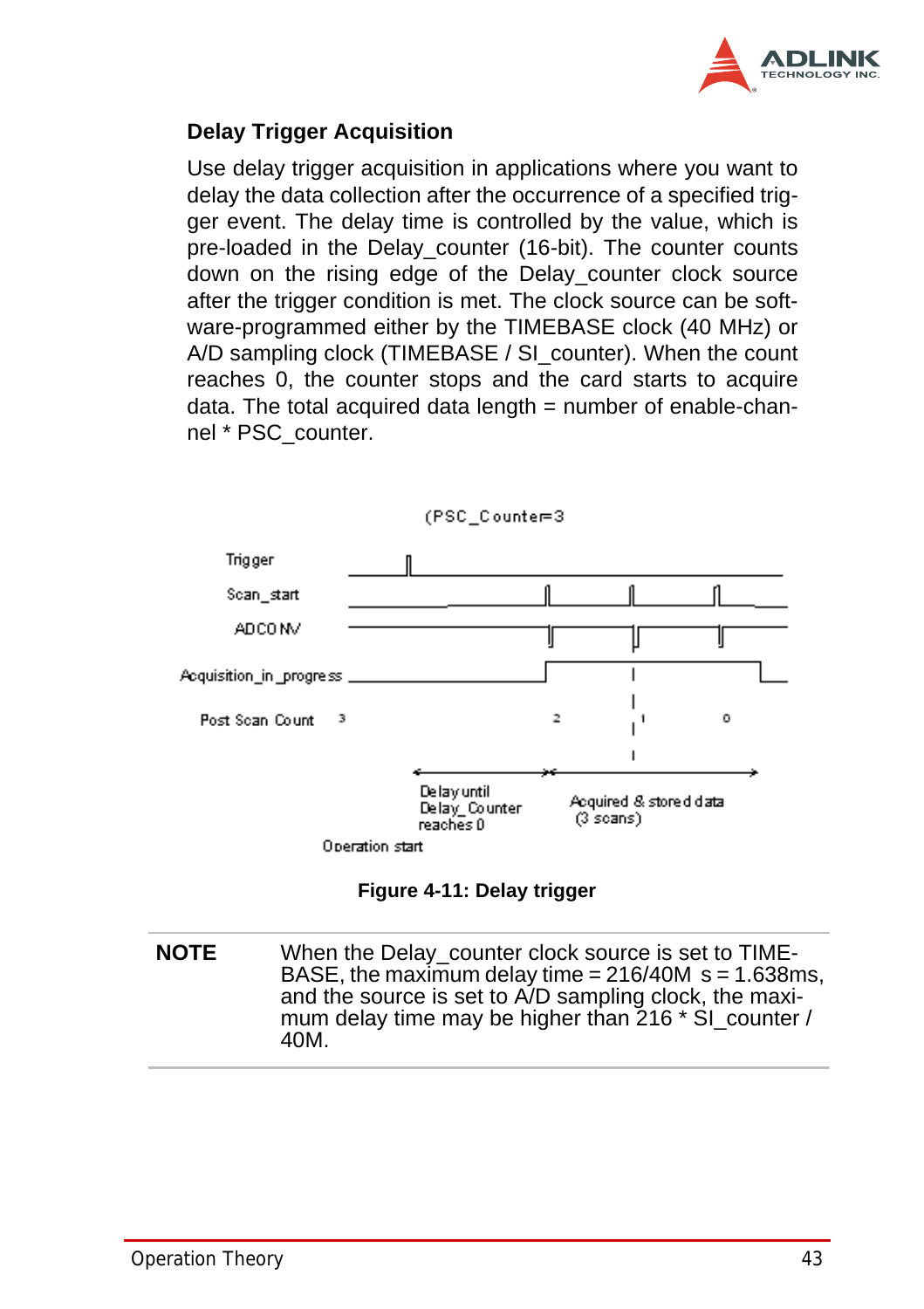

#### **Post-Trigger or Delay-trigger Acquisition with re-trigger**

Use post-trigger or delay-trigger acquisition with re-trigger function in applications where you want to collect data after several trigger events. The number of scans after each trigger is specified in PSC counter, and users could program Retrig no to specify the re-trigger numbers. [Figure 4-12](#page-55-0) illustrates an example. In this example, two scans of data is acquired after the first trigger signal, then the card waits for the re-trigger signal (re-trigger signals which occur before the first two scans is completed will be ignored). When the re-trigger signal occurs, two more scans are performed. The process repeats until specified amount of re-trigger signals are detected. The total acquired data length  $=$  number of enablechannel \* PSC\_counter \* Re-trig\_no.



#### <span id="page-55-0"></span>**Figure 4-12: Post trigger with re-trigger**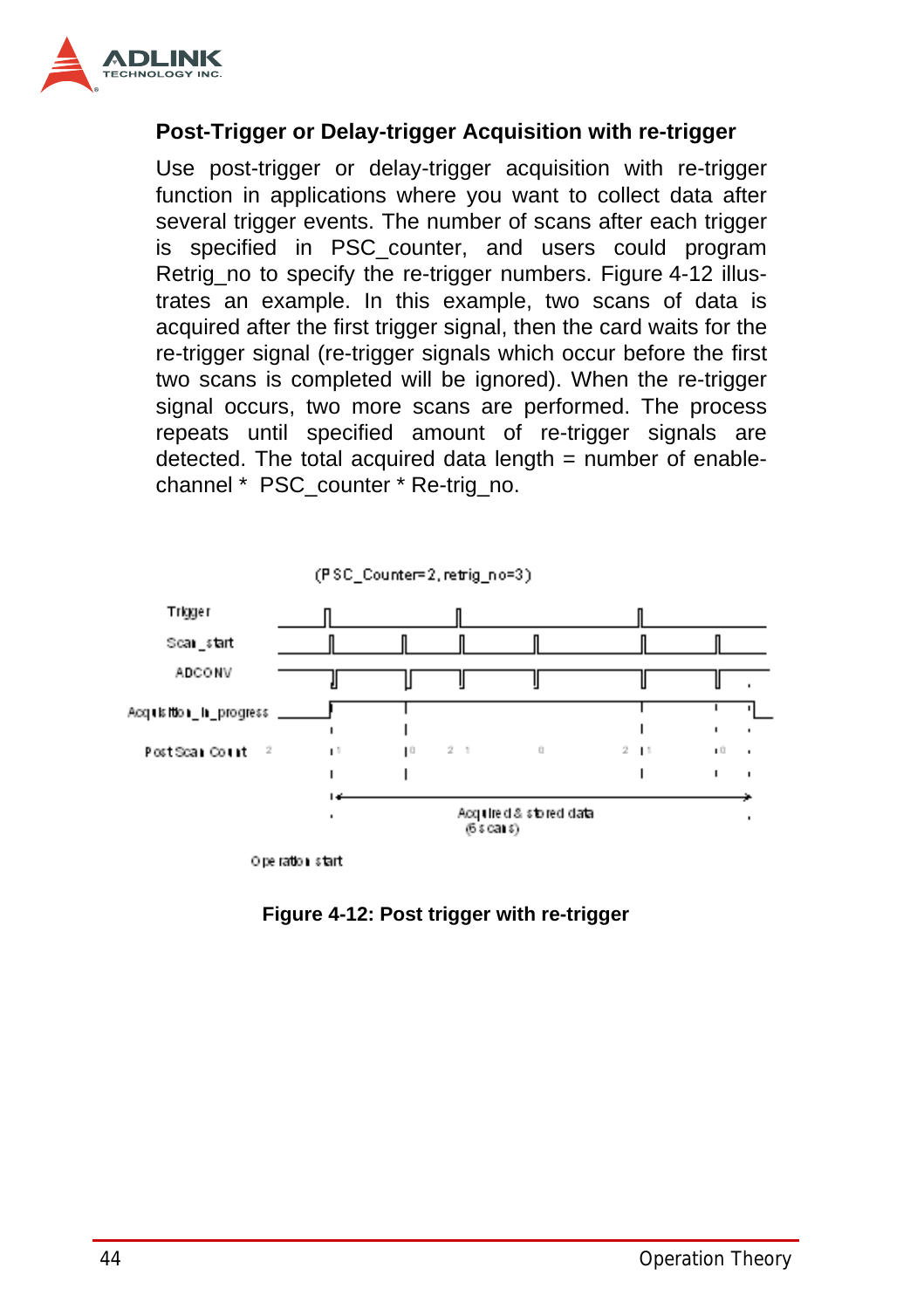

#### **Bus-mastering DMA Data Transfer**

PCI bus-mastering DMA is necessary for high speed DAQ in order to utilize the maximum PCI bandwidth. The bus-mastering controller, which is built in the PLX IOP-480 PCI controller, controls the PCI bus when it becomes the master of the bus. Bus mastering reduces the size of the on-board memory and reduces the CPU loading because data is directly transferred to the computer's memory without host CPU intervention.

Bus-mastering DMA provides the fastest data transfer rate on PCI-bus. Once the analog input operation starts, control returns to your program. The hardware temporarily stores the acquired data in the onboard AD Data FIFO and then transfers the data to a user-defined DMA buffer memory in the computer. Note that even when the acquired data length is less than the Data FIFO, the AD data is not kept in the Data FIFO but directly transferred into host memory by the bus-mastering DMA.

The DMA transfer mode is complicated to program. We recom[mend using a high-level program library to configure this card.](http://www.plxtech.com) If users would like to know more about software programs that can handle the DMA bus master data transfer, visit to http:// www.plxtech.com for more information on PCI controllers.

By using a high-level programming library for high speed DMA data acquisition, you simply need to assign the sampling period and the number of conversion into your specified counters. After the AD trigger condition is matched, the data is transferred to the system memory by the bus-mastering DMA.

The PCI controller also supports the function of scatter/gather bus mastering DMA, which helps you transfer large amounts of data by linking all the memory blocks into a continuous linked list.

In a multi-user or multi-tasking OS, like Windows, Linux, etc, it is difficult to allocate a large continuous memory block to do the DMA transfer. Therefore, the PLX IOP-480 provides the function of scatter/gather or chaining mode DMA to link the noncontinuous memory blocks into a linked list so that you can transfer very large amounts of data without being limited by the fragment of small size memory. You can configure the linked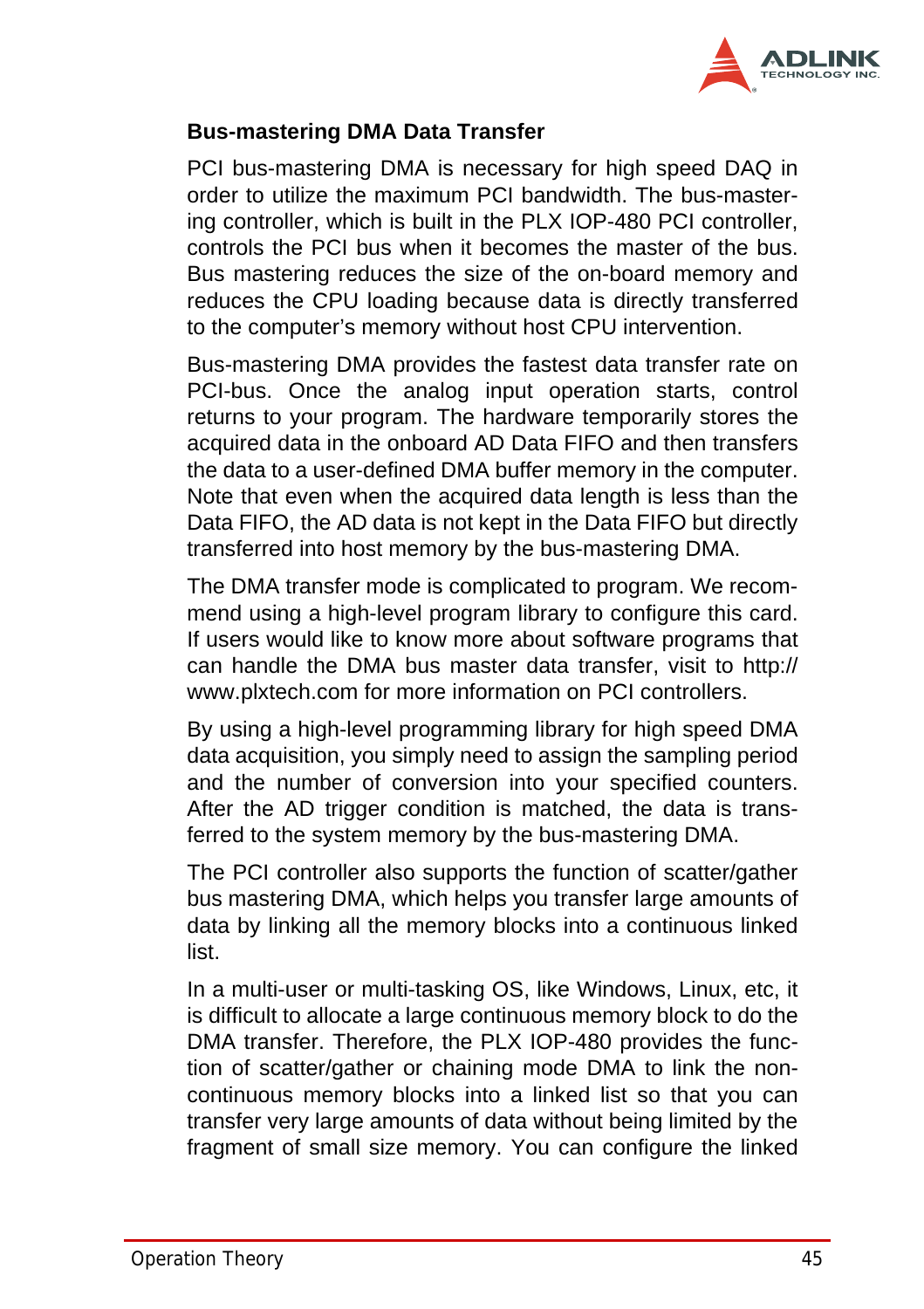

list for the input DMA channel or the output DMA channel. [Figure 4-13](#page-57-0) shows a linked list that is constructed by three DMA descriptors. Each descriptor contains a PCI address, a local address, a transfer size, and the pointer to the next descriptor. You can allocate many small size memory blocks and chain their associative DMA descriptors altogether by their application programs. The DAQ-/DAQe-/PXI-2016/2010/2006/ 2005 card software driver provides simple settings for the scatter/gather function, including some sample programs in the ADLINK All-in-One CD.



**Figure 4-13: Scatter/gather DMA for data transfer**

<span id="page-57-0"></span>In non-chaining mode, the maximum DMA data transfer size is 2 M double words (8M bytes). However, by using chaining mode, scatter/gather, there is no limitation on the DMA data transfer size. You can also link the descriptor nodes circularly to achieve a multibuffered mode DMA.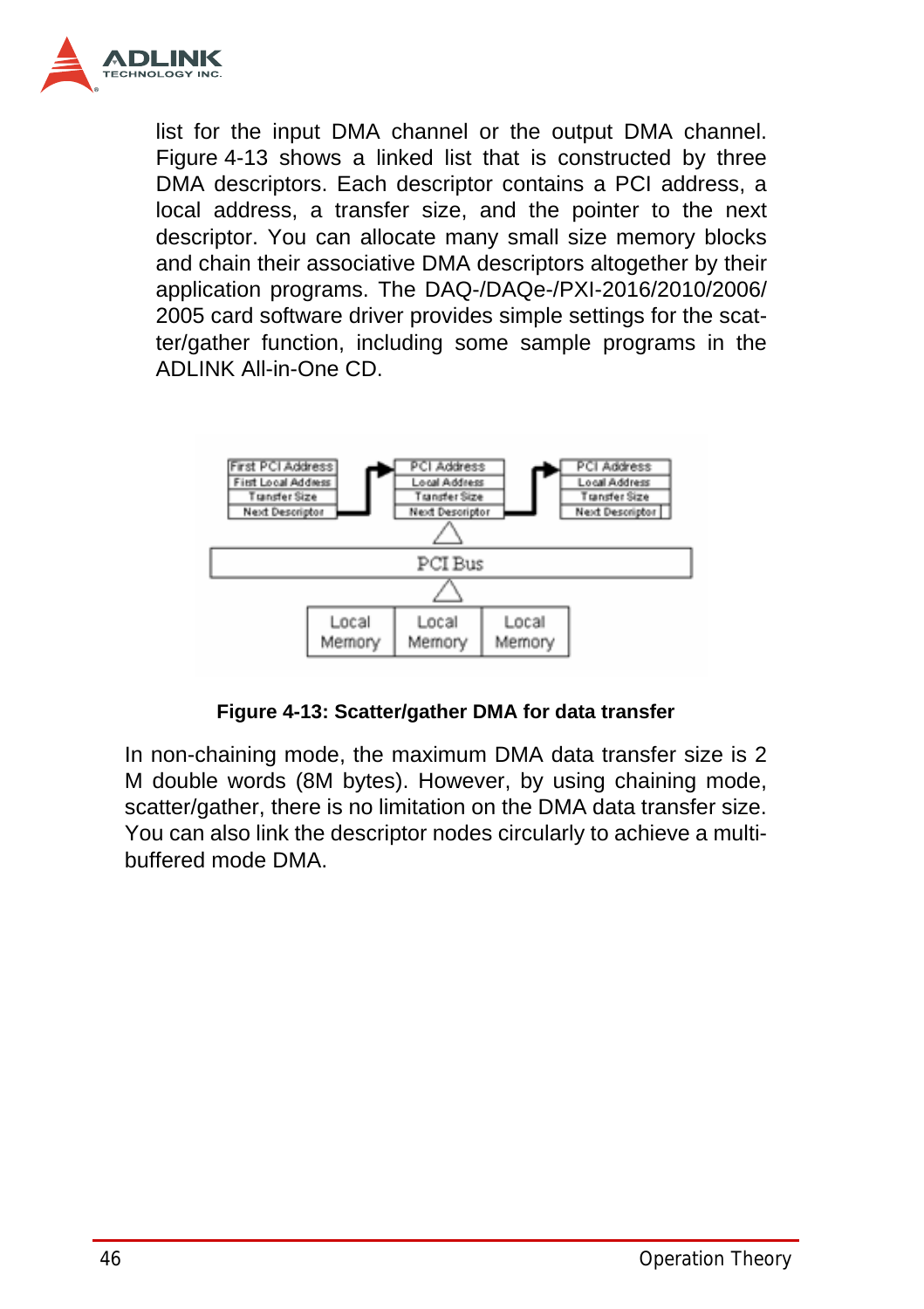

# **4.2 D/A Conversion**

There are two 12-bit D/A output channels available in the DAQ-/ DAQe-/PXI-2016/2010/2006/2005 card. When using D/A converters, you should assign and control the D/A converter reference sources for the D/A operation mode and D/A channels. You could also set the output polarity to unipolar or bipolar.

The reference selection control lets you utilize in full the multiplying characteristics of the D/A converters. Internal 10V reference and external reference inputs are available in the DAQ-/DAQe-/ PXI-2016/2010/2006/2005 card. The range of the D/A output is directly related to the reference. The digital codes that are updated to the D/A converters will multiply with the reference to generate the analog output. While using internal 10V reference, the full range would be –10V to +9.9951V in the bipolar output mode, and 0V to 9.9976V in the unipolar output mode. While using an external reference, you can reach different output ranges by connecting different references. For example, if connecting a DC –5V with the external reference, then you can get a full range from –4.9976V to +5V in the bipolar output with inverting characteristics due to the negative reference voltage. You could also have an amplitude modulated (AM) output by feeding a sinusoidal signal into the reference input. The range of the external reference should be within ±10V. Table 4-5 and 4-6 illustrates the relationship between digital code and output voltages **with Vref=10V and if internal reference is selected**.

| <b>Digital Code</b> | <b>Analog Output</b> |
|---------------------|----------------------|
| 111111111111        | Vref * (2047/2048)   |
| 100000000001        | Vref * (1/2048)      |
| 100000000000        | 0V                   |
| 011111111111        | -Vref * (1/2048)     |
| 00000000000         | -Vref                |

**Table 4-5: Bipolar Output Code Table**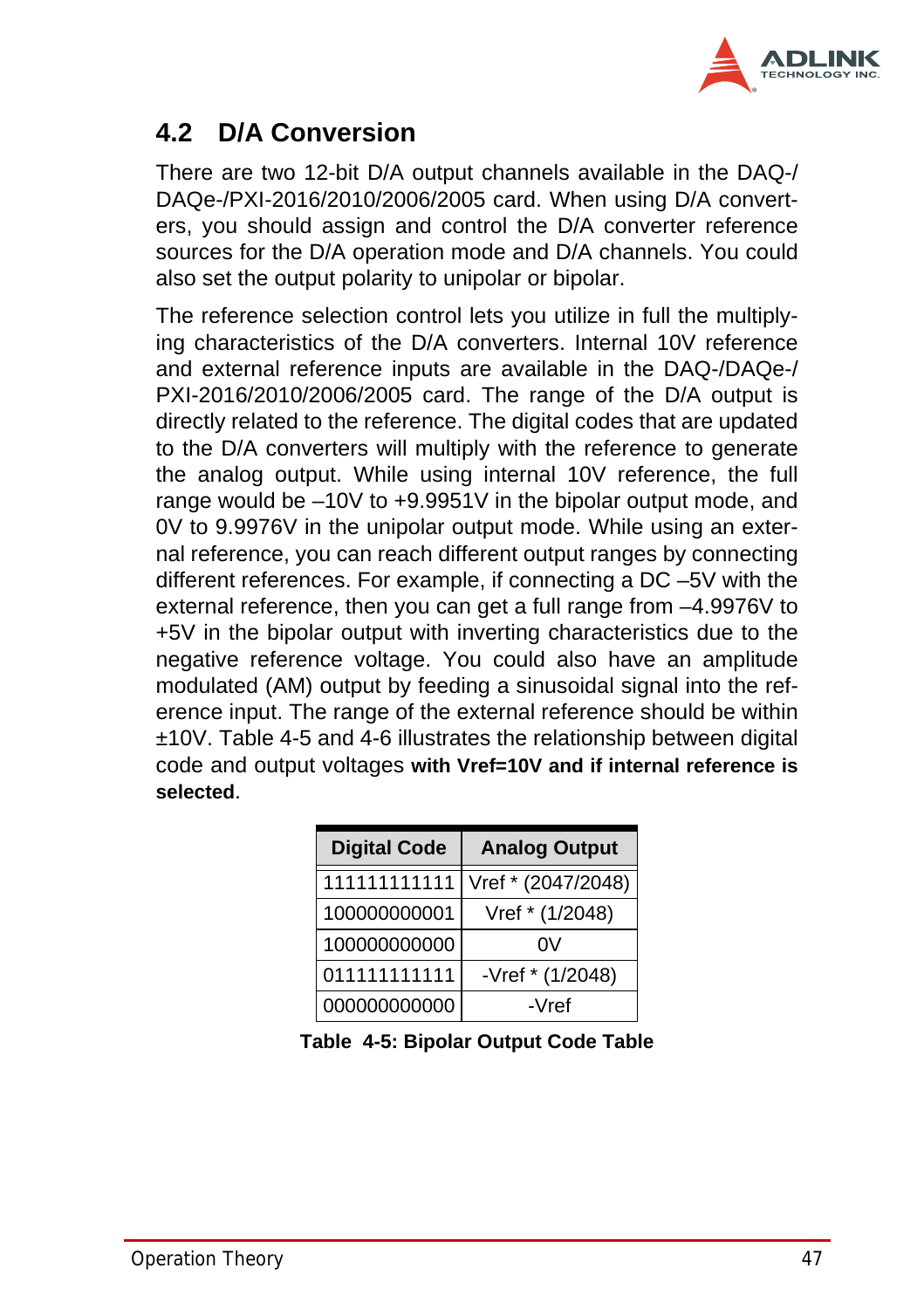

| <b>Digital Code</b> | <b>Analog Output</b> |
|---------------------|----------------------|
| 111111111111        | Vref * (4095/4096)   |
| 100000000000        | Vref * (2048/4096)   |
| 000000000001        | Vref * (1/4096)      |
| 000000000000        | nv                   |

**Table 4-6: Unipolar Output Code Table**

The D/A conversion is initiated by a trigger source. You must decide how to trigger the D/A conversion. The data output will start when a trigger condition is met. Before the start of D/A conversion, D/A data is transferred from the computer's main memory to a buffering Data FIFO.

There are two modes of the D/A conversion: Software Update and Timed Waveform Generation. These are described below, including the timing, trigger source control, trigger modes, and data transfer methods. Either mode may be applied to D/A channels independently. You can software update DA CH0 while generating timed waveforms on CH1 at the same time.

# **Software Update**

This is the easiest way to generate D/A output. To do this:

- 1. Specify the D/A output channels.
- 2. Set output polarity (unipolar or bipolar) and reference source (internal 10V or external AOEXTREF).
- 3. Update the digital values into D/A data registers through a software output command.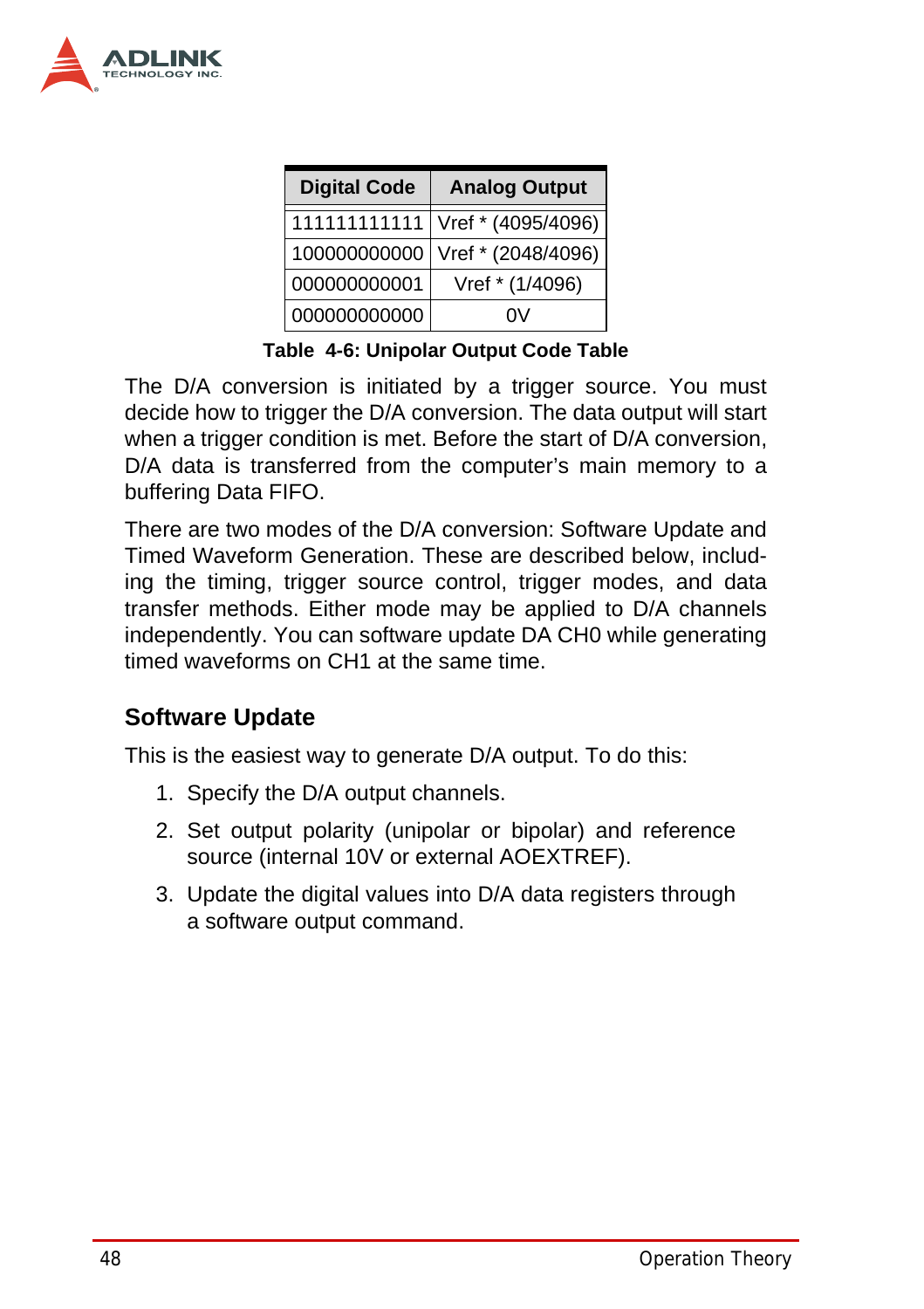

# **Timed Waveform Generation**

This mode can provide your applications with a precise D/A output with a fixed update rate. It can be used to generate an infinite or finite waveform. You can accurately program the update period of the D/A converters.

The D/A output timing is provided through a combination of counters in the FPGA on board. There are a total of five counters to be specified. These counters include:

- $\triangleright$  UI counter (24 bits): specify the DA Update Interval = CHUI\_counter/TIMEBASE
- $\triangleright$  UC\_counter (24 bits): specify the total Update Counts in a single waveform
- $\triangleright$  IC counter (24 bits): specify the Iteration Counts of waveform
- ▶ DA\_DLY1\_counter (16 bits): specify the Delay from the trigger to the first update start
- ▶ DA\_DLY2\_counter (16 bits): specify the Delay between two consecutive waveform generations

[Figure 4-14](#page-61-0) shows a typical D/A timing diagram assuming the data in the data buffer are 2V, 4V, -4V, 0V. D/A updates its output on each rising edge of DAWR. The meaning of the counters enumerated above are discussed in the following sections.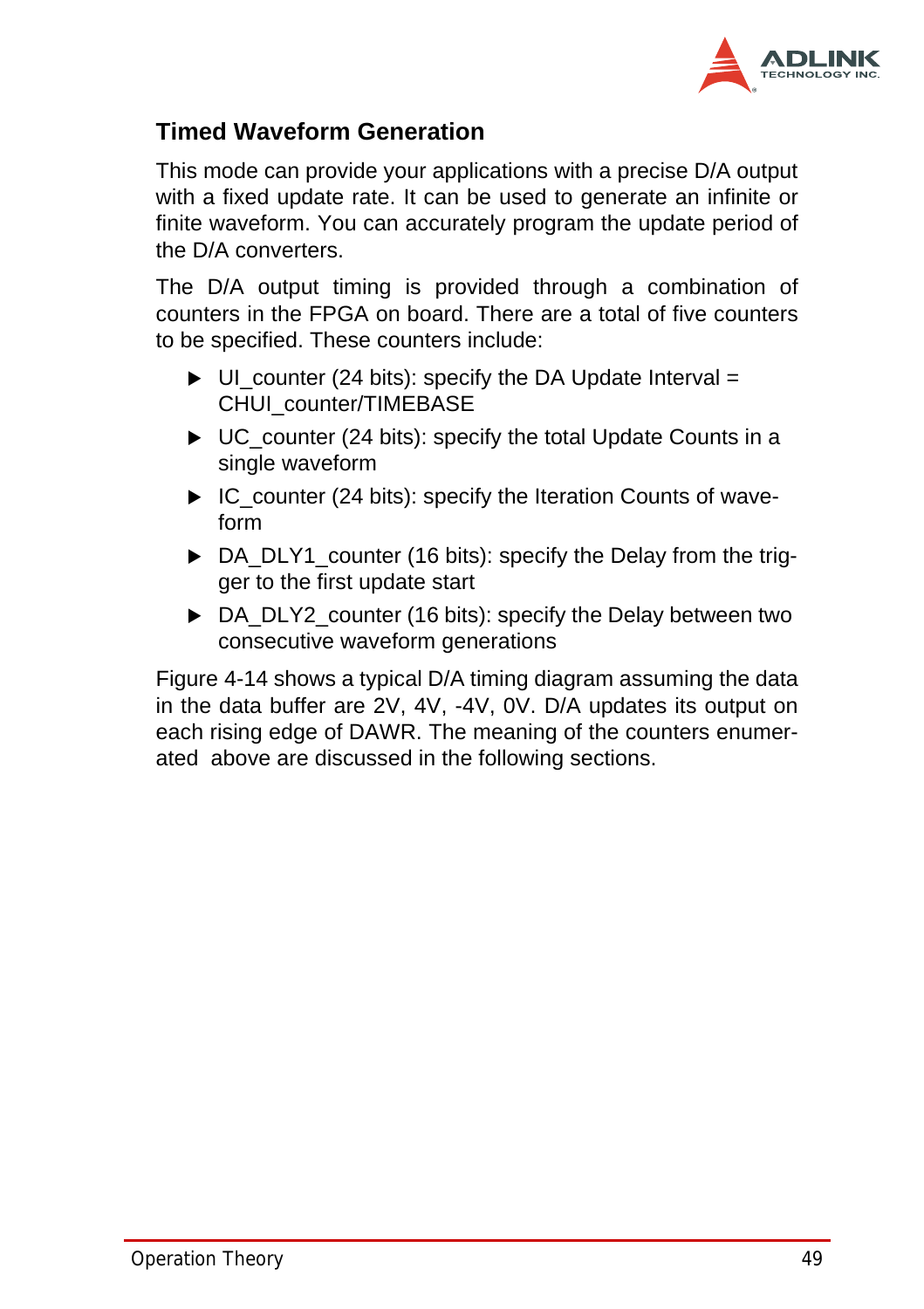



**Figure 4-14: Typical D/A Timing of Waveform Generation**

<span id="page-61-0"></span>**NOTE** The maximum D/A update rate is 1 MHz. Therefore, the minimum setting of the UI\_counter is 40 while using an internal TIMEBASE (40 MHz).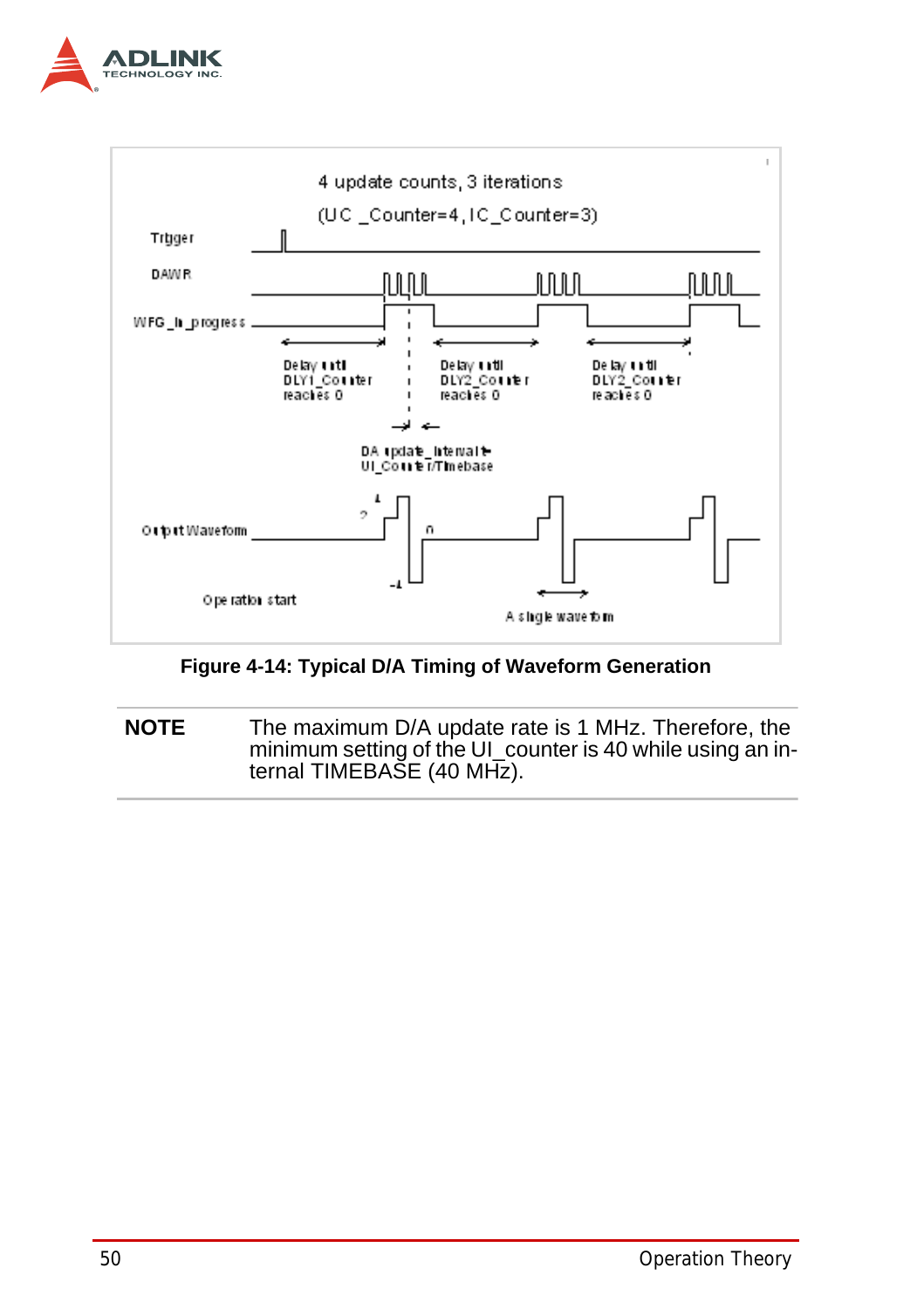

# **Trigger Modes Post-Trigger Generation**

Use post-trigger when you want to perform DA waveform right after a trigger event occurs. In this trigger mode DLY1\_Counter is ignored and not be specified. [Figure 4-15](#page-62-0) shows a single waveform generated right after a trigger signal is detected assuming the data in the data buffer are 2V, 4V, 6V, 3V, 0V, -4V, -2V, and 4V. The trigger signal could come from a software command, an analog trigger or a digital trigger. Refer to [section 4.5](#page-74-0) for detailed information.



**Figure 4-15: Post Trigger Waveform Generation**

## <span id="page-62-0"></span>**Delay-Trigger Generation**

Use delay trigger when you want to delay the waveform generation after a trigger event. In [Table 4-16](#page-63-0), DA\_DLY1\_counter determines the delay time from the trigger signal to the start of the waveform generation, assuming the data in the data buffer are 2V, 4V, 6V, 3V, 0V, -4V, -2V, and 4V. DLY1\_counter counts down on the rising edge of its clock source after the trigger condition is met. When the count reaches 0, the counter stops and the DAQ-/ DAQe-/PXI-2016/2010/2006/2005 card starts the waveform generation. This DLY1\_Counter is 16-bit wide and you can set the delay time in units of TIMEBASE (delay time = DLY1\_Counter/ TIMEBASE) or in units of update period (delay time  $=$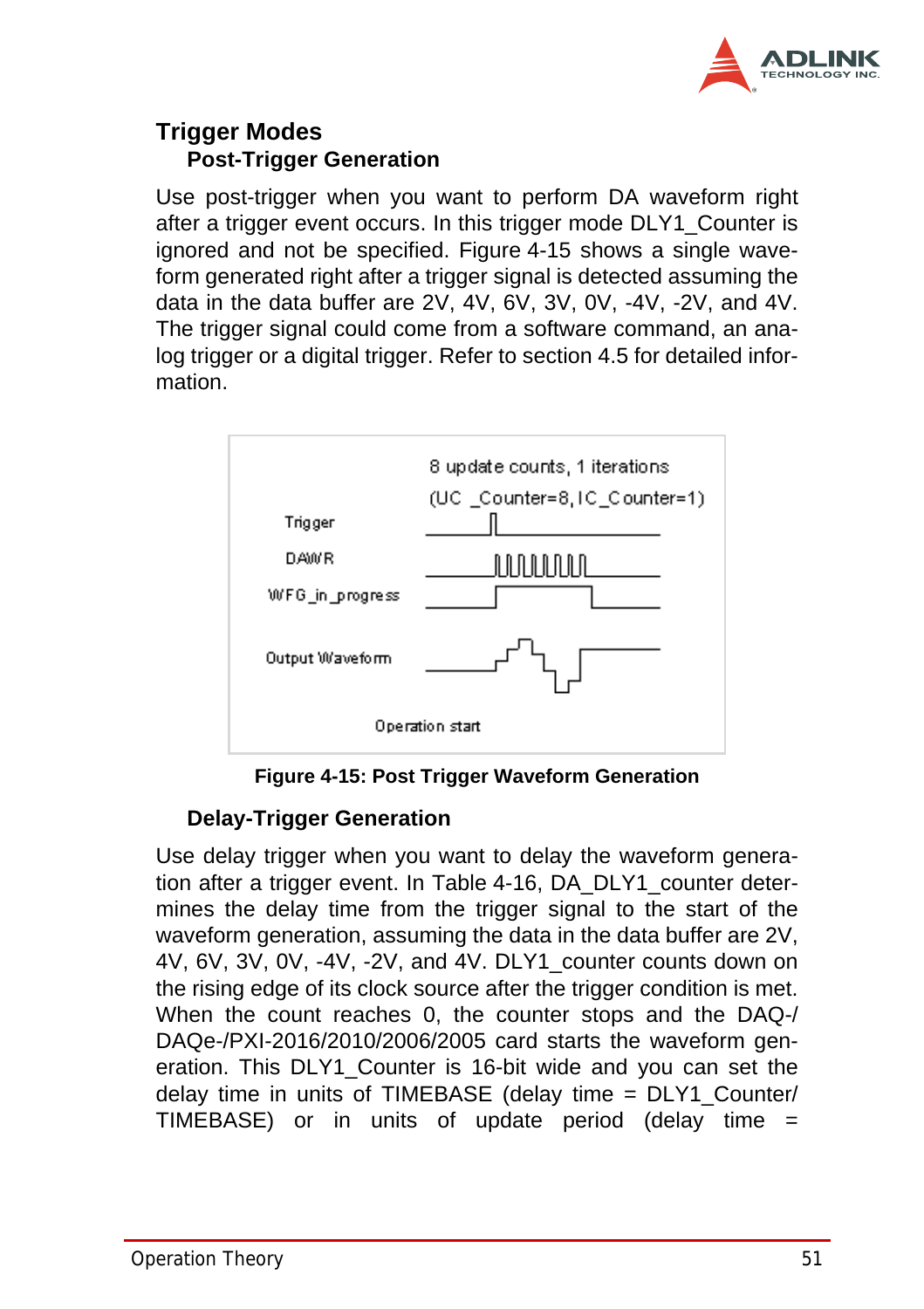

DLY1 Counter \* UI counter/TIMEBASE), so the delay time can reach a wider range.



**Figure 4-16: Delay Trigger Waveform Generation**

### <span id="page-63-0"></span>**Post-Trigger or Delay-Trigger with Re-trigger**

Use post-trigger or delay-trigger with re-trigger function when you want to generate waveform after more than one trigger events. The re-trigger function can be enabled or disabled by software setting. In [Figure 4-17](#page-63-1), each trigger signal will initiate a waveform generation assuming the data in the data buffer are 2V, 4V, 2V, and 0V. However, the trigger event would be ignored while the waveform generation is ongoing.



<span id="page-63-1"></span>**Figure 4-17: Re-triggered Waveform Generation**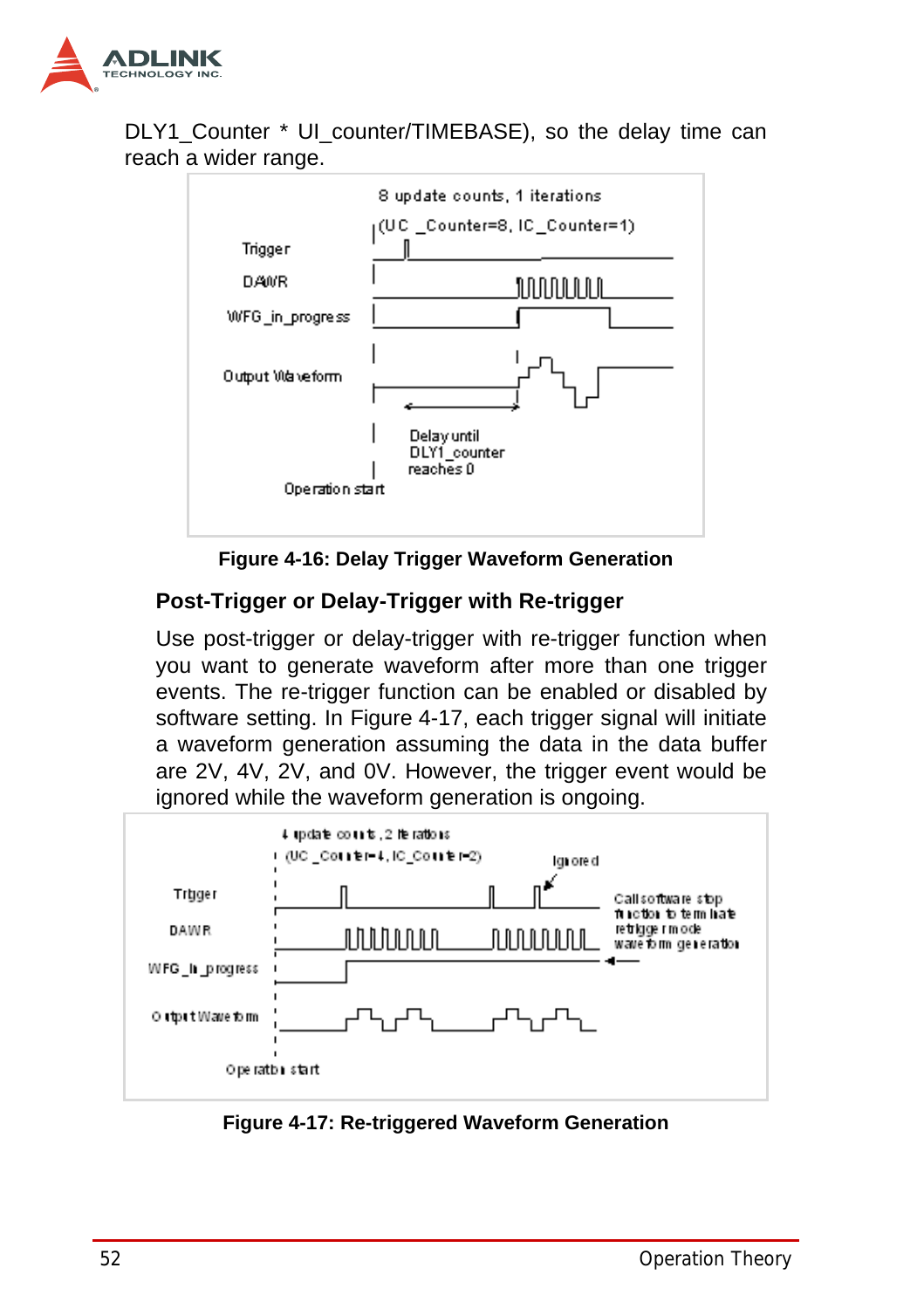

#### **Iterative Waveform Generation**

Set IC Counter in order to generate iterative waveforms from the data of a single waveform. The counter stores the iteration number and the iterations may be finite ([Figure 4-18\)](#page-64-0) or infinite [\(Figure 4-19](#page-65-0)). Both figures assume that the data in the data buffer are 2V, 4V, 2V, and 0V.

A data FIFO on board is used to buffer the digital data for DA output. If the data size of a single waveform you specified (That is, Update Counts in UC\_counter) is less than the FIFO size, after initially transferring the data from the host PC memory to the FIFO on board, the data in the FIFO will be automatically re-transmitted whenever a single waveform is completed. Therefore, it won't occupy the PCI bandwidth when repetitive waveforms are performed. However, if the size of a single waveform were larger than that of the FIFO, it needs to be intermittently loaded from the host PC's memory via DMA, when a repetitive waveforms is performed thus PCI bandwidth would be occupied.

The data FIFO size on DAQ/DAQe/PXI-2010 is 2k samples and 512 samples on DAQ/DAQe/PXI-2005/2006/2016.



<span id="page-64-0"></span>**Figure 4-18: Finite Iterative Waveform Generation with Post-trigger and DLY2\_Counter = 0**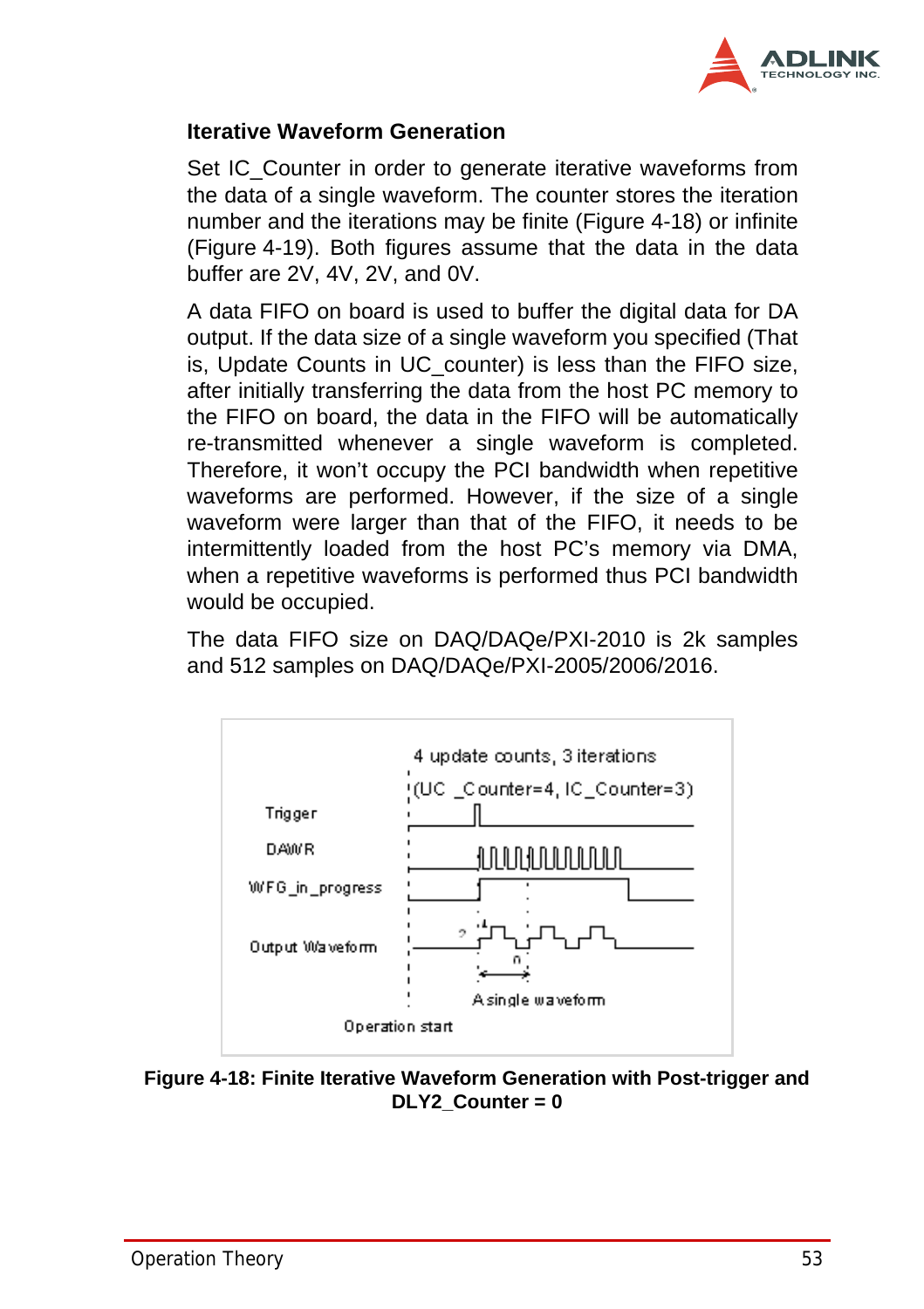



#### <span id="page-65-0"></span>**Figure 4-19: Infinite Iterative Waveform Generation with Post-trigger and DLY2\_Counter = 0**

**NOTES** When running infinite iterative waveform generation, setting IC\_Counter is ineffective to the waveform generation. It only makes a difference when setting Stop mode III. Refer to [Figure 4-22.](#page-67-0)

> Setting finite and infinite iterative waveform generation is not discussed in this manual. Refer to software documentation for related information.

#### **Delay2 in Repetitive Waveform Generation**

To diversify the D/A waveform generation, we add a DLY2 Counter to separate two consecutive waveforms in repetitive waveform generation. The time between two waveforms is set by the value of DLY2 Counter. The Delay2 counter starts to count down after a waveform generation finishes and the next waveform generation starts right after it counts down to zero, as shown in [Figure 4-20.](#page-66-0) This DLY2\_Counter is 16-bit wide and you may set the delay time in units of TIMEBASE (delay time = DLY2\_Counter/TIMEBASE) or in units of update period (delay time = DLY2\_Counter \* UI\_counter/TIMEBASE), so the delay time can reach a wider range.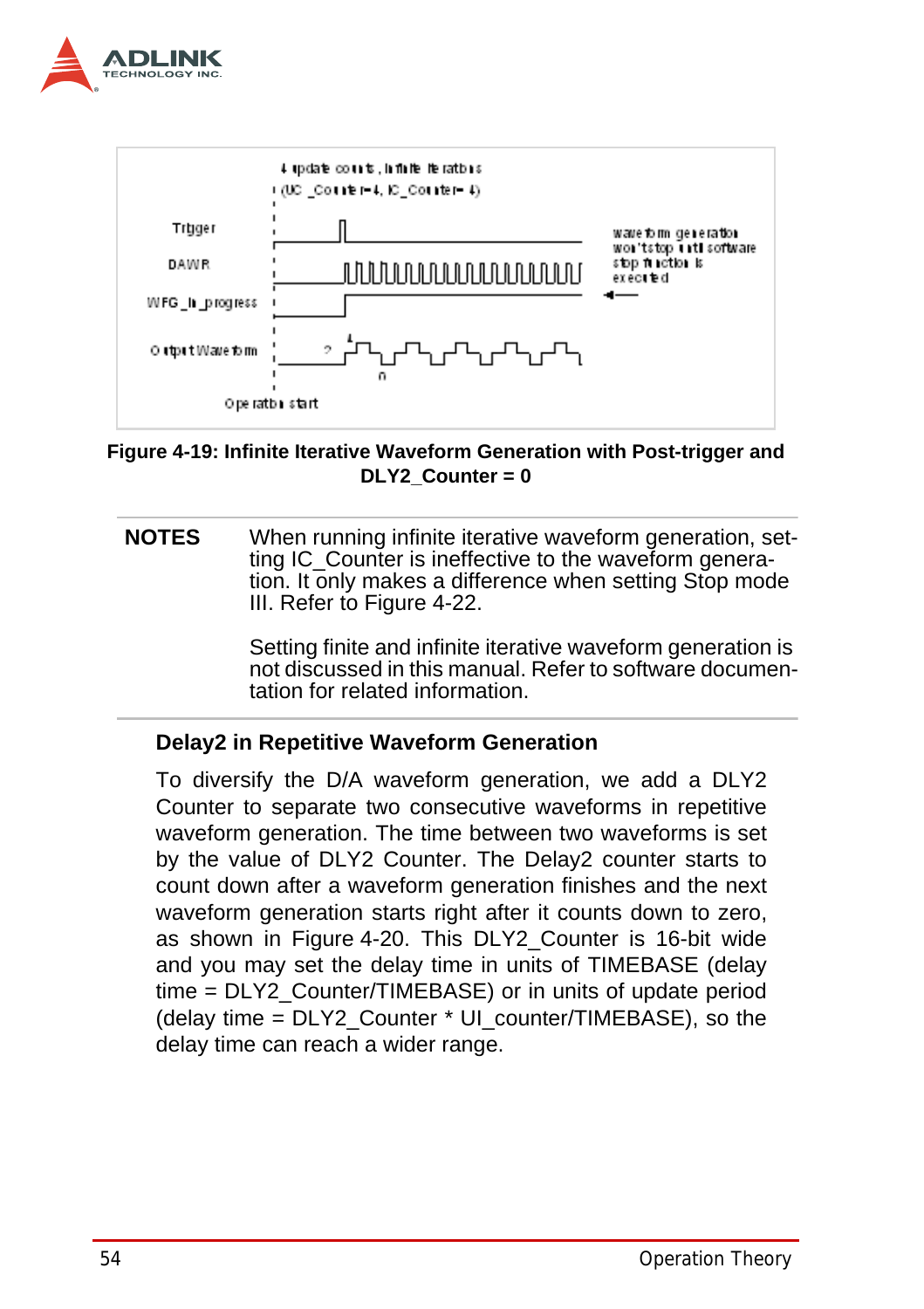

#### **Stop Modes of Scan Update**

You can call software stop function to stop waveform generation when it is still in progress. Three stop modes are provided for timed waveform generation meant to stop the waveform generation. You can apply these three modes to stop waveform generation no matter infinite or finite waveform generation mode is selected.

[Figure 4-20](#page-66-0) illustrates an example for stop mode I, assuming the data in the data buffer are 2V, 4V, 2V, and 0V. In this mode, the waveform stops immediately when software command is asserted.

In stop mode II, after a software stop command is given, the waveform generation does not stop until a complete single waveform is finished. See [Figure 4-21.](#page-67-1) Since the UC\_counter is set to four, the total DA update counts (number of pulses of DAWR signal) must be a multiple of four (update counts = 20 in this example).

In stop mode III, after a software stop command is given, the waveform generation does not stop until the performed number of waveforms is a multiple of the IC\_Counter. See [Figure 4-22](#page-67-0). Since the IC\_Counter is set to three, the total generated waveforms must be a multiple of three (waveforms  $= 6$  in this example), and the total DA update counts must be a multiple of 12 (UC\_counter \* IC\_Counter). You can compare these three figures to see the differences.



<span id="page-66-0"></span>**Figure 4-20: Stop Mode I**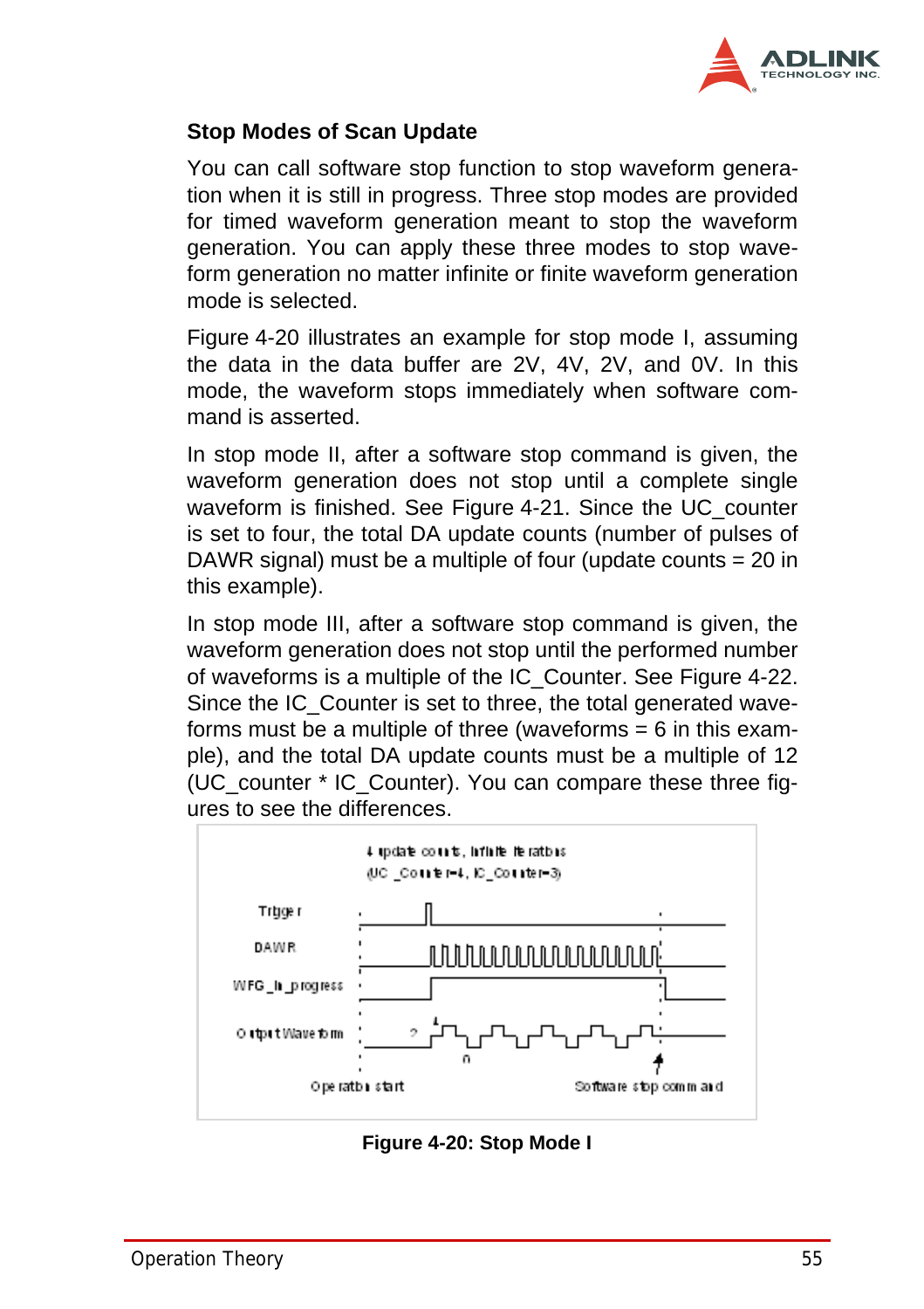



**Figure 4-21: Stop Mode II**

<span id="page-67-1"></span>

<span id="page-67-0"></span>**Figure 4-22: Stop Mode III**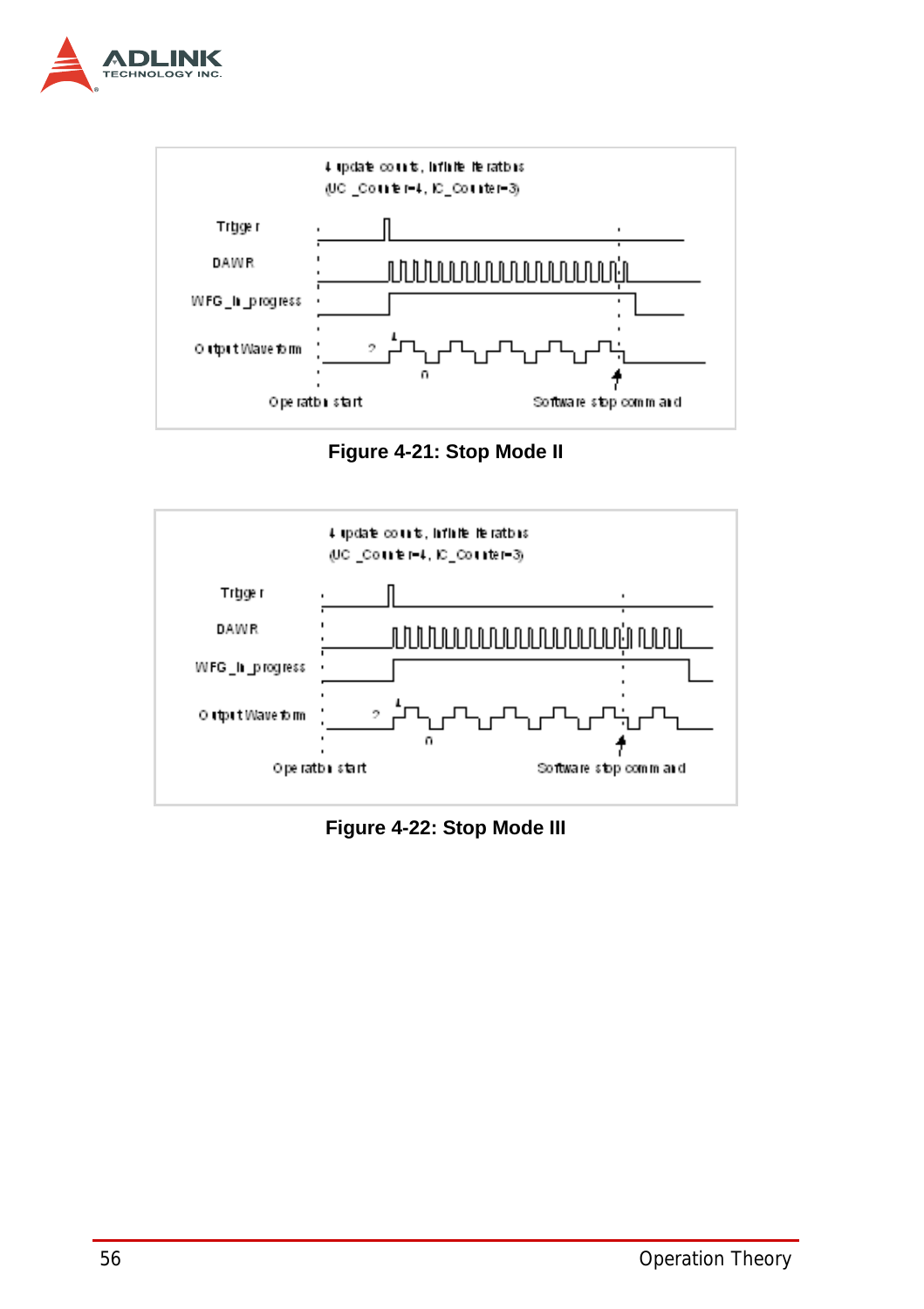

# **4.3 Digital I/O**

The DAQ-/DAQe-/PXI-2016/2010/2006/2005 card contains 24 lines of general-purpose digital I/O (GPIO) which is provided through the 82C55A chip.

The 24-line GPIO are separated into three ports: Port A, Port B and Port C. High nibble (bit[7…4]), and low nibble (bit[3…0]) of each port can be programmed individually to be either inputs or outputs. Upon system startup or reset, all the GPIO pins are reset to high impedance inputs.

The DAQ/DAQe/PXI-2010 also provides two digital inputs per channel (SDI from J5), which are sampled simultaneously with an analog signal input and is stored with the 14-bit AD data. Refer to [Figure 4.1](#page-40-0) for the more details.

# **4.4 General Purpose Timer/Counter Operation**

Two independent 16-bit up/down timer/counter are designed within FPGA for various applications. They have the following features:

- $\triangleright$  Count up/down controlled by hardware or software
- $\triangleright$  Programmable counter clock source (internal or external clock up to 10 MHz)
- **Programmable gate selection (hardware or software con**trol)
- $\triangleright$  Programmable input and output signal polarities (high active or low active)
- $\blacktriangleright$  Initial count can be loaded from software
- $\triangleright$  Current count value can be read-back by software without affecting circuit operation

# **Timer/Counter functions basics**

Each timer/counter has three inputs that can be controlled via hardware or software. They are clock input (GPTC\_CLK), gate input (GPTC\_GATE), and up/down control input (GPTC UPDOWN). The GPTC CLK input provides a clock source input to the timer/counter. Active edges on the GPTC\_CLK input make the counter increment or decrement. The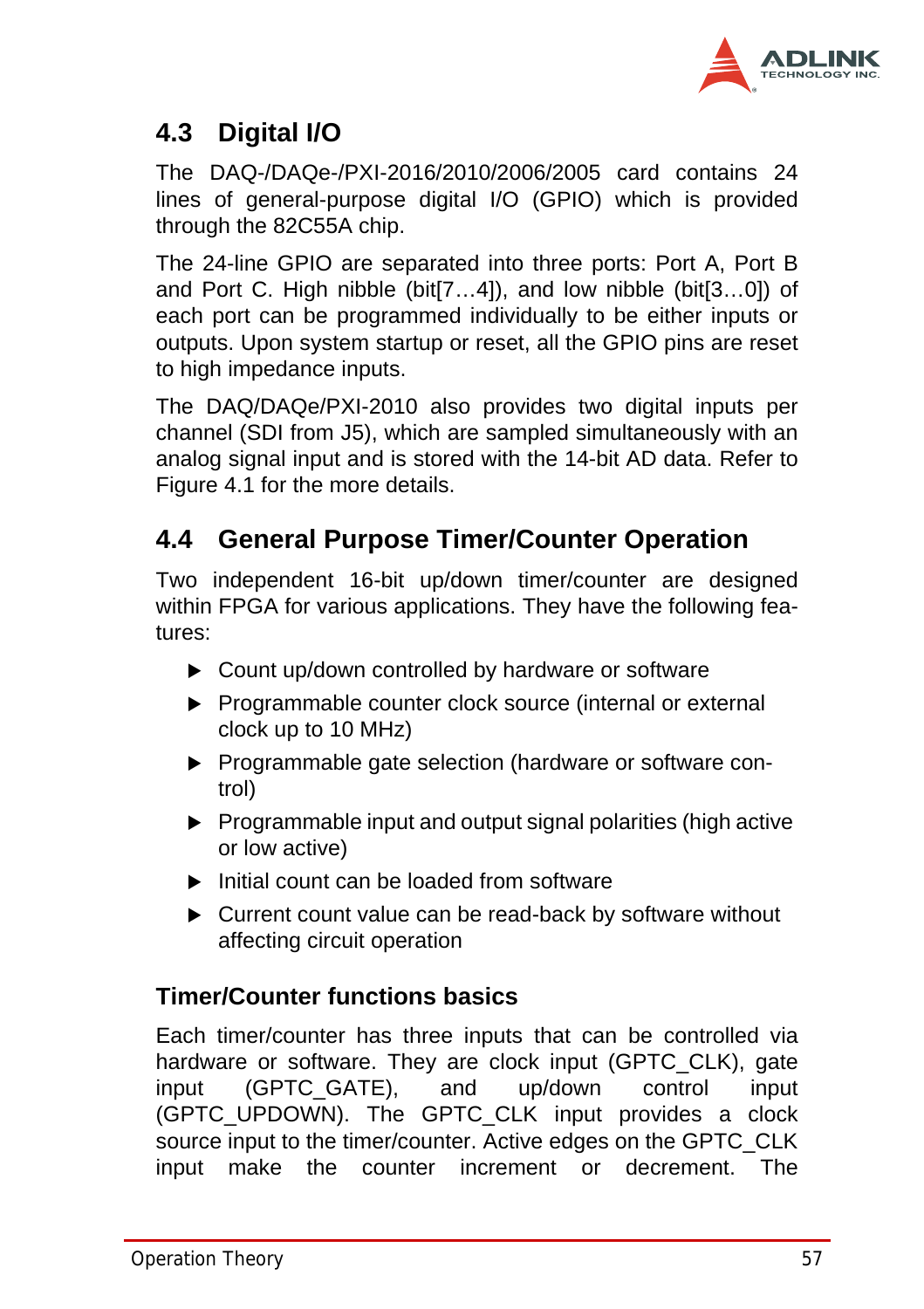

GPTC\_UPDOWN input controls whether the counter counts up or down. The GPTC GATE input is a control signal which acts as a counter enable or a counter trigger signal under different applications.

The output of timer/counter is GPTC OUT. After power-up, GPTC\_OUT is pulled high by a pulled-up resister about 10K ohms. Then GPTC\_OUT goes low after the DAQ-/DAQe-/PXI-2016/2010/2006/2005 card is initialized.

All the polarities of input/output signals can be programmed by software. In this chapter, for easy explanation, all GPTC\_CLK, GPTC\_GATE, and GPTC\_OUT are assumed to be active high or rising-edge triggered in the figures.

# **General Purpose Timer/Counter modes**

Eight programmable timer/counter modes are provided. All modes start operating following a software-start signal that is set by the software. The GPTC software reset initializes the status of the counter and re-loads the initial value to the counter. The operation remains halted until the software-start is re-executed. The operating theories under different modes are described as below.

#### **Mode 1: Simple Gated-Event Counting**

In this mode, the counter counts the number of pulses on the GPTC CLK after the software-start. Initial count can be loaded from software. Current count value can be read-back by software any time without affecting the counting. GPTC\_GATE is used to enable/disable counting. When GPTC\_GATE is inactive, the counter halts the current count value. [Figure 4-23](#page-69-0) illustrates the operation with initial count  $= 5$ , countdown mode.



<span id="page-69-0"></span>**Figure 4-23: Mode 1 Operation**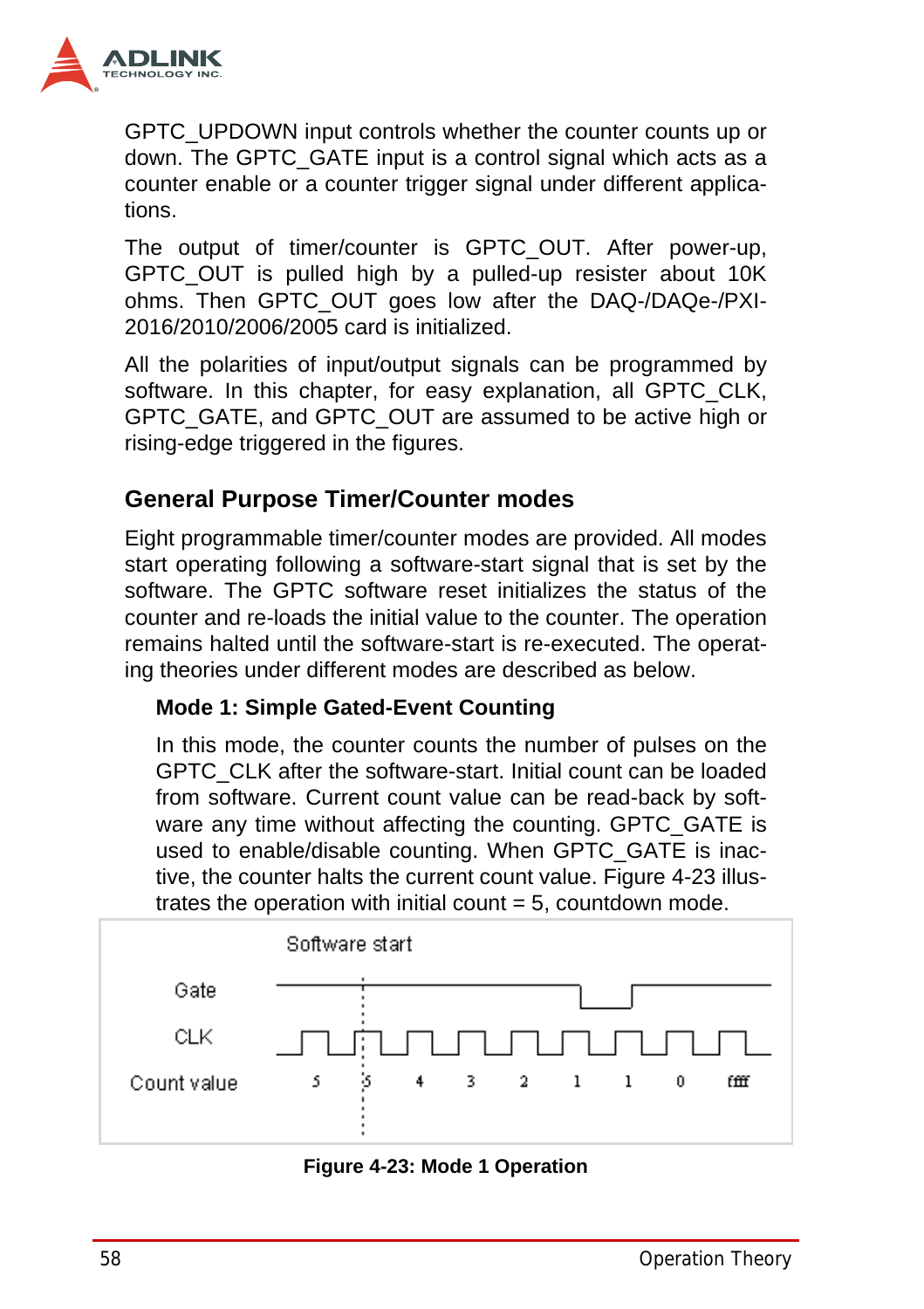

#### **Mode 2: Single Period Measurement**

In this mode, the counter counts the period of the signal on GPTC GATE in terms of GPTC CLK. Initial count can be loaded from software. After the software-start, the counter counts the number of active edges on GPTC\_CLK between two active edges of GPTC\_GATE. After the completion of the period interval on GPTC\_GATE, GPTC\_OUT outputs high and then current count value can be read-back by software. [Figure 4-24](#page-70-0) illustrates the operation where initial count  $= 0$ . count-up mode.



**Figure 4-24: Mode 2 Operation**

#### <span id="page-70-0"></span>**Mode 3: Single Pulse-width Measurement**

In this mode, the counter counts the pulse-width of the signal on GPTC\_GATE in terms of GPTC\_CLK. Initial count can be loaded from software. After the software-start, the counter counts the number of active edges on GPTC\_CLK when GPTC\_GATE is in its active state. After the completion of the pulse-width interval on GPTC\_GATE, GPTC\_OUT outputs high, then current count value can be read-back by software. [Figure 4-25](#page-71-0) illustrates the operation where initial count  $= 0$ , count-up mode.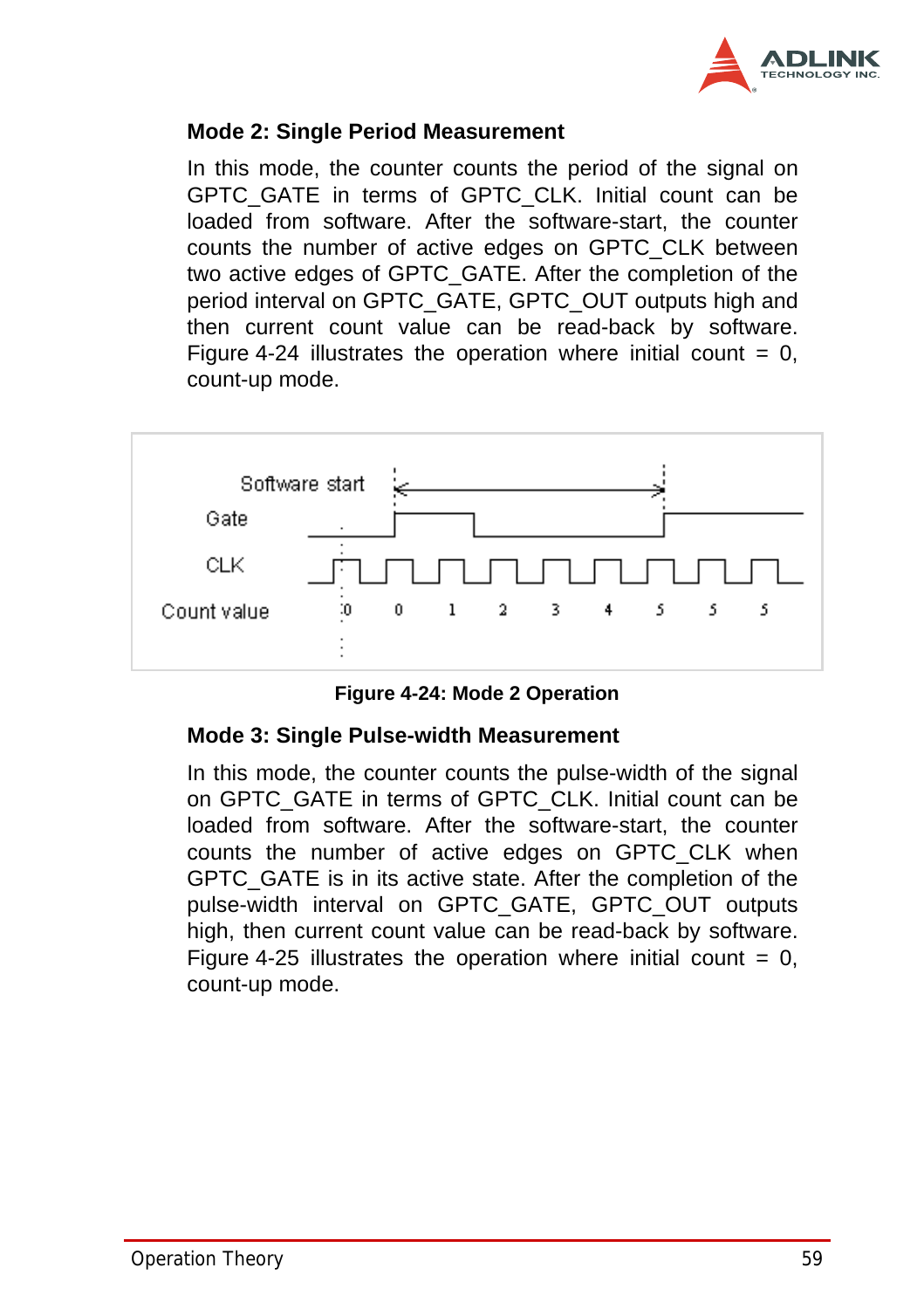



#### **Figure 4-25: Mode 3 Operation**

#### <span id="page-71-0"></span>**Mode 4: Single Gated Pulse Generation**

This mode generates a single pulse with programmable delay and programmable pulse-width following the software-start. The two programmable parameters could be specified in terms of periods of the GPTC\_CLK input by software. GPTC\_GATE is used to enable/disable counting. When GPTC\_GATE is inactive, the counter halts the current count value. [Figure 4-26](#page-71-1) illustrates the generation of a single pulse with a pulse delay of two and a pulse-width of four.



<span id="page-71-1"></span>**Figure 4-26: Mode 4 Operation**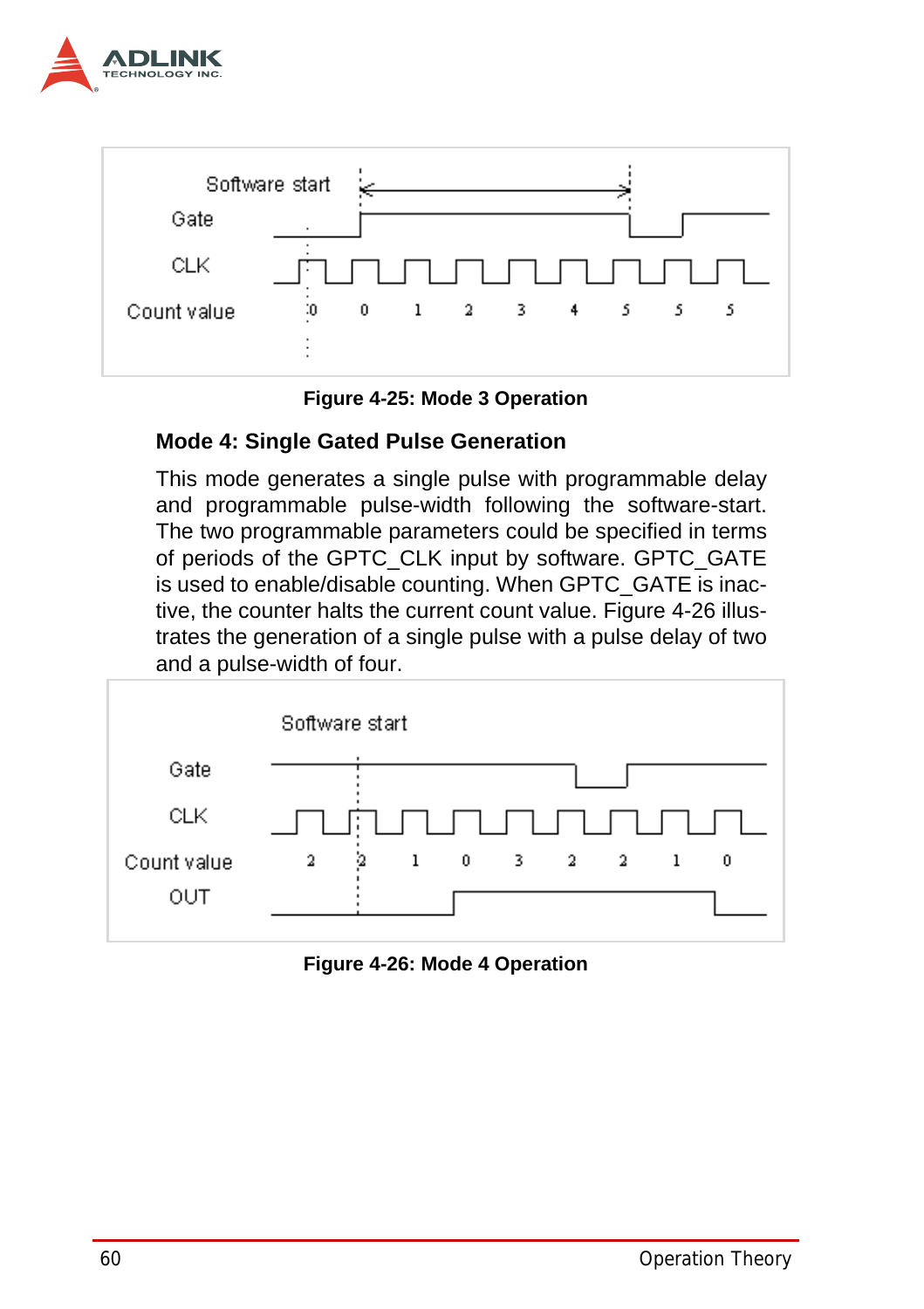

#### **Mode 5: Single Triggered Pulse Generation**

This function generates a single pulse with programmable delay and pro-grammable pulse-width following an active GPTC GATE edge. You could specify these programmable parameters in terms of periods of the GPTC CLK input. Once the first GPTC\_GATE edge triggers the single pulse, GPTC\_GATE takes no effect until the software-start is re-executed. [Figure 4-27](#page-72-0) illustrates the generation of a single pulse with a pulse delay of two and a pulse-width of four.



#### **Figure 4-27: Mode 5 Operation**

#### <span id="page-72-0"></span>**Mode 6: Re-triggered Single Pulse Generation**

This mode is similar to Mode 5 except that the counter generates a pulse following every active edge of GPTC\_GATE. After the software-start, every active GPTC\_GATE edge triggers a single pulse with programmable delay and pulse-width. Any GPTC GATE triggers that occur when the prior pulse is not completed would be ignored. [Figure 4-28](#page-72-1) illustrates the generation of two pulses with a pulse delay of two and a pulse-width of four.



<span id="page-72-1"></span>**Figure 4-28: Mode 6 Operation**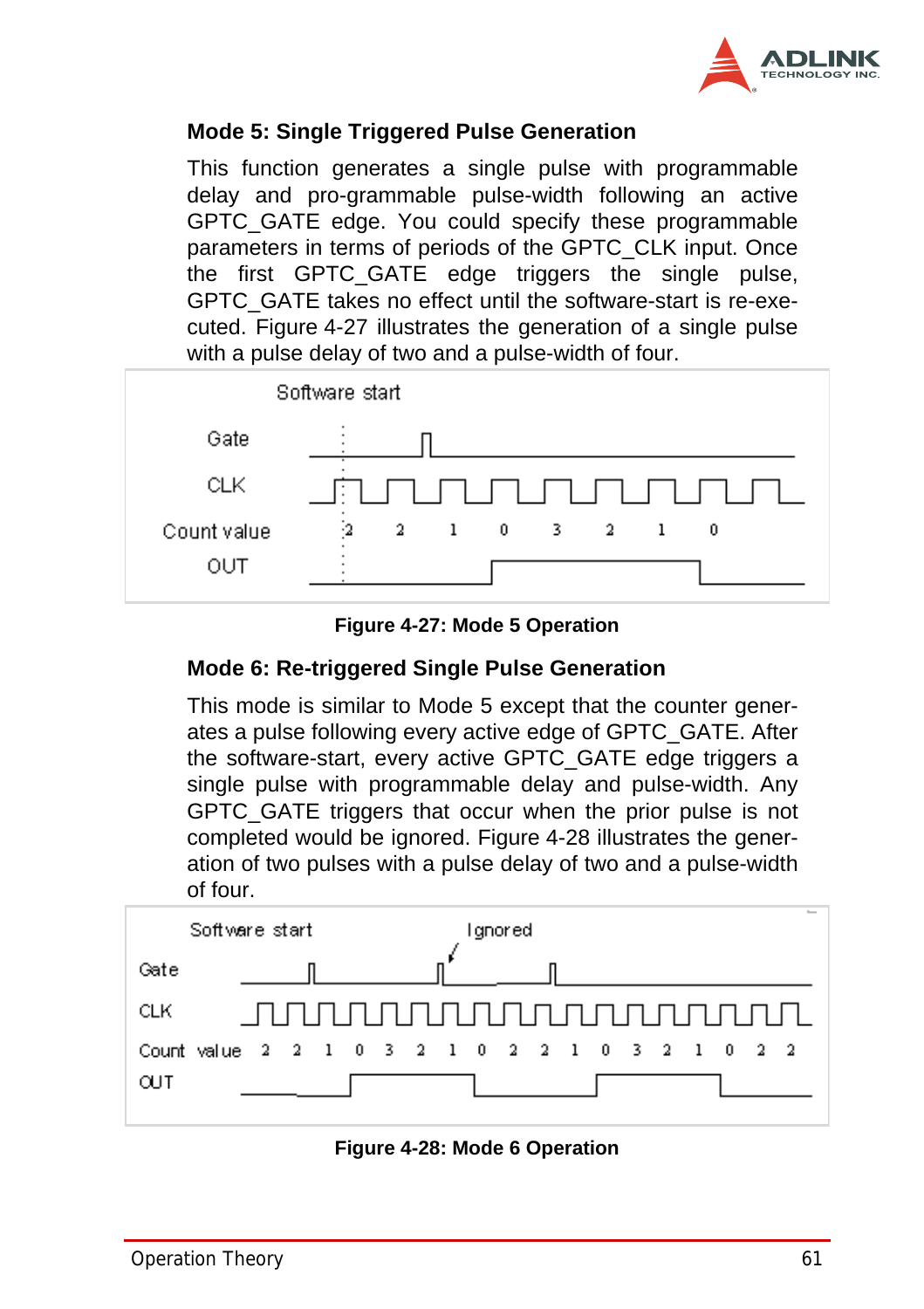

#### **Mode 7: Single Triggered Continuous Pulse Generation**

This mode is similar to Mode 5 except that the counter generates continuous periodic pulses with programmable pulse interval and pulse-width following the first active edge of GPTC\_GATE. Once the first GPTC\_GATE edge triggers the counter, GPTC\_GATE takes no effect until the software-start is re-executed. [Figure 4-29](#page-73-0) illustrates the generation of two pulses with a pulse delay of four and a pulse-width of three.



#### **Figure 4-29: Mode 7 Operation**

#### <span id="page-73-0"></span>**Mode 8: Continuous Gated Pulse Generation**

This mode generates periodic pulses with programmable pulse interval and pulse-width following the software-start. GPTC GATE is used to enable/disable counting. When GPTC GATE is inactive, the counter halts the current count value. [Figure 4-30](#page-73-1) illustrates the generation of two pulses with a pulse delay of four and a pulse-width of three.

<span id="page-73-1"></span>

#### **Figure 4-30: Mode 8 Operation**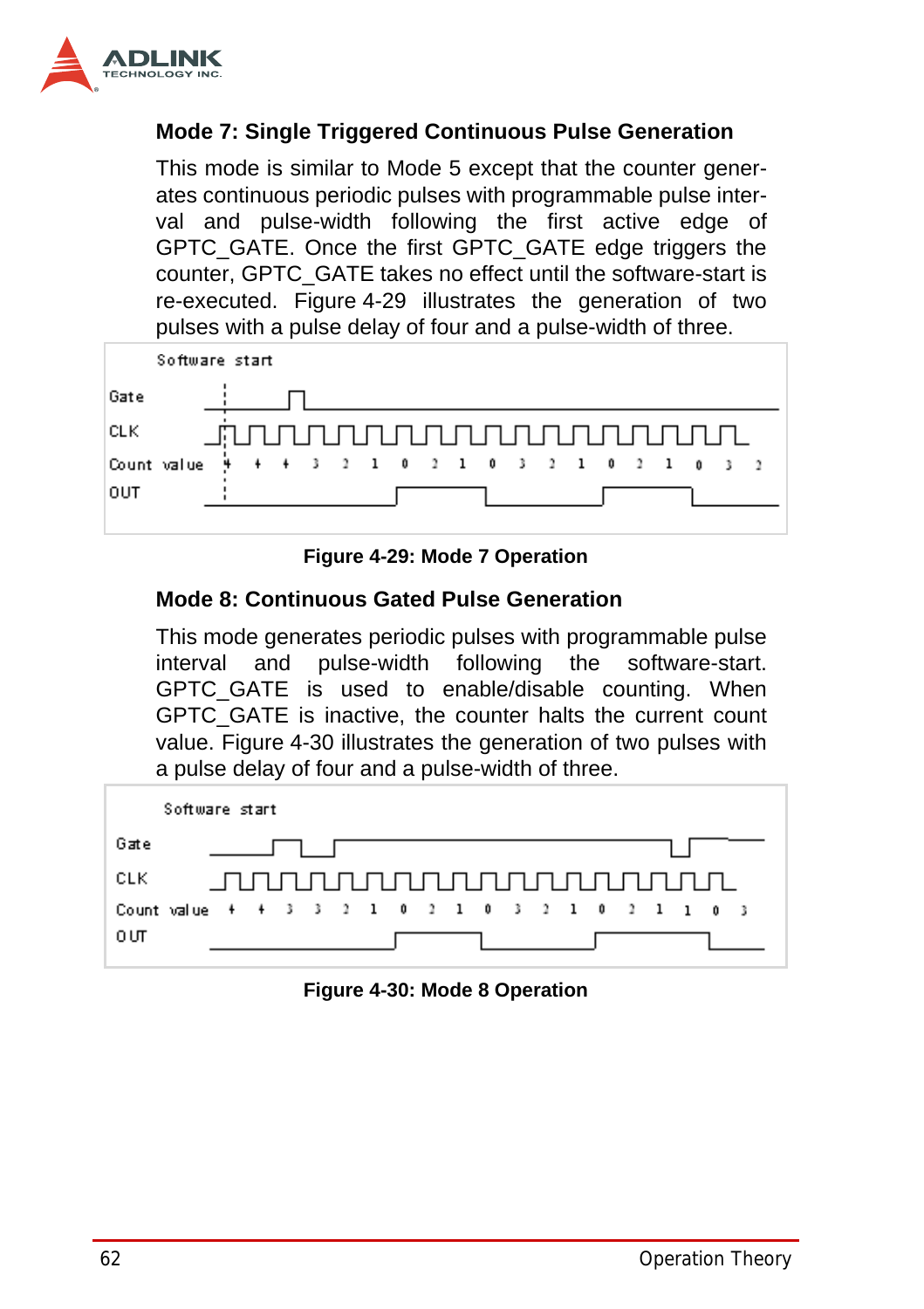

# <span id="page-74-0"></span>**4.5 Trigger Sources**

ADLINK provides flexible trigger selections in the DAQ-/DAQe-/ PXI-2010/2000 Series products. In addition to the internal software trigger, the DAQ-/DAQe-/PXI-2016/2010/2006/2005 card also supports external analog, digital triggers, and SSI triggers. You can configure the trigger source by software for A/D and D/A processes individually. Note that the A/D and the D/A conversion share the same analog trigger.

## **Software-Trigger**

This trigger mode does not need any external trigger source. The trigger asserts right after you execute the specified function calls to begin the operation. A/D and D/A processes can receive an individual software trigger.

## **External Analog Trigger**

The analog trigger circuitry routing is shown in the [Figure 4-31](#page-75-0). The analog multiplexer can select either a direct analog input from the EXTATRIG pin (SRC1 in [Figure 4-31](#page-75-0)) in the 68-pin connector or the input signal of ADC (SRC2 in [Figure 4-31\)](#page-75-0). That is, one of the four channel inputs you can select as a trigger source. Both trigger sources can be used for all trigger modes. The range of trigger level for SRC1 is  $\pm$ 10V and the resolution is 78mV (refer to [Table 4-6](#page-59-0)), while the trigger range of SRC2 is the full-scale range of the selected channel input and the resolution is the desired range divided by 256. For example, if the channel input selected to be the trigger source is set bipolar and  $±5V$  range, the trigger voltage would be 4.96V when the trigger level code is set to 0xFF while 0V when the code is set to 0x80.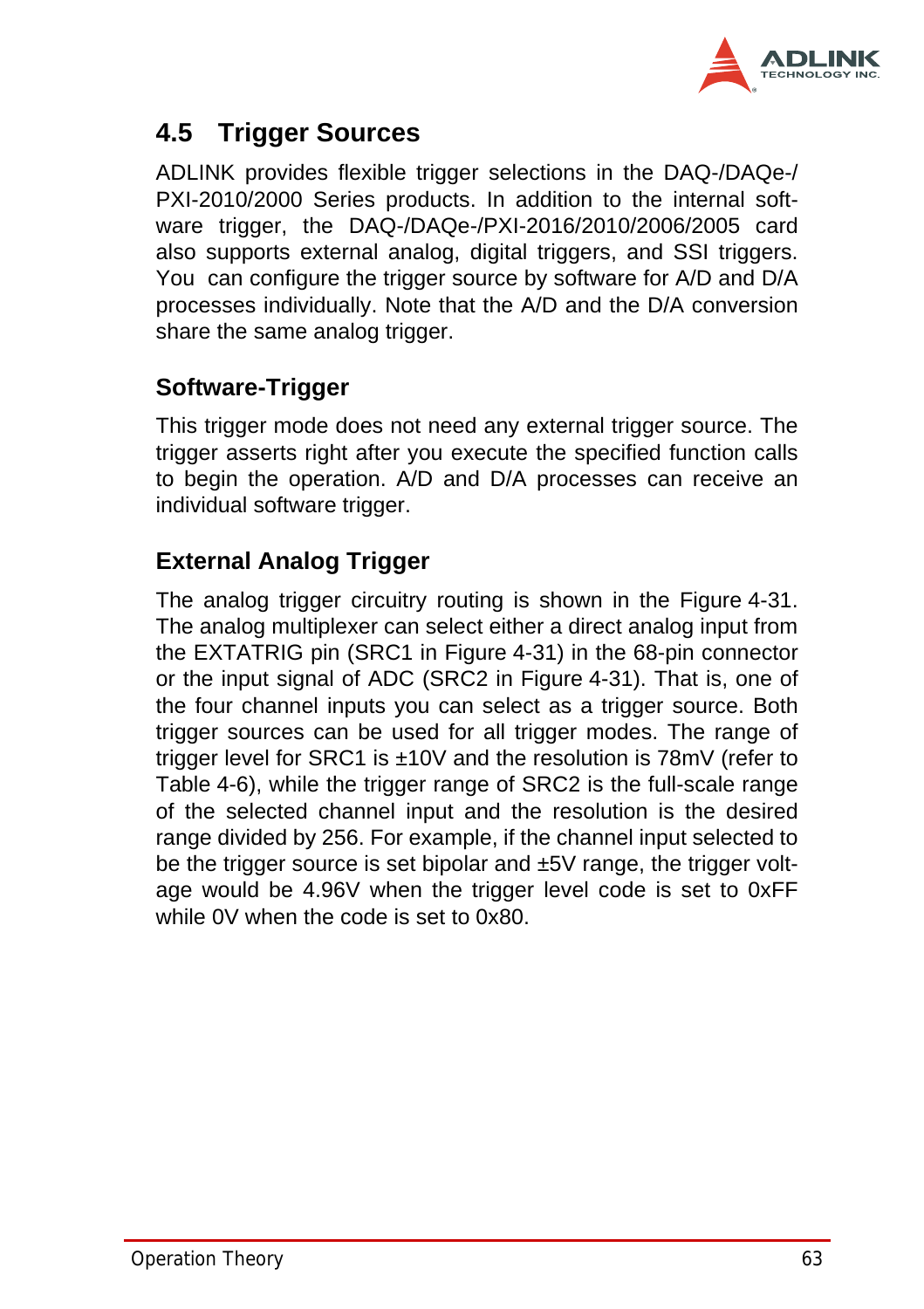



**Figure 4-31: Analog Trigger Block Diagram**

<span id="page-75-0"></span>

| Trigger level digital setting | <b>Trigger voltage</b> |
|-------------------------------|------------------------|
| 0xFF                          | 9.92V                  |
| 0xFE                          | 9.84V                  |
|                               |                        |
| 0x81                          | 0.08V                  |
| 0x80                          |                        |
| 0x7F                          | $-0.08V$               |
|                               |                        |
| 0x01                          | $-9.92V$               |

**Table 4-7: Analog Trigger SRC1 (EXTATRIG) Ideal Transfer Characteristic**

The trigger signal is generated when the analog trigger condition is satisfied. There are five analog trigger conditions in the DAQ-/ DAQe-/PXI-2016/2010/2006/2005 card. The DAQ-/DAQe-/PXI-2016/2010/2006/2005 card uses two threshold voltages, Low Threshold and High\_Threshold to build the five different trigger conditions. You could configure the trigger conditions easily by software.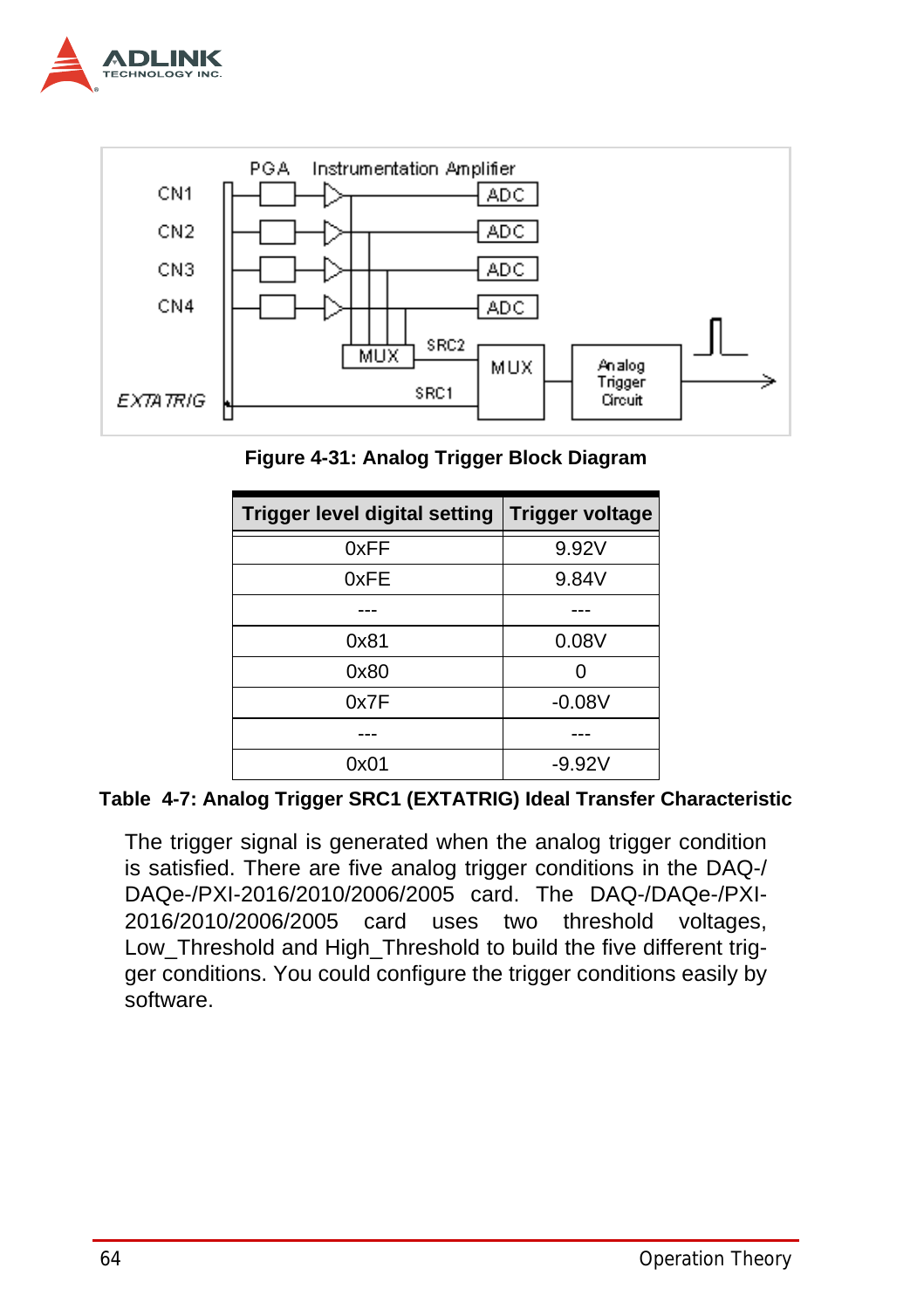

## **Below-Low Analog Trigger Condition**

[Figure 4-32](#page-76-0) shows the below-low analog trigger condition, the trigger signal is generated when the input analog signal is less than the Low\_Threshold voltage, and the High\_Threshold setting is not used in this trigger condition.



**Figure 4-32: Below-Low Analog Trigger Condition**

## <span id="page-76-0"></span>**Above-High Analog Trigger Condition**

[Figure 4-33](#page-76-1) shows the above-high analog trigger condition, the trigger signal is generated when the input analog signal is higher than the High\_Threshold voltage, and the Low Threshold setting is not used in this trigger condition.



**Figure 4-33: Above-High Analog Trigger Condition**

## <span id="page-76-1"></span>**Inside-Region analog trigger condition**

[Figure 4-34](#page-77-0) shows the inside-region analog trigger condition, the trigger signal is generated when the input analog signal level falls in the range between the High\_Threshold and the Low\_Threshold voltages.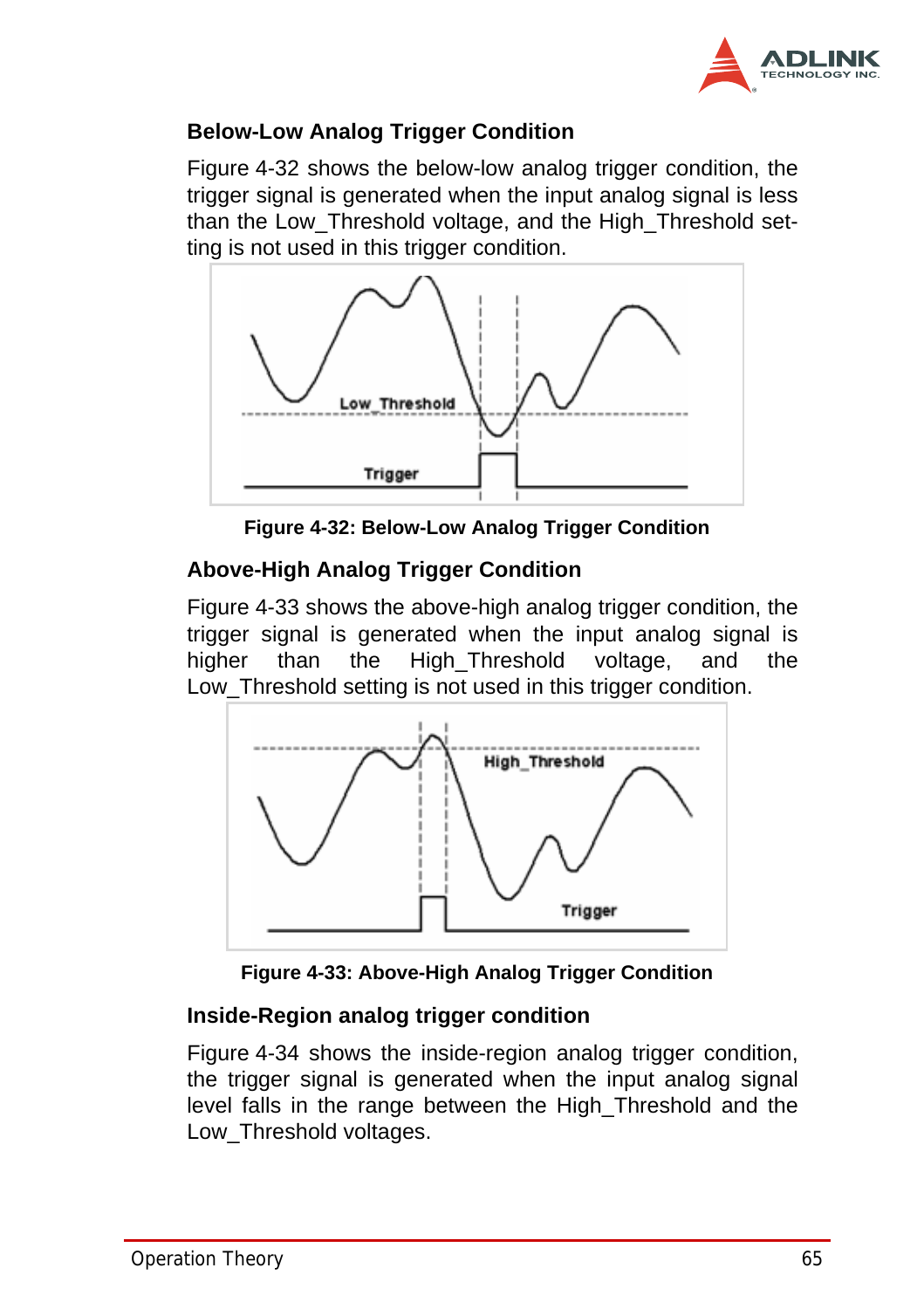

**NOTE** The High Threshold setting should be always higher than the Low Threshold voltage setting.



**Figure 4-34: Inside-Region Analog Trigger Condition**

## <span id="page-77-0"></span>**High-Hysteresis analog trigger condition**

[Figure 4-35](#page-77-1) shows the high-hysteresis analog trigger condition, the trigger signal is generated when the input analog signal level is greater than the High\_Threshold voltage, and the Low Threshold voltage determines the hysteresis duration. Note the High\_Threshold setting should be always higher then the Low\_Threshold voltage setting.



<span id="page-77-1"></span>**Figure 4-35: High-Hysteresis Analog Trigger Condition**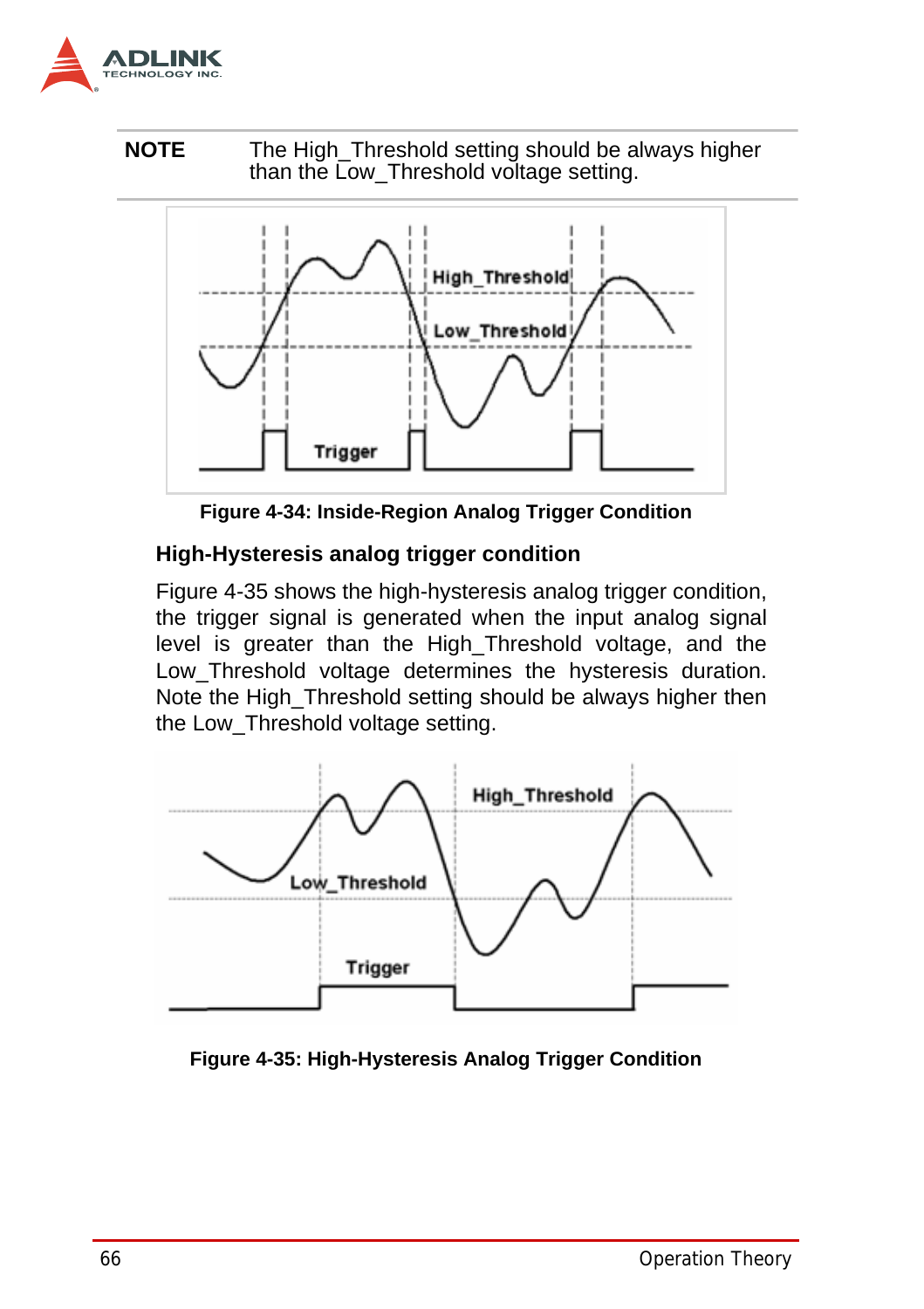

#### **Low-Hysteresis analog trigger condition**

[Figure 4-36](#page-78-0) shows the low-hysteresis analog trigger condition. the trigger signal is generated when the input analog signal level is less than the Low\_Threshold voltage, and the High Threshold voltage determines the hysteresis duration. Note the High Threshold setting should be always higher then the Low Threshold voltage setting.



**Figure 4-36: Low-Hysteresis Analog Trigger Condition**

## <span id="page-78-0"></span>**External Digital Trigger**

An external digital trigger occurs when a rising edge or a falling edge is detected on the digital signal connected to the EXT-DTRIG or the EXTWFTRG of the 68-pin connector for external digital trigger. The EXTDTRIG is dedicated for A/D process, and the EXTWFTRG is used for D/A process. You can program the trigger polarity using the software drivers. Note that the signal level of the external digital trigger signals should be TTLcompatible and the minimum pulse is 20 ns.



**Figure 4-37: External Digital Trigger**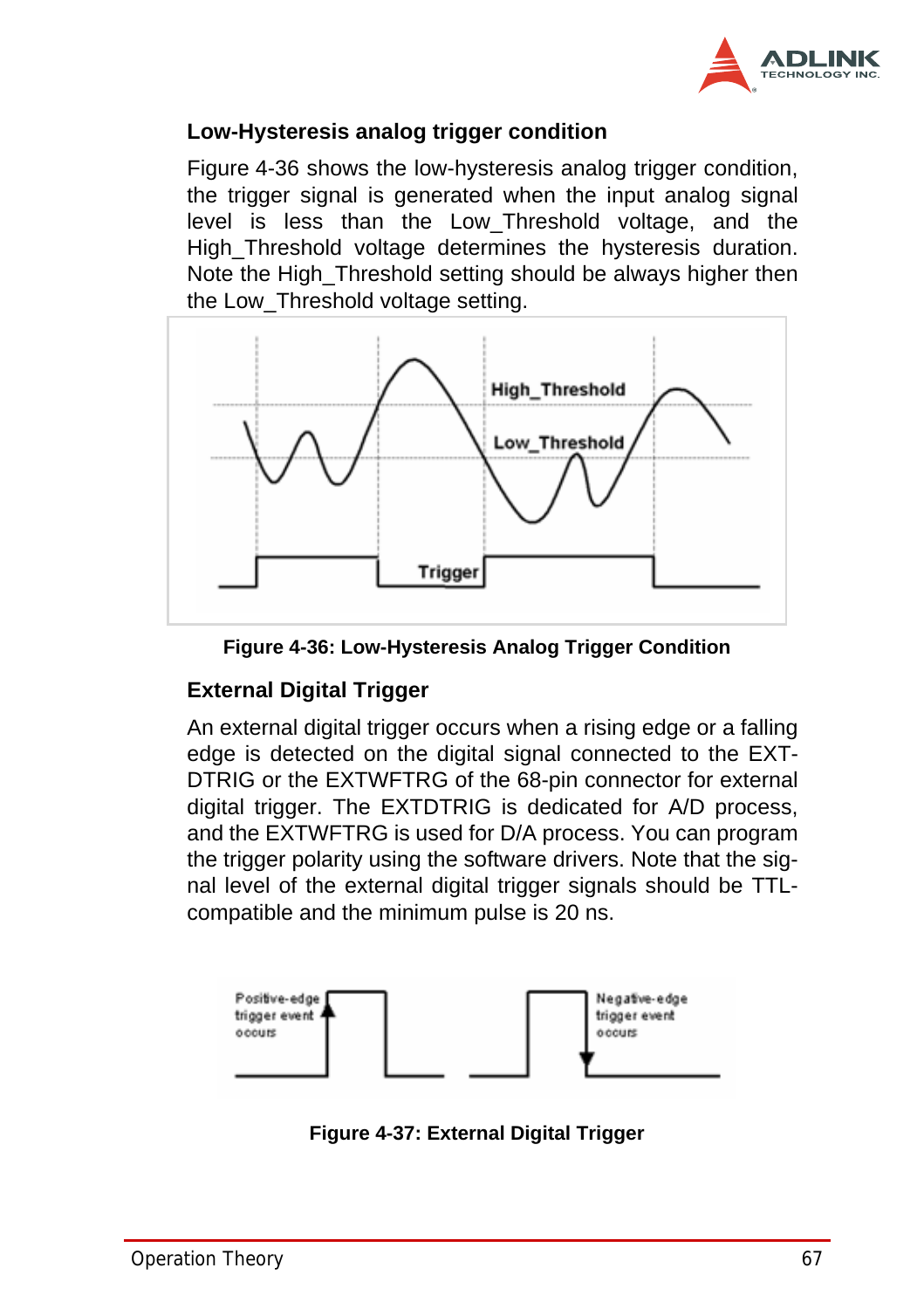

# <span id="page-79-1"></span>**4.6 User-controllable Timing Signals**

In order to meet the requirements for user-specific timing and requirements for synchronizing multiple cards, the DAQ-/DAQe-/ PXI-2016/2010/2006/2005 card provides flexible user-controllable timing signals to connect to external circuitry or additional cards.

The whole DAQ timing of the DAQ-/DAQe-/PXI-2016/2010/2006/ 2005 card is composed of a bunch of counters and trigger signals in the FPGA. These timing signals are related to the A/D, D/A conversions, and Timer/Counter applications. These timing signals can be input to or output from the I/O connectors, SSI connector, and the PXI bus. Therefore, the internal timing signals can be used to control external devices or circuitry. Note that in other models of DAQ-/DAQe-/PXI-2016/2010/2006/2005 card, the usercontrollable timing signals may vary. However, the SSI/PXI timing signals remain the same for every DAQ-/DAQe-/PXI-2016/2010/ 2006/2005 card.

We implemented signal multiplexers in the FPGA to individually choose the desired timing signals for the DAQ operations, as shown in the [Figure 4-38](#page-79-0)



**Figure 4-38: DAQ signals routing**

<span id="page-79-0"></span>You can utilize the flexible timing signals through our software drivers, then simply and correctly connect the signals with the DAQ-/DAQe-/PXI-2016/2010/2006/2005 cards. Here is the summary of the DAQ timing signals and the corresponding functionalities for DAQ-/DAQe-/PXI-2016/2010/2006/2005 card.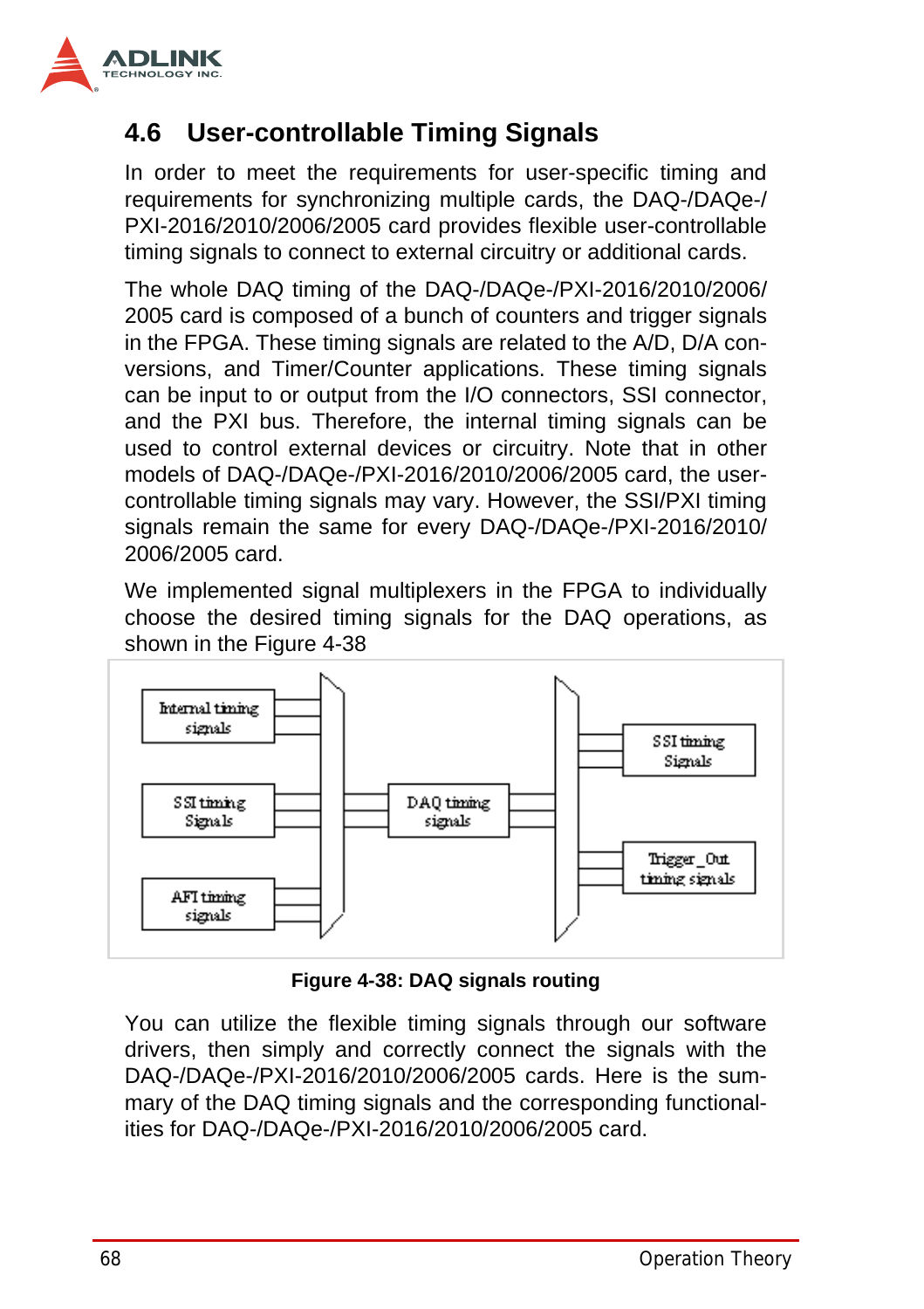

| <b>Timing signal category</b> | <b>Corresponding functionality</b>          |
|-------------------------------|---------------------------------------------|
| SSI/PXI signals               | Multiple cards synchronization              |
| AFI signals                   | Control DAQ-2000 by external timing signals |
| Al_Trig_Out,<br>AO_Trig_Out   | Control external circuitry or boards        |

**Table 4-8: User-controllable Timing Signals and Functionalities**

## **DAQ timing signals**

The user-controllable internal timing-signals contain (refer to [sec](#page-40-0)[tion 4.1](#page-40-0) for the internal timing signal definition):

- 1. TIMEBASE, providing TIMEBASE for all DAQ operations, which could be from internal 40 MHz oscillator, EXTTIMEBASE from I/O connector or the SSI TIMEBASE. Note that the frequency range of the EXTTIMEBASE is 1 MHz to 40 MHz, and the EXTTIME-BASE should be TTL-compatible.
- 2. AD TRIG, the trigger signal for the A/D operation, which could come from external digital trigger, analog trigger, internal software trigger, and SSI\_AD\_TRIG. Refer to [section 4.5](#page-74-0) for detailed description.
- 3. SCAN\_START, the signal to start a scan, which would bring the following ADCONV signals for AD conversion, and could come from the internal SI\_counter, AFI[0] and SSI AD START. This signal is synchronous to the TIMEBASE. Note that the AFI[0] should be TTL-compatible and the minimum pulse width should be the pulse width of the TIMEBASE to guarantee correct functionalities.
- 4. ADCONV, the conversion signal to initiate a single conversion, which could be derived from internal counter, AFI[0] or SSI\_ADCONV. Note that this signal is edgesensitive. When using AFI[0] as the external ADCONV source, each rising edge of AFI[0] would bring an effective conversion signal. Also note that the AFI[0] signal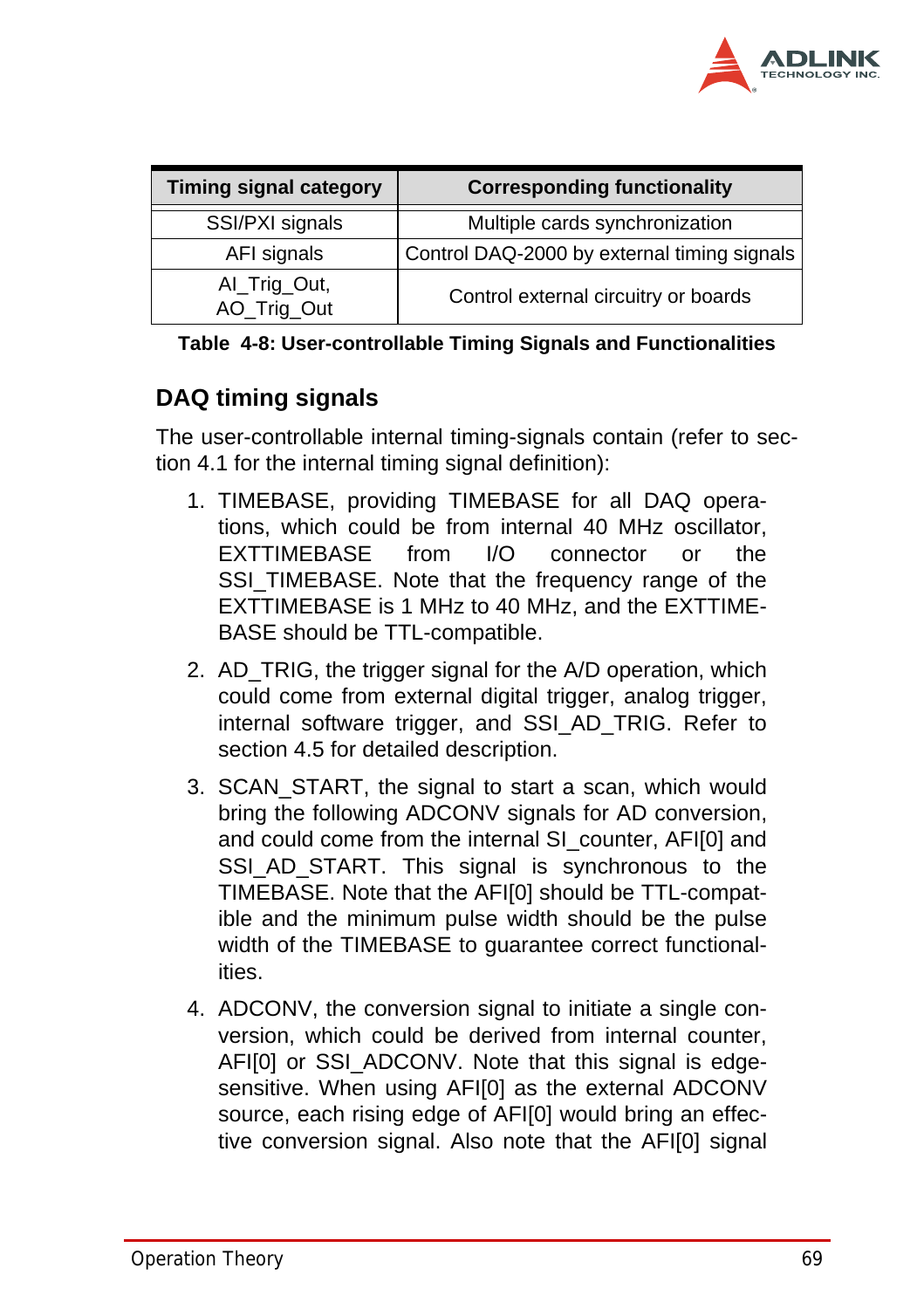

should be TTL-compatible and the minimum pulse width is 20 ns.

- 5. DA\_TRIG, the trigger signal for the D/A operation, which could be derived from external digital trigger, analog trigger, internal software trigger, and SSI\_AD\_TRIG. Refer to [section 4.5](#page-74-0) for detailed description.
- 6. DAWR, the update signal to initiate a single D/A conversion, which could be derived from internal counter, AFI[1] or SSI\_DAWR. Note that this signal is edge-sensitive. When using AFI[1] as the external DAWR source, each rising edge of AFI[1] would bring an effective update signal. Also note that the AFI[1] signal should be TTL-compatible and the minimum pulse width is 20 ns.

## **Auxiliary Function Inputs (AFI)**

You can use the AFI in applications that take advantage of external circuitry to directly control the DAQ-/DAQe-/PXI-2016/2010/ 2006/2005 card. The AFI includes two categories of timing signals: one group is the dedicated input, and the other is the multi-function input. [Table 4-9](#page-81-0) illustrates this categorization.

| Category                | Timing signal      | <b>Functionality</b>                                          | <b>Constraints</b>                           |
|-------------------------|--------------------|---------------------------------------------------------------|----------------------------------------------|
| Dedi-<br>cated<br>input | <b>EXTTIMEBASE</b> | Replace the<br>internal TIME-<br><b>BASE</b>                  | 1. TTL-compatible                            |
|                         |                    |                                                               | 2. 1 MHz to 40 MHz                           |
|                         |                    |                                                               | 3. Affects on both A/D and D/A<br>operations |
|                         | <b>EXTDTRIG</b>    | External digital<br>trigger input for<br>A/D operation        | 1. TTL-compatible                            |
|                         |                    |                                                               | 2. Minimum pulse width $= 20$ ns             |
|                         |                    |                                                               | 3. Rising edge or falling edge               |
|                         | <b>EXTWFTRG</b>    | <b>External digital</b><br>trigger input for<br>D/A operation | 1. TTL-compatible                            |
|                         |                    |                                                               | 2. Minimum pulse width = 20ns                |
|                         |                    |                                                               | 3. Rising edge or falling edge               |

<span id="page-81-0"></span>**Table 4-9: Auxiliary Function Input Signals and Functionalities**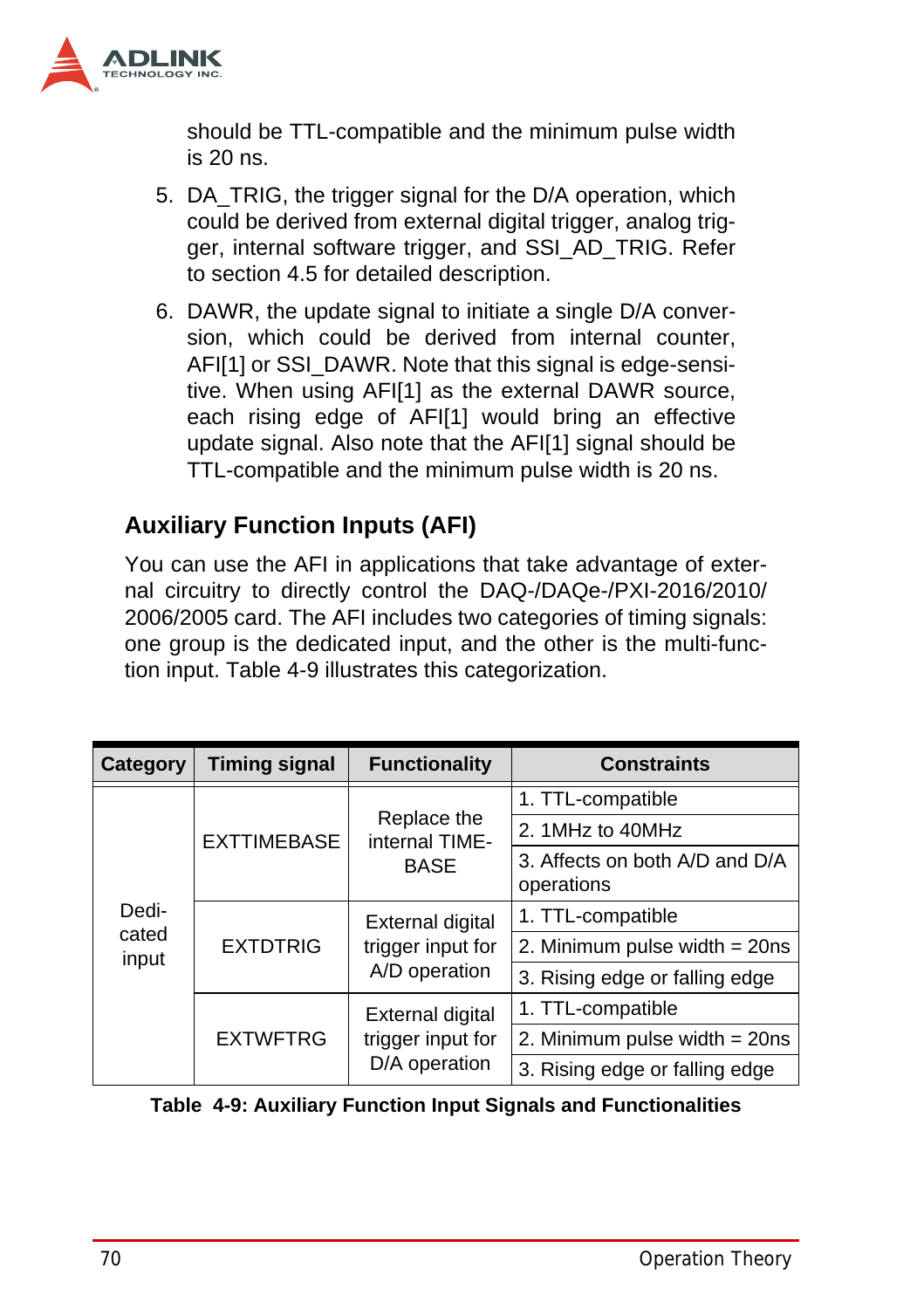

| Category | <b>Timing signal</b>                                      | <b>Functionality</b>                         | <b>Constraints</b>                              |
|----------|-----------------------------------------------------------|----------------------------------------------|-------------------------------------------------|
|          | AFI[0]<br>(Dual functions)<br>Multi-<br>function<br>input | Replace the<br>internal<br><b>ADCONV</b>     | 1. TTL-compatible                               |
|          |                                                           |                                              | 2. Minimum pulse width $=$ 20ns                 |
|          |                                                           |                                              | 3. Rising-edge sensitive only                   |
|          |                                                           | Replace the<br>internal<br><b>SCAN START</b> | 1. TTL-compatible                               |
|          |                                                           |                                              | 2. Minimum Pulse width $>2/$<br><b>TIMEBASE</b> |
|          | AFI[1]                                                    | Replace the<br>internal DAWR                 | 1. TTL-compatible                               |
|          |                                                           |                                              | 2. Minimum pulse width $=$ 20ns                 |
|          |                                                           |                                              | 3. Rising-edge sensitive only                   |

## **EXTDTRIG and EXTWFTRIG Table 4-9: Auxiliary Function Input Signals and Functionalities**

EXTDTRIG and EXTWFTRIG are dedicated digital trigger input signals for A/D and D/A operations respectively. Refer to [sec](#page-74-0)[tion 4.5](#page-74-0) for details.

## **EXTTIMEBASE**

When the applications needs specific sampling frequency or update rate that the card could not generate from its internal TIMEBASE — the 40 MHz clock — you could utilize the EXT-TIMEBASE with internal counters to achieve the specific timing intervals for both A/D and D/A operations. Note that once you choose the TIMEBASE source, both A/D and D/A operations will be affected because A/D and D/A operations share the same TIMEBASE.

## **AFI[0]**

Alternatively, you can also directly apply an external A/D conversion signal to replace the internal ADCONV signal. This is another way to achieve customized sampling frequencies. The external ADCONV signal can only be inputted from the AFI[0]. As section 4.1 describes, the SI\_counter triggers the generation of the A/D conversion signal, ADCONV, but when using the AFI[0] to replace the internal ADCONV signal, the SI\_counter and the internally generated SCAN\_START is not effective. By controlling the ADCONV externally, you can sam-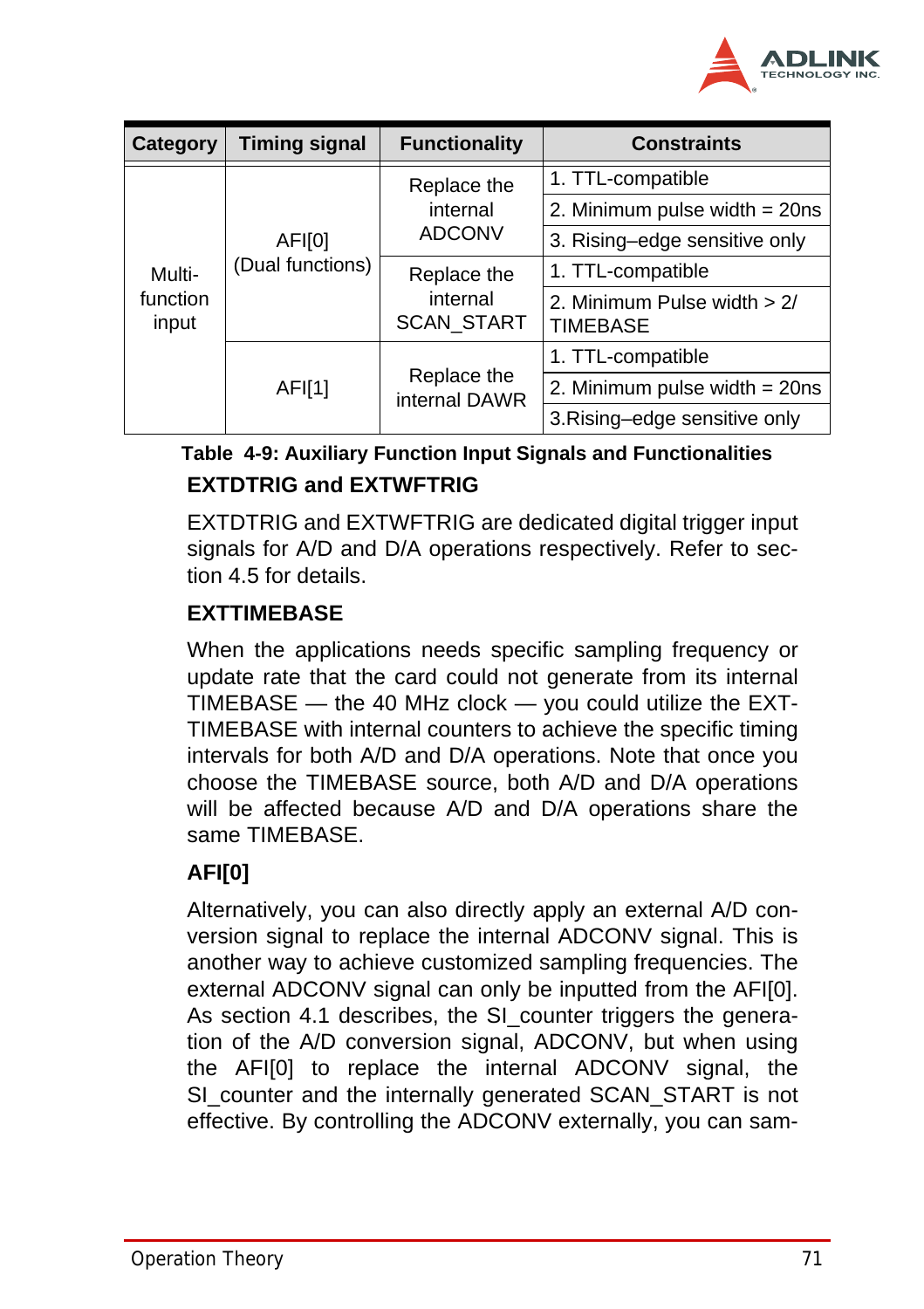

ple the data according to external events. In this mode, the Trigger signal and trigger mode settings are not available.

AFI[0] could also be used as SCAN\_START signal for A/D operations. Refer to [section 4.1](#page-40-0) and [section 4.6](#page-79-1) for detailed descriptions of the SCAN\_START signal. When using external signal (AFI[0]) to replace the internal SCAN\_START signal, the pulse width of the AFI[0] must be greater than two time of the period of Timebase. This feature is suitable for the DAQ-2200/ DAQe-2200/PXI-2200 Series, which can scan multiple channels data controlled by an external event. Note that the AFI[0] is a multi-purpose input, and it can only be utilized for one function at any one time.

## **AFI[1]**

Regarding the D/A operations, users could directly input the external D/A update signal to replace the internal DAWR signal. This is another way to achieve customized D/A update rates. The external DAWR signal can only be inputted from the AFI[1]. Note that the AFI[1] is a multi-purpose input, and it can only be utilized for one function at any one time. AFI[1] currently only has one function. ADLINK reserves it for future development.

## **System Synchronization Interface**

SSI (System Synchronization Interface) provides the DAQ timing synchronization between multiple cards. In DAQ-/DAQe-/PXI-2016/2010/2006/2005 card, we designed a bi-directional SSI I/O to provide flexible connection between cards and allow one SSI master to output the signal and up to three slaves to receive the SSI signal. Note that the SSI signals are designed for card synchronization only and not for external devices.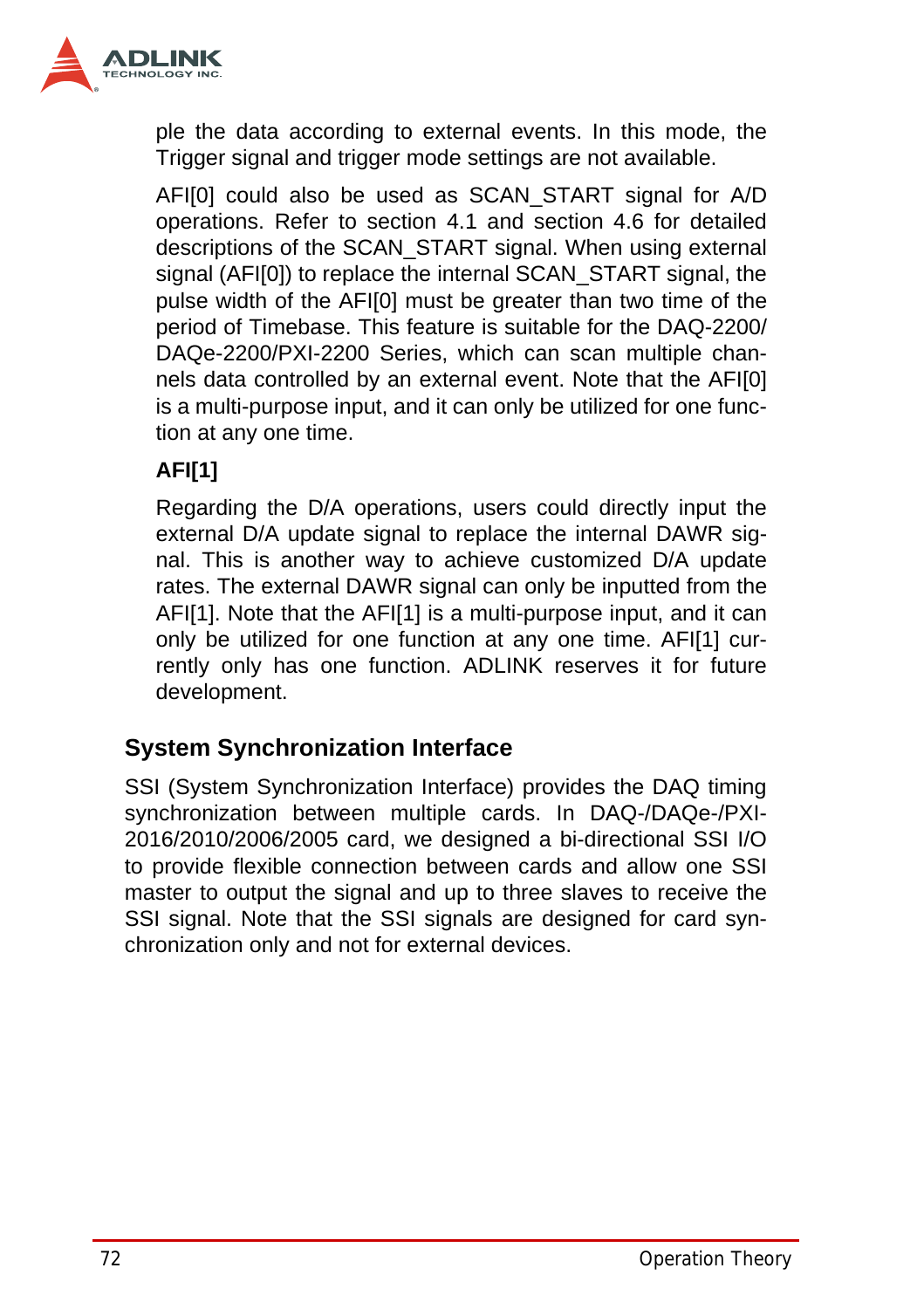

| <b>SSI timing signal</b> | <b>Functionality</b>                                                               |
|--------------------------|------------------------------------------------------------------------------------|
| <b>SSI TIMEBASE</b>      | SSI master: send the TIMEBASE out                                                  |
|                          | SSI slave: accept the SSI_TIMEBASE to<br>replace the internal TIMEBASE signal.     |
|                          | Note: Affected on both A/D and D/A<br>operations                                   |
| SSI_AD_TRIG              | SSI master: send the internal AD TRIG out                                          |
|                          | SSI slave: accept the SSI_AD_TRIG as the<br>digital trigger signal.                |
| <b>SSI ADCONV</b>        | SSI master: send the ADCONV out                                                    |
|                          | SSI slave: accept the SSI_ADCONV to<br>replace the internal ADCONV signal.         |
| <b>SSI SCAN START</b>    | SSI master: send the SCAN START out                                                |
|                          | SSI slave: accept the SSI_SCAN_START to<br>replace the internal SCAN_START signal. |
| SSI DA TRIG              | SSI master: send the DA TRIG out.                                                  |
|                          | SSI slave: accept the SSI_DA_TRIG as the<br>digital trigger signal.                |
| SSI DAWR                 | SSI master: send the DAWR out.                                                     |
|                          | SSI slave: accept the SSI_DAWR to replace<br>the internal DAWR signal.             |

#### **Table 4-10: SSI Timing Signals Functionalities**

In PCI form factor, there is a connector on the top right corner of the card for the SSI. Refer to [section 2.3](#page-28-0) for the connector position. All the SSI signals are routed to the 20-pin connector from the FPGA. To synchronize multiple cards, users can connect a special ribbon cable (ACL-SSI) to all the cards in a daisy-chain configuration.

[In PXI form factor, we utilize the PXI trigger bus built on the PXI](http://www.pxisa.org) backplane to provide the necessary timing signal connections. All [the SSI signals are routed to the P2 connector. No additional cable](http://www.pxisa.org) is needed. For detailed information of the PXI specifications, refer to the PXI Specification Revision 2.0 from PXI System Alliance [\(www.pxisa.org\).](http://www.pxisa.org)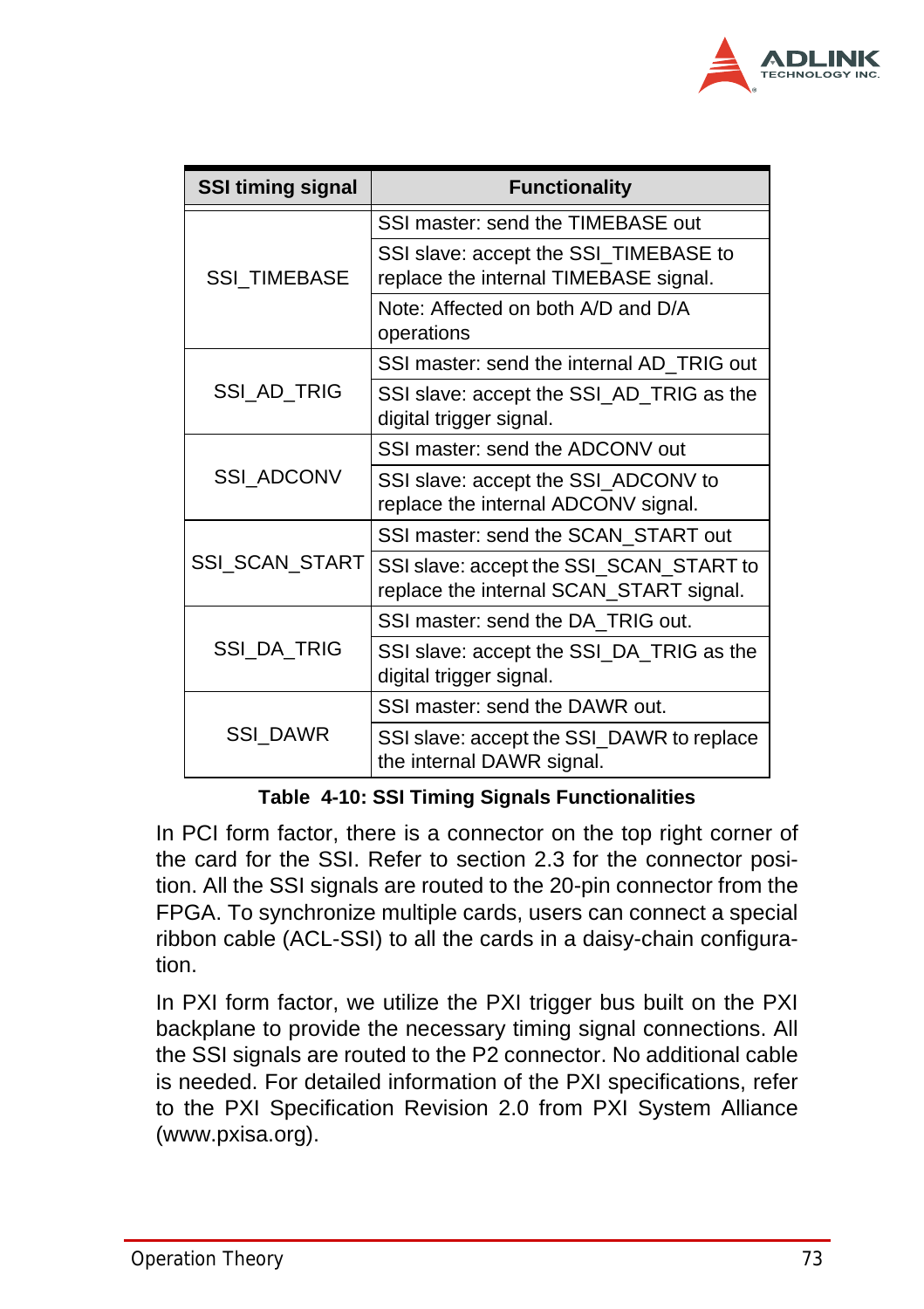

The six internal timing signals could be routed to the SSI or the PXI trigger bus through software drivers. Refer to [section 4.6](#page-79-1) for detailed information on the six internal timing signals. Physically the signal routings are accomplished in the FPGA. Cards that are connected together through the SSI or the PXI trigger bus, will still achieve synchronization on the six timing signals.

## **The mechanism of the SSI/PXI**

- $\triangleright$  We adopt master-slave configuration for SSI/PXI. In a system, for each timing signal, there shall be only one master, and other cards are SSI slaves or with the SSI function disabled.
- $\triangleright$  For each timing signal, the SSI master does not have to be in a single card.

#### For example:

We want to synchronize the A/D operation through the ADCONV signal for four DAQ-/DAQe-/PXI-2016/2010/2006/2005 cards. Card 1 is the master, and Card 2, 3, 4 are slaves. Card 1 receives an external digital trigger to start the post trigger mode acquisition. The SSI setting could be:

- $\triangleright$  Set the SSI ADCONV signal of Card 1 to be the master.
- $\triangleright$  Set the SSI ADCONV signals of Card 2, 3, 4 to be the slaves.
- $\triangleright$  Set external digital trigger for Card 1's A/D operation.
- $\triangleright$  Set the SI\_counter and the post scan counter (PSC) of all other cards.
- $\triangleright$  Start DMA operations for all cards, so all the cards are waiting for the trigger event.

When the digital trigger condition of Card 1 occurs, Card 1 will internally generate the ADCONV signal and output this ADCONV signal to SSI\_ADCONV signal of Card 2, 3 and 4 through the SSI/ PXI connectors. Thus we can achieve 16-channel acquisition simultaneously.

You could arbitrarily choose each of the six timing signals as the SSI master from any one of the cards. The SSI master can output the internal timing signals to the SSI slaves. With the SSI, users could achieve better card-to-card synchronization.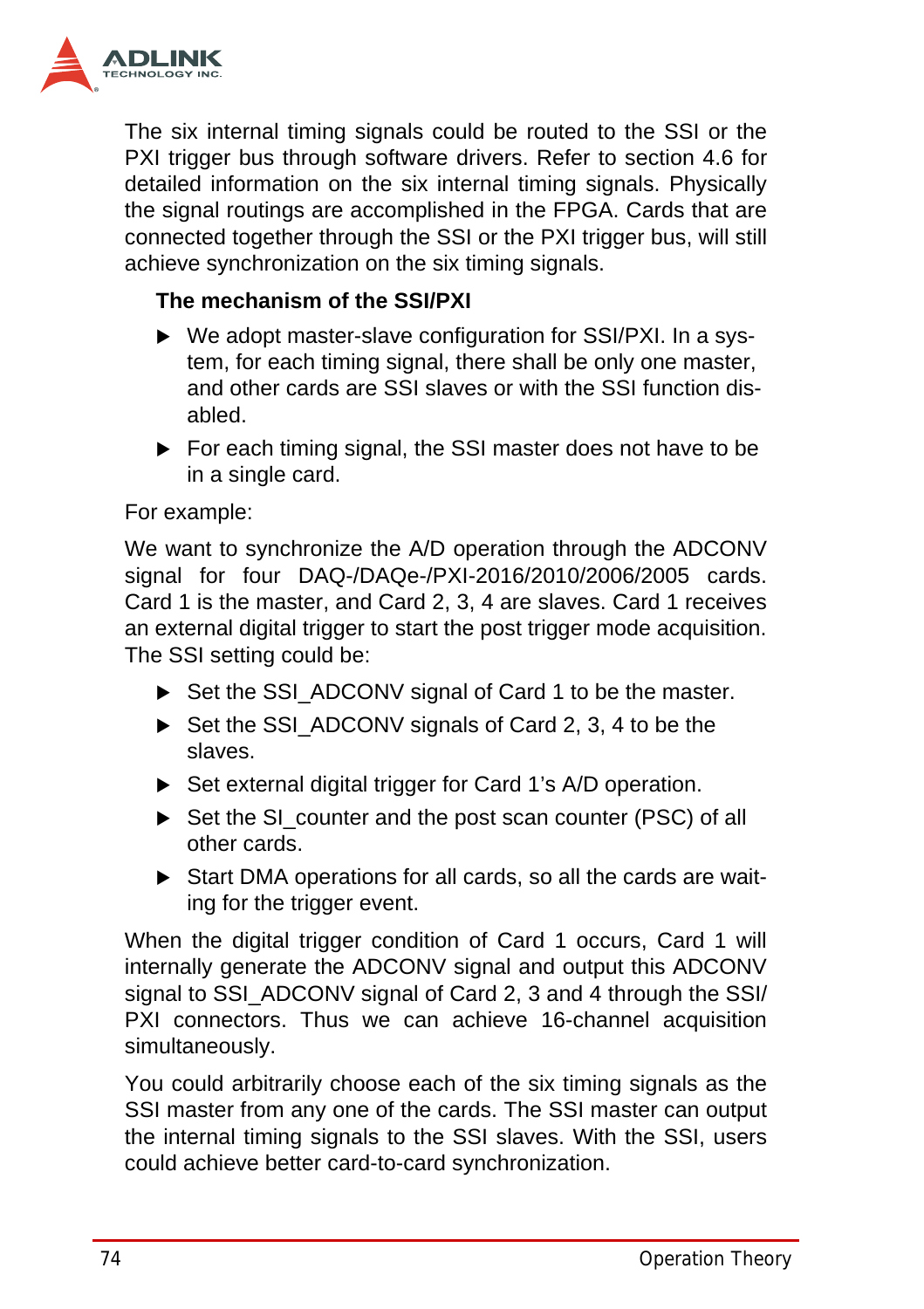

Note that when power-up or reset, the DAQ timing signals are reset to use the internal generated timing signals.

## **AI\_Trig\_Out and AO\_Trig\_Out**

AI\_Trig\_Out (or AO\_Trig\_Out) is the signal output following one of the four trigger sources: software trigger, analog trigger, digital trigger, and SSI trigger selected by the user. That is, AI\_Trig\_Out follows the A/D trigger source, and AO\_Trig\_Out follows the D/A trigger source. These two signals can be used to control external peripheral circuits or boards, or can be used as synchronization control signals. The signal level of the AI Trig Out and AO\_Trig\_Out are TTL-compatible.

**NOTE** AI\_Trig\_Out and AO\_Trig\_Out are output pins on J5 (68 pin VHDCI). Connecting them to any signal source may cause permanent damage to the card.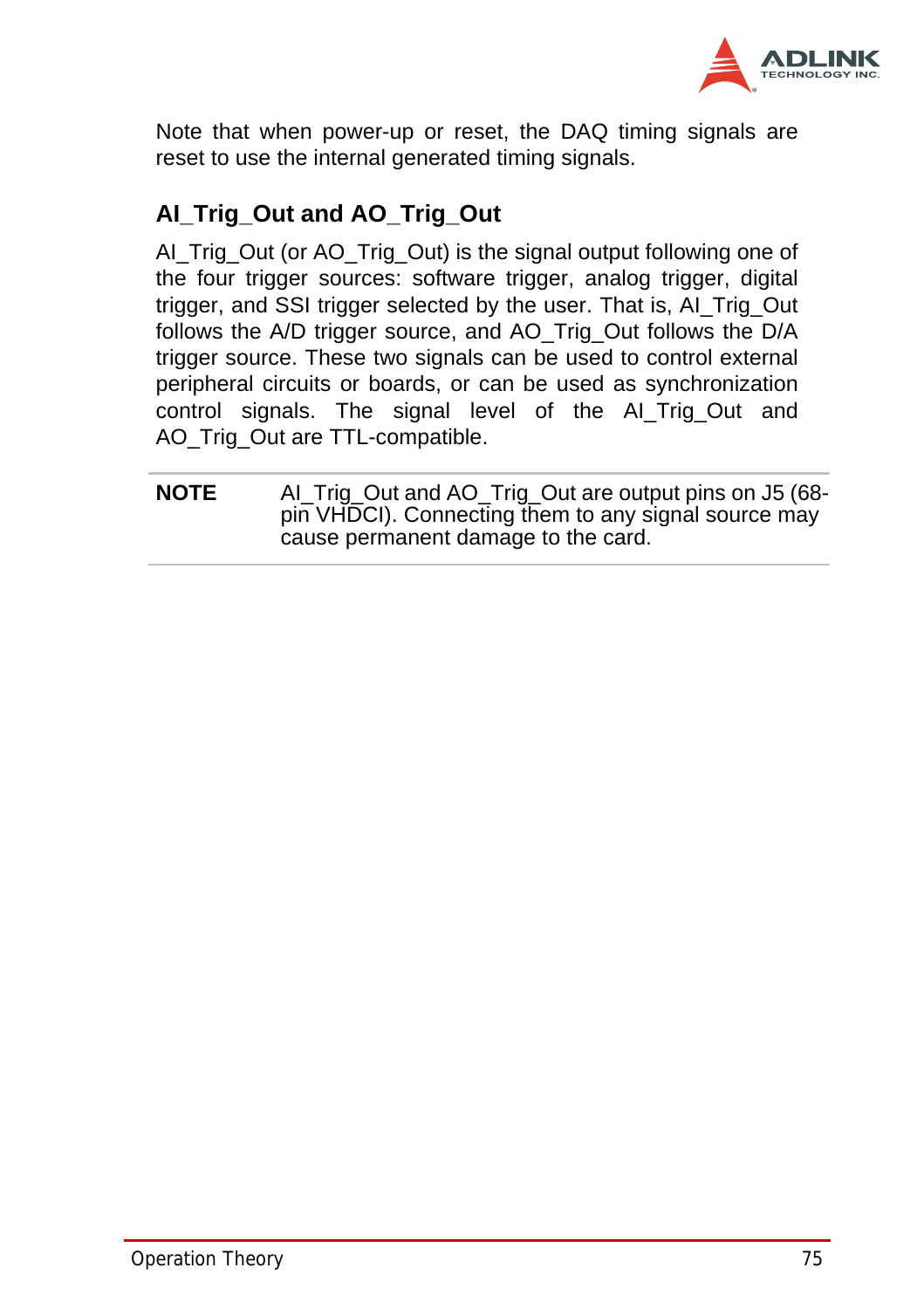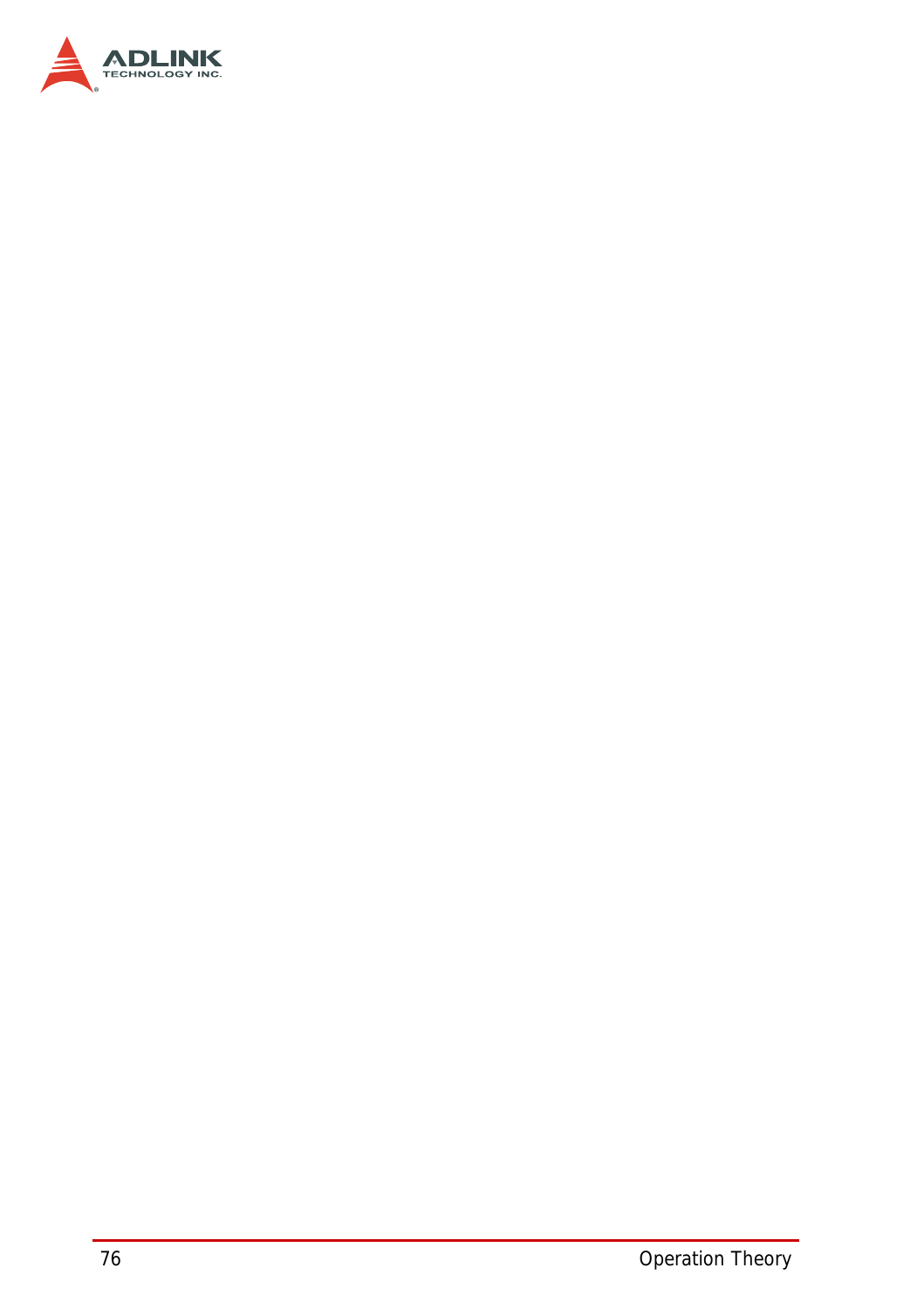

# **5 Calibration**

This chapter introduces the calibration process to minimize AD measurement errors and DA output errors.

# **5.1 Loading Calibration Constants**

The DAQ-/DAQe-/PXI-2016/2010/2006/2005 card is factory-calibrated before shipment. The associated calibration constants of the TrimDACs firmware to the onboard EEPROM. TrimDACs are devices containing multiple DACs within a single package. Trim-DACs do not have memory capability. That means the calibration constants do not retain their values after the system power is turned off. Loading calibration constants is the process of loading the values of TrimDACs firmware stored in the onboard EEPROM. ADLINK provides a software utility that automatically reads the calibration constants automatically, if necessary.

There is a dedicated space for storing calibration constants in the EEPROM. In addition to the default bank of factory calibration constants, there is one user-utilization bank. This bank allows you to load the TrimDACs firmware values either from the original factory calibration or from a subsequently-performed calibration.

Because of the fact that measurements and outputs errors may vary depending on time and temperature, it is recommended that you calibrate the card when it is integrated in your computing environment. The auto-calibration function is presented in the following sections.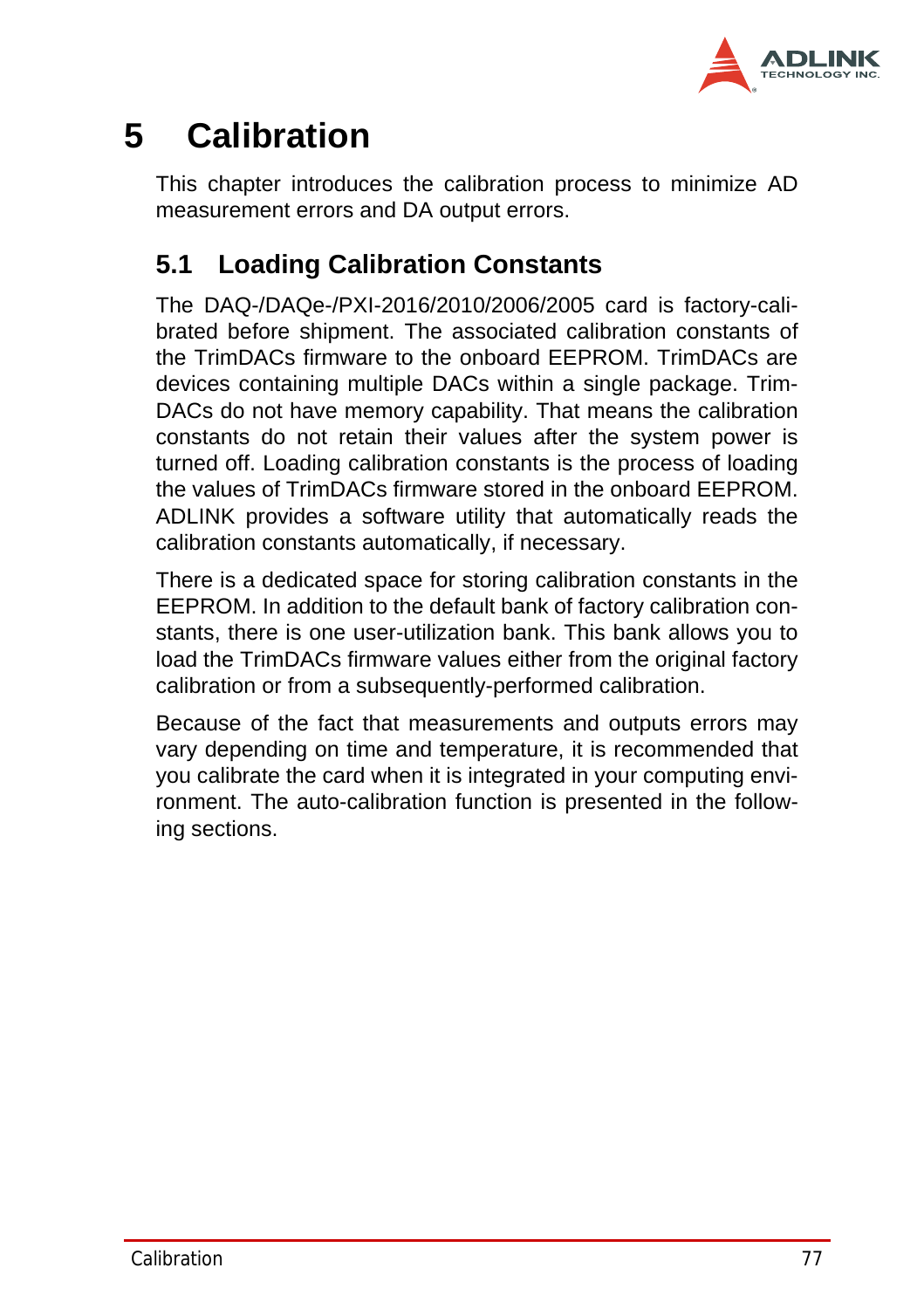

# **5.2 Auto-calibration**

Through the DAQ-/DAQe-/PXI-2016/2010/2006/2005 card autocalibration feature, the calibration software measures and corrects almost all calibration errors without any external signal connections, reference voltage, or measurement devices.

The DAQ-/DAQe-/PXI-2016/2010/2006/2005 card comes with an onboard calibration reference to ensure the accuracy of auto-calibration. The reference voltage is measured in the production line through a digital potentiometer and compensated in the software. The calibration constant is memorized after this measurement. We do not recommended adjustment of the onboard calibration reference except when an ultra-precision calibrator is available.

## **NOTES**

- Warm the card up for at least 15 minutes before initiating auto-calibration.
- Remove the cable before auto-calibrating the card since the DA outputs are changed during the process.

# **5.3 Saving Calibration Constants**

When auto-calibration is completed, you can save the new calibration constants to the user-configurable banks in the EEPROM. The date and the temperature when you ran auto-calibration is saved with the calibration constants. You can store three sets of calibration constants according to three different environments and re-load the calibration constants later.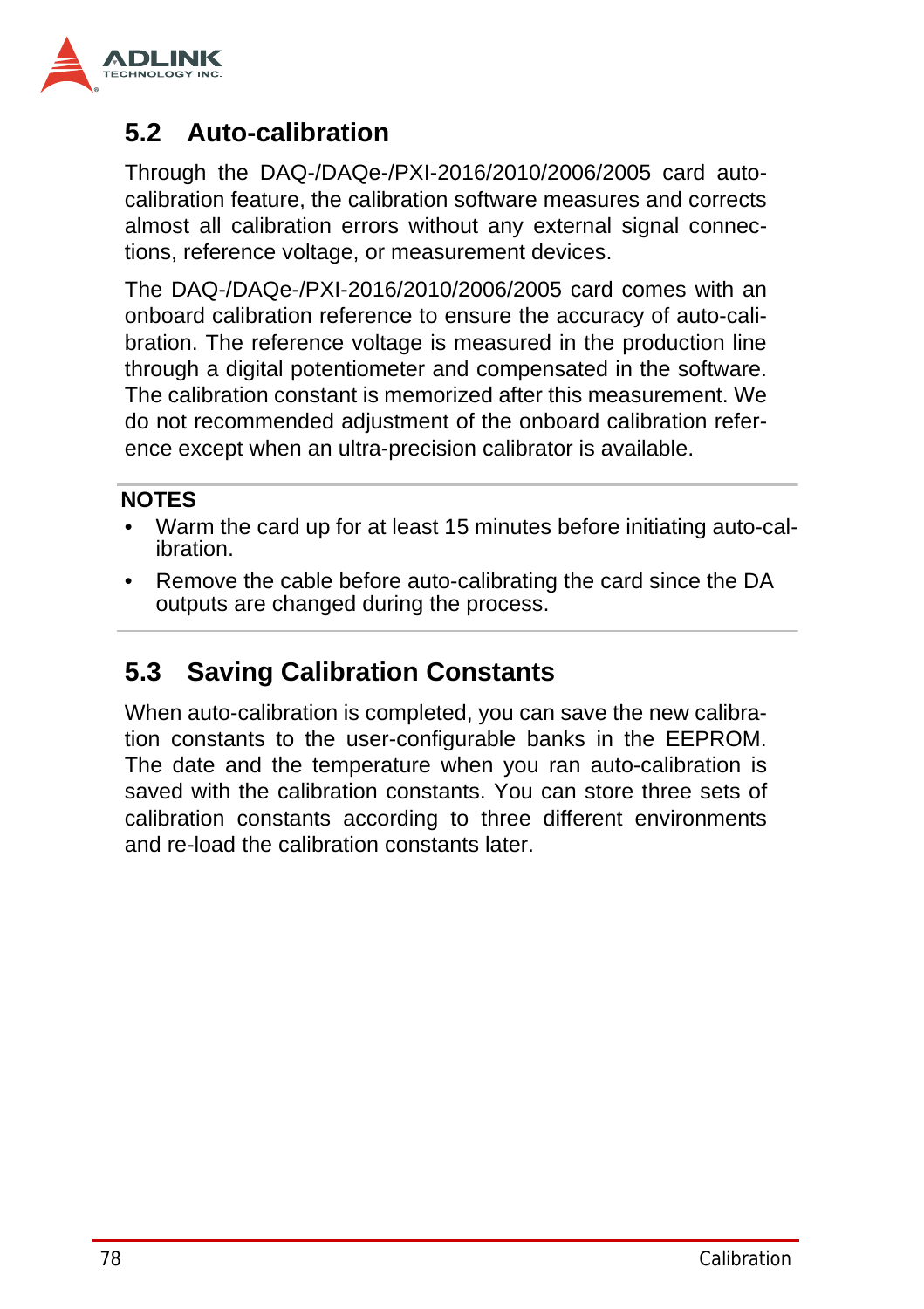

# **Warranty Policy**

Thank you for choosing ADLINK. To understand your rights and enjoy all the after-sales services we offer, please read the following carefully.

- 1. Before using ADLINK's products please read the user manual and follow the instructions exactly. When sending in damaged products for repair, please attach an RMA application form which can be downloaded from: http:// rma.adlinktech.com/policy/.
- 2. All ADLINK products come with a limited two-year warranty, one year for products bought in China:
	- $\blacktriangleright$  The warranty period starts on the day the product is shipped from ADLINK's factory.
	- $\blacktriangleright$  Peripherals and third-party products not manufactured by ADLINK will be covered by the original manufacturers' warranty.
	- $\blacktriangleright$  For products containing storage devices (hard drives, flash cards, etc.), please back up your data before sending them for repair. ADLINK is not responsible for any loss of data.
	- $\blacktriangleright$  Please ensure the use of properly licensed software with our systems. ADLINK does not condone the use of pirated software and will not service systems using such software. ADLINK will not be held legally responsible for products shipped with unlicensed software installed by the user.
	- $\triangleright$  For general repairs, please do not include peripheral accessories. If peripherals need to be included, be certain to specify which items you sent on the RMA Request & Confirmation Form. ADLINK is not responsible for items not listed on the RMA Request & Confirmation Form.